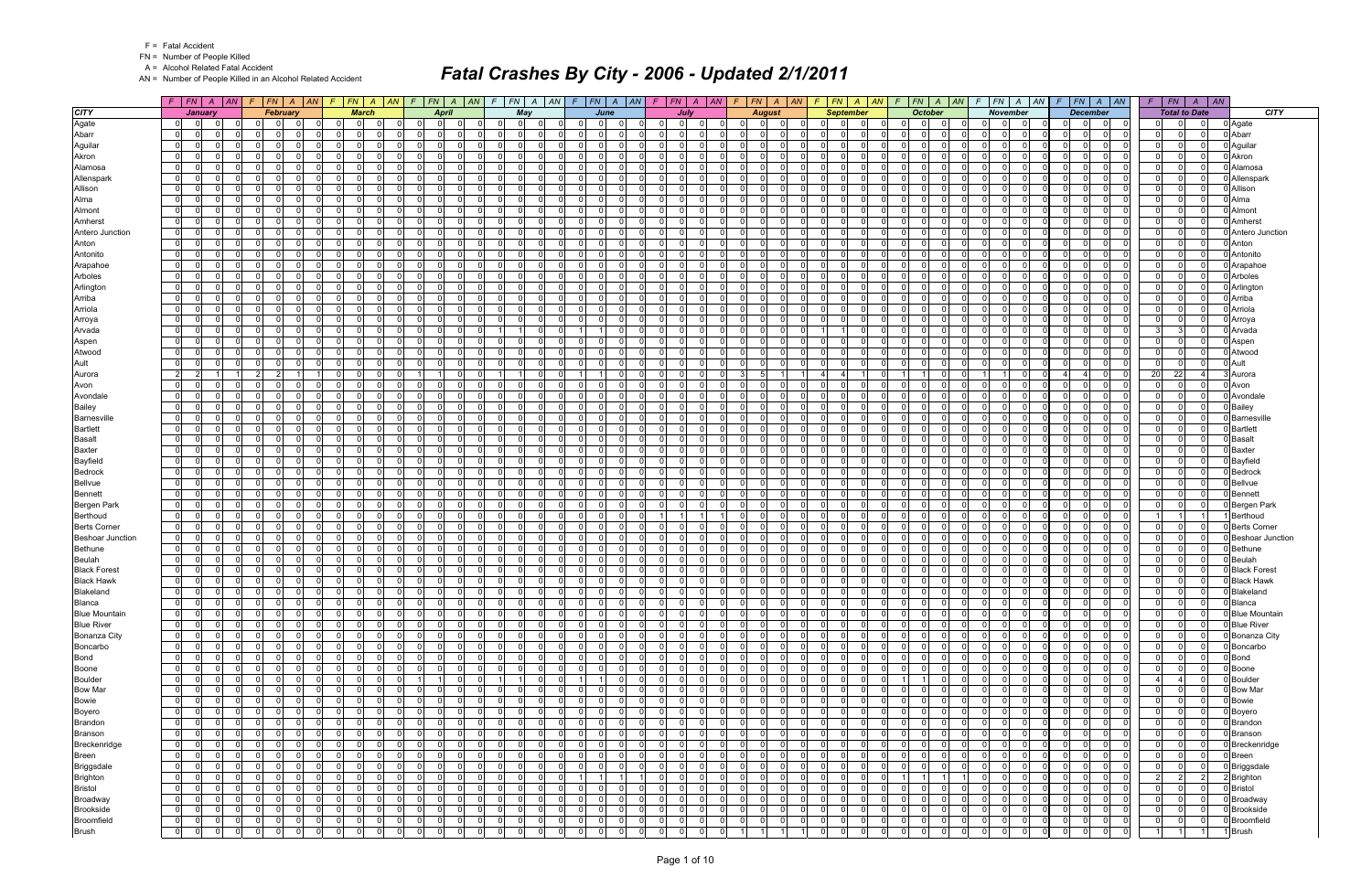|  | <b>Fatal Accident</b> |
|--|-----------------------|
|--|-----------------------|

A = Alcohol Related Fatal Accident

AN = Number of People Killed in an Alcohol Related Accident

| May<br>July<br><b>Total to Date</b><br><b>February</b><br><b>March</b><br><b>April</b><br>June<br><b>October</b><br><b>November</b><br><b>December</b><br>January<br><b>August</b><br><b>September</b><br>0 Buckingham<br>Buckingham<br>$\overline{0}$<br>$\overline{0}$<br>$\mathbf{0}$<br>$\overline{0}$<br>$\mathbf{0}$<br>- O I<br>$\Omega$<br>$\mathbf 0$<br>$\Omega$<br>$\mathbf 0$<br>$\overline{0}$<br>- O I<br>$\overline{0}$<br>$\Omega$<br>- O I<br>$\Omega$<br>$\Omega$<br>0 I<br>$\mathbf 0$<br>$\overline{0}$<br>$\Omega$<br>$\mathbf 0$<br>$\Omega$<br>- O I<br>- O I<br>$\Omega$<br>$\Omega$<br>$\Omega$<br>0 I<br>0 I<br>$\overline{0}$<br>0 I<br>$\Omega$<br>0 I<br>- 0<br>$\Omega$<br>0 I<br>$\Omega$<br>0<br><b>Buena Vista</b><br>-ol<br> 0 <br><b>Buena Vista</b><br>$\Omega$<br>$\Omega$<br>- 0 l<br>$\Omega$<br>$\Omega$<br>$\Omega$<br>0<br>$\Omega$<br>$\Omega$<br>$\Omega$<br>$\Omega$<br>$\Omega$<br>$\Omega$<br>$\Omega$<br><sup>n</sup><br>$\Omega$<br>$\Omega$<br>$\Omega$<br>- 0<br>$\Omega$<br><sup>n</sup><br><sup>n</sup><br>$\Omega$<br>$\Omega$<br><b>Buffalo Creek</b><br>$\overline{0}$<br><b>Buffalo Creek</b><br>$\mathbf 0$<br>n l<br>$\Omega$<br>$\Omega$<br>n l<br>0 I<br>$\Omega$<br>$\Omega$<br>$\mathbf{0}$<br>$\Omega$<br>$\Omega$<br>$\Omega$<br>$\Omega$<br>0 I<br>$\Omega$<br>-01<br>$\Omega$<br>$\Omega$<br>$\Omega$<br>$\Omega$<br>$\Omega$<br>n l<br>$\Omega$<br>- O I<br>$\Omega$<br>$\Omega$<br>$\overline{0}$<br>$\overline{0}$<br>$\Omega$<br>$\Omega$<br>$\Omega$<br>$\Omega$<br><sup>n</sup><br>$\Omega$<br>- 0<br> 0 <br> 0 <br>$\Omega$<br>0 Buford<br><b>Buford</b><br>$\mathbf 0$<br>n l<br>$\Omega$<br>$\Omega$<br>$\Omega$<br>$\Omega$<br>$\Omega$<br>$\Omega$<br>$\Omega$<br>$\Omega$<br>$\Omega$<br>$\Omega$<br>$\Omega$<br>$\Omega$<br>$\Omega$<br>$\Omega$<br>$\Omega$<br>$\Omega$<br>n l<br>$\Omega$<br>$\Omega$<br>$\Omega$<br>$\Omega$<br>$\Omega$<br>$\Omega$<br>$\Omega$<br>$\Omega$<br>- 0<br>$\Omega$<br> 0 <br>Burlington<br>$\overline{0}$<br>n l<br>$\Omega$<br>$\Omega$<br>$\Omega$<br>$\Omega$<br>$\overline{0}$<br>- 0 l<br>$\Omega$<br>- 0 l<br>$\Omega$<br>$\Omega$<br>$\Omega$<br>n l<br>$\Omega$<br>- 0 l<br>$\Omega$<br>-01<br>$\Omega$<br>$\Omega$<br>$\Omega$<br>$\Omega$<br>$\Omega$<br>$\Omega$<br>0 Burlington<br>$\Omega$<br>$\Omega$<br>$\Omega$<br>$\Omega$<br>$\Omega$<br>$\Omega$<br>$\Omega$<br>- 0<br>-ol<br>$\Omega$<br> 0 <br>$\Omega$<br>$\overline{0}$<br>n l<br>$\Omega$<br>$\Omega$<br>n l<br>- Ol<br>$\Omega$<br>$\Omega$<br>$\Omega$<br>$\Omega$<br>$\Omega$<br>$\Omega$<br>$\Omega$<br>$\Omega$<br>- 0 l<br>$\Omega$<br>$\Omega$<br>$\Omega$<br>$\Omega$<br>n l<br>$\Omega$<br>$\Omega$<br>$\Omega$<br>$\Omega$<br>$\Omega$<br>$\Omega$<br>$\Omega$<br>0 Burns<br><b>Burns</b><br>- 0<br>$\Omega$<br>$\overline{0}$<br>$\overline{0}$<br>$\Omega$<br>$\Omega$<br>$\Omega$<br>$\Omega$<br>- 0 l<br>$\Omega$<br>n l<br>- 0 l<br> 0 <br>$\Omega$<br>$\Omega$<br>$\Omega$<br>0 Byers<br><b>Byers</b><br>$\Omega$<br>$\Omega$<br>$\Omega$<br>0<br>$\overline{0}$<br>$\Omega$<br>$\Omega$<br>$\Omega$<br>$\Omega$<br>$\Omega$<br>$\Omega$<br>$\Omega$<br>$\Omega$<br>$\Omega$<br>$\Omega$<br>$\Omega$<br>- Ol<br>$\Omega$<br> 0 <br>$\mathbf 0$<br>$\Omega$<br>$\Omega$<br>$\Omega$<br>$\Omega$<br>$\Omega$<br>$\Omega$<br>$\Omega$<br>$\Omega$<br>$\Omega$<br>n<br>-ol<br>$\Omega$<br>$\Omega$<br>$\Omega$<br>$\Omega$<br>Caddoa<br>$\Omega$<br>$\Omega$<br>$\Omega$<br>$\Omega$<br>$\Omega$<br>$\Omega$<br>$\Omega$<br>$\Omega$<br>$\Omega$<br>$\Omega$<br>$\Omega$<br>$\Omega$<br>$\Omega$<br>$\Omega$<br>0 Caddoa<br>$\Omega$<br>0 Cahone<br>Cahone<br>$\Omega$<br>-01<br>$\overline{0}$<br>- 0 l<br>$\Omega$<br>- 0 l<br>$\Omega$<br>$\Omega$<br>$\Omega$<br>$\Omega$<br>$\Omega$<br>$\Omega$<br> 0 <br>$\Omega$<br>$\Omega$<br>$\mathbf 0$<br>$\Omega$<br>n l<br> 0 <br>$\Omega$<br>- O I<br>$\Omega$<br>- Ol<br>$\Omega$<br>$\Omega$<br>$\Omega$<br>$\Omega$<br>$\Omega$<br> 0 <br>0 I<br>- O I<br>$\Omega$<br>- 0<br>$\Omega$<br>$\Omega$<br>n<br>-ol<br>$\Omega$<br>$\Omega$<br>$\Omega$<br> 0 <br>0 Calhan<br>Calhan<br>$\Omega$<br>$\Omega$<br>$\Omega$<br>$\Omega$<br>$\Omega$<br>$\Omega$<br>$\Omega$<br>$\Omega$<br>- 0 l<br>$\Omega$<br>$\Omega$<br>$\Omega$<br>$\Omega$<br>$\Omega$<br>$\Omega$<br>$\Omega$<br>$\Omega$<br>$\Omega$<br>$\Omega$<br>$\Omega$<br>$\Omega$<br>$\Omega$<br>$\Omega$<br>$\Omega$<br>$\overline{0}$<br>Cameo<br>$\overline{0}$<br>$\Omega$<br>$\Omega$<br>0 I<br>- 0 l<br>$\Omega$<br>n l<br>0 I<br>-01<br>$\Omega$<br>$\Omega$<br>$\Omega$<br>0 Cameo<br>- O I<br>$\Omega$<br>$\mathbf 0$<br>$\Omega$<br>$\Omega$<br>$\Omega$<br>$\Omega$<br>$\Omega$<br>$\Omega$<br>$\Omega$<br>$\Omega$<br>$\Omega$<br>$\Omega$<br>$\Omega$<br>$\Omega$<br>$\Omega$<br>$\Omega$<br>$\Omega$<br>- Ol<br>$\Omega$<br>- 0<br>$\Omega$<br>$\Omega$<br>$\Omega$<br>$\Omega$<br>n<br> 0 <br>$\Omega$<br>$\Omega$<br> 0 <br>$\Omega$<br>Camp Bird<br>Camp Bird<br>$\Omega$<br>$\Omega$<br>$\Omega$<br>$\Omega$<br>$\Omega$<br>$\Omega$<br>$\Omega$<br>$\Omega$<br>$\Omega$<br>$\Omega$<br>$\Omega$<br>$\Omega$<br>$\Omega$<br>$\Omega$<br>$\Omega$<br>$\Omega$<br>$\Omega$<br>$\Omega$<br>$\Omega$<br> 0 <br>$\mathbf 0$<br>$\Omega$<br>$\Omega$<br>$\Omega$<br>$\Omega$<br>$\Omega$<br>$\Omega$<br>$\Omega$<br>0 Campion<br>Campion<br><sup>0</sup><br>$\Omega$<br>0<br>$\Omega$<br>$\Omega$<br>$\mathbf 0$<br>$\Omega$<br>$\Omega$<br>$\Omega$<br>$\Omega$<br>$\mathbf 0$<br>$\Omega$<br>$\Omega$<br>$\Omega$<br>$\Omega$<br>$\Omega$<br><sup>0</sup><br>$\Omega$<br>$\Omega$<br>$\Omega$<br>-ol<br> 0 <br>$\overline{0}$<br>n l<br>$\Omega$<br>$\Omega$<br>$\Omega$<br>$\Omega$<br>$\overline{0}$<br>$\Omega$<br>$\Omega$<br>- 0 l<br>$\Omega$<br>$\Omega$<br>$\overline{0}$<br>$\Omega$<br>$\Omega$<br><sup>0</sup><br>- 0 l<br>$\Omega$<br>$\overline{0}$<br>$\mathbf 0$<br>$\Omega$<br>$\Omega$<br>n l<br>$\Omega$<br>0 Campo<br>Campo<br>- O I<br>$\Omega$<br>$\Omega$<br>$\Omega$<br>- O I<br>$\Omega$<br>$\Omega$<br>Canon City<br>-ol<br> 0 <br>0 Canon City<br>$\Omega$<br>$\Omega$<br>$\Omega$<br>$\Omega$<br>n l<br>- 0 l<br>$\Omega$<br>$\Omega$<br>$\Omega$<br>$\Omega$<br>0<br>$\Omega$<br>$\Omega$<br>$\Omega$<br>0<br>$\Omega$<br>$\Omega$<br>$\Omega$<br>$\Omega$<br>$\Omega$<br>$\Omega$<br>$\Omega$<br>$\Omega$<br>$\Omega$<br>$\Omega$<br>$\Omega$<br>0<br>$\Omega$<br>$\Omega$<br>$\Omega$<br>$\Omega$<br> 0 <br>$\Omega$<br>$\overline{0}$<br>Capulin<br>$\overline{0}$<br>nl<br>$\Omega$<br>$\Omega$<br>n l<br>$\Omega$<br>0 I<br>$\Omega$<br>$\Omega$<br>$\Omega$<br>$\Omega$<br>$\Omega$<br>$\Omega$<br>n l<br>0 I<br>$\Omega$<br><sup>0</sup><br>0 I<br>$\Omega$<br>$\Omega$<br>$\Omega$<br>$\Omega$<br>$\Omega$<br>$\Omega$<br>$\overline{0}$<br>$\Omega$<br>nl<br>$\Omega$<br>0 Capulin<br>- O I<br>$\cap$<br>$\cap$<br>$\Omega$<br>$\Omega$<br> 0 <br> 0 <br>Carbondale<br>$\Omega$<br>- 0 l<br>$\Omega$<br>$\Omega$<br>$\Omega$<br>$\Omega$<br>0 Carbondale<br>$\mathbf 0$<br>0<br>$\Omega$<br>$\Omega$<br>$\Omega$<br>0<br>$\Omega$<br>$\Omega$<br>$\Omega$<br>$\Omega$<br>$\Omega$<br>$\Omega$<br>$\Omega$<br>$\Omega$<br>$\Omega$<br>$\Omega$<br>$\Omega$<br>0<br>$\Omega$<br>$\Omega$<br>$\Omega$<br>$\Omega$<br>$\Omega$<br>- 0<br>$\Omega$<br>-ol<br>$\Omega$<br> 0 <br>Carlton<br>$\overline{0}$<br>n l<br>$\Omega$<br>$\Omega$<br>n l<br>$\Omega$<br>0 I<br>$\Omega$<br>$\Omega$<br>- 0 l<br>$\Omega$<br>$\Omega$<br>$\Omega$<br>n l<br>$\Omega$<br>$\Omega$<br>- 0 l<br>$\Omega$<br>$\Omega$<br>$\Omega$<br>$\Omega$<br>$\Omega$<br>$\Omega$<br>n l<br>$\Omega$<br>$\Omega$<br>0 Carlton<br>$\Omega$<br>$\Omega$<br>$\Omega$<br> 0 <br>$\overline{0}$<br>$\Omega$<br>$\Omega$<br>$\Omega$<br>- 0 l<br> 0 <br>$\Omega$<br>$\Omega$<br>$\Omega$<br>0 Carr<br>Carr<br>$\Omega$<br>$\Omega$<br>$\Omega$<br>$\Omega$<br>$\Omega$<br>$\Omega$<br>$\Omega$<br>$\Omega$<br>$\mathbf 0$<br>$\Omega$<br>$\Omega$<br>$\Omega$<br>$\Omega$<br>$\Omega$<br>$\Omega$<br>$\Omega$<br>$\Omega$<br>$\Omega$<br>$\Omega$<br>- Ol<br>$\Omega$<br>- 0<br>$\Omega$<br>$\Omega$<br>$\mathbf 0$<br>$\Omega$<br>-ol<br>$\overline{0}$<br>nl<br>$\Omega$<br>$\Omega$<br>$\Omega$<br>$\Omega$<br>$\Omega$<br>$\Omega$<br>$\Omega$<br>$\Omega$<br>$\Omega$<br>$\Omega$<br>$\Omega$<br>nl<br>$\Omega$<br>$\Omega$<br>$\Omega$<br>$\Omega$<br>$\Omega$<br>$\Omega$<br>$\Omega$<br>$\Omega$<br>n l<br>$\Omega$<br>0 Cascade<br>Cascade<br>$\Omega$<br>$\Omega$<br>$\Omega$<br>$\Omega$<br>$\Omega$<br>$\Omega$<br>- 0<br>Castle Rock<br>$\Omega$<br>$\mathbf 0$<br>n l<br>$\Omega$<br>$\Omega$<br>$\Omega$<br>$\Omega$<br>- 0 l<br>$\Omega$<br>- 0 l<br> 0 <br>$\mathbf 0$<br>$\Omega$<br>$\Omega$<br>0 Castle Rock<br>$\Omega$<br>$\Omega$<br>$\Omega$<br>$\Omega$<br>$\Omega$<br>$\Omega$<br>$\Omega$<br>$\Omega$<br>$\Omega$<br>$\Omega$<br>$\Omega$<br>$\Omega$<br>ŋ<br>$\Omega$<br>$\Omega$<br>$1 \vert$<br>- 0<br>-ol<br>$\Omega$<br>$\overline{0}$<br>Cedaredge<br>$\mathbf 0$<br>n l<br>$\Omega$<br>$\Omega$<br>n l<br>$\Omega$<br>$\overline{0}$<br>- 0 l<br>$\Omega$<br>- 0 l<br>$\Omega$<br>$\Omega$<br>$\Omega$<br>$\Omega$<br>$\Omega$<br>$\Omega$<br>$\Omega$<br>- 0 l<br>$\Omega$<br>$\Omega$<br>$\Omega$<br>$\Omega$<br>$\Omega$<br>$\Omega$<br>n l<br>$\Omega$<br>$\Omega$<br>0 Cedaredge<br>- O I<br>$\Omega$<br>$\Omega$<br>Cedarwood<br> 0 <br>$\Omega$<br>$\Omega$<br> 0 <br>0 Cedarwood<br>- O I<br>0<br>$\Omega$<br>$\Omega$<br>0<br>$\Omega$<br>$\Omega$<br>$\Omega$<br>$\Omega$<br>$\mathbf 0$<br>$\Omega$<br>$\Omega$<br>$\Omega$<br>$\Omega$<br>$\Omega$<br>$\mathbf 0$<br>$\Omega$<br>$\Omega$<br>$\Omega$<br>$\Omega$<br>$\Omega$<br>$\Omega$<br>$\Omega$<br>- 0<br>- 0<br>$\Omega$<br>$\Omega$<br>$\Omega$<br>$\Omega$<br>$\overline{0}$<br>$\Omega$<br>0l<br>$\Omega$<br>-ol<br>$\Omega$<br>$\Omega$<br>$\overline{0}$<br>Centennial<br>- Ol<br>nl<br>$\Omega$<br>$\Omega$<br>n l<br>$\Omega$<br>$\Omega$<br>$\Omega$<br>$\Omega$<br>$\Omega$<br>$\Omega$<br>$\Omega$<br>n l<br>$\Omega$<br>$\Omega$<br>0 I<br>$\Omega$<br>$\Omega$<br>$\Omega$<br>$\Omega$<br>$\Omega$<br>$\Omega$<br>$\Omega$<br>nl<br>$\Omega$<br>$\Omega$<br>0 Centennial<br>$\Omega$<br> 0 <br> 0 <br>Center<br>$\mathbf 0$<br>$\Omega$<br>$\Omega$<br>$\Omega$<br>$\Omega$<br>$\mathbf 0$<br>$\mathbf 0$<br>$\Omega$<br>$\Omega$<br>0 Center<br>$\Omega$<br>$\Omega$<br>$\Omega$<br>$\Omega$<br>0<br>$\Omega$<br>$\Omega$<br>$\Omega$<br>$\mathbf 0$<br>$\Omega$<br>$\Omega$<br>$\Omega$<br>$\Omega$<br>$\Omega$<br>$\mathbf 0$<br>$\Omega$<br>$\Omega$<br>$\mathbf 0$<br>$\Omega$<br>- 0<br>$\Omega$<br>$\Omega$<br> 0 <br><b>Central City</b><br>$\overline{0}$<br>0 I<br>$\Omega$<br>$\Omega$<br>$\Omega$<br> 0 <br>$\Omega$<br>$\Omega$<br>$\Omega$<br>$\Omega$<br>0 Central City<br>- O I<br>- Ol<br>$\Omega$<br>$\Omega$<br>$\Omega$<br>$\Omega$<br>$\Omega$<br>$\mathbf 0$<br>$\mathbf 0$<br>$\Omega$<br>$\Omega$<br>$\Omega$<br>$\Omega$<br>$\Omega$<br>$\mathbf 0$<br>$\Omega$<br>$\Omega$<br>$\Omega$<br>- O I<br>$\Omega$<br>- Ol<br>$\Omega$<br>-ol<br> 0 <br>Chama<br>$\overline{0}$<br>$\Omega$<br>$\Omega$<br>$\Omega$<br>$\Omega$<br>$\Omega$<br>- 0 l<br>$\Omega$<br>$\Omega$<br>$\Omega$<br>$\Omega$<br>0 Chama<br>$\Omega$<br>$\Omega$<br>$\Omega$<br>$\Omega$<br>$\Omega$<br>$\Omega$<br>$\Omega$<br>$\Omega$<br>$\Omega$<br>$\Omega$<br>$\Omega$<br>$\Omega$<br>$\Omega$<br>$\Omega$<br>$\Omega$<br>$\Omega$<br>$\Omega$<br>$\Omega$<br>$\Omega$<br>- 0<br>$\overline{0}$<br><b>Cheney Center</b><br>$\overline{0}$<br>$\Omega$<br>$\Omega$<br>$\Omega$<br>$\Omega$<br>- 0 l<br>$\Omega$<br>$\Omega$<br>$\Omega$<br>- 0 l<br>$\Omega$<br> 0 <br>$\Omega$<br>$\Omega$<br>$\Omega$<br>$\Omega$<br>0 Cheney Center<br>$\Omega$<br>$\Omega$<br>$\Omega$<br>$\Omega$<br>0<br>$\Omega$<br>$\Omega$<br>$\Omega$<br>$\Omega$<br>$\Omega$<br>$\Omega$<br>$\Omega$<br>$\Omega$<br>$\Omega$<br>$\Omega$<br> 0 <br>Cheraw<br>$\mathbf 0$<br>n<br>$\Omega$<br>$\Omega$<br>$\Omega$<br>$\Omega$<br>n<br>-ol<br>-ol<br>$\Omega$<br>$\Omega$<br>$\Omega$<br>0 Cheraw<br>$\Omega$<br>$\Omega$<br>$\Omega$<br>$\Omega$<br>$\Omega$<br>$\Omega$<br>$\Omega$<br>$\Omega$<br>$\Omega$<br>$\Omega$<br>$\Omega$<br>$\Omega$<br>$\Omega$<br>$\Omega$<br>$\Omega$<br>$\Omega$<br>$\Omega$<br>$\Omega$<br>$\Omega$<br><b>Cherry Hills Village</b><br> 0 <br>$\Omega$<br>$\Omega$<br>$\Omega$<br>$\Omega$<br>$\Omega$<br>$\Omega$<br>- 0 l<br>$\Omega$<br>$\Omega$<br>$\Omega$<br>$\Omega$<br>$\Omega$<br>- 0 l<br>$\Omega$<br> 0 <br>$\Omega$<br>$\Omega$<br>$\Omega$<br>$\Omega$<br>$\Omega$<br>0 Cherry Hills Village<br>- O I<br>$\Omega$<br>$\Omega$<br>$\Omega$<br>$\Omega$<br>$\Omega$<br>$\Omega$<br>0<br>- 0<br>$\Omega$<br><b>Cheyenne Wells</b><br>n<br>$\Omega$<br> 0 <br>$\Omega$<br> 0 <br>0 Cheyenne Wells<br>$\Omega$<br>$\Omega$<br>$\Omega$<br>$\Omega$<br>$\Omega$<br>$\Omega$<br>$\Omega$<br>$\Omega$<br>n l<br>$\Omega$<br>- 0 l<br>$\Omega$<br>$\Omega$<br>$\Omega$<br>$\Omega$<br>$\Omega$<br>$\Omega$<br>$\Omega$<br>$\Omega$<br>$\Omega$<br>$\Omega$<br>$\Omega$<br>$\Omega$<br><sup>0</sup><br>$\Omega$<br>$\Omega$<br>$\Omega$<br>-ol<br>$\overline{0}$<br><b>Chimney Rock</b><br>$\overline{0}$<br>n l<br>$\Omega$<br>$\Omega$<br>$\Omega$<br>0 I<br>$\Omega$<br>$\Omega$<br>- 0 l<br>$\Omega$<br>$\Omega$<br>n l<br>$\Omega$<br>0 I<br>$\Omega$<br>$\Omega$<br>$\Omega$<br>$\Omega$<br>$\Omega$<br>$\Omega$<br>0 Chimney Rock<br>- O I<br>$\Omega$<br>$\overline{0}$<br>$\Omega$<br>$\Omega$<br>$\Omega$<br>$\Omega$<br>$\Omega$<br>n<br>$\Omega$<br>$\Omega$<br>- Ol<br>- 0<br>Chipita Park<br> 0 <br>$\Omega$<br> 0 <br>$\Omega$<br>0 Chipita Park<br>$\mathbf 0$<br>n l<br>$\Omega$<br>$\Omega$<br>$\Omega$<br>$\Omega$<br>$\Omega$<br>$\Omega$<br>$\Omega$<br>- 0 l<br>$\Omega$<br>$\Omega$<br>$\Omega$<br>$\Omega$<br>$\Omega$<br>$\Omega$<br>$\Omega$<br>$\Omega$<br>$\Omega$<br>$\mathbf 0$<br>n l<br>$\Omega$<br>$\Omega$<br>$\Omega$<br>$\Omega$<br>$\Omega$<br>$\Omega$<br>$\Omega$<br>Chivington<br>-ol<br> 0 <br>0 Chivington<br>$\overline{0}$<br>$\Omega$<br>$\Omega$<br>$\Omega$<br>$\Omega$<br>$\Omega$<br>$\Omega$<br>$\Omega$<br>$\Omega$<br>- 0 l<br>$\Omega$<br>$\Omega$<br>$\Omega$<br>n l<br>$\Omega$<br>$\Omega$<br>- 0 l<br>$\Omega$<br>$\Omega$<br>$\Omega$<br>$\Omega$<br>$\Omega$<br>$\Omega$<br>$\Omega$<br>$\Omega$<br>$\Omega$<br>$\Omega$<br>$\Omega$<br>$\Omega$<br>$\Omega$<br>$\Omega$<br>-ol<br> 0 <br>$\Omega$<br>$\overline{0}$<br>n l<br>$\Omega$<br>$\Omega$<br>n l<br>- Ol<br>$\Omega$<br>$\Omega$<br>$\Omega$<br>$\Omega$<br>$\Omega$<br>$\Omega$<br>- 0 l<br>$\Omega$<br>$\Omega$<br>$\Omega$<br>$\Omega$<br>$\Omega$<br>n l<br>0 Chromo<br>Chromo<br>$\Omega$<br>$\Omega$<br>$\Omega$<br>$\Omega$<br>$\Omega$<br>$\Omega$<br>- 0<br>$\Omega$<br>$\Omega$<br> 0 <br>0 Cimarron<br>Cimarron<br>$\overline{0}$<br>$\Omega$<br>$\Omega$<br>$\Omega$<br>$\Omega$<br>$\Omega$<br>- 0 l<br>$\Omega$<br>n l<br>- 0 l<br>$\Omega$<br> 0 <br>$\Omega$<br>$\Omega$<br>$\Omega$<br>$\Omega$<br>$\Omega$<br>$\Omega$<br>$\Omega$<br>$\mathbf 0$<br>0<br>$\overline{0}$<br>$\Omega$<br>$\Omega$<br>$\Omega$<br>$\Omega$<br>$\Omega$<br>$\Omega$<br>$\Omega$<br>$\Omega$<br>$\Omega$<br>$\Omega$<br>- Ol<br> 0 <br>Clark<br>$\mathbf 0$<br>nl<br>$\Omega$<br>$\Omega$<br>$\Omega$<br>$\Omega$<br>$\Omega$<br>$\Omega$<br>n<br>-ol<br>$\Omega$<br>-ol<br>$\Omega$<br>$\Omega$<br>$\Omega$<br>$\Omega$<br>0 Clark<br>$\Omega$<br>$\Omega$<br>$\Omega$<br>$\Omega$<br>$\Omega$<br>$\Omega$<br>$\Omega$<br>$\Omega$<br>$\Omega$<br>$\Omega$<br>$\Omega$<br>$\Omega$<br>$\Omega$<br>$\Omega$<br>$\Omega$<br>$\Omega$<br>Clarkville<br> 0 <br>$\overline{0}$<br> 0 <br>0 Clarkville<br>$\mathbf 0$<br>$\Omega$<br>$\mathbf{0}$<br>$\Omega$<br>$\overline{0}$<br>0<br>$\overline{0}$<br>0<br>$\Omega$<br> 0 <br>0<br>0<br>$\mathbf{0}$<br>0l<br>$\Omega$<br>01<br> 0 <br>$\Omega$<br>$\Omega$<br>$\mathbf 0$<br>$\mathbf 0$<br>$\mathbf 0$<br>$\Omega$<br>$\Omega$<br>$\Omega$<br>- 0<br>$\Omega$<br>$\Omega$<br>$\Omega$<br>$\Omega$<br>Clifton<br>$\Omega$<br>-ol<br> 0 <br>0 Clifton<br>$\overline{0}$<br>$\Omega$<br>$\Omega$<br>$\Omega$<br>$\Omega$<br>$\Omega$<br>$\Omega$<br>$\Omega$<br>$\Omega$<br>$\Omega$<br>$\Omega$<br>$\Omega$<br>n l<br>$\Omega$<br>$\Omega$<br>$\Omega$<br>$\Omega$<br>$\Omega$<br>$\Omega$<br>$\Omega$<br>$\Omega$<br>$\Omega$<br>$\Omega$<br>$\Omega$<br>$\Omega$<br>$\Omega$<br>$\Omega$<br>$\Omega$<br>$\Omega$<br>-ol<br> 0 <br>Climax<br>$\overline{0}$<br>$\Omega$<br>$\Omega$<br>$\Omega$<br>$\Omega$<br>- 0 l<br>$\Omega$<br>$\Omega$<br>$\Omega$<br>0 Climax<br>$\Omega$<br>$\Omega$<br>$\Omega$<br>$\Omega$<br>$\Omega$<br>$\Omega$<br>$\Omega$<br>$\Omega$<br>$\mathbf 0$<br>$\Omega$<br>$\Omega$<br>$\Omega$<br>$\Omega$<br>$\Omega$<br>$\Omega$<br>$\Omega$<br>$\Omega$<br>$\Omega$<br>$\Omega$<br>$\Omega$<br>$\Omega$<br>- 0<br>$\Omega$<br><b>Coal Creek</b><br>$\overline{0}$<br>$\Omega$<br>$\overline{0}$<br> 0 <br>$\Omega$<br> 0 <br>0 Coal Creek<br>$\overline{0}$<br>n l<br>$\Omega$<br>$\Omega$<br>$\Omega$<br>-01<br>- 0 l<br>$\Omega$<br>$\mathbf{0}$<br>$\Omega$<br>$\Omega$<br>$\Omega$<br>$\Omega$<br>$\Omega$<br>- 0 l<br>$\Omega$<br>$\Omega$<br>$\Omega$<br>$\Omega$<br>$\Omega$<br>$\Omega$<br>$\Omega$<br>n l<br>$\Omega$<br>$\Omega$<br>$\Omega$<br>$\Omega$<br>$\Omega$<br>- 0<br> 0 <br>Coaldale<br>$\Omega$<br>$\Omega$<br>$\Omega$<br>-ol<br>$\Omega$<br>$\overline{0}$<br>$\Omega$<br>$\Omega$<br>$\Omega$<br>$\Omega$<br>$\Omega$<br>$\Omega$<br>$\Omega$<br>$\Omega$<br>$\Omega$<br>$\Omega$<br>- 0 l<br>$\Omega$<br>$\Omega$<br>$\Omega$<br>$\Omega$<br>$\Omega$<br>$\Omega$<br>0 Coaldale<br>$\Omega$<br>$\Omega$<br>0<br>$\Omega$<br>$\Omega$<br>$\Omega$<br>$\Omega$<br>$\Omega$<br> 0 <br> 0 <br>Coalmont<br>n l<br>$\Omega$<br>$\Omega$<br>$\Omega$<br>-01<br>$\overline{0}$<br> 0 <br>$\Omega$<br>- 0 l<br>$\Omega$<br>$\mathbf 0$<br>$\overline{0}$<br>$\Omega$<br>$\Omega$<br>$\Omega$<br>$\Omega$<br> 0 <br>$\Omega$<br>$\overline{0}$<br>$\Omega$<br>$\mathbf 0$<br>$\mathbf 0$<br>n l<br>$\Omega$<br>0 Coalmont<br>$\overline{0}$<br>$\mathbf 0$<br>$\Omega$<br>0 I<br>- O I<br>0 I<br>0<br>$\Omega$<br>ol<br>$\overline{0}$<br>$\Omega$<br>$\Omega$<br>-ol<br>$\Omega$<br>$\Omega$<br>$\Omega$<br> 0 <br>0 Cokedale<br>Cokedale<br>$\Omega$<br>$\Omega$<br>$\Omega$<br>$\Omega$<br>$\Omega$<br>- 0 l<br>$\Omega$<br>$\Omega$<br>$\Omega$<br>$\Omega$<br>$\Omega$<br>- O I<br>$\Omega$<br>$\Omega$<br>$\Omega$<br>$\Omega$<br>$\Omega$<br>$\Omega$<br>$\Omega$<br>$\Omega$<br>$\Omega$<br>Collbran<br>$\mathbf 0$<br>$\overline{0}$<br>$\overline{0}$<br>$\Omega$<br>0<br>$\overline{0}$<br>0<br>$\Omega$<br>$\Omega$<br>$\Omega$<br>$\Omega$<br>$\mathbf 0$<br>$\mathbf 0$<br>$\Omega$<br>0 Collbran<br>$\Omega$<br>01<br>0<br>$\Omega$<br>0<br>0<br>$\Omega$<br>$\overline{0}$<br>0 Colorado City<br>Colorado City<br> 0 <br>$\overline{0}$<br> 0 <br>$\Omega$<br> 0 <br> 0 <br>$\overline{0}$<br> 0 <br>$\Omega$<br> 0 <br>$\mathbf 0$<br> 0 <br>$\Omega$<br>$\mathbf 0$<br> 0 <br>$\mathbf 0$<br>$\mathbf 0$<br>$\overline{0}$<br>$\overline{0}$<br>$\Omega$<br>$\Omega$<br>0<br>$\mathbf 0$<br>$\Omega$<br>$\Omega$<br>$\Omega$<br>$\overline{0}$<br>$\Omega$<br>$\Omega$<br>$\Omega$<br>Colorado Springs<br>$\overline{0}$<br>$\overline{2}$<br>$\vert$ 2<br>$\overline{2}$<br>$\overline{2}$<br>$\overline{2}$<br>10 <sup>1</sup><br>9 <sup>1</sup><br>2 Colorado Springs<br>$\overline{0}$<br>$\overline{0}$<br>$\Omega$<br>$\Omega$<br>0 I<br> 0 <br>$\mathbf 0$<br> 0 <br> 0 <br>$\overline{0}$<br>$\vert$ 2<br>$\Omega$<br>$\mathbf{0}$<br>$\Omega$<br>11<br>$\overline{0}$<br>11<br>$\overline{1}$<br>$\mathbf 0$<br>$\overline{0}$<br>0 I<br>$\Omega$<br>- O I<br>$\mathbf 0$<br>$1 \vert$<br>0 I<br>Columbine<br> 0 <br>0 Columbine<br>$\overline{0}$<br>- 0 l<br>$\overline{0}$<br>$\mathbf 0$<br> 0 <br> 0 <br>$\overline{0}$<br>$\mathbf 0$<br> 0 <br>$\mathbf 0$<br>$\mathbf 0$<br>$\overline{0}$<br> 0 <br>$\overline{0}$<br> 0 <br>$\overline{0}$<br>$\mathbf 0$<br>- O I<br>$\mathbf 0$<br> 0 <br>- O I<br>0<br>$\overline{0}$<br>$\overline{0}$<br>$\Omega$<br>0 I<br>$\mathbf 0$<br>$\mathbf 0$<br>- O I<br>0 I<br>0l<br>$\Omega$<br>- 0<br>$\Omega$<br>0 Columbine Valley<br><b>Columbine Valley</b><br>$\mathbf 0$<br>$\Omega$<br> 0 <br>$\mathbf 0$<br>-ol<br> 0 <br>$\overline{0}$<br>$\overline{0}$<br>$\overline{0}$<br>0 I<br>$\Omega$<br>$\Omega$<br>- 0 l<br>$\Omega$<br>-01<br>0 I<br>$\overline{0}$<br>$\mathbf 0$<br>$\mathbf 0$<br> 0 <br>$\Omega$<br> 0 <br>$\Omega$<br>$\Omega$<br>$\overline{0}$<br>$\Omega$<br>$\Omega$<br>$\mathbf 0$<br>$\Omega$<br>$\mathbf 0$<br>$\Omega$<br>0 I<br>$\Omega$<br>$\Omega$<br>- 0<br>$6 \mid$<br>$\overline{0}$<br> 0 <br>$\overline{0}$<br> 3 <br>3 Commerce City<br><b>Commerce City</b><br>$\overline{0}$<br>$\mathbf 0$<br> 0 <br>$\overline{0}$<br>$\mathbf 0$<br>$\mathbf 0$<br> 0 <br> 0 <br> 0 <br>$\vert$ 2<br>$\overline{0}$<br>$\overline{0}$<br>$\Omega$<br>$\overline{1}$<br>- O I<br> 0 <br> 0 <br>$\mathbf 0$<br>0<br>11<br>$\Omega$<br>$\mathbf 0$<br>0 I<br><b>71</b><br>-3<br>$1 \vert$<br>$\Omega$<br> 0 <br>$\overline{0}$<br> 0 <br>$\mathbf 0$<br> 0 <br>$\overline{0}$<br>$\mathbf 0$<br>Como<br>$\overline{0}$<br> 0 <br>$\overline{0}$<br>$\Omega$<br>$\mathbf 0$<br> 0 <br> 0 <br>$\overline{0}$<br>$\mathbf 0$<br> 0 <br>$\overline{0}$<br>$\overline{0}$<br> 0 <br>$\overline{0}$<br>$\overline{0}$<br>$\overline{0}$<br>$\overline{0}$<br>$\overline{0}$<br>$\mathbf 0$<br>$\overline{0}$<br>$\mathbf 0$<br>$\overline{0}$<br> 0 <br>$\overline{0}$<br>01<br>$\mathbf 0$<br>$\Omega$<br>$\Omega$<br>$\Omega$<br>0 I<br>0 Como<br> 0 <br>$\Omega$<br> 0 <br>0 Conejos<br>$\overline{0}$<br> 0 <br>$\mathbf 0$<br>$\Omega$<br>$\Omega$<br>- 0 l<br>$\Omega$<br>Conejos<br>$\Omega$<br>$\Omega$<br>$\Omega$<br>0<br>0<br> 0 <br>0<br>$\mathbf{0}$<br>$\Omega$<br>$\Omega$<br>$\Omega$<br>$\mathbf{0}$<br>$\Omega$<br>$\Omega$<br>$\Omega$<br>$\Omega$<br>$\mathbf{0}$<br>-01<br>0<br>0I<br>$\Omega$<br>$\Omega$<br>Conifer<br>$\overline{0}$<br>0 Conifer<br>$\overline{0}$<br>$\overline{0}$<br>$\Omega$<br>0 I<br>$\overline{0}$<br>$\overline{0}$<br> 0 <br>$\overline{0}$<br>$\mathbf 0$<br>0 I<br>$\overline{0}$<br> 0 <br>$\overline{0}$<br>$\Omega$<br>$\mathbf 0$<br>- O I<br>$\mathbf 0$<br>$\mathbf 0$<br>0l<br> 0 <br>$\mathbf 0$<br>- O I<br>$\Omega$<br>$\Omega$<br>$\overline{0}$<br>$\Omega$<br>0 I<br>$\Omega$<br>- O I<br>0 I<br>$\Omega$<br>$\Omega$<br>- 0<br>$\Omega$<br>- 0<br>$\mathbf 0$<br>$\Omega$<br>$\Omega$<br> 0 <br>$\mathbf 0$<br>$\Omega$<br> 0 <br>$\overline{0}$<br>$\mathbf 0$<br>$\mathbf 0$<br> 0 <br>0 Cope<br>n l<br>$\Omega$<br>$\Omega$<br>0<br>$\Omega$<br> 0 <br>$\mathbf 0$<br>$\overline{0}$<br>$\Omega$<br>$\Omega$<br>$\Omega$<br>$\overline{0}$<br>$\Omega$<br>$\Omega$<br>$\Omega$<br>$\Omega$<br>$\Omega$<br>$\Omega$<br>Cope<br>$\Omega$<br>$\Omega$<br> 0 <br>$\overline{0}$<br>$\overline{0}$<br>Copper Mountain<br>$\overline{0}$<br>- 0 l<br>$\overline{0}$<br>$\Omega$<br>$\overline{0}$<br> 0 <br>$\overline{0}$<br>$\overline{0}$<br>$\mathbf 0$<br> 0 <br> 0 <br> 0 <br>$\overline{0}$<br>$\overline{0}$<br>$\overline{0}$<br>$\overline{0}$<br>$\overline{0}$<br>$\mathbf{0}$<br>$\overline{0}$<br>$\mathbf 0$<br>$\overline{0}$<br>$\overline{0}$<br>$\overline{0}$<br>0 I<br>$\Omega$<br>0 Copper Mountain<br>$\overline{0}$<br>$\Omega$<br>$\mathbf 0$<br>$\mathbf 0$<br>$\Omega$<br>$\Omega$<br>0 I<br>$\Omega$<br>- 0<br>Cornish<br>$\overline{0}$<br> 0 <br>$\mathbf 0$<br> 0 <br> 0 <br>$\mathbf 0$<br>$\overline{0}$<br> 0 <br> 0 <br> 0 <br>$\overline{0}$<br>$\mathbf 0$<br>$\mathbf 0$<br>$\mathbf 0$<br> 0 <br>$\Omega$<br>$\overline{0}$<br>$\Omega$<br>- 0 l<br>$\mathbf 0$<br> 0 <br> 0 <br> 0 <br>$\Omega$<br>$\Omega$<br>$\overline{0}$<br>$\overline{0}$<br>$\overline{0}$<br>$\overline{0}$<br> 0 <br>$\Omega$<br>0 Cornish<br>- O I<br>0<br>$\Omega$<br>$\Omega$<br>$\Omega$<br> 0 <br>0 Cortez<br>Cortez<br>$\overline{0}$<br>$\Omega$<br>$\Omega$<br> 0 <br> 0 <br>$\overline{0}$<br>$\overline{0}$<br> 0 <br>$\overline{0}$<br>$\mathbf 0$<br>$\Omega$<br>$\Omega$<br>$\Omega$<br>$\Omega$<br>$\mathbf 0$<br>$\overline{0}$<br>$1 \vert$<br>- O I<br>$\Omega$<br>$\Omega$<br>$\mathbf 0$<br>$\Omega$<br>$\mathbf 0$<br>- O I<br>$\Omega$<br>$\Omega$<br>0 I<br>$\Omega$<br>$\Omega$<br>$\overline{0}$<br>- 0<br>$\mathbf 0$<br>$\overline{0}$<br>$\Omega$<br> 0 <br> 0 <br>$\Omega$<br> 0 <br>$\mathbf 0$<br>$\mathbf 0$<br> 0 <br> 0 <br> 0 <br>$\Omega$<br>$\mathbf 0$<br>$\mathbf 0$<br>$\overline{0}$<br>0 Cotopaxi<br>Cotopaxi<br>$\Omega$<br>$\Omega$<br>$\Omega$<br> 0 <br> 0 <br>$\overline{0}$<br>$\Omega$<br>$\Omega$<br>$\Omega$<br>$\overline{0}$<br>$\Omega$<br>$\Omega$<br>$\Omega$<br>$\Omega$<br>$\Omega$<br>$\Omega$<br>$\Omega$<br> 0 <br>$\overline{0}$<br>$\mathbf 0$<br>$\Omega$<br> 0 <br> 0 <br> 0 <br>$\overline{0}$<br>$\mathbf 0$<br> 0 <br>$\mathbf 0$<br>$\mathbf 0$<br> 0 <br>$\Omega$<br>$\Omega$<br> 0 <br> 0 <br>$\Omega$<br>$\overline{0}$<br>$\mathbf 0$<br>$\mathbf 0$<br>$\mathbf 0$<br>$\Omega$<br>$\Omega$<br>0 Cowdrey<br>Cowdrey<br>- O I<br>$\mathbf{0}$<br>$\mathbf 0$<br>$\Omega$<br>- O I<br>0 I<br>- O I<br>0 I<br>- 0<br> 0 <br>$\mathbf 0$<br>$\overline{0}$<br>$\mathbf 0$<br> 0 <br>$\mathbf 0$<br>$\Omega$<br>$\Omega$<br> 0 <br>$\overline{0}$<br>$\mathbf 0$<br>$\mathbf 0$<br>Craig<br>$\Omega$<br>$\Omega$<br> 0 <br> 0 <br> 0 <br>$\mathbf 0$<br>$\overline{0}$<br>$\Omega$<br>$\Omega$<br>$\Omega$<br> 0 <br>$\overline{0}$<br>$\overline{0}$<br>$\mathbf 0$<br>$\overline{0}$<br>$\Omega$<br>$\Omega$<br>0 Craig<br>$\Omega$<br>$\Omega$<br>$\Omega$<br>$\Omega$<br>$\Omega$<br>$\overline{0}$<br>$\mathbf 0$<br> 0 <br>$\overline{0}$<br>$\overline{0}$<br>$\overline{0}$<br>$\overline{0}$<br>Crawford<br>- 0 l<br>$\mathbf 0$<br>- 0 l<br> 0 <br>0 I<br>$\overline{0}$<br>$\mathbf 0$<br> 0 <br>$\overline{0}$<br>$\overline{0}$<br>$\overline{0}$<br>0 I<br>-01<br>$\Omega$<br>$\mathbf{0}$<br>$\Omega$<br>$\overline{0}$<br>$\overline{0}$<br>$\Omega$<br>$\overline{0}$<br>$\overline{0}$<br>0 I<br>$\Omega$<br>0 Crawford<br>- O I<br>$\Omega$<br> 0 <br>$\Omega$<br>$\Omega$<br>$\Omega$<br>0 I<br>$\cap$<br>$\mathbf 0$<br> 0 <br> 0 <br>$\mathbf 0$<br> 0 <br> 0 <br> 0 <br>$\overline{0}$<br>$\mathbf 0$<br> 0 <br>0 Creede<br>Creede<br>$\mathbf 0$<br>$\Omega$<br>$\mathbf 0$<br> 0 <br> 0 <br> 0 <br>$\mathbf 0$<br>$\mathbf 0$<br>$\overline{0}$<br>$\mathbf 0$<br>$\mathbf 0$<br> 0 <br>$\overline{0}$<br>$\Omega$<br>$\mathbf 0$<br>$\mathbf 0$<br>$\mathbf 0$<br> 0 <br>$\Omega$<br>- O I<br>$\Omega$<br>$\mathbf 0$<br>$\Omega$<br><b>Crested Butte</b><br>$\mathbf 0$<br> 0 <br> 0 <br>$\overline{0}$<br> 0 <br>0 Crested Butte<br>$\Omega$<br>$\overline{0}$<br>$\mathbf 0$<br> 0 <br> 0 <br> 0 <br> 0 <br> 0 <br>$\overline{0}$<br> 0 <br> 0 <br>$\overline{0}$<br>$\overline{0}$<br>$\mathbf 0$<br>$\overline{0}$<br>$\overline{0}$<br>$\mathbf 0$<br>- O I<br>$\Omega$<br>$\mathbf 0$<br> 0 <br>01<br>$\Omega$<br>$\mathbf 0$<br>0<br>$\Omega$<br>0 I<br>$\Omega$<br>0 I<br>0l<br>$\overline{0}$<br> 0 <br> 0 <br>0 Crestone<br>$\overline{0}$<br>$\Omega$<br>$\mathbf 0$<br> 0 <br>$\overline{0}$<br>$\overline{0}$<br>$\overline{0}$<br> 0 <br> 0 <br> 0 <br>$\overline{0}$<br> 0 <br>$\Omega$<br>$\overline{0}$<br>$\overline{0}$<br>$\overline{0}$<br>$\mathbf 0$<br>$\overline{0}$<br>$\mathbf 0$<br>0 I<br>$\Omega$<br>Crestone<br>- O I<br>0 I<br>$\mathbf 0$<br> 0 <br>$\Omega$<br>$\Omega$<br>$\Omega$<br>0 I<br>$\mathbf 0$<br>0 I<br>0<br>- 0<br>Cripple Creek<br> 0 <br>$\overline{0}$<br> 0 <br>0 Cripple Creek<br>$\overline{0}$<br>$\overline{0}$<br>$\overline{0}$<br> 0 <br> 0 <br> 0 <br>$\overline{0}$<br>$\overline{0}$<br> 0 <br>$\mathbf 0$<br>$\mathbf 0$<br>$\overline{0}$<br>0l<br> 0 <br> 0 <br> 0 <br>$\overline{0}$<br>$\Omega$<br>$\mathbf 0$<br>$\mathbf 0$<br>$\mathbf 0$<br>$\overline{0}$<br> 0 <br>0<br> 0 <br>$\mathbf 0$<br>$\mathbf 0$<br>$\mathbf 0$<br> 0 <br>$\overline{0}$<br>- 0<br>0 I<br>$\mathbf 0$<br>- 0<br>$\Omega$<br>$\overline{0}$<br>$\overline{0}$<br> 0 <br> 0 <br> 0 <br> 0 <br>$\overline{0}$<br>Crook<br>$\overline{0}$<br>$\overline{0}$<br>$\overline{0}$<br>$\overline{0}$<br>$\overline{0}$<br> 0 <br> 0 <br>$\overline{0}$<br> 0 <br>$\mathbf 0$<br>$\overline{0}$<br> 0 <br>$\overline{0}$<br>$\overline{0}$<br> 0 <br>$\overline{0}$<br>$\overline{0}$<br>$\mathbf 0$<br> 0 <br>$\mathbf 0$<br>$\mathbf 0$<br>$\mathbf 0$<br>$\overline{0}$<br>$\overline{0}$<br>$\overline{0}$<br>$\overline{0}$<br>0 Crook<br>$\overline{0}$<br> 0 <br> 0 <br> 0 <br>$\mathbf 0$<br>$\Omega$ |             | $F$   $FN$   $A$   $AN$ | $FN \mid A \mid AN$<br>F. | $F N$ $A$ $AN$<br>F. | $\sqrt{F}$ | FN A<br> AN <br>$\mathcal{F}$ | $FN \mid A \mid AN$ | $F$   $FN$   $A$   $AN$  <br> FN <br>$\sqrt{F}$ | $A \parallel AN$<br>$FN \mid A$<br> AN<br>F. | $FN \mid A \mid AN$<br>F. | $FN \mid A \mid AN$<br>F. | FN A AN<br>$F$ $FN$ $A$ $AN$<br>$\sqrt{ }$ | $F$   $FN$   $A$   $AN$ |             |
|---------------------------------------------------------------------------------------------------------------------------------------------------------------------------------------------------------------------------------------------------------------------------------------------------------------------------------------------------------------------------------------------------------------------------------------------------------------------------------------------------------------------------------------------------------------------------------------------------------------------------------------------------------------------------------------------------------------------------------------------------------------------------------------------------------------------------------------------------------------------------------------------------------------------------------------------------------------------------------------------------------------------------------------------------------------------------------------------------------------------------------------------------------------------------------------------------------------------------------------------------------------------------------------------------------------------------------------------------------------------------------------------------------------------------------------------------------------------------------------------------------------------------------------------------------------------------------------------------------------------------------------------------------------------------------------------------------------------------------------------------------------------------------------------------------------------------------------------------------------------------------------------------------------------------------------------------------------------------------------------------------------------------------------------------------------------------------------------------------------------------------------------------------------------------------------------------------------------------------------------------------------------------------------------------------------------------------------------------------------------------------------------------------------------------------------------------------------------------------------------------------------------------------------------------------------------------------------------------------------------------------------------------------------------------------------------------------------------------------------------------------------------------------------------------------------------------------------------------------------------------------------------------------------------------------------------------------------------------------------------------------------------------------------------------------------------------------------------------------------------------------------------------------------------------------------------------------------------------------------------------------------------------------------------------------------------------------------------------------------------------------------------------------------------------------------------------------------------------------------------------------------------------------------------------------------------------------------------------------------------------------------------------------------------------------------------------------------------------------------------------------------------------------------------------------------------------------------------------------------------------------------------------------------------------------------------------------------------------------------------------------------------------------------------------------------------------------------------------------------------------------------------------------------------------------------------------------------------------------------------------------------------------------------------------------------------------------------------------------------------------------------------------------------------------------------------------------------------------------------------------------------------------------------------------------------------------------------------------------------------------------------------------------------------------------------------------------------------------------------------------------------------------------------------------------------------------------------------------------------------------------------------------------------------------------------------------------------------------------------------------------------------------------------------------------------------------------------------------------------------------------------------------------------------------------------------------------------------------------------------------------------------------------------------------------------------------------------------------------------------------------------------------------------------------------------------------------------------------------------------------------------------------------------------------------------------------------------------------------------------------------------------------------------------------------------------------------------------------------------------------------------------------------------------------------------------------------------------------------------------------------------------------------------------------------------------------------------------------------------------------------------------------------------------------------------------------------------------------------------------------------------------------------------------------------------------------------------------------------------------------------------------------------------------------------------------------------------------------------------------------------------------------------------------------------------------------------------------------------------------------------------------------------------------------------------------------------------------------------------------------------------------------------------------------------------------------------------------------------------------------------------------------------------------------------------------------------------------------------------------------------------------------------------------------------------------------------------------------------------------------------------------------------------------------------------------------------------------------------------------------------------------------------------------------------------------------------------------------------------------------------------------------------------------------------------------------------------------------------------------------------------------------------------------------------------------------------------------------------------------------------------------------------------------------------------------------------------------------------------------------------------------------------------------------------------------------------------------------------------------------------------------------------------------------------------------------------------------------------------------------------------------------------------------------------------------------------------------------------------------------------------------------------------------------------------------------------------------------------------------------------------------------------------------------------------------------------------------------------------------------------------------------------------------------------------------------------------------------------------------------------------------------------------------------------------------------------------------------------------------------------------------------------------------------------------------------------------------------------------------------------------------------------------------------------------------------------------------------------------------------------------------------------------------------------------------------------------------------------------------------------------------------------------------------------------------------------------------------------------------------------------------------------------------------------------------------------------------------------------------------------------------------------------------------------------------------------------------------------------------------------------------------------------------------------------------------------------------------------------------------------------------------------------------------------------------------------------------------------------------------------------------------------------------------------------------------------------------------------------------------------------------------------------------------------------------------------------------------------------------------------------------------------------------------------------------------------------------------------------------------------------------------------------------------------------------------------------------------------------------------------------------------------------------------------------------------------------------------------------------------------------------------------------------------------------------------------------------------------------------------------------------------------------------------------------------------------------------------------------------------------------------------------------------------------------------------------------------------------------------------------------------------------------------------------------------------------------------------------------------------------------------------------------------------------------------------------------------------------------------------------------------------------------------------------------------------------------------------------------------------------------------------------------------------------------------------------------------------------------------------------------------------------------------------------------------------------------------------------------------------------------------------------------------------------------------------------------------------------------------------------------------------------------------------------------------------------------------------------------------------------------------------------------------------------------------------------------------------------------------------------------------------------------------------------------------------------------------------------------------------------------------------------------------------------------------------------------------------------------------------------------------------------------------------------------------------------------------------------------------------------------------------------------------------------------------------------------------------------------------------------------------------------------------------------------------------------------------------------------------------------------------------------------------------------------------------------------------------------------------------------------------------------------------------------------------------------------------------------------------------------------------------------------------------------------------------------------------------------------------------------------------------------------------------------------------------------------------------------------------------------------------------------------------------------------------------------------------------------------------------------------------------------------------------------------------------------------------------------------------------------------------------------------------------------------------------------------------------------------------------------------------------------------------------------------------------------------------------------------------------------------------------------------------------------------------------------------------------------------------------------------------------------------------------------------------------------------------------------------------------------------------------------------------------------------------------------------------------------------------------------------------------------------------------------------------------------------------------------------------------------------------------------------------------------------------------------------------------------------------------------------------------------------------------------------------------------------------------------------------------------------------------------------------------------------------------------------------------------------------------------------------------------------------------------------------------------------------------------------------------------------------------------------------------------------------------------------------------------------------------------------------------------------------------------------------------------------------------------------------------------------------------------------------------------------------------------------------------------------------------------------------------------------------------------------------------------------------------------------------------------------------------------------------------------------------------------------------------------------------------------------------------------------------------------------------------------------------------------------------------------------------------------------------------------------------------------------------------------------------------------------------------------------------------------------------------------------------------------------------------------------------------------------------------------------------------------------------------------------------------------------------------------------------------------------------------------------------------------------------------------------------------------------------------------------------------------------------------------------------------------------------------------------------------------------------------------------------------------------------------------------------------------------------------------------------------------------------------------------------------------------------------------------------------------------------------------------------------------------------------------------------------------------------------------------------------------------------------------------------------------------------------------------------------------------------------------------------------------------------------------------------------------------------------------------------------------------------------------------------------------------------------------------------------------------------------------------------------------------------------------------------------------------------------------------------------------------------------------------------------------------------------------------------------------------------------------------------------------------------------------------------------------------------------------------------------------------------------------------------------------------------------------------------------------------------------------------------------------------------------------------------------------------------------------------------------------------------------------------------------------------------------------------------------------------------------------------------------------------------------------------------------------------------------------------------------------------------------------------------------------------------------------------------------------------------------------------------------------------------------------------------------------------------------------------------------------------------------------------------------------------------------------------------------------------------------------------------------------------------------------------------------------------------------------------------------------------------------------------------------------------------------------------------------------------------------------------------------------------------------------------------------------------------------------------------------------------------------------------------------------------------------------------------------------------------------------------------------------------------------------------------------------------------------------------------------------------------------------------------------------------------------------------------------------------------------------------------------------------------------------------------------------------------------------------------------------------------------------------------------------------------------------------------------------------------------------------------------------------------------------------------------------------------------------------------------------------------------------------------------------------------------------------------------------------------------------------------------------------------------------------------------------------------------------------------------------------------------------------------------------------------------------------------------------------------------------------------------------------------------------------------------------------------------------------------------------------------------------------------------------------------------------------------------------------------------------------------------------------------------------------------------------------------------------------------------------------------------------------------------------------------------------------------------------------------------------------------------------------------------------------------------------------------------------------------------------------------------------------------------------------------------------------------------------------------------------------------------------------------------------------------------------------------------------------------------------------------------------------------------------------------------------------------------------------------------------------------------------------------------------------------------------------------------------------------------------------------------------------------------------------------------------------------------------------------------------------------------------------------------------------------------------------------------------------------------------------------------------------------------------------------------------------------------------------------------------------------------------------------------------------------------------------------------------------------------------------------------------------------------------------------------------------------------------------------------------------------------------------------------------------------------------------------------------------------------------------------------------------------------------------------------------------------------------------------------------------------------------------------------------------------------------------------------------------------------------------------------------------------------------------------------------------------------------------------------------------------------------------------------------------------------------------------------------------------------------------------------------------------------------------------------------------------------------------------------------------------------------------------------------------------------------------------------------------------------------------------------------------------------------------------------------------------------------------------------------------------------------------------------------------------------------------------------------------------------------------------------------------------------------------------------------------------------------------------------------------------------------------------------------------------------------------------------------------------------------------------------------------------------------------------------------------------------------------------------------------------------------------------------------------------------------------------------------------------------------------------------------------------------------------------------------------------------------------------------------------------------------------------------------------------------------------------------------------------------------------------------------------------------------------------------------------------------------------------------------------------------------------------------------------------------------------------------------------------------------------------------------------------------------------------------------------------------------------------------------------------------------------------------------------------------------------------------------------------------------------------------------------------------------------------------------------------------------------------------------------------------------------------------------------------------------------------------------------------------------------------------------------------------------------------------------------------------------------------------------------------------------------------------------------------------------------------------------------------------------------------------------------------------------------------------------------------------------------------------------------------------------------------------------------------------------------------------------------------------------------------------------------------------------------------------------------------------------------------------------------------------------------------------------------------------------------------------------------------------------------------------------------------------------------------------------------------------------------------------------------------------------------------------------------------------------------------------------------------------------------------------------------------------------------------------------------------------------------------------------------------------------------------------------------------------------------------------------------------------------------------------------------------------------------------------------------------------------------------------------------------------------------------------------------------------------------------------------------------------------------------------------------------------------------------------------------------------------------------------------------------------------------------------------------------------------------------------------------------------------------------------------------------------------------------------------------------------------------------------------------------------------------------------------------------------------------------------------------------------------------------------------------------------------------------------------------------------------------------------------------------------------------------------------------------------------------------------------------------------------------------------------------------------------------------------------------------------------------------------------------------------------------------------------------------------------------------------------------------------------------------------------------------------------------------------------------------------------------------------------------------------------------------------------------------------------------------------------------------------------------------------------------------------------------------------------------------------------------------------------------------------------------------------------------------------------------------------------------------------------------------------------------------------------------------------------------------------------------------------------------------------------------------------------------------------------------------------------------------------------------------------------------------------------------------------------------------------------------------------------------------------------------------------------------------------------------------------------------------------------------------------------------------------------------------------------------------------------------------------------------------------------------------------------------------------------------------------------------------------------------------------------------------------------------------------------------------------------------------------------------------------------------------------------------------------------------------------------------------------------------------------------------------------------------------------------------------------------------------------------------------------------------------------------------------------------------------------------------------------------------------------------------------------------------------------------------------------------------------------------------------------------------------------------------------------------------------------------------------------------------------------------------------------------------------------------------------------------------------------------------------------------------------------------------------------------------------------------------------------------------------------------------------------------------------------------------------------------------------------------------------------------------------------------------------------------------------------------------------------------------------------------------------------------------------------------------------------------------------------------------------------------------------------------------------------------------------------------------------------------------------------------------------------------------------------------------------------------------------------------------------------------------------------------------------------------|-------------|-------------------------|---------------------------|----------------------|------------|-------------------------------|---------------------|-------------------------------------------------|----------------------------------------------|---------------------------|---------------------------|--------------------------------------------|-------------------------|-------------|
|                                                                                                                                                                                                                                                                                                                                                                                                                                                                                                                                                                                                                                                                                                                                                                                                                                                                                                                                                                                                                                                                                                                                                                                                                                                                                                                                                                                                                                                                                                                                                                                                                                                                                                                                                                                                                                                                                                                                                                                                                                                                                                                                                                                                                                                                                                                                                                                                                                                                                                                                                                                                                                                                                                                                                                                                                                                                                                                                                                                                                                                                                                                                                                                                                                                                                                                                                                                                                                                                                                                                                                                                                                                                                                                                                                                                                                                                                                                                                                                                                                                                                                                                                                                                                                                                                                                                                                                                                                                                                                                                                                                                                                                                                                                                                                                                                                                                                                                                                                                                                                                                                                                                                                                                                                                                                                                                                                                                                                                                                                                                                                                                                                                                                                                                                                                                                                                                                                                                                                                                                                                                                                                                                                                                                                                                                                                                                                                                                                                                                                                                                                                                                                                                                                                                                                                                                                                                                                                                                                                                                                                                                                                                                                                                                                                                                                                                                                                                                                                                                                                                                                                                                                                                                                                                                                                                                                                                                                                                                                                                                                                                                                                                                                                                                                                                                                                                                                                                                                                                                                                                                                                                                                                                                                                                                                                                                                                                                                                                                                                                                                                                                                                                                                                                                                                                                                                                                                                                                                                                                                                                                                                                                                                                                                                                                                                                                                                                                                                                                                                                                                                                                                                                                                                                                                                                                                                                                                                                                                                                                                                                                                                                                                                                                                                                                                                                                                                                                                                                                                                                                                                                                                                                                                                                                                                                                                                                                                                                                                                                                                                                                                                                                                                                                                                                                                                                                                                                                                                                                                                                                                                                                                                                                                                                                                                                                                                                                                                                                                                                                                                                                                                                                                                                                                                                                                                                                                                                                                                                                                                                                                                                                                                                                                                                                                                                                                                                                                                                                                                                                                                                                                                                                                                                                                                                                                                                                                                                                                                                                                                                                                                                                                                                                                                                                                                                                                                                                                                                                                                                                                                                                                                                                                                                                                                                                                                                                                                                                                                                                                                                                                                                                                                                                                                                                                                                                                                                                                                                                                                                                                                                                                                                                                                                                                                                                                                                                                                                                                                                                                                                                                                                                                                                                                                                                                                                                                                                                                                                                                                                                                                                                                                                                                                                                                                                                                                                                                                                                                                                                                                                                                                                                                                                                                                                                                                                                                                                                                                                                                                                                                                                                                                                                                                                                                                                                                                                                                                                                                                                                                                                                                                                                                                                                                                                                                                                                                                                                                                                                                                                                                                                                                                                                                                                                                                                                                                                                                                                                                                                                                                                                                                                                                                                                                                                                                                                                                                                                                                                                                                                                                                                                                                                                                                                                                                                                                                                                                                                                                                                                                                                                                                                                                                                                                                                                                                                                                                                                                                                                                                                                                                                                                                                                                                                                                                                                                                                                                                                                                                                                                                                                                                                                                                                                                                                                                                                                                                                                                                                                                                                                                                                                                                                                                                                                                                                                                                                                                                                                                                                                                                                                                                                                                                                                                                                                                                                                                                                                                                                                                                                                                                                                                                                                                                                                                                                                                                                                                                                                                                                                                                                                                                                                                                                                                                                                                                                                                                                                                                                                                                                                                                                                                                                                                                                                                                                                                                                                                                                                                                                                                                                                                                                                                                                                                                                                                                                                                                                                                                                                                                                                                                                                                                                                                                                                                                                                                                                                                                                                                                                                                                                                                                                                                                                                                                                                                                                                                                                                                                                                                                                                                                                                                                                                                                                                                                                                                                                                                                                                                                                                                                                                                                                                                                                                                                                                                                                                                                                                                                                                                                                                                                                                                                                                                                                                                                                                                                                                                                                                                                                                                                                                                                                                                                                                                                                                                                                                                                                                                                                                                                                                                                                                                                                                                                                                                                                                                                                                                                                                                                                                                                                                                                                                                                                                                                                                                                                                                                                                                                                                                                                                                                                                                                                                                                                                                                                                                                                                                                                                                         | <b>CITY</b> |                         |                           |                      |            |                               |                     |                                                 |                                              |                           |                           |                                            |                         | <b>CITY</b> |
|                                                                                                                                                                                                                                                                                                                                                                                                                                                                                                                                                                                                                                                                                                                                                                                                                                                                                                                                                                                                                                                                                                                                                                                                                                                                                                                                                                                                                                                                                                                                                                                                                                                                                                                                                                                                                                                                                                                                                                                                                                                                                                                                                                                                                                                                                                                                                                                                                                                                                                                                                                                                                                                                                                                                                                                                                                                                                                                                                                                                                                                                                                                                                                                                                                                                                                                                                                                                                                                                                                                                                                                                                                                                                                                                                                                                                                                                                                                                                                                                                                                                                                                                                                                                                                                                                                                                                                                                                                                                                                                                                                                                                                                                                                                                                                                                                                                                                                                                                                                                                                                                                                                                                                                                                                                                                                                                                                                                                                                                                                                                                                                                                                                                                                                                                                                                                                                                                                                                                                                                                                                                                                                                                                                                                                                                                                                                                                                                                                                                                                                                                                                                                                                                                                                                                                                                                                                                                                                                                                                                                                                                                                                                                                                                                                                                                                                                                                                                                                                                                                                                                                                                                                                                                                                                                                                                                                                                                                                                                                                                                                                                                                                                                                                                                                                                                                                                                                                                                                                                                                                                                                                                                                                                                                                                                                                                                                                                                                                                                                                                                                                                                                                                                                                                                                                                                                                                                                                                                                                                                                                                                                                                                                                                                                                                                                                                                                                                                                                                                                                                                                                                                                                                                                                                                                                                                                                                                                                                                                                                                                                                                                                                                                                                                                                                                                                                                                                                                                                                                                                                                                                                                                                                                                                                                                                                                                                                                                                                                                                                                                                                                                                                                                                                                                                                                                                                                                                                                                                                                                                                                                                                                                                                                                                                                                                                                                                                                                                                                                                                                                                                                                                                                                                                                                                                                                                                                                                                                                                                                                                                                                                                                                                                                                                                                                                                                                                                                                                                                                                                                                                                                                                                                                                                                                                                                                                                                                                                                                                                                                                                                                                                                                                                                                                                                                                                                                                                                                                                                                                                                                                                                                                                                                                                                                                                                                                                                                                                                                                                                                                                                                                                                                                                                                                                                                                                                                                                                                                                                                                                                                                                                                                                                                                                                                                                                                                                                                                                                                                                                                                                                                                                                                                                                                                                                                                                                                                                                                                                                                                                                                                                                                                                                                                                                                                                                                                                                                                                                                                                                                                                                                                                                                                                                                                                                                                                                                                                                                                                                                                                                                                                                                                                                                                                                                                                                                                                                                                                                                                                                                                                                                                                                                                                                                                                                                                                                                                                                                                                                                                                                                                                                                                                                                                                                                                                                                                                                                                                                                                                                                                                                                                                                                                                                                                                                                                                                                                                                                                                                                                                                                                                                                                                                                                                                                                                                                                                                                                                                                                                                                                                                                                                                                                                                                                                                                                                                                                                                                                                                                                                                                                                                                                                                                                                                                                                                                                                                                                                                                                                                                                                                                                                                                                                                                                                                                                                                                                                                                                                                                                                                                                                                                                                                                                                                                                                                                                                                                                                                                                                                                                                                                                                                                                                                                                                                                                                                                                                                                                                                                                                                                                                                                                                                                                                                                                                                                                                                                                                                                                                                                                                                                                                                                                                                                                                                                                                                                                                                                                                                                                                                                                                                                                                                                                                                                                                                                                                                                                                                                                                                                                                                                                                                                                                                                                                                                                                                                                                                                                                                                                                                                                                                                                                                                                                                                                                                                                                                                                                                                                                                                                                                                                                                                                                                                                                                                                                                                                                                                                                                                                                                                                                                                                                                                                                                                                                                                                                                                                                                                                                                                                                                                                                                                                                                                                                                                                                                                                                                                                                                                                                                                                                                                                                                                                                                                                                                                                                                                                                                                                                                                                                                                                                                                                                                                                                                                                                                                                                                                                                                                                                                                                                                                                                                                                                                                                                                                                                                                                                                                                                                                                                                                                                                                                                                                                                                                                                                                                                                                                                                                                                                                                                                                                                                                                                                                                                                                                                                                                                                                         |             |                         |                           |                      |            |                               |                     |                                                 |                                              |                           |                           |                                            |                         |             |
|                                                                                                                                                                                                                                                                                                                                                                                                                                                                                                                                                                                                                                                                                                                                                                                                                                                                                                                                                                                                                                                                                                                                                                                                                                                                                                                                                                                                                                                                                                                                                                                                                                                                                                                                                                                                                                                                                                                                                                                                                                                                                                                                                                                                                                                                                                                                                                                                                                                                                                                                                                                                                                                                                                                                                                                                                                                                                                                                                                                                                                                                                                                                                                                                                                                                                                                                                                                                                                                                                                                                                                                                                                                                                                                                                                                                                                                                                                                                                                                                                                                                                                                                                                                                                                                                                                                                                                                                                                                                                                                                                                                                                                                                                                                                                                                                                                                                                                                                                                                                                                                                                                                                                                                                                                                                                                                                                                                                                                                                                                                                                                                                                                                                                                                                                                                                                                                                                                                                                                                                                                                                                                                                                                                                                                                                                                                                                                                                                                                                                                                                                                                                                                                                                                                                                                                                                                                                                                                                                                                                                                                                                                                                                                                                                                                                                                                                                                                                                                                                                                                                                                                                                                                                                                                                                                                                                                                                                                                                                                                                                                                                                                                                                                                                                                                                                                                                                                                                                                                                                                                                                                                                                                                                                                                                                                                                                                                                                                                                                                                                                                                                                                                                                                                                                                                                                                                                                                                                                                                                                                                                                                                                                                                                                                                                                                                                                                                                                                                                                                                                                                                                                                                                                                                                                                                                                                                                                                                                                                                                                                                                                                                                                                                                                                                                                                                                                                                                                                                                                                                                                                                                                                                                                                                                                                                                                                                                                                                                                                                                                                                                                                                                                                                                                                                                                                                                                                                                                                                                                                                                                                                                                                                                                                                                                                                                                                                                                                                                                                                                                                                                                                                                                                                                                                                                                                                                                                                                                                                                                                                                                                                                                                                                                                                                                                                                                                                                                                                                                                                                                                                                                                                                                                                                                                                                                                                                                                                                                                                                                                                                                                                                                                                                                                                                                                                                                                                                                                                                                                                                                                                                                                                                                                                                                                                                                                                                                                                                                                                                                                                                                                                                                                                                                                                                                                                                                                                                                                                                                                                                                                                                                                                                                                                                                                                                                                                                                                                                                                                                                                                                                                                                                                                                                                                                                                                                                                                                                                                                                                                                                                                                                                                                                                                                                                                                                                                                                                                                                                                                                                                                                                                                                                                                                                                                                                                                                                                                                                                                                                                                                                                                                                                                                                                                                                                                                                                                                                                                                                                                                                                                                                                                                                                                                                                                                                                                                                                                                                                                                                                                                                                                                                                                                                                                                                                                                                                                                                                                                                                                                                                                                                                                                                                                                                                                                                                                                                                                                                                                                                                                                                                                                                                                                                                                                                                                                                                                                                                                                                                                                                                                                                                                                                                                                                                                                                                                                                                                                                                                                                                                                                                                                                                                                                                                                                                                                                                                                                                                                                                                                                                                                                                                                                                                                                                                                                                                                                                                                                                                                                                                                                                                                                                                                                                                                                                                                                                                                                                                                                                                                                                                                                                                                                                                                                                                                                                                                                                                                                                                                                                                                                                                                                                                                                                                                                                                                                                                                                                                                                                                                                                                                                                                                                                                                                                                                                                                                                                                                                                                                                                                                                                                                                                                                                                                                                                                                                                                                                                                                                                                                                                                                                                                                                                                                                                                                                                                                                                                                                                                                                                                                                                                                                                                                                                                                                                                                                                                                                                                                                                                                                                                                                                                                                                                                                                                                                                                                                                                                                                                                                                                                                                                                                                                                                                                                                                                                                                                                                                                                                                                                                                                                                                                                                                                                                                                                                                                                                                                                                                                                                                                                                                                                                                                                                                                                                                                                                                                                                                                                                                                                                                                                                                                                                                                                                                                                                                                                                                                                                                                                                                                                                                                                                                                                                                                                                                                                                                                                                                                                                                                                                                                                                                                                                                                                                                                                                                                                                                                                                                                                                                                                                                                                                                                                                                                                                                                                                                                                                                                                                         |             |                         |                           |                      |            |                               |                     |                                                 |                                              |                           |                           |                                            |                         |             |
|                                                                                                                                                                                                                                                                                                                                                                                                                                                                                                                                                                                                                                                                                                                                                                                                                                                                                                                                                                                                                                                                                                                                                                                                                                                                                                                                                                                                                                                                                                                                                                                                                                                                                                                                                                                                                                                                                                                                                                                                                                                                                                                                                                                                                                                                                                                                                                                                                                                                                                                                                                                                                                                                                                                                                                                                                                                                                                                                                                                                                                                                                                                                                                                                                                                                                                                                                                                                                                                                                                                                                                                                                                                                                                                                                                                                                                                                                                                                                                                                                                                                                                                                                                                                                                                                                                                                                                                                                                                                                                                                                                                                                                                                                                                                                                                                                                                                                                                                                                                                                                                                                                                                                                                                                                                                                                                                                                                                                                                                                                                                                                                                                                                                                                                                                                                                                                                                                                                                                                                                                                                                                                                                                                                                                                                                                                                                                                                                                                                                                                                                                                                                                                                                                                                                                                                                                                                                                                                                                                                                                                                                                                                                                                                                                                                                                                                                                                                                                                                                                                                                                                                                                                                                                                                                                                                                                                                                                                                                                                                                                                                                                                                                                                                                                                                                                                                                                                                                                                                                                                                                                                                                                                                                                                                                                                                                                                                                                                                                                                                                                                                                                                                                                                                                                                                                                                                                                                                                                                                                                                                                                                                                                                                                                                                                                                                                                                                                                                                                                                                                                                                                                                                                                                                                                                                                                                                                                                                                                                                                                                                                                                                                                                                                                                                                                                                                                                                                                                                                                                                                                                                                                                                                                                                                                                                                                                                                                                                                                                                                                                                                                                                                                                                                                                                                                                                                                                                                                                                                                                                                                                                                                                                                                                                                                                                                                                                                                                                                                                                                                                                                                                                                                                                                                                                                                                                                                                                                                                                                                                                                                                                                                                                                                                                                                                                                                                                                                                                                                                                                                                                                                                                                                                                                                                                                                                                                                                                                                                                                                                                                                                                                                                                                                                                                                                                                                                                                                                                                                                                                                                                                                                                                                                                                                                                                                                                                                                                                                                                                                                                                                                                                                                                                                                                                                                                                                                                                                                                                                                                                                                                                                                                                                                                                                                                                                                                                                                                                                                                                                                                                                                                                                                                                                                                                                                                                                                                                                                                                                                                                                                                                                                                                                                                                                                                                                                                                                                                                                                                                                                                                                                                                                                                                                                                                                                                                                                                                                                                                                                                                                                                                                                                                                                                                                                                                                                                                                                                                                                                                                                                                                                                                                                                                                                                                                                                                                                                                                                                                                                                                                                                                                                                                                                                                                                                                                                                                                                                                                                                                                                                                                                                                                                                                                                                                                                                                                                                                                                                                                                                                                                                                                                                                                                                                                                                                                                                                                                                                                                                                                                                                                                                                                                                                                                                                                                                                                                                                                                                                                                                                                                                                                                                                                                                                                                                                                                                                                                                                                                                                                                                                                                                                                                                                                                                                                                                                                                                                                                                                                                                                                                                                                                                                                                                                                                                                                                                                                                                                                                                                                                                                                                                                                                                                                                                                                                                                                                                                                                                                                                                                                                                                                                                                                                                                                                                                                                                                                                                                                                                                                                                                                                                                                                                                                                                                                                                                                                                                                                                                                                                                                                                                                                                                                                                                                                                                                                                                                                                                                                                                                                                                                                                                                                                                                                                                                                                                                                                                                                                                                                                                                                                                                                                                                                                                                                                                                                                                                                                                                                                                                                                                                                                                                                                                                                                                                                                                                                                                                                                                                                                                                                                                                                                                                                                                                                                                                                                                                                                                                                                                                                                                                                                                                                                                                                                                                                                                                                                                                                                                                                                                                                                                                                                                                                                                                                                                                                                                                                                                                                                                                                                                                                                                                                                                                                                                                                                                                                                                                                                                                                                                                                                                                                                                                                                                                                                                                                                                                                                                                                                                                                                                                                                                                                                                                                                                                                                                                                                                                                                                                                                                                                                                                                                                                                                                                                                                                                                                                                                                                                         |             |                         |                           |                      |            |                               |                     |                                                 |                                              |                           |                           |                                            |                         |             |
|                                                                                                                                                                                                                                                                                                                                                                                                                                                                                                                                                                                                                                                                                                                                                                                                                                                                                                                                                                                                                                                                                                                                                                                                                                                                                                                                                                                                                                                                                                                                                                                                                                                                                                                                                                                                                                                                                                                                                                                                                                                                                                                                                                                                                                                                                                                                                                                                                                                                                                                                                                                                                                                                                                                                                                                                                                                                                                                                                                                                                                                                                                                                                                                                                                                                                                                                                                                                                                                                                                                                                                                                                                                                                                                                                                                                                                                                                                                                                                                                                                                                                                                                                                                                                                                                                                                                                                                                                                                                                                                                                                                                                                                                                                                                                                                                                                                                                                                                                                                                                                                                                                                                                                                                                                                                                                                                                                                                                                                                                                                                                                                                                                                                                                                                                                                                                                                                                                                                                                                                                                                                                                                                                                                                                                                                                                                                                                                                                                                                                                                                                                                                                                                                                                                                                                                                                                                                                                                                                                                                                                                                                                                                                                                                                                                                                                                                                                                                                                                                                                                                                                                                                                                                                                                                                                                                                                                                                                                                                                                                                                                                                                                                                                                                                                                                                                                                                                                                                                                                                                                                                                                                                                                                                                                                                                                                                                                                                                                                                                                                                                                                                                                                                                                                                                                                                                                                                                                                                                                                                                                                                                                                                                                                                                                                                                                                                                                                                                                                                                                                                                                                                                                                                                                                                                                                                                                                                                                                                                                                                                                                                                                                                                                                                                                                                                                                                                                                                                                                                                                                                                                                                                                                                                                                                                                                                                                                                                                                                                                                                                                                                                                                                                                                                                                                                                                                                                                                                                                                                                                                                                                                                                                                                                                                                                                                                                                                                                                                                                                                                                                                                                                                                                                                                                                                                                                                                                                                                                                                                                                                                                                                                                                                                                                                                                                                                                                                                                                                                                                                                                                                                                                                                                                                                                                                                                                                                                                                                                                                                                                                                                                                                                                                                                                                                                                                                                                                                                                                                                                                                                                                                                                                                                                                                                                                                                                                                                                                                                                                                                                                                                                                                                                                                                                                                                                                                                                                                                                                                                                                                                                                                                                                                                                                                                                                                                                                                                                                                                                                                                                                                                                                                                                                                                                                                                                                                                                                                                                                                                                                                                                                                                                                                                                                                                                                                                                                                                                                                                                                                                                                                                                                                                                                                                                                                                                                                                                                                                                                                                                                                                                                                                                                                                                                                                                                                                                                                                                                                                                                                                                                                                                                                                                                                                                                                                                                                                                                                                                                                                                                                                                                                                                                                                                                                                                                                                                                                                                                                                                                                                                                                                                                                                                                                                                                                                                                                                                                                                                                                                                                                                                                                                                                                                                                                                                                                                                                                                                                                                                                                                                                                                                                                                                                                                                                                                                                                                                                                                                                                                                                                                                                                                                                                                                                                                                                                                                                                                                                                                                                                                                                                                                                                                                                                                                                                                                                                                                                                                                                                                                                                                                                                                                                                                                                                                                                                                                                                                                                                                                                                                                                                                                                                                                                                                                                                                                                                                                                                                                                                                                                                                                                                                                                                                                                                                                                                                                                                                                                                                                                                                                                                                                                                                                                                                                                                                                                                                                                                                                                                                                                                                                                                                                                                                                                                                                                                                                                                                                                                                                                                                                                                                                                                                                                                                                                                                                                                                                                                                                                                                                                                                                                                                                                                                                                                                                                                                                                                                                                                                                                                                                                                                                                                                                                                                                                                                                                                                                                                                                                                                                                                                                                                                                                                                                                                                                                                                                                                                                                                                                                                                                                                                                                                                                                                                                                                                                                                                                                                                                                                                                                                                                                                                                                                                                                                                                                                                                                                                                                                                                                                                                                                                                                                                                                                                                                                                                                                                                                                                                                                                                                                                                                                                                                                                                                                                                                                                                                                                                                                                                                                                                                                                                                                                                                                                                                                                                                                                                                                                                                                                                                                                                                                                                                                                                                                                                                                                                                                                                                                                         |             |                         |                           |                      |            |                               |                     |                                                 |                                              |                           |                           |                                            |                         |             |
|                                                                                                                                                                                                                                                                                                                                                                                                                                                                                                                                                                                                                                                                                                                                                                                                                                                                                                                                                                                                                                                                                                                                                                                                                                                                                                                                                                                                                                                                                                                                                                                                                                                                                                                                                                                                                                                                                                                                                                                                                                                                                                                                                                                                                                                                                                                                                                                                                                                                                                                                                                                                                                                                                                                                                                                                                                                                                                                                                                                                                                                                                                                                                                                                                                                                                                                                                                                                                                                                                                                                                                                                                                                                                                                                                                                                                                                                                                                                                                                                                                                                                                                                                                                                                                                                                                                                                                                                                                                                                                                                                                                                                                                                                                                                                                                                                                                                                                                                                                                                                                                                                                                                                                                                                                                                                                                                                                                                                                                                                                                                                                                                                                                                                                                                                                                                                                                                                                                                                                                                                                                                                                                                                                                                                                                                                                                                                                                                                                                                                                                                                                                                                                                                                                                                                                                                                                                                                                                                                                                                                                                                                                                                                                                                                                                                                                                                                                                                                                                                                                                                                                                                                                                                                                                                                                                                                                                                                                                                                                                                                                                                                                                                                                                                                                                                                                                                                                                                                                                                                                                                                                                                                                                                                                                                                                                                                                                                                                                                                                                                                                                                                                                                                                                                                                                                                                                                                                                                                                                                                                                                                                                                                                                                                                                                                                                                                                                                                                                                                                                                                                                                                                                                                                                                                                                                                                                                                                                                                                                                                                                                                                                                                                                                                                                                                                                                                                                                                                                                                                                                                                                                                                                                                                                                                                                                                                                                                                                                                                                                                                                                                                                                                                                                                                                                                                                                                                                                                                                                                                                                                                                                                                                                                                                                                                                                                                                                                                                                                                                                                                                                                                                                                                                                                                                                                                                                                                                                                                                                                                                                                                                                                                                                                                                                                                                                                                                                                                                                                                                                                                                                                                                                                                                                                                                                                                                                                                                                                                                                                                                                                                                                                                                                                                                                                                                                                                                                                                                                                                                                                                                                                                                                                                                                                                                                                                                                                                                                                                                                                                                                                                                                                                                                                                                                                                                                                                                                                                                                                                                                                                                                                                                                                                                                                                                                                                                                                                                                                                                                                                                                                                                                                                                                                                                                                                                                                                                                                                                                                                                                                                                                                                                                                                                                                                                                                                                                                                                                                                                                                                                                                                                                                                                                                                                                                                                                                                                                                                                                                                                                                                                                                                                                                                                                                                                                                                                                                                                                                                                                                                                                                                                                                                                                                                                                                                                                                                                                                                                                                                                                                                                                                                                                                                                                                                                                                                                                                                                                                                                                                                                                                                                                                                                                                                                                                                                                                                                                                                                                                                                                                                                                                                                                                                                                                                                                                                                                                                                                                                                                                                                                                                                                                                                                                                                                                                                                                                                                                                                                                                                                                                                                                                                                                                                                                                                                                                                                                                                                                                                                                                                                                                                                                                                                                                                                                                                                                                                                                                                                                                                                                                                                                                                                                                                                                                                                                                                                                                                                                                                                                                                                                                                                                                                                                                                                                                                                                                                                                                                                                                                                                                                                                                                                                                                                                                                                                                                                                                                                                                                                                                                                                                                                                                                                                                                                                                                                                                                                                                                                                                                                                                                                                                                                                                                                                                                                                                                                                                                                                                                                                                                                                                                                                                                                                                                                                                                                                                                                                                                                                                                                                                                                                                                                                                                                                                                                                                                                                                                                                                                                                                                                                                                                                                                                                                                                                                                                                                                                                                                                                                                                                                                                                                                                                                                                                                                                                                                                                                                                                                                                                                                                                                                                                                                                                                                                                                                                                                                                                                                                                                                                                                                                                                                                                                                                                                                                                                                                                                                                                                                                                                                                                                                                                                                                                                                                                                                                                                                                                                                                                                                                                                                                                                                                                                                                                                                                                                                                                                                                                                                                                                                                                                                                                                                                                                                                                                                                                                                                                                                                                                                                                                                                                                                                                                                                                                                                                                                                                                                                                                         |             |                         |                           |                      |            |                               |                     |                                                 |                                              |                           |                           |                                            |                         |             |
|                                                                                                                                                                                                                                                                                                                                                                                                                                                                                                                                                                                                                                                                                                                                                                                                                                                                                                                                                                                                                                                                                                                                                                                                                                                                                                                                                                                                                                                                                                                                                                                                                                                                                                                                                                                                                                                                                                                                                                                                                                                                                                                                                                                                                                                                                                                                                                                                                                                                                                                                                                                                                                                                                                                                                                                                                                                                                                                                                                                                                                                                                                                                                                                                                                                                                                                                                                                                                                                                                                                                                                                                                                                                                                                                                                                                                                                                                                                                                                                                                                                                                                                                                                                                                                                                                                                                                                                                                                                                                                                                                                                                                                                                                                                                                                                                                                                                                                                                                                                                                                                                                                                                                                                                                                                                                                                                                                                                                                                                                                                                                                                                                                                                                                                                                                                                                                                                                                                                                                                                                                                                                                                                                                                                                                                                                                                                                                                                                                                                                                                                                                                                                                                                                                                                                                                                                                                                                                                                                                                                                                                                                                                                                                                                                                                                                                                                                                                                                                                                                                                                                                                                                                                                                                                                                                                                                                                                                                                                                                                                                                                                                                                                                                                                                                                                                                                                                                                                                                                                                                                                                                                                                                                                                                                                                                                                                                                                                                                                                                                                                                                                                                                                                                                                                                                                                                                                                                                                                                                                                                                                                                                                                                                                                                                                                                                                                                                                                                                                                                                                                                                                                                                                                                                                                                                                                                                                                                                                                                                                                                                                                                                                                                                                                                                                                                                                                                                                                                                                                                                                                                                                                                                                                                                                                                                                                                                                                                                                                                                                                                                                                                                                                                                                                                                                                                                                                                                                                                                                                                                                                                                                                                                                                                                                                                                                                                                                                                                                                                                                                                                                                                                                                                                                                                                                                                                                                                                                                                                                                                                                                                                                                                                                                                                                                                                                                                                                                                                                                                                                                                                                                                                                                                                                                                                                                                                                                                                                                                                                                                                                                                                                                                                                                                                                                                                                                                                                                                                                                                                                                                                                                                                                                                                                                                                                                                                                                                                                                                                                                                                                                                                                                                                                                                                                                                                                                                                                                                                                                                                                                                                                                                                                                                                                                                                                                                                                                                                                                                                                                                                                                                                                                                                                                                                                                                                                                                                                                                                                                                                                                                                                                                                                                                                                                                                                                                                                                                                                                                                                                                                                                                                                                                                                                                                                                                                                                                                                                                                                                                                                                                                                                                                                                                                                                                                                                                                                                                                                                                                                                                                                                                                                                                                                                                                                                                                                                                                                                                                                                                                                                                                                                                                                                                                                                                                                                                                                                                                                                                                                                                                                                                                                                                                                                                                                                                                                                                                                                                                                                                                                                                                                                                                                                                                                                                                                                                                                                                                                                                                                                                                                                                                                                                                                                                                                                                                                                                                                                                                                                                                                                                                                                                                                                                                                                                                                                                                                                                                                                                                                                                                                                                                                                                                                                                                                                                                                                                                                                                                                                                                                                                                                                                                                                                                                                                                                                                                                                                                                                                                                                                                                                                                                                                                                                                                                                                                                                                                                                                                                                                                                                                                                                                                                                                                                                                                                                                                                                                                                                                                                                                                                                                                                                                                                                                                                                                                                                                                                                                                                                                                                                                                                                                                                                                                                                                                                                                                                                                                                                                                                                                                                                                                                                                                                                                                                                                                                                                                                                                                                                                                                                                                                                                                                                                                                                                                                                                                                                                                                                                                                                                                                                                                                                                                                                                                                                                                                                                                                                                                                                                                                                                                                                                                                                                                                                                                                                                                                                                                                                                                                                                                                                                                                                                                                                                                                                                                                                                                                                                                                                                                                                                                                                                                                                                                                                                                                                                                                                                                                                                                                                                                                                                                                                                                                                                                                                                                                                                                                                                                                                                                                                                                                                                                                                                                                                                                                                                                                                                                                                                                                                                                                                                                                                                                                                                                                                                                                                                                                                                                                                                                                                                                                                                                                                                                                                                                                                                                                                                                                                                         |             |                         |                           |                      |            |                               |                     |                                                 |                                              |                           |                           |                                            |                         |             |
|                                                                                                                                                                                                                                                                                                                                                                                                                                                                                                                                                                                                                                                                                                                                                                                                                                                                                                                                                                                                                                                                                                                                                                                                                                                                                                                                                                                                                                                                                                                                                                                                                                                                                                                                                                                                                                                                                                                                                                                                                                                                                                                                                                                                                                                                                                                                                                                                                                                                                                                                                                                                                                                                                                                                                                                                                                                                                                                                                                                                                                                                                                                                                                                                                                                                                                                                                                                                                                                                                                                                                                                                                                                                                                                                                                                                                                                                                                                                                                                                                                                                                                                                                                                                                                                                                                                                                                                                                                                                                                                                                                                                                                                                                                                                                                                                                                                                                                                                                                                                                                                                                                                                                                                                                                                                                                                                                                                                                                                                                                                                                                                                                                                                                                                                                                                                                                                                                                                                                                                                                                                                                                                                                                                                                                                                                                                                                                                                                                                                                                                                                                                                                                                                                                                                                                                                                                                                                                                                                                                                                                                                                                                                                                                                                                                                                                                                                                                                                                                                                                                                                                                                                                                                                                                                                                                                                                                                                                                                                                                                                                                                                                                                                                                                                                                                                                                                                                                                                                                                                                                                                                                                                                                                                                                                                                                                                                                                                                                                                                                                                                                                                                                                                                                                                                                                                                                                                                                                                                                                                                                                                                                                                                                                                                                                                                                                                                                                                                                                                                                                                                                                                                                                                                                                                                                                                                                                                                                                                                                                                                                                                                                                                                                                                                                                                                                                                                                                                                                                                                                                                                                                                                                                                                                                                                                                                                                                                                                                                                                                                                                                                                                                                                                                                                                                                                                                                                                                                                                                                                                                                                                                                                                                                                                                                                                                                                                                                                                                                                                                                                                                                                                                                                                                                                                                                                                                                                                                                                                                                                                                                                                                                                                                                                                                                                                                                                                                                                                                                                                                                                                                                                                                                                                                                                                                                                                                                                                                                                                                                                                                                                                                                                                                                                                                                                                                                                                                                                                                                                                                                                                                                                                                                                                                                                                                                                                                                                                                                                                                                                                                                                                                                                                                                                                                                                                                                                                                                                                                                                                                                                                                                                                                                                                                                                                                                                                                                                                                                                                                                                                                                                                                                                                                                                                                                                                                                                                                                                                                                                                                                                                                                                                                                                                                                                                                                                                                                                                                                                                                                                                                                                                                                                                                                                                                                                                                                                                                                                                                                                                                                                                                                                                                                                                                                                                                                                                                                                                                                                                                                                                                                                                                                                                                                                                                                                                                                                                                                                                                                                                                                                                                                                                                                                                                                                                                                                                                                                                                                                                                                                                                                                                                                                                                                                                                                                                                                                                                                                                                                                                                                                                                                                                                                                                                                                                                                                                                                                                                                                                                                                                                                                                                                                                                                                                                                                                                                                                                                                                                                                                                                                                                                                                                                                                                                                                                                                                                                                                                                                                                                                                                                                                                                                                                                                                                                                                                                                                                                                                                                                                                                                                                                                                                                                                                                                                                                                                                                                                                                                                                                                                                                                                                                                                                                                                                                                                                                                                                                                                                                                                                                                                                                                                                                                                                                                                                                                                                                                                                                                                                                                                                                                                                                                                                                                                                                                                                                                                                                                                                                                                                                                                                                                                                                                                                                                                                                                                                                                                                                                                                                                                                                                                                                                                                                                                                                                                                                                                                                                                                                                                                                                                                                                                                                                                                                                                                                                                                                                                                                                                                                                                                                                                                                                                                                                                                                                                                                                                                                                                                                                                                                                                                                                                                                                                                                                                                                                                                                                                                                                                                                                                                                                                                                                                                                                                                                                                                                                                                                                                                                                                                                                                                                                                                                                                                                                                                                                                                                                                                                                                                                                                                                                                                                                                                                                                                                                                                                                                                                                                                                                                                                                                                                                                                                                                                                                                                                                                                                                                                                                                                                                                                                                                                                                                                                                                                                                                                                                                                                                                                                                                                                                                                                                                                                                                                                                                                                                                                                                                                                                         |             |                         |                           |                      |            |                               |                     |                                                 |                                              |                           |                           |                                            |                         |             |
|                                                                                                                                                                                                                                                                                                                                                                                                                                                                                                                                                                                                                                                                                                                                                                                                                                                                                                                                                                                                                                                                                                                                                                                                                                                                                                                                                                                                                                                                                                                                                                                                                                                                                                                                                                                                                                                                                                                                                                                                                                                                                                                                                                                                                                                                                                                                                                                                                                                                                                                                                                                                                                                                                                                                                                                                                                                                                                                                                                                                                                                                                                                                                                                                                                                                                                                                                                                                                                                                                                                                                                                                                                                                                                                                                                                                                                                                                                                                                                                                                                                                                                                                                                                                                                                                                                                                                                                                                                                                                                                                                                                                                                                                                                                                                                                                                                                                                                                                                                                                                                                                                                                                                                                                                                                                                                                                                                                                                                                                                                                                                                                                                                                                                                                                                                                                                                                                                                                                                                                                                                                                                                                                                                                                                                                                                                                                                                                                                                                                                                                                                                                                                                                                                                                                                                                                                                                                                                                                                                                                                                                                                                                                                                                                                                                                                                                                                                                                                                                                                                                                                                                                                                                                                                                                                                                                                                                                                                                                                                                                                                                                                                                                                                                                                                                                                                                                                                                                                                                                                                                                                                                                                                                                                                                                                                                                                                                                                                                                                                                                                                                                                                                                                                                                                                                                                                                                                                                                                                                                                                                                                                                                                                                                                                                                                                                                                                                                                                                                                                                                                                                                                                                                                                                                                                                                                                                                                                                                                                                                                                                                                                                                                                                                                                                                                                                                                                                                                                                                                                                                                                                                                                                                                                                                                                                                                                                                                                                                                                                                                                                                                                                                                                                                                                                                                                                                                                                                                                                                                                                                                                                                                                                                                                                                                                                                                                                                                                                                                                                                                                                                                                                                                                                                                                                                                                                                                                                                                                                                                                                                                                                                                                                                                                                                                                                                                                                                                                                                                                                                                                                                                                                                                                                                                                                                                                                                                                                                                                                                                                                                                                                                                                                                                                                                                                                                                                                                                                                                                                                                                                                                                                                                                                                                                                                                                                                                                                                                                                                                                                                                                                                                                                                                                                                                                                                                                                                                                                                                                                                                                                                                                                                                                                                                                                                                                                                                                                                                                                                                                                                                                                                                                                                                                                                                                                                                                                                                                                                                                                                                                                                                                                                                                                                                                                                                                                                                                                                                                                                                                                                                                                                                                                                                                                                                                                                                                                                                                                                                                                                                                                                                                                                                                                                                                                                                                                                                                                                                                                                                                                                                                                                                                                                                                                                                                                                                                                                                                                                                                                                                                                                                                                                                                                                                                                                                                                                                                                                                                                                                                                                                                                                                                                                                                                                                                                                                                                                                                                                                                                                                                                                                                                                                                                                                                                                                                                                                                                                                                                                                                                                                                                                                                                                                                                                                                                                                                                                                                                                                                                                                                                                                                                                                                                                                                                                                                                                                                                                                                                                                                                                                                                                                                                                                                                                                                                                                                                                                                                                                                                                                                                                                                                                                                                                                                                                                                                                                                                                                                                                                                                                                                                                                                                                                                                                                                                                                                                                                                                                                                                                                                                                                                                                                                                                                                                                                                                                                                                                                                                                                                                                                                                                                                                                                                                                                                                                                                                                                                                                                                                                                                                                                                                                                                                                                                                                                                                                                                                                                                                                                                                                                                                                                                                                                                                                                                                                                                                                                                                                                                                                                                                                                                                                                                                                                                                                                                                                                                                                                                                                                                                                                                                                                                                                                                                                                                                                                                                                                                                                                                                                                                                                                                                                                                                                                                                                                                                                                                                                                                                                                                                                                                                                                                                                                                                                                                                                                                                                                                                                                                                                                                                                                                                                                                                                                                                                                                                                                                                                                                                                                                                                                                                                                                                                                                                                                                                                                                                                                                                                                                                                                                                                                                                                                                                                                                                                                                                                                                                                                                                                                                                                                                                                                                                                                                                                                                                                                                                                                                                                                                                                                                                                                                                                                                                                                                                                                                                                                                                                                                                         |             |                         |                           |                      |            |                               |                     |                                                 |                                              |                           |                           |                                            |                         |             |
|                                                                                                                                                                                                                                                                                                                                                                                                                                                                                                                                                                                                                                                                                                                                                                                                                                                                                                                                                                                                                                                                                                                                                                                                                                                                                                                                                                                                                                                                                                                                                                                                                                                                                                                                                                                                                                                                                                                                                                                                                                                                                                                                                                                                                                                                                                                                                                                                                                                                                                                                                                                                                                                                                                                                                                                                                                                                                                                                                                                                                                                                                                                                                                                                                                                                                                                                                                                                                                                                                                                                                                                                                                                                                                                                                                                                                                                                                                                                                                                                                                                                                                                                                                                                                                                                                                                                                                                                                                                                                                                                                                                                                                                                                                                                                                                                                                                                                                                                                                                                                                                                                                                                                                                                                                                                                                                                                                                                                                                                                                                                                                                                                                                                                                                                                                                                                                                                                                                                                                                                                                                                                                                                                                                                                                                                                                                                                                                                                                                                                                                                                                                                                                                                                                                                                                                                                                                                                                                                                                                                                                                                                                                                                                                                                                                                                                                                                                                                                                                                                                                                                                                                                                                                                                                                                                                                                                                                                                                                                                                                                                                                                                                                                                                                                                                                                                                                                                                                                                                                                                                                                                                                                                                                                                                                                                                                                                                                                                                                                                                                                                                                                                                                                                                                                                                                                                                                                                                                                                                                                                                                                                                                                                                                                                                                                                                                                                                                                                                                                                                                                                                                                                                                                                                                                                                                                                                                                                                                                                                                                                                                                                                                                                                                                                                                                                                                                                                                                                                                                                                                                                                                                                                                                                                                                                                                                                                                                                                                                                                                                                                                                                                                                                                                                                                                                                                                                                                                                                                                                                                                                                                                                                                                                                                                                                                                                                                                                                                                                                                                                                                                                                                                                                                                                                                                                                                                                                                                                                                                                                                                                                                                                                                                                                                                                                                                                                                                                                                                                                                                                                                                                                                                                                                                                                                                                                                                                                                                                                                                                                                                                                                                                                                                                                                                                                                                                                                                                                                                                                                                                                                                                                                                                                                                                                                                                                                                                                                                                                                                                                                                                                                                                                                                                                                                                                                                                                                                                                                                                                                                                                                                                                                                                                                                                                                                                                                                                                                                                                                                                                                                                                                                                                                                                                                                                                                                                                                                                                                                                                                                                                                                                                                                                                                                                                                                                                                                                                                                                                                                                                                                                                                                                                                                                                                                                                                                                                                                                                                                                                                                                                                                                                                                                                                                                                                                                                                                                                                                                                                                                                                                                                                                                                                                                                                                                                                                                                                                                                                                                                                                                                                                                                                                                                                                                                                                                                                                                                                                                                                                                                                                                                                                                                                                                                                                                                                                                                                                                                                                                                                                                                                                                                                                                                                                                                                                                                                                                                                                                                                                                                                                                                                                                                                                                                                                                                                                                                                                                                                                                                                                                                                                                                                                                                                                                                                                                                                                                                                                                                                                                                                                                                                                                                                                                                                                                                                                                                                                                                                                                                                                                                                                                                                                                                                                                                                                                                                                                                                                                                                                                                                                                                                                                                                                                                                                                                                                                                                                                                                                                                                                                                                                                                                                                                                                                                                                                                                                                                                                                                                                                                                                                                                                                                                                                                                                                                                                                                                                                                                                                                                                                                                                                                                                                                                                                                                                                                                                                                                                                                                                                                                                                                                                                                                                                                                                                                                                                                                                                                                                                                                                                                                                                                                                                                                                                                                                                                                                                                                                                                                                                                                                                                                                                                                                                                                                                                                                                                                                                                                                                                                                                                                                                                                                                                                                                                                                                                                                                                                                                                                                                                                                                                                                                                                                                                                                                                                                                                                                                                                                                                                                                                                                                                                                                                                                                                                                                                                                                                                                                                                                                                                                                                                                                                                                                                                                                                                                                                                                                                                                                                                                                                                                                                                                                                                                                                                                                                                                                                                                                                                                                                                                                                                                                                                                                                                                                                                                                                                                                                                                                                                                                                                                                                                                                                                                                                                                                                                                                                                                                                         |             |                         |                           |                      |            |                               |                     |                                                 |                                              |                           |                           |                                            |                         |             |
|                                                                                                                                                                                                                                                                                                                                                                                                                                                                                                                                                                                                                                                                                                                                                                                                                                                                                                                                                                                                                                                                                                                                                                                                                                                                                                                                                                                                                                                                                                                                                                                                                                                                                                                                                                                                                                                                                                                                                                                                                                                                                                                                                                                                                                                                                                                                                                                                                                                                                                                                                                                                                                                                                                                                                                                                                                                                                                                                                                                                                                                                                                                                                                                                                                                                                                                                                                                                                                                                                                                                                                                                                                                                                                                                                                                                                                                                                                                                                                                                                                                                                                                                                                                                                                                                                                                                                                                                                                                                                                                                                                                                                                                                                                                                                                                                                                                                                                                                                                                                                                                                                                                                                                                                                                                                                                                                                                                                                                                                                                                                                                                                                                                                                                                                                                                                                                                                                                                                                                                                                                                                                                                                                                                                                                                                                                                                                                                                                                                                                                                                                                                                                                                                                                                                                                                                                                                                                                                                                                                                                                                                                                                                                                                                                                                                                                                                                                                                                                                                                                                                                                                                                                                                                                                                                                                                                                                                                                                                                                                                                                                                                                                                                                                                                                                                                                                                                                                                                                                                                                                                                                                                                                                                                                                                                                                                                                                                                                                                                                                                                                                                                                                                                                                                                                                                                                                                                                                                                                                                                                                                                                                                                                                                                                                                                                                                                                                                                                                                                                                                                                                                                                                                                                                                                                                                                                                                                                                                                                                                                                                                                                                                                                                                                                                                                                                                                                                                                                                                                                                                                                                                                                                                                                                                                                                                                                                                                                                                                                                                                                                                                                                                                                                                                                                                                                                                                                                                                                                                                                                                                                                                                                                                                                                                                                                                                                                                                                                                                                                                                                                                                                                                                                                                                                                                                                                                                                                                                                                                                                                                                                                                                                                                                                                                                                                                                                                                                                                                                                                                                                                                                                                                                                                                                                                                                                                                                                                                                                                                                                                                                                                                                                                                                                                                                                                                                                                                                                                                                                                                                                                                                                                                                                                                                                                                                                                                                                                                                                                                                                                                                                                                                                                                                                                                                                                                                                                                                                                                                                                                                                                                                                                                                                                                                                                                                                                                                                                                                                                                                                                                                                                                                                                                                                                                                                                                                                                                                                                                                                                                                                                                                                                                                                                                                                                                                                                                                                                                                                                                                                                                                                                                                                                                                                                                                                                                                                                                                                                                                                                                                                                                                                                                                                                                                                                                                                                                                                                                                                                                                                                                                                                                                                                                                                                                                                                                                                                                                                                                                                                                                                                                                                                                                                                                                                                                                                                                                                                                                                                                                                                                                                                                                                                                                                                                                                                                                                                                                                                                                                                                                                                                                                                                                                                                                                                                                                                                                                                                                                                                                                                                                                                                                                                                                                                                                                                                                                                                                                                                                                                                                                                                                                                                                                                                                                                                                                                                                                                                                                                                                                                                                                                                                                                                                                                                                                                                                                                                                                                                                                                                                                                                                                                                                                                                                                                                                                                                                                                                                                                                                                                                                                                                                                                                                                                                                                                                                                                                                                                                                                                                                                                                                                                                                                                                                                                                                                                                                                                                                                                                                                                                                                                                                                                                                                                                                                                                                                                                                                                                                                                                                                                                                                                                                                                                                                                                                                                                                                                                                                                                                                                                                                                                                                                                                                                                                                                                                                                                                                                                                                                                                                                                                                                                                                                                                                                                                                                                                                                                                                                                                                                                                                                                                                                                                                                                                                                                                                                                                                                                                                                                                                                                                                                                                                                                                                                                                                                                                                                                                                                                                                                                                                                                                                                                                                                                                                                                                                                                                                                                                                                                                                                                                                                                                                                                                                                                                                                                                                                                                                                                                                                                                                                                                                                                                                                                                                                                                                                                                                                                                                                                                                                                                                                                                                                                                                                                                                                                                                                                                                                                                                                                                                                                                                                                                                                                                                                                                                                                                                                                                                                                                                                                                                                                                                                                                                                                                                                                                                                                                                         |             |                         |                           |                      |            |                               |                     |                                                 |                                              |                           |                           |                                            |                         |             |
|                                                                                                                                                                                                                                                                                                                                                                                                                                                                                                                                                                                                                                                                                                                                                                                                                                                                                                                                                                                                                                                                                                                                                                                                                                                                                                                                                                                                                                                                                                                                                                                                                                                                                                                                                                                                                                                                                                                                                                                                                                                                                                                                                                                                                                                                                                                                                                                                                                                                                                                                                                                                                                                                                                                                                                                                                                                                                                                                                                                                                                                                                                                                                                                                                                                                                                                                                                                                                                                                                                                                                                                                                                                                                                                                                                                                                                                                                                                                                                                                                                                                                                                                                                                                                                                                                                                                                                                                                                                                                                                                                                                                                                                                                                                                                                                                                                                                                                                                                                                                                                                                                                                                                                                                                                                                                                                                                                                                                                                                                                                                                                                                                                                                                                                                                                                                                                                                                                                                                                                                                                                                                                                                                                                                                                                                                                                                                                                                                                                                                                                                                                                                                                                                                                                                                                                                                                                                                                                                                                                                                                                                                                                                                                                                                                                                                                                                                                                                                                                                                                                                                                                                                                                                                                                                                                                                                                                                                                                                                                                                                                                                                                                                                                                                                                                                                                                                                                                                                                                                                                                                                                                                                                                                                                                                                                                                                                                                                                                                                                                                                                                                                                                                                                                                                                                                                                                                                                                                                                                                                                                                                                                                                                                                                                                                                                                                                                                                                                                                                                                                                                                                                                                                                                                                                                                                                                                                                                                                                                                                                                                                                                                                                                                                                                                                                                                                                                                                                                                                                                                                                                                                                                                                                                                                                                                                                                                                                                                                                                                                                                                                                                                                                                                                                                                                                                                                                                                                                                                                                                                                                                                                                                                                                                                                                                                                                                                                                                                                                                                                                                                                                                                                                                                                                                                                                                                                                                                                                                                                                                                                                                                                                                                                                                                                                                                                                                                                                                                                                                                                                                                                                                                                                                                                                                                                                                                                                                                                                                                                                                                                                                                                                                                                                                                                                                                                                                                                                                                                                                                                                                                                                                                                                                                                                                                                                                                                                                                                                                                                                                                                                                                                                                                                                                                                                                                                                                                                                                                                                                                                                                                                                                                                                                                                                                                                                                                                                                                                                                                                                                                                                                                                                                                                                                                                                                                                                                                                                                                                                                                                                                                                                                                                                                                                                                                                                                                                                                                                                                                                                                                                                                                                                                                                                                                                                                                                                                                                                                                                                                                                                                                                                                                                                                                                                                                                                                                                                                                                                                                                                                                                                                                                                                                                                                                                                                                                                                                                                                                                                                                                                                                                                                                                                                                                                                                                                                                                                                                                                                                                                                                                                                                                                                                                                                                                                                                                                                                                                                                                                                                                                                                                                                                                                                                                                                                                                                                                                                                                                                                                                                                                                                                                                                                                                                                                                                                                                                                                                                                                                                                                                                                                                                                                                                                                                                                                                                                                                                                                                                                                                                                                                                                                                                                                                                                                                                                                                                                                                                                                                                                                                                                                                                                                                                                                                                                                                                                                                                                                                                                                                                                                                                                                                                                                                                                                                                                                                                                                                                                                                                                                                                                                                                                                                                                                                                                                                                                                                                                                                                                                                                                                                                                                                                                                                                                                                                                                                                                                                                                                                                                                                                                                                                                                                                                                                                                                                                                                                                                                                                                                                                                                                                                                                                                                                                                                                                                                                                                                                                                                                                                                                                                                                                                                                                                                                                                                                                                                                                                                                                                                                                                                                                                                                                                                                                                                                                                                                                                                                                                                                                                                                                                                                                                                                                                                                                                                                                                                                                                                                                                                                                                                                                                                                                                                                                                                                                                                                                                                                                                                                                                                                                                                                                                                                                                                                                                                                                                                                                                                                                                                                                                                                                                                                                                                                                                                                                                                                                                                                                                                                                                                                                                                                                                                                                                                                                                                                                                                                                                                                                                                                                                                                                                                                                                                                                                                                                                                                                                                                                                                                                                                                                                                                                                                                                                                                                                                                                                                                                                                                                         |             |                         |                           |                      |            |                               |                     |                                                 |                                              |                           |                           |                                            |                         |             |
|                                                                                                                                                                                                                                                                                                                                                                                                                                                                                                                                                                                                                                                                                                                                                                                                                                                                                                                                                                                                                                                                                                                                                                                                                                                                                                                                                                                                                                                                                                                                                                                                                                                                                                                                                                                                                                                                                                                                                                                                                                                                                                                                                                                                                                                                                                                                                                                                                                                                                                                                                                                                                                                                                                                                                                                                                                                                                                                                                                                                                                                                                                                                                                                                                                                                                                                                                                                                                                                                                                                                                                                                                                                                                                                                                                                                                                                                                                                                                                                                                                                                                                                                                                                                                                                                                                                                                                                                                                                                                                                                                                                                                                                                                                                                                                                                                                                                                                                                                                                                                                                                                                                                                                                                                                                                                                                                                                                                                                                                                                                                                                                                                                                                                                                                                                                                                                                                                                                                                                                                                                                                                                                                                                                                                                                                                                                                                                                                                                                                                                                                                                                                                                                                                                                                                                                                                                                                                                                                                                                                                                                                                                                                                                                                                                                                                                                                                                                                                                                                                                                                                                                                                                                                                                                                                                                                                                                                                                                                                                                                                                                                                                                                                                                                                                                                                                                                                                                                                                                                                                                                                                                                                                                                                                                                                                                                                                                                                                                                                                                                                                                                                                                                                                                                                                                                                                                                                                                                                                                                                                                                                                                                                                                                                                                                                                                                                                                                                                                                                                                                                                                                                                                                                                                                                                                                                                                                                                                                                                                                                                                                                                                                                                                                                                                                                                                                                                                                                                                                                                                                                                                                                                                                                                                                                                                                                                                                                                                                                                                                                                                                                                                                                                                                                                                                                                                                                                                                                                                                                                                                                                                                                                                                                                                                                                                                                                                                                                                                                                                                                                                                                                                                                                                                                                                                                                                                                                                                                                                                                                                                                                                                                                                                                                                                                                                                                                                                                                                                                                                                                                                                                                                                                                                                                                                                                                                                                                                                                                                                                                                                                                                                                                                                                                                                                                                                                                                                                                                                                                                                                                                                                                                                                                                                                                                                                                                                                                                                                                                                                                                                                                                                                                                                                                                                                                                                                                                                                                                                                                                                                                                                                                                                                                                                                                                                                                                                                                                                                                                                                                                                                                                                                                                                                                                                                                                                                                                                                                                                                                                                                                                                                                                                                                                                                                                                                                                                                                                                                                                                                                                                                                                                                                                                                                                                                                                                                                                                                                                                                                                                                                                                                                                                                                                                                                                                                                                                                                                                                                                                                                                                                                                                                                                                                                                                                                                                                                                                                                                                                                                                                                                                                                                                                                                                                                                                                                                                                                                                                                                                                                                                                                                                                                                                                                                                                                                                                                                                                                                                                                                                                                                                                                                                                                                                                                                                                                                                                                                                                                                                                                                                                                                                                                                                                                                                                                                                                                                                                                                                                                                                                                                                                                                                                                                                                                                                                                                                                                                                                                                                                                                                                                                                                                                                                                                                                                                                                                                                                                                                                                                                                                                                                                                                                                                                                                                                                                                                                                                                                                                                                                                                                                                                                                                                                                                                                                                                                                                                                                                                                                                                                                                                                                                                                                                                                                                                                                                                                                                                                                                                                                                                                                                                                                                                                                                                                                                                                                                                                                                                                                                                                                                                                                                                                                                                                                                                                                                                                                                                                                                                                                                                                                                                                                                                                                                                                                                                                                                                                                                                                                                                                                                                                                                                                                                                                                                                                                                                                                                                                                                                                                                                                                                                                                                                                                                                                                                                                                                                                                                                                                                                                                                                                                                                                                                                                                                                                                                                                                                                                                                                                                                                                                                                                                                                                                                                                                                                                                                                                                                                                                                                                                                                                                                                                                                                                                                                                                                                                                                                                                                                                                                                                                                                                                                                                                                                                                                                                                                                                                                                                                                                                                                                                                                                                                                                                                                                                                                                                                                                                                                                                                                                                                                                                                                                                                                                                                                                                                                                                                                                                                                                                                                                                                                                                                                                                                                                                                                                                                                                                                         |             |                         |                           |                      |            |                               |                     |                                                 |                                              |                           |                           |                                            |                         |             |
|                                                                                                                                                                                                                                                                                                                                                                                                                                                                                                                                                                                                                                                                                                                                                                                                                                                                                                                                                                                                                                                                                                                                                                                                                                                                                                                                                                                                                                                                                                                                                                                                                                                                                                                                                                                                                                                                                                                                                                                                                                                                                                                                                                                                                                                                                                                                                                                                                                                                                                                                                                                                                                                                                                                                                                                                                                                                                                                                                                                                                                                                                                                                                                                                                                                                                                                                                                                                                                                                                                                                                                                                                                                                                                                                                                                                                                                                                                                                                                                                                                                                                                                                                                                                                                                                                                                                                                                                                                                                                                                                                                                                                                                                                                                                                                                                                                                                                                                                                                                                                                                                                                                                                                                                                                                                                                                                                                                                                                                                                                                                                                                                                                                                                                                                                                                                                                                                                                                                                                                                                                                                                                                                                                                                                                                                                                                                                                                                                                                                                                                                                                                                                                                                                                                                                                                                                                                                                                                                                                                                                                                                                                                                                                                                                                                                                                                                                                                                                                                                                                                                                                                                                                                                                                                                                                                                                                                                                                                                                                                                                                                                                                                                                                                                                                                                                                                                                                                                                                                                                                                                                                                                                                                                                                                                                                                                                                                                                                                                                                                                                                                                                                                                                                                                                                                                                                                                                                                                                                                                                                                                                                                                                                                                                                                                                                                                                                                                                                                                                                                                                                                                                                                                                                                                                                                                                                                                                                                                                                                                                                                                                                                                                                                                                                                                                                                                                                                                                                                                                                                                                                                                                                                                                                                                                                                                                                                                                                                                                                                                                                                                                                                                                                                                                                                                                                                                                                                                                                                                                                                                                                                                                                                                                                                                                                                                                                                                                                                                                                                                                                                                                                                                                                                                                                                                                                                                                                                                                                                                                                                                                                                                                                                                                                                                                                                                                                                                                                                                                                                                                                                                                                                                                                                                                                                                                                                                                                                                                                                                                                                                                                                                                                                                                                                                                                                                                                                                                                                                                                                                                                                                                                                                                                                                                                                                                                                                                                                                                                                                                                                                                                                                                                                                                                                                                                                                                                                                                                                                                                                                                                                                                                                                                                                                                                                                                                                                                                                                                                                                                                                                                                                                                                                                                                                                                                                                                                                                                                                                                                                                                                                                                                                                                                                                                                                                                                                                                                                                                                                                                                                                                                                                                                                                                                                                                                                                                                                                                                                                                                                                                                                                                                                                                                                                                                                                                                                                                                                                                                                                                                                                                                                                                                                                                                                                                                                                                                                                                                                                                                                                                                                                                                                                                                                                                                                                                                                                                                                                                                                                                                                                                                                                                                                                                                                                                                                                                                                                                                                                                                                                                                                                                                                                                                                                                                                                                                                                                                                                                                                                                                                                                                                                                                                                                                                                                                                                                                                                                                                                                                                                                                                                                                                                                                                                                                                                                                                                                                                                                                                                                                                                                                                                                                                                                                                                                                                                                                                                                                                                                                                                                                                                                                                                                                                                                                                                                                                                                                                                                                                                                                                                                                                                                                                                                                                                                                                                                                                                                                                                                                                                                                                                                                                                                                                                                                                                                                                                                                                                                                                                                                                                                                                                                                                                                                                                                                                                                                                                                                                                                                                                                                                                                                                                                                                                                                                                                                                                                                                                                                                                                                                                                                                                                                                                                                                                                                                                                                                                                                                                                                                                                                                                                                                                                                                                                                                                                                                                                                                                                                                                                                                                                                                                                                                                                                                                                                                                                                                                                                                                                                                                                                                                                                                                                                                                                                                                                                                                                                                                                                                                                                                                                                                                                                                                                                                                                                                                                                                                                                                                                                                                                                                                                                                                                                                                                                                                                                                                                                                                                                                                                                                                                                                                                                                                                                                                                                                                                                                                                                                                                                                                                                                                                                                                                                                                                                                                                                                                                                                                                                                                                                                                                                                                                                                                                                                                                                                                                                                                                                                                                                                                                                                                                                                                                                                                                                                                                                                                                                                                                                         |             |                         |                           |                      |            |                               |                     |                                                 |                                              |                           |                           |                                            |                         |             |
|                                                                                                                                                                                                                                                                                                                                                                                                                                                                                                                                                                                                                                                                                                                                                                                                                                                                                                                                                                                                                                                                                                                                                                                                                                                                                                                                                                                                                                                                                                                                                                                                                                                                                                                                                                                                                                                                                                                                                                                                                                                                                                                                                                                                                                                                                                                                                                                                                                                                                                                                                                                                                                                                                                                                                                                                                                                                                                                                                                                                                                                                                                                                                                                                                                                                                                                                                                                                                                                                                                                                                                                                                                                                                                                                                                                                                                                                                                                                                                                                                                                                                                                                                                                                                                                                                                                                                                                                                                                                                                                                                                                                                                                                                                                                                                                                                                                                                                                                                                                                                                                                                                                                                                                                                                                                                                                                                                                                                                                                                                                                                                                                                                                                                                                                                                                                                                                                                                                                                                                                                                                                                                                                                                                                                                                                                                                                                                                                                                                                                                                                                                                                                                                                                                                                                                                                                                                                                                                                                                                                                                                                                                                                                                                                                                                                                                                                                                                                                                                                                                                                                                                                                                                                                                                                                                                                                                                                                                                                                                                                                                                                                                                                                                                                                                                                                                                                                                                                                                                                                                                                                                                                                                                                                                                                                                                                                                                                                                                                                                                                                                                                                                                                                                                                                                                                                                                                                                                                                                                                                                                                                                                                                                                                                                                                                                                                                                                                                                                                                                                                                                                                                                                                                                                                                                                                                                                                                                                                                                                                                                                                                                                                                                                                                                                                                                                                                                                                                                                                                                                                                                                                                                                                                                                                                                                                                                                                                                                                                                                                                                                                                                                                                                                                                                                                                                                                                                                                                                                                                                                                                                                                                                                                                                                                                                                                                                                                                                                                                                                                                                                                                                                                                                                                                                                                                                                                                                                                                                                                                                                                                                                                                                                                                                                                                                                                                                                                                                                                                                                                                                                                                                                                                                                                                                                                                                                                                                                                                                                                                                                                                                                                                                                                                                                                                                                                                                                                                                                                                                                                                                                                                                                                                                                                                                                                                                                                                                                                                                                                                                                                                                                                                                                                                                                                                                                                                                                                                                                                                                                                                                                                                                                                                                                                                                                                                                                                                                                                                                                                                                                                                                                                                                                                                                                                                                                                                                                                                                                                                                                                                                                                                                                                                                                                                                                                                                                                                                                                                                                                                                                                                                                                                                                                                                                                                                                                                                                                                                                                                                                                                                                                                                                                                                                                                                                                                                                                                                                                                                                                                                                                                                                                                                                                                                                                                                                                                                                                                                                                                                                                                                                                                                                                                                                                                                                                                                                                                                                                                                                                                                                                                                                                                                                                                                                                                                                                                                                                                                                                                                                                                                                                                                                                                                                                                                                                                                                                                                                                                                                                                                                                                                                                                                                                                                                                                                                                                                                                                                                                                                                                                                                                                                                                                                                                                                                                                                                                                                                                                                                                                                                                                                                                                                                                                                                                                                                                                                                                                                                                                                                                                                                                                                                                                                                                                                                                                                                                                                                                                                                                                                                                                                                                                                                                                                                                                                                                                                                                                                                                                                                                                                                                                                                                                                                                                                                                                                                                                                                                                                                                                                                                                                                                                                                                                                                                                                                                                                                                                                                                                                                                                                                                                                                                                                                                                                                                                                                                                                                                                                                                                                                                                                                                                                                                                                                                                                                                                                                                                                                                                                                                                                                                                                                                                                                                                                                                                                                                                                                                                                                                                                                                                                                                                                                                                                                                                                                                                                                                                                                                                                                                                                                                                                                                                                                                                                                                                                                                                                                                                                                                                                                                                                                                                                                                                                                                                                                                                                                                                                                                                                                                                                                                                                                                                                                                                                                                                                                                                                                                                                                                                                                                                                                                                                                                                                                                                                                                                                                                                                                                                                                                                                                                                                                                                                                                                                                                                                                                                                                                                                                                                                                                                                                                                                                                                                                                                                                                                                                                                                                                                                                                                                                                                                                                                                                                                                                                                                                                                                                                                                         |             |                         |                           |                      |            |                               |                     |                                                 |                                              |                           |                           |                                            |                         |             |
|                                                                                                                                                                                                                                                                                                                                                                                                                                                                                                                                                                                                                                                                                                                                                                                                                                                                                                                                                                                                                                                                                                                                                                                                                                                                                                                                                                                                                                                                                                                                                                                                                                                                                                                                                                                                                                                                                                                                                                                                                                                                                                                                                                                                                                                                                                                                                                                                                                                                                                                                                                                                                                                                                                                                                                                                                                                                                                                                                                                                                                                                                                                                                                                                                                                                                                                                                                                                                                                                                                                                                                                                                                                                                                                                                                                                                                                                                                                                                                                                                                                                                                                                                                                                                                                                                                                                                                                                                                                                                                                                                                                                                                                                                                                                                                                                                                                                                                                                                                                                                                                                                                                                                                                                                                                                                                                                                                                                                                                                                                                                                                                                                                                                                                                                                                                                                                                                                                                                                                                                                                                                                                                                                                                                                                                                                                                                                                                                                                                                                                                                                                                                                                                                                                                                                                                                                                                                                                                                                                                                                                                                                                                                                                                                                                                                                                                                                                                                                                                                                                                                                                                                                                                                                                                                                                                                                                                                                                                                                                                                                                                                                                                                                                                                                                                                                                                                                                                                                                                                                                                                                                                                                                                                                                                                                                                                                                                                                                                                                                                                                                                                                                                                                                                                                                                                                                                                                                                                                                                                                                                                                                                                                                                                                                                                                                                                                                                                                                                                                                                                                                                                                                                                                                                                                                                                                                                                                                                                                                                                                                                                                                                                                                                                                                                                                                                                                                                                                                                                                                                                                                                                                                                                                                                                                                                                                                                                                                                                                                                                                                                                                                                                                                                                                                                                                                                                                                                                                                                                                                                                                                                                                                                                                                                                                                                                                                                                                                                                                                                                                                                                                                                                                                                                                                                                                                                                                                                                                                                                                                                                                                                                                                                                                                                                                                                                                                                                                                                                                                                                                                                                                                                                                                                                                                                                                                                                                                                                                                                                                                                                                                                                                                                                                                                                                                                                                                                                                                                                                                                                                                                                                                                                                                                                                                                                                                                                                                                                                                                                                                                                                                                                                                                                                                                                                                                                                                                                                                                                                                                                                                                                                                                                                                                                                                                                                                                                                                                                                                                                                                                                                                                                                                                                                                                                                                                                                                                                                                                                                                                                                                                                                                                                                                                                                                                                                                                                                                                                                                                                                                                                                                                                                                                                                                                                                                                                                                                                                                                                                                                                                                                                                                                                                                                                                                                                                                                                                                                                                                                                                                                                                                                                                                                                                                                                                                                                                                                                                                                                                                                                                                                                                                                                                                                                                                                                                                                                                                                                                                                                                                                                                                                                                                                                                                                                                                                                                                                                                                                                                                                                                                                                                                                                                                                                                                                                                                                                                                                                                                                                                                                                                                                                                                                                                                                                                                                                                                                                                                                                                                                                                                                                                                                                                                                                                                                                                                                                                                                                                                                                                                                                                                                                                                                                                                                                                                                                                                                                                                                                                                                                                                                                                                                                                                                                                                                                                                                                                                                                                                                                                                                                                                                                                                                                                                                                                                                                                                                                                                                                                                                                                                                                                                                                                                                                                                                                                                                                                                                                                                                                                                                                                                                                                                                                                                                                                                                                                                                                                                                                                                                                                                                                                                                                                                                                                                                                                                                                                                                                                                                                                                                                                                                                                                                                                                                                                                                                                                                                                                                                                                                                                                                                                                                                                                                                                                                                                                                                                                                                                                                                                                                                                                                                                                                                                                                                                                                                                                                                                                                                                                                                                                                                                                                                                                                                                                                                                                                                                                                                                                                                                                                                                                                                                                                                                                                                                                                                                                                                                                                                                                                                                                                                                                                                                                                                                                                                                                                                                                                                                                                                                                                                                                                                                                                                                                                                                                                                                                                                                                                                                                                                                                                                                                                                                                                                                                                                                                                                                                                                                                                                                                                                                                                                                                                                                                                                                                                                                                                                                                                                                                                                                                                                                                                                                                                                                                                                                                                                                                                                                                         |             |                         |                           |                      |            |                               |                     |                                                 |                                              |                           |                           |                                            |                         |             |
|                                                                                                                                                                                                                                                                                                                                                                                                                                                                                                                                                                                                                                                                                                                                                                                                                                                                                                                                                                                                                                                                                                                                                                                                                                                                                                                                                                                                                                                                                                                                                                                                                                                                                                                                                                                                                                                                                                                                                                                                                                                                                                                                                                                                                                                                                                                                                                                                                                                                                                                                                                                                                                                                                                                                                                                                                                                                                                                                                                                                                                                                                                                                                                                                                                                                                                                                                                                                                                                                                                                                                                                                                                                                                                                                                                                                                                                                                                                                                                                                                                                                                                                                                                                                                                                                                                                                                                                                                                                                                                                                                                                                                                                                                                                                                                                                                                                                                                                                                                                                                                                                                                                                                                                                                                                                                                                                                                                                                                                                                                                                                                                                                                                                                                                                                                                                                                                                                                                                                                                                                                                                                                                                                                                                                                                                                                                                                                                                                                                                                                                                                                                                                                                                                                                                                                                                                                                                                                                                                                                                                                                                                                                                                                                                                                                                                                                                                                                                                                                                                                                                                                                                                                                                                                                                                                                                                                                                                                                                                                                                                                                                                                                                                                                                                                                                                                                                                                                                                                                                                                                                                                                                                                                                                                                                                                                                                                                                                                                                                                                                                                                                                                                                                                                                                                                                                                                                                                                                                                                                                                                                                                                                                                                                                                                                                                                                                                                                                                                                                                                                                                                                                                                                                                                                                                                                                                                                                                                                                                                                                                                                                                                                                                                                                                                                                                                                                                                                                                                                                                                                                                                                                                                                                                                                                                                                                                                                                                                                                                                                                                                                                                                                                                                                                                                                                                                                                                                                                                                                                                                                                                                                                                                                                                                                                                                                                                                                                                                                                                                                                                                                                                                                                                                                                                                                                                                                                                                                                                                                                                                                                                                                                                                                                                                                                                                                                                                                                                                                                                                                                                                                                                                                                                                                                                                                                                                                                                                                                                                                                                                                                                                                                                                                                                                                                                                                                                                                                                                                                                                                                                                                                                                                                                                                                                                                                                                                                                                                                                                                                                                                                                                                                                                                                                                                                                                                                                                                                                                                                                                                                                                                                                                                                                                                                                                                                                                                                                                                                                                                                                                                                                                                                                                                                                                                                                                                                                                                                                                                                                                                                                                                                                                                                                                                                                                                                                                                                                                                                                                                                                                                                                                                                                                                                                                                                                                                                                                                                                                                                                                                                                                                                                                                                                                                                                                                                                                                                                                                                                                                                                                                                                                                                                                                                                                                                                                                                                                                                                                                                                                                                                                                                                                                                                                                                                                                                                                                                                                                                                                                                                                                                                                                                                                                                                                                                                                                                                                                                                                                                                                                                                                                                                                                                                                                                                                                                                                                                                                                                                                                                                                                                                                                                                                                                                                                                                                                                                                                                                                                                                                                                                                                                                                                                                                                                                                                                                                                                                                                                                                                                                                                                                                                                                                                                                                                                                                                                                                                                                                                                                                                                                                                                                                                                                                                                                                                                                                                                                                                                                                                                                                                                                                                                                                                                                                                                                                                                                                                                                                                                                                                                                                                                                                                                                                                                                                                                                                                                                                                                                                                                                                                                                                                                                                                                                                                                                                                                                                                                                                                                                                                                                                                                                                                                                                                                                                                                                                                                                                                                                                                                                                                                                                                                                                                                                                                                                                                                                                                                                                                                                                                                                                                                                                                                                                                                                                                                                                                                                                                                                                                                                                                                                                                                                                                                                                                                                                                                                                                                                                                                                                                                                                                                                                                                                                                                                                                                                                                                                                                                                                                                                                                                                                                                                                                                                                                                                                                                                                                                                                                                                                                                                                                                                                                                                                                                                                                                                                                                                                                                                                                                                                                                                                                                                                                                                                                                                                                                                                                                                                                                                                                                                                                                                                                                                                                                                                                                                                                                                                                                                                                                                                                                                                                                                                                                                                                                                                                                                                                                                                                                                                                                                                                                                                                                                                                                                                                                                                                                                                                                                         |             |                         |                           |                      |            |                               |                     |                                                 |                                              |                           |                           |                                            |                         |             |
|                                                                                                                                                                                                                                                                                                                                                                                                                                                                                                                                                                                                                                                                                                                                                                                                                                                                                                                                                                                                                                                                                                                                                                                                                                                                                                                                                                                                                                                                                                                                                                                                                                                                                                                                                                                                                                                                                                                                                                                                                                                                                                                                                                                                                                                                                                                                                                                                                                                                                                                                                                                                                                                                                                                                                                                                                                                                                                                                                                                                                                                                                                                                                                                                                                                                                                                                                                                                                                                                                                                                                                                                                                                                                                                                                                                                                                                                                                                                                                                                                                                                                                                                                                                                                                                                                                                                                                                                                                                                                                                                                                                                                                                                                                                                                                                                                                                                                                                                                                                                                                                                                                                                                                                                                                                                                                                                                                                                                                                                                                                                                                                                                                                                                                                                                                                                                                                                                                                                                                                                                                                                                                                                                                                                                                                                                                                                                                                                                                                                                                                                                                                                                                                                                                                                                                                                                                                                                                                                                                                                                                                                                                                                                                                                                                                                                                                                                                                                                                                                                                                                                                                                                                                                                                                                                                                                                                                                                                                                                                                                                                                                                                                                                                                                                                                                                                                                                                                                                                                                                                                                                                                                                                                                                                                                                                                                                                                                                                                                                                                                                                                                                                                                                                                                                                                                                                                                                                                                                                                                                                                                                                                                                                                                                                                                                                                                                                                                                                                                                                                                                                                                                                                                                                                                                                                                                                                                                                                                                                                                                                                                                                                                                                                                                                                                                                                                                                                                                                                                                                                                                                                                                                                                                                                                                                                                                                                                                                                                                                                                                                                                                                                                                                                                                                                                                                                                                                                                                                                                                                                                                                                                                                                                                                                                                                                                                                                                                                                                                                                                                                                                                                                                                                                                                                                                                                                                                                                                                                                                                                                                                                                                                                                                                                                                                                                                                                                                                                                                                                                                                                                                                                                                                                                                                                                                                                                                                                                                                                                                                                                                                                                                                                                                                                                                                                                                                                                                                                                                                                                                                                                                                                                                                                                                                                                                                                                                                                                                                                                                                                                                                                                                                                                                                                                                                                                                                                                                                                                                                                                                                                                                                                                                                                                                                                                                                                                                                                                                                                                                                                                                                                                                                                                                                                                                                                                                                                                                                                                                                                                                                                                                                                                                                                                                                                                                                                                                                                                                                                                                                                                                                                                                                                                                                                                                                                                                                                                                                                                                                                                                                                                                                                                                                                                                                                                                                                                                                                                                                                                                                                                                                                                                                                                                                                                                                                                                                                                                                                                                                                                                                                                                                                                                                                                                                                                                                                                                                                                                                                                                                                                                                                                                                                                                                                                                                                                                                                                                                                                                                                                                                                                                                                                                                                                                                                                                                                                                                                                                                                                                                                                                                                                                                                                                                                                                                                                                                                                                                                                                                                                                                                                                                                                                                                                                                                                                                                                                                                                                                                                                                                                                                                                                                                                                                                                                                                                                                                                                                                                                                                                                                                                                                                                                                                                                                                                                                                                                                                                                                                                                                                                                                                                                                                                                                                                                                                                                                                                                                                                                                                                                                                                                                                                                                                                                                                                                                                                                                                                                                                                                                                                                                                                                                                                                                                                                                                                                                                                                                                                                                                                                                                                                                                                                                                                                                                                                                                                                                                                                                                                                                                                                                                                                                                                                                                                                                                                                                                                                                                                                                                                                                                                                                                                                                                                                                                                                                                                                                                                                                                                                                                                                                                                                                                                                                                                                                                                                                                                                                                                                                                                                                                                                                                                                                                                                                                                                                                                                                                                                                                                                                                                                                                                                                                                                                                                                                                                                                                                                                                                                                                                                                                                                                                                                                                                                                                                                                                                                                                                                                                                                                                                                                                                                                                                                                                                                                                                                                                                                                                                                                                                                                                                                                                                                                                                                                                                                                                                                                                                                                                                                                                                                                                                                                                                                                                                                                                                                                                                                                                                                                                                                                                                                                                                                                                                                                                                                                                                                                                                                                                         |             |                         |                           |                      |            |                               |                     |                                                 |                                              |                           |                           |                                            |                         |             |
|                                                                                                                                                                                                                                                                                                                                                                                                                                                                                                                                                                                                                                                                                                                                                                                                                                                                                                                                                                                                                                                                                                                                                                                                                                                                                                                                                                                                                                                                                                                                                                                                                                                                                                                                                                                                                                                                                                                                                                                                                                                                                                                                                                                                                                                                                                                                                                                                                                                                                                                                                                                                                                                                                                                                                                                                                                                                                                                                                                                                                                                                                                                                                                                                                                                                                                                                                                                                                                                                                                                                                                                                                                                                                                                                                                                                                                                                                                                                                                                                                                                                                                                                                                                                                                                                                                                                                                                                                                                                                                                                                                                                                                                                                                                                                                                                                                                                                                                                                                                                                                                                                                                                                                                                                                                                                                                                                                                                                                                                                                                                                                                                                                                                                                                                                                                                                                                                                                                                                                                                                                                                                                                                                                                                                                                                                                                                                                                                                                                                                                                                                                                                                                                                                                                                                                                                                                                                                                                                                                                                                                                                                                                                                                                                                                                                                                                                                                                                                                                                                                                                                                                                                                                                                                                                                                                                                                                                                                                                                                                                                                                                                                                                                                                                                                                                                                                                                                                                                                                                                                                                                                                                                                                                                                                                                                                                                                                                                                                                                                                                                                                                                                                                                                                                                                                                                                                                                                                                                                                                                                                                                                                                                                                                                                                                                                                                                                                                                                                                                                                                                                                                                                                                                                                                                                                                                                                                                                                                                                                                                                                                                                                                                                                                                                                                                                                                                                                                                                                                                                                                                                                                                                                                                                                                                                                                                                                                                                                                                                                                                                                                                                                                                                                                                                                                                                                                                                                                                                                                                                                                                                                                                                                                                                                                                                                                                                                                                                                                                                                                                                                                                                                                                                                                                                                                                                                                                                                                                                                                                                                                                                                                                                                                                                                                                                                                                                                                                                                                                                                                                                                                                                                                                                                                                                                                                                                                                                                                                                                                                                                                                                                                                                                                                                                                                                                                                                                                                                                                                                                                                                                                                                                                                                                                                                                                                                                                                                                                                                                                                                                                                                                                                                                                                                                                                                                                                                                                                                                                                                                                                                                                                                                                                                                                                                                                                                                                                                                                                                                                                                                                                                                                                                                                                                                                                                                                                                                                                                                                                                                                                                                                                                                                                                                                                                                                                                                                                                                                                                                                                                                                                                                                                                                                                                                                                                                                                                                                                                                                                                                                                                                                                                                                                                                                                                                                                                                                                                                                                                                                                                                                                                                                                                                                                                                                                                                                                                                                                                                                                                                                                                                                                                                                                                                                                                                                                                                                                                                                                                                                                                                                                                                                                                                                                                                                                                                                                                                                                                                                                                                                                                                                                                                                                                                                                                                                                                                                                                                                                                                                                                                                                                                                                                                                                                                                                                                                                                                                                                                                                                                                                                                                                                                                                                                                                                                                                                                                                                                                                                                                                                                                                                                                                                                                                                                                                                                                                                                                                                                                                                                                                                                                                                                                                                                                                                                                                                                                                                                                                                                                                                                                                                                                                                                                                                                                                                                                                                                                                                                                                                                                                                                                                                                                                                                                                                                                                                                                                                                                                                                                                                                                                                                                                                                                                                                                                                                                                                                                                                                                                                                                                                                                                                                                                                                                                                                                                                                                                                                                                                                                                                                                                                                                                                                                                                                                                                                                                                                                                                                                                                                                                                                                                                                                                                                                                                                                                                                                                                                                                                                                                                                                                                                                                                                                                                                                                                                                                                                                                                                                                                                                                                                                                                                                                                                                                                                                                                                                                                                                                                                                                                                                                                                                                                                                                                                                                                                                                                                                                                                                                                                                                                                                                                                                                                                                                                                                                                                                                                                                                                                                                                                                                                                                                                                                                                                                                                                                                                                                                                                                                                                                                                                                                                                                                                                                                                                                                                                                                                                                                                                                                                                                                                                                                                                                                                                                                                                                                                                                                                                                                                                                                                                                                                                                                                                                                                                                                                                                                                                                                                         |             |                         |                           |                      |            |                               |                     |                                                 |                                              |                           |                           |                                            |                         |             |
|                                                                                                                                                                                                                                                                                                                                                                                                                                                                                                                                                                                                                                                                                                                                                                                                                                                                                                                                                                                                                                                                                                                                                                                                                                                                                                                                                                                                                                                                                                                                                                                                                                                                                                                                                                                                                                                                                                                                                                                                                                                                                                                                                                                                                                                                                                                                                                                                                                                                                                                                                                                                                                                                                                                                                                                                                                                                                                                                                                                                                                                                                                                                                                                                                                                                                                                                                                                                                                                                                                                                                                                                                                                                                                                                                                                                                                                                                                                                                                                                                                                                                                                                                                                                                                                                                                                                                                                                                                                                                                                                                                                                                                                                                                                                                                                                                                                                                                                                                                                                                                                                                                                                                                                                                                                                                                                                                                                                                                                                                                                                                                                                                                                                                                                                                                                                                                                                                                                                                                                                                                                                                                                                                                                                                                                                                                                                                                                                                                                                                                                                                                                                                                                                                                                                                                                                                                                                                                                                                                                                                                                                                                                                                                                                                                                                                                                                                                                                                                                                                                                                                                                                                                                                                                                                                                                                                                                                                                                                                                                                                                                                                                                                                                                                                                                                                                                                                                                                                                                                                                                                                                                                                                                                                                                                                                                                                                                                                                                                                                                                                                                                                                                                                                                                                                                                                                                                                                                                                                                                                                                                                                                                                                                                                                                                                                                                                                                                                                                                                                                                                                                                                                                                                                                                                                                                                                                                                                                                                                                                                                                                                                                                                                                                                                                                                                                                                                                                                                                                                                                                                                                                                                                                                                                                                                                                                                                                                                                                                                                                                                                                                                                                                                                                                                                                                                                                                                                                                                                                                                                                                                                                                                                                                                                                                                                                                                                                                                                                                                                                                                                                                                                                                                                                                                                                                                                                                                                                                                                                                                                                                                                                                                                                                                                                                                                                                                                                                                                                                                                                                                                                                                                                                                                                                                                                                                                                                                                                                                                                                                                                                                                                                                                                                                                                                                                                                                                                                                                                                                                                                                                                                                                                                                                                                                                                                                                                                                                                                                                                                                                                                                                                                                                                                                                                                                                                                                                                                                                                                                                                                                                                                                                                                                                                                                                                                                                                                                                                                                                                                                                                                                                                                                                                                                                                                                                                                                                                                                                                                                                                                                                                                                                                                                                                                                                                                                                                                                                                                                                                                                                                                                                                                                                                                                                                                                                                                                                                                                                                                                                                                                                                                                                                                                                                                                                                                                                                                                                                                                                                                                                                                                                                                                                                                                                                                                                                                                                                                                                                                                                                                                                                                                                                                                                                                                                                                                                                                                                                                                                                                                                                                                                                                                                                                                                                                                                                                                                                                                                                                                                                                                                                                                                                                                                                                                                                                                                                                                                                                                                                                                                                                                                                                                                                                                                                                                                                                                                                                                                                                                                                                                                                                                                                                                                                                                                                                                                                                                                                                                                                                                                                                                                                                                                                                                                                                                                                                                                                                                                                                                                                                                                                                                                                                                                                                                                                                                                                                                                                                                                                                                                                                                                                                                                                                                                                                                                                                                                                                                                                                                                                                                                                                                                                                                                                                                                                                                                                                                                                                                                                                                                                                                                                                                                                                                                                                                                                                                                                                                                                                                                                                                                                                                                                                                                                                                                                                                                                                                                                                                                                                                                                                                                                                                                                                                                                                                                                                                                                                                                                                                                                                                                                                                                                                                                                                                                                                                                                                                                                                                                                                                                                                                                                                                                                                                                                                                                                                                                                                                                                                                                                                                                                                                                                                                                                                                                                                                                                                                                                                                                                                                                                                                                                                                                                                                                                                                                                                                                                                                                                                                                                                                                                                                                                                                                                                                                                                                                                                                                                                                                                                                                                                                                                                                                                                                                                                                                                                                                                                                                                                                                                                                                                                                                                                                                                                                                                                                                                                                                                                                                                                                                                                                                                                                                                                                                                                                                                                                                                                                                                                                                                                                                                                                                                                                                                                                                                                                                                                                                                                                         |             |                         |                           |                      |            |                               |                     |                                                 |                                              |                           |                           |                                            |                         |             |
|                                                                                                                                                                                                                                                                                                                                                                                                                                                                                                                                                                                                                                                                                                                                                                                                                                                                                                                                                                                                                                                                                                                                                                                                                                                                                                                                                                                                                                                                                                                                                                                                                                                                                                                                                                                                                                                                                                                                                                                                                                                                                                                                                                                                                                                                                                                                                                                                                                                                                                                                                                                                                                                                                                                                                                                                                                                                                                                                                                                                                                                                                                                                                                                                                                                                                                                                                                                                                                                                                                                                                                                                                                                                                                                                                                                                                                                                                                                                                                                                                                                                                                                                                                                                                                                                                                                                                                                                                                                                                                                                                                                                                                                                                                                                                                                                                                                                                                                                                                                                                                                                                                                                                                                                                                                                                                                                                                                                                                                                                                                                                                                                                                                                                                                                                                                                                                                                                                                                                                                                                                                                                                                                                                                                                                                                                                                                                                                                                                                                                                                                                                                                                                                                                                                                                                                                                                                                                                                                                                                                                                                                                                                                                                                                                                                                                                                                                                                                                                                                                                                                                                                                                                                                                                                                                                                                                                                                                                                                                                                                                                                                                                                                                                                                                                                                                                                                                                                                                                                                                                                                                                                                                                                                                                                                                                                                                                                                                                                                                                                                                                                                                                                                                                                                                                                                                                                                                                                                                                                                                                                                                                                                                                                                                                                                                                                                                                                                                                                                                                                                                                                                                                                                                                                                                                                                                                                                                                                                                                                                                                                                                                                                                                                                                                                                                                                                                                                                                                                                                                                                                                                                                                                                                                                                                                                                                                                                                                                                                                                                                                                                                                                                                                                                                                                                                                                                                                                                                                                                                                                                                                                                                                                                                                                                                                                                                                                                                                                                                                                                                                                                                                                                                                                                                                                                                                                                                                                                                                                                                                                                                                                                                                                                                                                                                                                                                                                                                                                                                                                                                                                                                                                                                                                                                                                                                                                                                                                                                                                                                                                                                                                                                                                                                                                                                                                                                                                                                                                                                                                                                                                                                                                                                                                                                                                                                                                                                                                                                                                                                                                                                                                                                                                                                                                                                                                                                                                                                                                                                                                                                                                                                                                                                                                                                                                                                                                                                                                                                                                                                                                                                                                                                                                                                                                                                                                                                                                                                                                                                                                                                                                                                                                                                                                                                                                                                                                                                                                                                                                                                                                                                                                                                                                                                                                                                                                                                                                                                                                                                                                                                                                                                                                                                                                                                                                                                                                                                                                                                                                                                                                                                                                                                                                                                                                                                                                                                                                                                                                                                                                                                                                                                                                                                                                                                                                                                                                                                                                                                                                                                                                                                                                                                                                                                                                                                                                                                                                                                                                                                                                                                                                                                                                                                                                                                                                                                                                                                                                                                                                                                                                                                                                                                                                                                                                                                                                                                                                                                                                                                                                                                                                                                                                                                                                                                                                                                                                                                                                                                                                                                                                                                                                                                                                                                                                                                                                                                                                                                                                                                                                                                                                                                                                                                                                                                                                                                                                                                                                                                                                                                                                                                                                                                                                                                                                                                                                                                                                                                                                                                                                                                                                                                                                                                                                                                                                                                                                                                                                                                                                                                                                                                                                                                                                                                                                                                                                                                                                                                                                                                                                                                                                                                                                                                                                                                                                                                                                                                                                                                                                                                                                                                                                                                                                                                                                                                                                                                                                                                                                                                                                                                                                                                                                                                                                                                                                                                                                                                                                                                                                                                                                                                                                                                                                                                                                                                                                                                                                                                                                                                                                                                                                                                                                                                                                                                                                                                                                                                                                                                                                                                                                                                                                                                                                                                                                                                                                                                                                                                                                                                                                                                                                                                                                                                                                                                                                                                                                                                                                                                                                                                                                                                                                                                                                                                                                                                                                                                                                                                                                                                                                                                                                                                                                                                                                                                                                                                                                                                                                                                                                                                                                                                                                                                                                                                                                                                                                                                                                                                                                                                                                                                                                                                                                                                                                                                                                                                                                                                                                                                                         |             |                         |                           |                      |            |                               |                     |                                                 |                                              |                           |                           |                                            |                         |             |
|                                                                                                                                                                                                                                                                                                                                                                                                                                                                                                                                                                                                                                                                                                                                                                                                                                                                                                                                                                                                                                                                                                                                                                                                                                                                                                                                                                                                                                                                                                                                                                                                                                                                                                                                                                                                                                                                                                                                                                                                                                                                                                                                                                                                                                                                                                                                                                                                                                                                                                                                                                                                                                                                                                                                                                                                                                                                                                                                                                                                                                                                                                                                                                                                                                                                                                                                                                                                                                                                                                                                                                                                                                                                                                                                                                                                                                                                                                                                                                                                                                                                                                                                                                                                                                                                                                                                                                                                                                                                                                                                                                                                                                                                                                                                                                                                                                                                                                                                                                                                                                                                                                                                                                                                                                                                                                                                                                                                                                                                                                                                                                                                                                                                                                                                                                                                                                                                                                                                                                                                                                                                                                                                                                                                                                                                                                                                                                                                                                                                                                                                                                                                                                                                                                                                                                                                                                                                                                                                                                                                                                                                                                                                                                                                                                                                                                                                                                                                                                                                                                                                                                                                                                                                                                                                                                                                                                                                                                                                                                                                                                                                                                                                                                                                                                                                                                                                                                                                                                                                                                                                                                                                                                                                                                                                                                                                                                                                                                                                                                                                                                                                                                                                                                                                                                                                                                                                                                                                                                                                                                                                                                                                                                                                                                                                                                                                                                                                                                                                                                                                                                                                                                                                                                                                                                                                                                                                                                                                                                                                                                                                                                                                                                                                                                                                                                                                                                                                                                                                                                                                                                                                                                                                                                                                                                                                                                                                                                                                                                                                                                                                                                                                                                                                                                                                                                                                                                                                                                                                                                                                                                                                                                                                                                                                                                                                                                                                                                                                                                                                                                                                                                                                                                                                                                                                                                                                                                                                                                                                                                                                                                                                                                                                                                                                                                                                                                                                                                                                                                                                                                                                                                                                                                                                                                                                                                                                                                                                                                                                                                                                                                                                                                                                                                                                                                                                                                                                                                                                                                                                                                                                                                                                                                                                                                                                                                                                                                                                                                                                                                                                                                                                                                                                                                                                                                                                                                                                                                                                                                                                                                                                                                                                                                                                                                                                                                                                                                                                                                                                                                                                                                                                                                                                                                                                                                                                                                                                                                                                                                                                                                                                                                                                                                                                                                                                                                                                                                                                                                                                                                                                                                                                                                                                                                                                                                                                                                                                                                                                                                                                                                                                                                                                                                                                                                                                                                                                                                                                                                                                                                                                                                                                                                                                                                                                                                                                                                                                                                                                                                                                                                                                                                                                                                                                                                                                                                                                                                                                                                                                                                                                                                                                                                                                                                                                                                                                                                                                                                                                                                                                                                                                                                                                                                                                                                                                                                                                                                                                                                                                                                                                                                                                                                                                                                                                                                                                                                                                                                                                                                                                                                                                                                                                                                                                                                                                                                                                                                                                                                                                                                                                                                                                                                                                                                                                                                                                                                                                                                                                                                                                                                                                                                                                                                                                                                                                                                                                                                                                                                                                                                                                                                                                                                                                                                                                                                                                                                                                                                                                                                                                                                                                                                                                                                                                                                                                                                                                                                                                                                                                                                                                                                                                                                                                                                                                                                                                                                                                                                                                                                                                                                                                                                                                                                                                                                                                                                                                                                                                                                                                                                                                                                                                                                                                                                                                                                                                                                                                                                                                                                                                                                                                                                                                                                                                                                                                                                                                                                                                                                                                                                                                                                                                                                                                                                                                                                                                                                                                                                                                                                                                                                                                                                                                                                                                                                                                                                                                                                                                                                                                                                                                                                                                                                                                                                                                                                                                                                                                                                                                                                                                                                                                                                                                                                                                                                                                                                                                                                                                                                                                                                                                                                                                                                                                                                                                                                                                                                                                                                                                                                                                                                                                                                                                                                                                                                                                                                                                                                                                                                                                                                                                                                                                                                                                                                                                                                                                                                                                                                                                                                                                                                                                                                                                                                                                                                                                                                                                                                                                                                         |             |                         |                           |                      |            |                               |                     |                                                 |                                              |                           |                           |                                            |                         |             |
|                                                                                                                                                                                                                                                                                                                                                                                                                                                                                                                                                                                                                                                                                                                                                                                                                                                                                                                                                                                                                                                                                                                                                                                                                                                                                                                                                                                                                                                                                                                                                                                                                                                                                                                                                                                                                                                                                                                                                                                                                                                                                                                                                                                                                                                                                                                                                                                                                                                                                                                                                                                                                                                                                                                                                                                                                                                                                                                                                                                                                                                                                                                                                                                                                                                                                                                                                                                                                                                                                                                                                                                                                                                                                                                                                                                                                                                                                                                                                                                                                                                                                                                                                                                                                                                                                                                                                                                                                                                                                                                                                                                                                                                                                                                                                                                                                                                                                                                                                                                                                                                                                                                                                                                                                                                                                                                                                                                                                                                                                                                                                                                                                                                                                                                                                                                                                                                                                                                                                                                                                                                                                                                                                                                                                                                                                                                                                                                                                                                                                                                                                                                                                                                                                                                                                                                                                                                                                                                                                                                                                                                                                                                                                                                                                                                                                                                                                                                                                                                                                                                                                                                                                                                                                                                                                                                                                                                                                                                                                                                                                                                                                                                                                                                                                                                                                                                                                                                                                                                                                                                                                                                                                                                                                                                                                                                                                                                                                                                                                                                                                                                                                                                                                                                                                                                                                                                                                                                                                                                                                                                                                                                                                                                                                                                                                                                                                                                                                                                                                                                                                                                                                                                                                                                                                                                                                                                                                                                                                                                                                                                                                                                                                                                                                                                                                                                                                                                                                                                                                                                                                                                                                                                                                                                                                                                                                                                                                                                                                                                                                                                                                                                                                                                                                                                                                                                                                                                                                                                                                                                                                                                                                                                                                                                                                                                                                                                                                                                                                                                                                                                                                                                                                                                                                                                                                                                                                                                                                                                                                                                                                                                                                                                                                                                                                                                                                                                                                                                                                                                                                                                                                                                                                                                                                                                                                                                                                                                                                                                                                                                                                                                                                                                                                                                                                                                                                                                                                                                                                                                                                                                                                                                                                                                                                                                                                                                                                                                                                                                                                                                                                                                                                                                                                                                                                                                                                                                                                                                                                                                                                                                                                                                                                                                                                                                                                                                                                                                                                                                                                                                                                                                                                                                                                                                                                                                                                                                                                                                                                                                                                                                                                                                                                                                                                                                                                                                                                                                                                                                                                                                                                                                                                                                                                                                                                                                                                                                                                                                                                                                                                                                                                                                                                                                                                                                                                                                                                                                                                                                                                                                                                                                                                                                                                                                                                                                                                                                                                                                                                                                                                                                                                                                                                                                                                                                                                                                                                                                                                                                                                                                                                                                                                                                                                                                                                                                                                                                                                                                                                                                                                                                                                                                                                                                                                                                                                                                                                                                                                                                                                                                                                                                                                                                                                                                                                                                                                                                                                                                                                                                                                                                                                                                                                                                                                                                                                                                                                                                                                                                                                                                                                                                                                                                                                                                                                                                                                                                                                                                                                                                                                                                                                                                                                                                                                                                                                                                                                                                                                                                                                                                                                                                                                                                                                                                                                                                                                                                                                                                                                                                                                                                                                                                                                                                                                                                                                                                                                                                                                                                                                                                                                                                                                                                                                                                                                                                                                                                                                                                                                                                                                                                                                                                                                                                                                                                                                                                                                                                                                                                                                                                                                                                                                                                                                                                                                                                                                                                                                                                                                                                                                                                                                                                                                                                                                                                                                                                                                                                                                                                                                                                                                                                                                                                                                                                                                                                                                                                                                                                                                                                                                                                                                                                                                                                                                                                                                                                                                                                                                                                                                                                                                                                                                                                                                                                                                                                                                                                                                                                                                                                                                                                                                                                                                                                                                                                                                                                                                                                                                                                                                                                                                                                                                                                                                                                                                                                                                                                                                                                                                                                                                                                                                                                                                                                                                                                                                                                                                                                                                                                                                                                                                                                                                                                                                                                                                                                                                                                                                                                                                                                                                                                                                                                                                                                                                                                                                                                                                                                                                                         |             |                         |                           |                      |            |                               |                     |                                                 |                                              |                           |                           |                                            |                         |             |
|                                                                                                                                                                                                                                                                                                                                                                                                                                                                                                                                                                                                                                                                                                                                                                                                                                                                                                                                                                                                                                                                                                                                                                                                                                                                                                                                                                                                                                                                                                                                                                                                                                                                                                                                                                                                                                                                                                                                                                                                                                                                                                                                                                                                                                                                                                                                                                                                                                                                                                                                                                                                                                                                                                                                                                                                                                                                                                                                                                                                                                                                                                                                                                                                                                                                                                                                                                                                                                                                                                                                                                                                                                                                                                                                                                                                                                                                                                                                                                                                                                                                                                                                                                                                                                                                                                                                                                                                                                                                                                                                                                                                                                                                                                                                                                                                                                                                                                                                                                                                                                                                                                                                                                                                                                                                                                                                                                                                                                                                                                                                                                                                                                                                                                                                                                                                                                                                                                                                                                                                                                                                                                                                                                                                                                                                                                                                                                                                                                                                                                                                                                                                                                                                                                                                                                                                                                                                                                                                                                                                                                                                                                                                                                                                                                                                                                                                                                                                                                                                                                                                                                                                                                                                                                                                                                                                                                                                                                                                                                                                                                                                                                                                                                                                                                                                                                                                                                                                                                                                                                                                                                                                                                                                                                                                                                                                                                                                                                                                                                                                                                                                                                                                                                                                                                                                                                                                                                                                                                                                                                                                                                                                                                                                                                                                                                                                                                                                                                                                                                                                                                                                                                                                                                                                                                                                                                                                                                                                                                                                                                                                                                                                                                                                                                                                                                                                                                                                                                                                                                                                                                                                                                                                                                                                                                                                                                                                                                                                                                                                                                                                                                                                                                                                                                                                                                                                                                                                                                                                                                                                                                                                                                                                                                                                                                                                                                                                                                                                                                                                                                                                                                                                                                                                                                                                                                                                                                                                                                                                                                                                                                                                                                                                                                                                                                                                                                                                                                                                                                                                                                                                                                                                                                                                                                                                                                                                                                                                                                                                                                                                                                                                                                                                                                                                                                                                                                                                                                                                                                                                                                                                                                                                                                                                                                                                                                                                                                                                                                                                                                                                                                                                                                                                                                                                                                                                                                                                                                                                                                                                                                                                                                                                                                                                                                                                                                                                                                                                                                                                                                                                                                                                                                                                                                                                                                                                                                                                                                                                                                                                                                                                                                                                                                                                                                                                                                                                                                                                                                                                                                                                                                                                                                                                                                                                                                                                                                                                                                                                                                                                                                                                                                                                                                                                                                                                                                                                                                                                                                                                                                                                                                                                                                                                                                                                                                                                                                                                                                                                                                                                                                                                                                                                                                                                                                                                                                                                                                                                                                                                                                                                                                                                                                                                                                                                                                                                                                                                                                                                                                                                                                                                                                                                                                                                                                                                                                                                                                                                                                                                                                                                                                                                                                                                                                                                                                                                                                                                                                                                                                                                                                                                                                                                                                                                                                                                                                                                                                                                                                                                                                                                                                                                                                                                                                                                                                                                                                                                                                                                                                                                                                                                                                                                                                                                                                                                                                                                                                                                                                                                                                                                                                                                                                                                                                                                                                                                                                                                                                                                                                                                                                                                                                                                                                                                                                                                                                                                                                                                                                                                                                                                                                                                                                                                                                                                                                                                                                                                                                                                                                                                                                                                                                                                                                                                                                                                                                                                                                                                                                                                                                                                                                                                                                                                                                                                                                                                                                                                                                                                                                                                                                                                                                                                                                                                                                                                                                                                                                                                                                                                                                                                                                                                                                                                                                                                                                                                                                                                                                                                                                                                                                                                                                                                                                                                                                                                                                                                                                                                                                                                                                                                                                                                                                                                                                                                                                                                                                                                                                                                                                                                                                                                                                                                                                                                                                                                                                                                                                                                                                                                                                                                                                                                                                                                                                                                                                                                                                                                                                                                                                                                                                                                                                                                                                                                                                                                                                                                                                                                                                                                                                                                                                                                                                                                                                                                                                                                                                                                                                                                                                                                                                                                                                                                                                                                                                                                                                                                                                                                                                         |             |                         |                           |                      |            |                               |                     |                                                 |                                              |                           |                           |                                            |                         |             |
|                                                                                                                                                                                                                                                                                                                                                                                                                                                                                                                                                                                                                                                                                                                                                                                                                                                                                                                                                                                                                                                                                                                                                                                                                                                                                                                                                                                                                                                                                                                                                                                                                                                                                                                                                                                                                                                                                                                                                                                                                                                                                                                                                                                                                                                                                                                                                                                                                                                                                                                                                                                                                                                                                                                                                                                                                                                                                                                                                                                                                                                                                                                                                                                                                                                                                                                                                                                                                                                                                                                                                                                                                                                                                                                                                                                                                                                                                                                                                                                                                                                                                                                                                                                                                                                                                                                                                                                                                                                                                                                                                                                                                                                                                                                                                                                                                                                                                                                                                                                                                                                                                                                                                                                                                                                                                                                                                                                                                                                                                                                                                                                                                                                                                                                                                                                                                                                                                                                                                                                                                                                                                                                                                                                                                                                                                                                                                                                                                                                                                                                                                                                                                                                                                                                                                                                                                                                                                                                                                                                                                                                                                                                                                                                                                                                                                                                                                                                                                                                                                                                                                                                                                                                                                                                                                                                                                                                                                                                                                                                                                                                                                                                                                                                                                                                                                                                                                                                                                                                                                                                                                                                                                                                                                                                                                                                                                                                                                                                                                                                                                                                                                                                                                                                                                                                                                                                                                                                                                                                                                                                                                                                                                                                                                                                                                                                                                                                                                                                                                                                                                                                                                                                                                                                                                                                                                                                                                                                                                                                                                                                                                                                                                                                                                                                                                                                                                                                                                                                                                                                                                                                                                                                                                                                                                                                                                                                                                                                                                                                                                                                                                                                                                                                                                                                                                                                                                                                                                                                                                                                                                                                                                                                                                                                                                                                                                                                                                                                                                                                                                                                                                                                                                                                                                                                                                                                                                                                                                                                                                                                                                                                                                                                                                                                                                                                                                                                                                                                                                                                                                                                                                                                                                                                                                                                                                                                                                                                                                                                                                                                                                                                                                                                                                                                                                                                                                                                                                                                                                                                                                                                                                                                                                                                                                                                                                                                                                                                                                                                                                                                                                                                                                                                                                                                                                                                                                                                                                                                                                                                                                                                                                                                                                                                                                                                                                                                                                                                                                                                                                                                                                                                                                                                                                                                                                                                                                                                                                                                                                                                                                                                                                                                                                                                                                                                                                                                                                                                                                                                                                                                                                                                                                                                                                                                                                                                                                                                                                                                                                                                                                                                                                                                                                                                                                                                                                                                                                                                                                                                                                                                                                                                                                                                                                                                                                                                                                                                                                                                                                                                                                                                                                                                                                                                                                                                                                                                                                                                                                                                                                                                                                                                                                                                                                                                                                                                                                                                                                                                                                                                                                                                                                                                                                                                                                                                                                                                                                                                                                                                                                                                                                                                                                                                                                                                                                                                                                                                                                                                                                                                                                                                                                                                                                                                                                                                                                                                                                                                                                                                                                                                                                                                                                                                                                                                                                                                                                                                                                                                                                                                                                                                                                                                                                                                                                                                                                                                                                                                                                                                                                                                                                                                                                                                                                                                                                                                                                                                                                                                                                                                                                                                                                                                                                                                                                                                                                                                                                                                                                                                                                                                                                                                                                                                                                                                                                                                                                                                                                                                                                                                                                                                                                                                                                                                                                                                                                                                                                                                                                                                                                                                                                                                                                                                                                                                                                                                                                                                                                                                                                                                                                                                                                                                                                                                                                                                                                                                                                                                                                                                                                                                                                                                                                                                                                                                                                                                                                                                                                                                                                                                                                                                                                                                                                                                                                                                                                                                                                                                                                                                                                                                                                                                                                                                                                                                                                                                                                                                                                                                                                                                                                                                                                                                                                                                                                                                                                                                                                                                                                                                                                                                                                                                                                                                                                                                                                                                                                                                                                                                                                                                                                                                                                                                                                                                                                                                                                                                                                                                                                                                                                                                                                                                                                                                                                                                                                                                                                                                                                                                                                                                                                                                                                                                                                                                                                                                                                                                                                                                                                                         |             |                         |                           |                      |            |                               |                     |                                                 |                                              |                           |                           |                                            |                         |             |
|                                                                                                                                                                                                                                                                                                                                                                                                                                                                                                                                                                                                                                                                                                                                                                                                                                                                                                                                                                                                                                                                                                                                                                                                                                                                                                                                                                                                                                                                                                                                                                                                                                                                                                                                                                                                                                                                                                                                                                                                                                                                                                                                                                                                                                                                                                                                                                                                                                                                                                                                                                                                                                                                                                                                                                                                                                                                                                                                                                                                                                                                                                                                                                                                                                                                                                                                                                                                                                                                                                                                                                                                                                                                                                                                                                                                                                                                                                                                                                                                                                                                                                                                                                                                                                                                                                                                                                                                                                                                                                                                                                                                                                                                                                                                                                                                                                                                                                                                                                                                                                                                                                                                                                                                                                                                                                                                                                                                                                                                                                                                                                                                                                                                                                                                                                                                                                                                                                                                                                                                                                                                                                                                                                                                                                                                                                                                                                                                                                                                                                                                                                                                                                                                                                                                                                                                                                                                                                                                                                                                                                                                                                                                                                                                                                                                                                                                                                                                                                                                                                                                                                                                                                                                                                                                                                                                                                                                                                                                                                                                                                                                                                                                                                                                                                                                                                                                                                                                                                                                                                                                                                                                                                                                                                                                                                                                                                                                                                                                                                                                                                                                                                                                                                                                                                                                                                                                                                                                                                                                                                                                                                                                                                                                                                                                                                                                                                                                                                                                                                                                                                                                                                                                                                                                                                                                                                                                                                                                                                                                                                                                                                                                                                                                                                                                                                                                                                                                                                                                                                                                                                                                                                                                                                                                                                                                                                                                                                                                                                                                                                                                                                                                                                                                                                                                                                                                                                                                                                                                                                                                                                                                                                                                                                                                                                                                                                                                                                                                                                                                                                                                                                                                                                                                                                                                                                                                                                                                                                                                                                                                                                                                                                                                                                                                                                                                                                                                                                                                                                                                                                                                                                                                                                                                                                                                                                                                                                                                                                                                                                                                                                                                                                                                                                                                                                                                                                                                                                                                                                                                                                                                                                                                                                                                                                                                                                                                                                                                                                                                                                                                                                                                                                                                                                                                                                                                                                                                                                                                                                                                                                                                                                                                                                                                                                                                                                                                                                                                                                                                                                                                                                                                                                                                                                                                                                                                                                                                                                                                                                                                                                                                                                                                                                                                                                                                                                                                                                                                                                                                                                                                                                                                                                                                                                                                                                                                                                                                                                                                                                                                                                                                                                                                                                                                                                                                                                                                                                                                                                                                                                                                                                                                                                                                                                                                                                                                                                                                                                                                                                                                                                                                                                                                                                                                                                                                                                                                                                                                                                                                                                                                                                                                                                                                                                                                                                                                                                                                                                                                                                                                                                                                                                                                                                                                                                                                                                                                                                                                                                                                                                                                                                                                                                                                                                                                                                                                                                                                                                                                                                                                                                                                                                                                                                                                                                                                                                                                                                                                                                                                                                                                                                                                                                                                                                                                                                                                                                                                                                                                                                                                                                                                                                                                                                                                                                                                                                                                                                                                                                                                                                                                                                                                                                                                                                                                                                                                                                                                                                                                                                                                                                                                                                                                                                                                                                                                                                                                                                                                                                                                                                                                                                                                                                                                                                                                                                                                                                                                                                                                                                                                                                                                                                                                                                                                                                                                                                                                                                                                                                                                                                                                                                                                                                                                                                                                                                                                                                                                                                                                                                                                                                                                                                                                                                                                                                                                                                                                                                                                                                                                                                                                                                                                                                                                                                                                                                                                                                                                                                                                                                                                                                                                                                                                                                                                                                                                                                                                                                                                                                                                                                                                                                                                                                                                                                                                                                                                                                                                                                                                                                                                                                                                                                                                                                                                                                                                                                                                                                                                                                                                                                                                                                                                                                                                                                                                                                                                                                                                                                                                                                                                                                                                                                                                                                                                                                                                                                                                                                                                                                                                                                                                                                                                                                                                                                                                                                                                                                                                                                                                                                                                                                                                                                                                                                                                                                                                                                                                                                                                                                         |             |                         |                           |                      |            |                               |                     |                                                 |                                              |                           |                           |                                            |                         |             |
|                                                                                                                                                                                                                                                                                                                                                                                                                                                                                                                                                                                                                                                                                                                                                                                                                                                                                                                                                                                                                                                                                                                                                                                                                                                                                                                                                                                                                                                                                                                                                                                                                                                                                                                                                                                                                                                                                                                                                                                                                                                                                                                                                                                                                                                                                                                                                                                                                                                                                                                                                                                                                                                                                                                                                                                                                                                                                                                                                                                                                                                                                                                                                                                                                                                                                                                                                                                                                                                                                                                                                                                                                                                                                                                                                                                                                                                                                                                                                                                                                                                                                                                                                                                                                                                                                                                                                                                                                                                                                                                                                                                                                                                                                                                                                                                                                                                                                                                                                                                                                                                                                                                                                                                                                                                                                                                                                                                                                                                                                                                                                                                                                                                                                                                                                                                                                                                                                                                                                                                                                                                                                                                                                                                                                                                                                                                                                                                                                                                                                                                                                                                                                                                                                                                                                                                                                                                                                                                                                                                                                                                                                                                                                                                                                                                                                                                                                                                                                                                                                                                                                                                                                                                                                                                                                                                                                                                                                                                                                                                                                                                                                                                                                                                                                                                                                                                                                                                                                                                                                                                                                                                                                                                                                                                                                                                                                                                                                                                                                                                                                                                                                                                                                                                                                                                                                                                                                                                                                                                                                                                                                                                                                                                                                                                                                                                                                                                                                                                                                                                                                                                                                                                                                                                                                                                                                                                                                                                                                                                                                                                                                                                                                                                                                                                                                                                                                                                                                                                                                                                                                                                                                                                                                                                                                                                                                                                                                                                                                                                                                                                                                                                                                                                                                                                                                                                                                                                                                                                                                                                                                                                                                                                                                                                                                                                                                                                                                                                                                                                                                                                                                                                                                                                                                                                                                                                                                                                                                                                                                                                                                                                                                                                                                                                                                                                                                                                                                                                                                                                                                                                                                                                                                                                                                                                                                                                                                                                                                                                                                                                                                                                                                                                                                                                                                                                                                                                                                                                                                                                                                                                                                                                                                                                                                                                                                                                                                                                                                                                                                                                                                                                                                                                                                                                                                                                                                                                                                                                                                                                                                                                                                                                                                                                                                                                                                                                                                                                                                                                                                                                                                                                                                                                                                                                                                                                                                                                                                                                                                                                                                                                                                                                                                                                                                                                                                                                                                                                                                                                                                                                                                                                                                                                                                                                                                                                                                                                                                                                                                                                                                                                                                                                                                                                                                                                                                                                                                                                                                                                                                                                                                                                                                                                                                                                                                                                                                                                                                                                                                                                                                                                                                                                                                                                                                                                                                                                                                                                                                                                                                                                                                                                                                                                                                                                                                                                                                                                                                                                                                                                                                                                                                                                                                                                                                                                                                                                                                                                                                                                                                                                                                                                                                                                                                                                                                                                                                                                                                                                                                                                                                                                                                                                                                                                                                                                                                                                                                                                                                                                                                                                                                                                                                                                                                                                                                                                                                                                                                                                                                                                                                                                                                                                                                                                                                                                                                                                                                                                                                                                                                                                                                                                                                                                                                                                                                                                                                                                                                                                                                                                                                                                                                                                                                                                                                                                                                                                                                                                                                                                                                                                                                                                                                                                                                                                                                                                                                                                                                                                                                                                                                                                                                                                                                                                                                                                                                                                                                                                                                                                                                                                                                                                                                                                                                                                                                                                                                                                                                                                                                                                                                                                                                                                                                                                                                                                                                                                                                                                                                                                                                                                                                                                                                                                                                                                                                                                                                                                                                                                                                                                                                                                                                                                                                                                                                                                                                                                                                                                                                                                                                                                                                                                                                                                                                                                                                                                                                                                                                                                                                                                                                                                                                                                                                                                                                                                                                                                                                                                                                                                                                                                                                                                                                                                                                                                                                                                                                                                                                                                                                                                                                                                                                                                                                                                                                                                                                                                                                                                                                                                                                                                                                                                                                                                                                                                                                                                                                                                                                                                                                                                                                                                                                                                                                                                                                                                                                                                                                                                                                                         |             |                         |                           |                      |            |                               |                     |                                                 |                                              |                           |                           |                                            |                         |             |
|                                                                                                                                                                                                                                                                                                                                                                                                                                                                                                                                                                                                                                                                                                                                                                                                                                                                                                                                                                                                                                                                                                                                                                                                                                                                                                                                                                                                                                                                                                                                                                                                                                                                                                                                                                                                                                                                                                                                                                                                                                                                                                                                                                                                                                                                                                                                                                                                                                                                                                                                                                                                                                                                                                                                                                                                                                                                                                                                                                                                                                                                                                                                                                                                                                                                                                                                                                                                                                                                                                                                                                                                                                                                                                                                                                                                                                                                                                                                                                                                                                                                                                                                                                                                                                                                                                                                                                                                                                                                                                                                                                                                                                                                                                                                                                                                                                                                                                                                                                                                                                                                                                                                                                                                                                                                                                                                                                                                                                                                                                                                                                                                                                                                                                                                                                                                                                                                                                                                                                                                                                                                                                                                                                                                                                                                                                                                                                                                                                                                                                                                                                                                                                                                                                                                                                                                                                                                                                                                                                                                                                                                                                                                                                                                                                                                                                                                                                                                                                                                                                                                                                                                                                                                                                                                                                                                                                                                                                                                                                                                                                                                                                                                                                                                                                                                                                                                                                                                                                                                                                                                                                                                                                                                                                                                                                                                                                                                                                                                                                                                                                                                                                                                                                                                                                                                                                                                                                                                                                                                                                                                                                                                                                                                                                                                                                                                                                                                                                                                                                                                                                                                                                                                                                                                                                                                                                                                                                                                                                                                                                                                                                                                                                                                                                                                                                                                                                                                                                                                                                                                                                                                                                                                                                                                                                                                                                                                                                                                                                                                                                                                                                                                                                                                                                                                                                                                                                                                                                                                                                                                                                                                                                                                                                                                                                                                                                                                                                                                                                                                                                                                                                                                                                                                                                                                                                                                                                                                                                                                                                                                                                                                                                                                                                                                                                                                                                                                                                                                                                                                                                                                                                                                                                                                                                                                                                                                                                                                                                                                                                                                                                                                                                                                                                                                                                                                                                                                                                                                                                                                                                                                                                                                                                                                                                                                                                                                                                                                                                                                                                                                                                                                                                                                                                                                                                                                                                                                                                                                                                                                                                                                                                                                                                                                                                                                                                                                                                                                                                                                                                                                                                                                                                                                                                                                                                                                                                                                                                                                                                                                                                                                                                                                                                                                                                                                                                                                                                                                                                                                                                                                                                                                                                                                                                                                                                                                                                                                                                                                                                                                                                                                                                                                                                                                                                                                                                                                                                                                                                                                                                                                                                                                                                                                                                                                                                                                                                                                                                                                                                                                                                                                                                                                                                                                                                                                                                                                                                                                                                                                                                                                                                                                                                                                                                                                                                                                                                                                                                                                                                                                                                                                                                                                                                                                                                                                                                                                                                                                                                                                                                                                                                                                                                                                                                                                                                                                                                                                                                                                                                                                                                                                                                                                                                                                                                                                                                                                                                                                                                                                                                                                                                                                                                                                                                                                                                                                                                                                                                                                                                                                                                                                                                                                                                                                                                                                                                                                                                                                                                                                                                                                                                                                                                                                                                                                                                                                                                                                                                                                                                                                                                                                                                                                                                                                                                                                                                                                                                                                                                                                                                                                                                                                                                                                                                                                                                                                                                                                                                                                                                                                                                                                                                                                                                                                                                                                                                                                                                                                                                                                                                                                                                                                                                                                                                                                                                                                                                                                                                                                                                                                                                                                                                                                                                                                                                                                                                                                                                                                                                                                                                                                                                                                                                                                                                                                                                                                                                                                                                                                                                                                                                                                                                                                                                                                                                                                                                                                                                                                                                                                                                                                                                                                                                                                                                                                                                                                                                                                                                                                                                                                                                                                                                                                                                                                                                                                                                                                                                                                                                                                                                                                                                                                                                                                                                                                                                                                                                                                                                                                                                                                                                                                                                                                                                                                                                                                                                                                                                                                                                                                                                                                                                                                                                                                                                                                                                                                                                                                                                                                                                                                                                                                                                                                                                                                                                                                                                                                                                                                                                         |             |                         |                           |                      |            |                               |                     |                                                 |                                              |                           |                           |                                            |                         |             |
|                                                                                                                                                                                                                                                                                                                                                                                                                                                                                                                                                                                                                                                                                                                                                                                                                                                                                                                                                                                                                                                                                                                                                                                                                                                                                                                                                                                                                                                                                                                                                                                                                                                                                                                                                                                                                                                                                                                                                                                                                                                                                                                                                                                                                                                                                                                                                                                                                                                                                                                                                                                                                                                                                                                                                                                                                                                                                                                                                                                                                                                                                                                                                                                                                                                                                                                                                                                                                                                                                                                                                                                                                                                                                                                                                                                                                                                                                                                                                                                                                                                                                                                                                                                                                                                                                                                                                                                                                                                                                                                                                                                                                                                                                                                                                                                                                                                                                                                                                                                                                                                                                                                                                                                                                                                                                                                                                                                                                                                                                                                                                                                                                                                                                                                                                                                                                                                                                                                                                                                                                                                                                                                                                                                                                                                                                                                                                                                                                                                                                                                                                                                                                                                                                                                                                                                                                                                                                                                                                                                                                                                                                                                                                                                                                                                                                                                                                                                                                                                                                                                                                                                                                                                                                                                                                                                                                                                                                                                                                                                                                                                                                                                                                                                                                                                                                                                                                                                                                                                                                                                                                                                                                                                                                                                                                                                                                                                                                                                                                                                                                                                                                                                                                                                                                                                                                                                                                                                                                                                                                                                                                                                                                                                                                                                                                                                                                                                                                                                                                                                                                                                                                                                                                                                                                                                                                                                                                                                                                                                                                                                                                                                                                                                                                                                                                                                                                                                                                                                                                                                                                                                                                                                                                                                                                                                                                                                                                                                                                                                                                                                                                                                                                                                                                                                                                                                                                                                                                                                                                                                                                                                                                                                                                                                                                                                                                                                                                                                                                                                                                                                                                                                                                                                                                                                                                                                                                                                                                                                                                                                                                                                                                                                                                                                                                                                                                                                                                                                                                                                                                                                                                                                                                                                                                                                                                                                                                                                                                                                                                                                                                                                                                                                                                                                                                                                                                                                                                                                                                                                                                                                                                                                                                                                                                                                                                                                                                                                                                                                                                                                                                                                                                                                                                                                                                                                                                                                                                                                                                                                                                                                                                                                                                                                                                                                                                                                                                                                                                                                                                                                                                                                                                                                                                                                                                                                                                                                                                                                                                                                                                                                                                                                                                                                                                                                                                                                                                                                                                                                                                                                                                                                                                                                                                                                                                                                                                                                                                                                                                                                                                                                                                                                                                                                                                                                                                                                                                                                                                                                                                                                                                                                                                                                                                                                                                                                                                                                                                                                                                                                                                                                                                                                                                                                                                                                                                                                                                                                                                                                                                                                                                                                                                                                                                                                                                                                                                                                                                                                                                                                                                                                                                                                                                                                                                                                                                                                                                                                                                                                                                                                                                                                                                                                                                                                                                                                                                                                                                                                                                                                                                                                                                                                                                                                                                                                                                                                                                                                                                                                                                                                                                                                                                                                                                                                                                                                                                                                                                                                                                                                                                                                                                                                                                                                                                                                                                                                                                                                                                                                                                                                                                                                                                                                                                                                                                                                                                                                                                                                                                                                                                                                                                                                                                                                                                                                                                                                                                                                                                                                                                                                                                                                                                                                                                                                                                                                                                                                                                                                                                                                                                                                                                                                                                                                                                                                                                                                                                                                                                                                                                                                                                                                                                                                                                                                                                                                                                                                                                                                                                                                                                                                                                                                                                                                                                                                                                                                                                                                                                                                                                                                                                                                                                                                                                                                                                                                                                                                                                                                                                                                                                                                                                                                                                                                                                                                                                                                                                                                                                                                                                                                                                                                                                                                                                                                                                                                                                                                                                                                                                                                                                                                                                                                                                                                                                                                                                                                                                                                                                                                                                                                                                                                                                                                                                                                                                                                                                                                                                                                                                                                                                                                                                                                                                                                                                                                                                                                                                                                                                                                                                                                                                                                                                                                                                                                                                                                                                                                                                                                                                                                                                                                                                                                                                                                                                                                                                                                                                                                                                                         |             |                         |                           |                      |            |                               |                     |                                                 |                                              |                           |                           |                                            |                         |             |
|                                                                                                                                                                                                                                                                                                                                                                                                                                                                                                                                                                                                                                                                                                                                                                                                                                                                                                                                                                                                                                                                                                                                                                                                                                                                                                                                                                                                                                                                                                                                                                                                                                                                                                                                                                                                                                                                                                                                                                                                                                                                                                                                                                                                                                                                                                                                                                                                                                                                                                                                                                                                                                                                                                                                                                                                                                                                                                                                                                                                                                                                                                                                                                                                                                                                                                                                                                                                                                                                                                                                                                                                                                                                                                                                                                                                                                                                                                                                                                                                                                                                                                                                                                                                                                                                                                                                                                                                                                                                                                                                                                                                                                                                                                                                                                                                                                                                                                                                                                                                                                                                                                                                                                                                                                                                                                                                                                                                                                                                                                                                                                                                                                                                                                                                                                                                                                                                                                                                                                                                                                                                                                                                                                                                                                                                                                                                                                                                                                                                                                                                                                                                                                                                                                                                                                                                                                                                                                                                                                                                                                                                                                                                                                                                                                                                                                                                                                                                                                                                                                                                                                                                                                                                                                                                                                                                                                                                                                                                                                                                                                                                                                                                                                                                                                                                                                                                                                                                                                                                                                                                                                                                                                                                                                                                                                                                                                                                                                                                                                                                                                                                                                                                                                                                                                                                                                                                                                                                                                                                                                                                                                                                                                                                                                                                                                                                                                                                                                                                                                                                                                                                                                                                                                                                                                                                                                                                                                                                                                                                                                                                                                                                                                                                                                                                                                                                                                                                                                                                                                                                                                                                                                                                                                                                                                                                                                                                                                                                                                                                                                                                                                                                                                                                                                                                                                                                                                                                                                                                                                                                                                                                                                                                                                                                                                                                                                                                                                                                                                                                                                                                                                                                                                                                                                                                                                                                                                                                                                                                                                                                                                                                                                                                                                                                                                                                                                                                                                                                                                                                                                                                                                                                                                                                                                                                                                                                                                                                                                                                                                                                                                                                                                                                                                                                                                                                                                                                                                                                                                                                                                                                                                                                                                                                                                                                                                                                                                                                                                                                                                                                                                                                                                                                                                                                                                                                                                                                                                                                                                                                                                                                                                                                                                                                                                                                                                                                                                                                                                                                                                                                                                                                                                                                                                                                                                                                                                                                                                                                                                                                                                                                                                                                                                                                                                                                                                                                                                                                                                                                                                                                                                                                                                                                                                                                                                                                                                                                                                                                                                                                                                                                                                                                                                                                                                                                                                                                                                                                                                                                                                                                                                                                                                                                                                                                                                                                                                                                                                                                                                                                                                                                                                                                                                                                                                                                                                                                                                                                                                                                                                                                                                                                                                                                                                                                                                                                                                                                                                                                                                                                                                                                                                                                                                                                                                                                                                                                                                                                                                                                                                                                                                                                                                                                                                                                                                                                                                                                                                                                                                                                                                                                                                                                                                                                                                                                                                                                                                                                                                                                                                                                                                                                                                                                                                                                                                                                                                                                                                                                                                                                                                                                                                                                                                                                                                                                                                                                                                                                                                                                                                                                                                                                                                                                                                                                                                                                                                                                                                                                                                                                                                                                                                                                                                                                                                                                                                                                                                                                                                                                                                                                                                                                                                                                                                                                                                                                                                                                                                                                                                                                                                                                                                                                                                                                                                                                                                                                                                                                                                                                                                                                                                                                                                                                                                                                                                                                                                                                                                                                                                                                                                                                                                                                                                                                                                                                                                                                                                                                                                                                                                                                                                                                                                                                                                                                                                                                                                                                                                                                                                                                                                                                                                                                                                                                                                                                                                                                                                                                                                                                                                                                                                                                                                                                                                                                                                                                                                                                                                                                                                                                                                                                                                                                                                                                                                                                                                                                                                                                                                                                                                                                                                                                                                                                                                                                                                                                                                                                                                                                                                                                                                                                                                                                                                                                                                                                                                                                                                                                                                                                                                                                                                                                                                                                                                                                                                                                                                                                                                                                                                                                                                                                                                                                                                                                                                                                                                                                                                                                                                         |             |                         |                           |                      |            |                               |                     |                                                 |                                              |                           |                           |                                            |                         |             |
|                                                                                                                                                                                                                                                                                                                                                                                                                                                                                                                                                                                                                                                                                                                                                                                                                                                                                                                                                                                                                                                                                                                                                                                                                                                                                                                                                                                                                                                                                                                                                                                                                                                                                                                                                                                                                                                                                                                                                                                                                                                                                                                                                                                                                                                                                                                                                                                                                                                                                                                                                                                                                                                                                                                                                                                                                                                                                                                                                                                                                                                                                                                                                                                                                                                                                                                                                                                                                                                                                                                                                                                                                                                                                                                                                                                                                                                                                                                                                                                                                                                                                                                                                                                                                                                                                                                                                                                                                                                                                                                                                                                                                                                                                                                                                                                                                                                                                                                                                                                                                                                                                                                                                                                                                                                                                                                                                                                                                                                                                                                                                                                                                                                                                                                                                                                                                                                                                                                                                                                                                                                                                                                                                                                                                                                                                                                                                                                                                                                                                                                                                                                                                                                                                                                                                                                                                                                                                                                                                                                                                                                                                                                                                                                                                                                                                                                                                                                                                                                                                                                                                                                                                                                                                                                                                                                                                                                                                                                                                                                                                                                                                                                                                                                                                                                                                                                                                                                                                                                                                                                                                                                                                                                                                                                                                                                                                                                                                                                                                                                                                                                                                                                                                                                                                                                                                                                                                                                                                                                                                                                                                                                                                                                                                                                                                                                                                                                                                                                                                                                                                                                                                                                                                                                                                                                                                                                                                                                                                                                                                                                                                                                                                                                                                                                                                                                                                                                                                                                                                                                                                                                                                                                                                                                                                                                                                                                                                                                                                                                                                                                                                                                                                                                                                                                                                                                                                                                                                                                                                                                                                                                                                                                                                                                                                                                                                                                                                                                                                                                                                                                                                                                                                                                                                                                                                                                                                                                                                                                                                                                                                                                                                                                                                                                                                                                                                                                                                                                                                                                                                                                                                                                                                                                                                                                                                                                                                                                                                                                                                                                                                                                                                                                                                                                                                                                                                                                                                                                                                                                                                                                                                                                                                                                                                                                                                                                                                                                                                                                                                                                                                                                                                                                                                                                                                                                                                                                                                                                                                                                                                                                                                                                                                                                                                                                                                                                                                                                                                                                                                                                                                                                                                                                                                                                                                                                                                                                                                                                                                                                                                                                                                                                                                                                                                                                                                                                                                                                                                                                                                                                                                                                                                                                                                                                                                                                                                                                                                                                                                                                                                                                                                                                                                                                                                                                                                                                                                                                                                                                                                                                                                                                                                                                                                                                                                                                                                                                                                                                                                                                                                                                                                                                                                                                                                                                                                                                                                                                                                                                                                                                                                                                                                                                                                                                                                                                                                                                                                                                                                                                                                                                                                                                                                                                                                                                                                                                                                                                                                                                                                                                                                                                                                                                                                                                                                                                                                                                                                                                                                                                                                                                                                                                                                                                                                                                                                                                                                                                                                                                                                                                                                                                                                                                                                                                                                                                                                                                                                                                                                                                                                                                                                                                                                                                                                                                                                                                                                                                                                                                                                                                                                                                                                                                                                                                                                                                                                                                                                                                                                                                                                                                                                                                                                                                                                                                                                                                                                                                                                                                                                                                                                                                                                                                                                                                                                                                                                                                                                                                                                                                                                                                                                                                                                                                                                                                                                                                                                                                                                                                                                                                                                                                                                                                                                                                                                                                                                                                                                                                                                                                                                                                                                                                                                                                                                                                                                                                                                                                                                                                                                                                                                                                                                                                                                                                                                                                                                                                                                                                                                                                                                                                                                                                                                                                                                                                                                                                                                                                                                                                                                                                                                                                                                                                                                                                                                                                                                                                                                                                                                                                                                                                                                                                                                                                                                                                                                                                                                                                                                                                                                                                                                                                                                                                                                                                                                                                                                                                                                                                                                                                                                                                                                                                                                                                                                                                                                                                                                                                                                                                                                                                                                                                                                                                                                                                                                                                                                                                                                                                                                                                                                                                                                                                                                                                                                                                                                                                                                                                                                                         |             |                         |                           |                      |            |                               |                     |                                                 |                                              |                           |                           |                                            |                         |             |
|                                                                                                                                                                                                                                                                                                                                                                                                                                                                                                                                                                                                                                                                                                                                                                                                                                                                                                                                                                                                                                                                                                                                                                                                                                                                                                                                                                                                                                                                                                                                                                                                                                                                                                                                                                                                                                                                                                                                                                                                                                                                                                                                                                                                                                                                                                                                                                                                                                                                                                                                                                                                                                                                                                                                                                                                                                                                                                                                                                                                                                                                                                                                                                                                                                                                                                                                                                                                                                                                                                                                                                                                                                                                                                                                                                                                                                                                                                                                                                                                                                                                                                                                                                                                                                                                                                                                                                                                                                                                                                                                                                                                                                                                                                                                                                                                                                                                                                                                                                                                                                                                                                                                                                                                                                                                                                                                                                                                                                                                                                                                                                                                                                                                                                                                                                                                                                                                                                                                                                                                                                                                                                                                                                                                                                                                                                                                                                                                                                                                                                                                                                                                                                                                                                                                                                                                                                                                                                                                                                                                                                                                                                                                                                                                                                                                                                                                                                                                                                                                                                                                                                                                                                                                                                                                                                                                                                                                                                                                                                                                                                                                                                                                                                                                                                                                                                                                                                                                                                                                                                                                                                                                                                                                                                                                                                                                                                                                                                                                                                                                                                                                                                                                                                                                                                                                                                                                                                                                                                                                                                                                                                                                                                                                                                                                                                                                                                                                                                                                                                                                                                                                                                                                                                                                                                                                                                                                                                                                                                                                                                                                                                                                                                                                                                                                                                                                                                                                                                                                                                                                                                                                                                                                                                                                                                                                                                                                                                                                                                                                                                                                                                                                                                                                                                                                                                                                                                                                                                                                                                                                                                                                                                                                                                                                                                                                                                                                                                                                                                                                                                                                                                                                                                                                                                                                                                                                                                                                                                                                                                                                                                                                                                                                                                                                                                                                                                                                                                                                                                                                                                                                                                                                                                                                                                                                                                                                                                                                                                                                                                                                                                                                                                                                                                                                                                                                                                                                                                                                                                                                                                                                                                                                                                                                                                                                                                                                                                                                                                                                                                                                                                                                                                                                                                                                                                                                                                                                                                                                                                                                                                                                                                                                                                                                                                                                                                                                                                                                                                                                                                                                                                                                                                                                                                                                                                                                                                                                                                                                                                                                                                                                                                                                                                                                                                                                                                                                                                                                                                                                                                                                                                                                                                                                                                                                                                                                                                                                                                                                                                                                                                                                                                                                                                                                                                                                                                                                                                                                                                                                                                                                                                                                                                                                                                                                                                                                                                                                                                                                                                                                                                                                                                                                                                                                                                                                                                                                                                                                                                                                                                                                                                                                                                                                                                                                                                                                                                                                                                                                                                                                                                                                                                                                                                                                                                                                                                                                                                                                                                                                                                                                                                                                                                                                                                                                                                                                                                                                                                                                                                                                                                                                                                                                                                                                                                                                                                                                                                                                                                                                                                                                                                                                                                                                                                                                                                                                                                                                                                                                                                                                                                                                                                                                                                                                                                                                                                                                                                                                                                                                                                                                                                                                                                                                                                                                                                                                                                                                                                                                                                                                                                                                                                                                                                                                                                                                                                                                                                                                                                                                                                                                                                                                                                                                                                                                                                                                                                                                                                                                                                                                                                                                                                                                                                                                                                                                                                                                                                                                                                                                                                                                                                                                                                                                                                                                                                                                                                                                                                                                                                                                                                                                                                                                                                                                                                                                                                                                                                                                                                                                                                                                                                                                                                                                                                                                                                                                                                                                                                                                                                                                                                                                                                                                                                                                                                                                                                                                                                                                                                                                                                                                                                                                                                                                                                                                                                                                                                                                                                                                                                                                                                                                                                                                                                                                                                                                                                                                                                                                                                                                                                                                                                                                                                                                                                                                                                                                                                                                                                                                                                                                                                                                                                                                                                                                                                                                                                                                                                                                                                                                                                                                                                                                                                                                                                                                                                                                                                                                                                                                                                                                                                                                                                                                                                                                                                                                                                                                                                                                                                         |             |                         |                           |                      |            |                               |                     |                                                 |                                              |                           |                           |                                            |                         |             |
|                                                                                                                                                                                                                                                                                                                                                                                                                                                                                                                                                                                                                                                                                                                                                                                                                                                                                                                                                                                                                                                                                                                                                                                                                                                                                                                                                                                                                                                                                                                                                                                                                                                                                                                                                                                                                                                                                                                                                                                                                                                                                                                                                                                                                                                                                                                                                                                                                                                                                                                                                                                                                                                                                                                                                                                                                                                                                                                                                                                                                                                                                                                                                                                                                                                                                                                                                                                                                                                                                                                                                                                                                                                                                                                                                                                                                                                                                                                                                                                                                                                                                                                                                                                                                                                                                                                                                                                                                                                                                                                                                                                                                                                                                                                                                                                                                                                                                                                                                                                                                                                                                                                                                                                                                                                                                                                                                                                                                                                                                                                                                                                                                                                                                                                                                                                                                                                                                                                                                                                                                                                                                                                                                                                                                                                                                                                                                                                                                                                                                                                                                                                                                                                                                                                                                                                                                                                                                                                                                                                                                                                                                                                                                                                                                                                                                                                                                                                                                                                                                                                                                                                                                                                                                                                                                                                                                                                                                                                                                                                                                                                                                                                                                                                                                                                                                                                                                                                                                                                                                                                                                                                                                                                                                                                                                                                                                                                                                                                                                                                                                                                                                                                                                                                                                                                                                                                                                                                                                                                                                                                                                                                                                                                                                                                                                                                                                                                                                                                                                                                                                                                                                                                                                                                                                                                                                                                                                                                                                                                                                                                                                                                                                                                                                                                                                                                                                                                                                                                                                                                                                                                                                                                                                                                                                                                                                                                                                                                                                                                                                                                                                                                                                                                                                                                                                                                                                                                                                                                                                                                                                                                                                                                                                                                                                                                                                                                                                                                                                                                                                                                                                                                                                                                                                                                                                                                                                                                                                                                                                                                                                                                                                                                                                                                                                                                                                                                                                                                                                                                                                                                                                                                                                                                                                                                                                                                                                                                                                                                                                                                                                                                                                                                                                                                                                                                                                                                                                                                                                                                                                                                                                                                                                                                                                                                                                                                                                                                                                                                                                                                                                                                                                                                                                                                                                                                                                                                                                                                                                                                                                                                                                                                                                                                                                                                                                                                                                                                                                                                                                                                                                                                                                                                                                                                                                                                                                                                                                                                                                                                                                                                                                                                                                                                                                                                                                                                                                                                                                                                                                                                                                                                                                                                                                                                                                                                                                                                                                                                                                                                                                                                                                                                                                                                                                                                                                                                                                                                                                                                                                                                                                                                                                                                                                                                                                                                                                                                                                                                                                                                                                                                                                                                                                                                                                                                                                                                                                                                                                                                                                                                                                                                                                                                                                                                                                                                                                                                                                                                                                                                                                                                                                                                                                                                                                                                                                                                                                                                                                                                                                                                                                                                                                                                                                                                                                                                                                                                                                                                                                                                                                                                                                                                                                                                                                                                                                                                                                                                                                                                                                                                                                                                                                                                                                                                                                                                                                                                                                                                                                                                                                                                                                                                                                                                                                                                                                                                                                                                                                                                                                                                                                                                                                                                                                                                                                                                                                                                                                                                                                                                                                                                                                                                                                                                                                                                                                                                                                                                                                                                                                                                                                                                                                                                                                                                                                                                                                                                                                                                                                                                                                                                                                                                                                                                                                                                                                                                                                                                                                                                                                                                                                                                                                                                                                                                                                                                                                                                                                                                                                                                                                                                                                                                                                                                                                                                                                                                                                                                                                                                                                                                                                                                                                                                                                                                                                                                                                                                                                                                                                                                                                                                                                                                                                                                                                                                                                                                                                                                                                                                                                                                                                                                                                                                                                                                                                                                                                                                                                                                                                                                                                                                                                                                                                                                                                                                                                                                                                                                                                                                                                                                                                                                                                                                                                                                                                                                                                                                                                                                                                                                                                                                                                                                                                                                                                                                                                                                                                                                                                                                                                                                                                                                                                                                                                                                                                                                                                                                                                                                                                                                                                                                                                                                                                                                                                                                                                                                                                                                                                                         |             |                         |                           |                      |            |                               |                     |                                                 |                                              |                           |                           |                                            |                         |             |
|                                                                                                                                                                                                                                                                                                                                                                                                                                                                                                                                                                                                                                                                                                                                                                                                                                                                                                                                                                                                                                                                                                                                                                                                                                                                                                                                                                                                                                                                                                                                                                                                                                                                                                                                                                                                                                                                                                                                                                                                                                                                                                                                                                                                                                                                                                                                                                                                                                                                                                                                                                                                                                                                                                                                                                                                                                                                                                                                                                                                                                                                                                                                                                                                                                                                                                                                                                                                                                                                                                                                                                                                                                                                                                                                                                                                                                                                                                                                                                                                                                                                                                                                                                                                                                                                                                                                                                                                                                                                                                                                                                                                                                                                                                                                                                                                                                                                                                                                                                                                                                                                                                                                                                                                                                                                                                                                                                                                                                                                                                                                                                                                                                                                                                                                                                                                                                                                                                                                                                                                                                                                                                                                                                                                                                                                                                                                                                                                                                                                                                                                                                                                                                                                                                                                                                                                                                                                                                                                                                                                                                                                                                                                                                                                                                                                                                                                                                                                                                                                                                                                                                                                                                                                                                                                                                                                                                                                                                                                                                                                                                                                                                                                                                                                                                                                                                                                                                                                                                                                                                                                                                                                                                                                                                                                                                                                                                                                                                                                                                                                                                                                                                                                                                                                                                                                                                                                                                                                                                                                                                                                                                                                                                                                                                                                                                                                                                                                                                                                                                                                                                                                                                                                                                                                                                                                                                                                                                                                                                                                                                                                                                                                                                                                                                                                                                                                                                                                                                                                                                                                                                                                                                                                                                                                                                                                                                                                                                                                                                                                                                                                                                                                                                                                                                                                                                                                                                                                                                                                                                                                                                                                                                                                                                                                                                                                                                                                                                                                                                                                                                                                                                                                                                                                                                                                                                                                                                                                                                                                                                                                                                                                                                                                                                                                                                                                                                                                                                                                                                                                                                                                                                                                                                                                                                                                                                                                                                                                                                                                                                                                                                                                                                                                                                                                                                                                                                                                                                                                                                                                                                                                                                                                                                                                                                                                                                                                                                                                                                                                                                                                                                                                                                                                                                                                                                                                                                                                                                                                                                                                                                                                                                                                                                                                                                                                                                                                                                                                                                                                                                                                                                                                                                                                                                                                                                                                                                                                                                                                                                                                                                                                                                                                                                                                                                                                                                                                                                                                                                                                                                                                                                                                                                                                                                                                                                                                                                                                                                                                                                                                                                                                                                                                                                                                                                                                                                                                                                                                                                                                                                                                                                                                                                                                                                                                                                                                                                                                                                                                                                                                                                                                                                                                                                                                                                                                                                                                                                                                                                                                                                                                                                                                                                                                                                                                                                                                                                                                                                                                                                                                                                                                                                                                                                                                                                                                                                                                                                                                                                                                                                                                                                                                                                                                                                                                                                                                                                                                                                                                                                                                                                                                                                                                                                                                                                                                                                                                                                                                                                                                                                                                                                                                                                                                                                                                                                                                                                                                                                                                                                                                                                                                                                                                                                                                                                                                                                                                                                                                                                                                                                                                                                                                                                                                                                                                                                                                                                                                                                                                                                                                                                                                                                                                                                                                                                                                                                                                                                                                                                                                                                                                                                                                                                                                                                                                                                                                                                                                                                                                                                                                                                                                                                                                                                                                                                                                                                                                                                                                                                                                                                                                                                                                                                                                                                                                                                                                                                                                                                                                                                                                                                                                                                                                                                                                                                                                                                                                                                                                                                                                                                                                                                                                                                                                                                                                                                                                                                                                                                                                                                                                                                                                                                                                                                                                                                                                                                                                                                                                                                                                                                                                                                                                                                                                                                                                                                                                                                                                                                                                                                                                                                                                                                                                                                                                                                                                                                                                                                                                                                                                                                                                                                                                                                                                                                                                                                                                                                                                                                                                                                                                                                                                                                                                                                                                                                                                                                                                                                                                                                                                                                                                                                                                                                                                                                                                                                                                                                                                                                                                                                                                                                                                                                                                                                                                                                                                                                                                                                                                                                         |             |                         |                           |                      |            |                               |                     |                                                 |                                              |                           |                           |                                            |                         |             |
|                                                                                                                                                                                                                                                                                                                                                                                                                                                                                                                                                                                                                                                                                                                                                                                                                                                                                                                                                                                                                                                                                                                                                                                                                                                                                                                                                                                                                                                                                                                                                                                                                                                                                                                                                                                                                                                                                                                                                                                                                                                                                                                                                                                                                                                                                                                                                                                                                                                                                                                                                                                                                                                                                                                                                                                                                                                                                                                                                                                                                                                                                                                                                                                                                                                                                                                                                                                                                                                                                                                                                                                                                                                                                                                                                                                                                                                                                                                                                                                                                                                                                                                                                                                                                                                                                                                                                                                                                                                                                                                                                                                                                                                                                                                                                                                                                                                                                                                                                                                                                                                                                                                                                                                                                                                                                                                                                                                                                                                                                                                                                                                                                                                                                                                                                                                                                                                                                                                                                                                                                                                                                                                                                                                                                                                                                                                                                                                                                                                                                                                                                                                                                                                                                                                                                                                                                                                                                                                                                                                                                                                                                                                                                                                                                                                                                                                                                                                                                                                                                                                                                                                                                                                                                                                                                                                                                                                                                                                                                                                                                                                                                                                                                                                                                                                                                                                                                                                                                                                                                                                                                                                                                                                                                                                                                                                                                                                                                                                                                                                                                                                                                                                                                                                                                                                                                                                                                                                                                                                                                                                                                                                                                                                                                                                                                                                                                                                                                                                                                                                                                                                                                                                                                                                                                                                                                                                                                                                                                                                                                                                                                                                                                                                                                                                                                                                                                                                                                                                                                                                                                                                                                                                                                                                                                                                                                                                                                                                                                                                                                                                                                                                                                                                                                                                                                                                                                                                                                                                                                                                                                                                                                                                                                                                                                                                                                                                                                                                                                                                                                                                                                                                                                                                                                                                                                                                                                                                                                                                                                                                                                                                                                                                                                                                                                                                                                                                                                                                                                                                                                                                                                                                                                                                                                                                                                                                                                                                                                                                                                                                                                                                                                                                                                                                                                                                                                                                                                                                                                                                                                                                                                                                                                                                                                                                                                                                                                                                                                                                                                                                                                                                                                                                                                                                                                                                                                                                                                                                                                                                                                                                                                                                                                                                                                                                                                                                                                                                                                                                                                                                                                                                                                                                                                                                                                                                                                                                                                                                                                                                                                                                                                                                                                                                                                                                                                                                                                                                                                                                                                                                                                                                                                                                                                                                                                                                                                                                                                                                                                                                                                                                                                                                                                                                                                                                                                                                                                                                                                                                                                                                                                                                                                                                                                                                                                                                                                                                                                                                                                                                                                                                                                                                                                                                                                                                                                                                                                                                                                                                                                                                                                                                                                                                                                                                                                                                                                                                                                                                                                                                                                                                                                                                                                                                                                                                                                                                                                                                                                                                                                                                                                                                                                                                                                                                                                                                                                                                                                                                                                                                                                                                                                                                                                                                                                                                                                                                                                                                                                                                                                                                                                                                                                                                                                                                                                                                                                                                                                                                                                                                                                                                                                                                                                                                                                                                                                                                                                                                                                                                                                                                                                                                                                                                                                                                                                                                                                                                                                                                                                                                                                                                                                                                                                                                                                                                                                                                                                                                                                                                                                                                                                                                                                                                                                                                                                                                                                                                                                                                                                                                                                                                                                                                                                                                                                                                                                                                                                                                                                                                                                                                                                                                                                                                                                                                                                                                                                                                                                                                                                                                                                                                                                                                                                                                                                                                                                                                                                                                                                                                                                                                                                                                                                                                                                                                                                                                                                                                                                                                                                                                                                                                                                                                                                                                                                                                                                                                                                                                                                                                                                                                                                                                                                                                                                                                                                                                                                                                                                                                                                                                                                                                                                                                                                                                                                                                                                                                                                                                                                                                                                                                                                                                                                                                                                                                                                                                                                                                                                                                                                                                                                                                                                                                                                                                                                                                                                                                                                                                                                                                                                                                                                                                                                                                                                                                                                                                                                                                                                                                                                                                                                                                                                                                                                                                                                                                                                                                                                                                                                                         |             |                         |                           |                      |            |                               |                     |                                                 |                                              |                           |                           |                                            |                         |             |
|                                                                                                                                                                                                                                                                                                                                                                                                                                                                                                                                                                                                                                                                                                                                                                                                                                                                                                                                                                                                                                                                                                                                                                                                                                                                                                                                                                                                                                                                                                                                                                                                                                                                                                                                                                                                                                                                                                                                                                                                                                                                                                                                                                                                                                                                                                                                                                                                                                                                                                                                                                                                                                                                                                                                                                                                                                                                                                                                                                                                                                                                                                                                                                                                                                                                                                                                                                                                                                                                                                                                                                                                                                                                                                                                                                                                                                                                                                                                                                                                                                                                                                                                                                                                                                                                                                                                                                                                                                                                                                                                                                                                                                                                                                                                                                                                                                                                                                                                                                                                                                                                                                                                                                                                                                                                                                                                                                                                                                                                                                                                                                                                                                                                                                                                                                                                                                                                                                                                                                                                                                                                                                                                                                                                                                                                                                                                                                                                                                                                                                                                                                                                                                                                                                                                                                                                                                                                                                                                                                                                                                                                                                                                                                                                                                                                                                                                                                                                                                                                                                                                                                                                                                                                                                                                                                                                                                                                                                                                                                                                                                                                                                                                                                                                                                                                                                                                                                                                                                                                                                                                                                                                                                                                                                                                                                                                                                                                                                                                                                                                                                                                                                                                                                                                                                                                                                                                                                                                                                                                                                                                                                                                                                                                                                                                                                                                                                                                                                                                                                                                                                                                                                                                                                                                                                                                                                                                                                                                                                                                                                                                                                                                                                                                                                                                                                                                                                                                                                                                                                                                                                                                                                                                                                                                                                                                                                                                                                                                                                                                                                                                                                                                                                                                                                                                                                                                                                                                                                                                                                                                                                                                                                                                                                                                                                                                                                                                                                                                                                                                                                                                                                                                                                                                                                                                                                                                                                                                                                                                                                                                                                                                                                                                                                                                                                                                                                                                                                                                                                                                                                                                                                                                                                                                                                                                                                                                                                                                                                                                                                                                                                                                                                                                                                                                                                                                                                                                                                                                                                                                                                                                                                                                                                                                                                                                                                                                                                                                                                                                                                                                                                                                                                                                                                                                                                                                                                                                                                                                                                                                                                                                                                                                                                                                                                                                                                                                                                                                                                                                                                                                                                                                                                                                                                                                                                                                                                                                                                                                                                                                                                                                                                                                                                                                                                                                                                                                                                                                                                                                                                                                                                                                                                                                                                                                                                                                                                                                                                                                                                                                                                                                                                                                                                                                                                                                                                                                                                                                                                                                                                                                                                                                                                                                                                                                                                                                                                                                                                                                                                                                                                                                                                                                                                                                                                                                                                                                                                                                                                                                                                                                                                                                                                                                                                                                                                                                                                                                                                                                                                                                                                                                                                                                                                                                                                                                                                                                                                                                                                                                                                                                                                                                                                                                                                                                                                                                                                                                                                                                                                                                                                                                                                                                                                                                                                                                                                                                                                                                                                                                                                                                                                                                                                                                                                                                                                                                                                                                                                                                                                                                                                                                                                                                                                                                                                                                                                                                                                                                                                                                                                                                                                                                                                                                                                                                                                                                                                                                                                                                                                                                                                                                                                                                                                                                                                                                                                                                                                                                                                                                                                                                                                                                                                                                                                                                                                                                                                                                                                                                                                                                                                                                                                                                                                                                                                                                                                                                                                                                                                                                                                                                                                                                                                                                                                                                                                                                                                                                                                                                                                                                                                                                                                                                                                                                                                                                                                                                                                                                                                                                                                                                                                                                                                                                                                                                                                                                                                                                                                                                                                                                                                                                                                                                                                                                                                                                                                                                                                                                                                                                                                                                                                                                                                                                                                                                                                                                                                                                                                                                                                                                                                                                                                                                                                                                                                                                                                                                                                                                                                                                                                                                                                                                                                                                                                                                                                                                                                                                                                                                                                                                                                                                                                                                                                                                                                                                                                                                                                                                                                                                                                                                                                                                                                                                                                                                                                                                                                                                                                                                                                                                                                                                                                                                                                                                                                                                                                                                                                                                                                         |             |                         |                           |                      |            |                               |                     |                                                 |                                              |                           |                           |                                            |                         |             |
|                                                                                                                                                                                                                                                                                                                                                                                                                                                                                                                                                                                                                                                                                                                                                                                                                                                                                                                                                                                                                                                                                                                                                                                                                                                                                                                                                                                                                                                                                                                                                                                                                                                                                                                                                                                                                                                                                                                                                                                                                                                                                                                                                                                                                                                                                                                                                                                                                                                                                                                                                                                                                                                                                                                                                                                                                                                                                                                                                                                                                                                                                                                                                                                                                                                                                                                                                                                                                                                                                                                                                                                                                                                                                                                                                                                                                                                                                                                                                                                                                                                                                                                                                                                                                                                                                                                                                                                                                                                                                                                                                                                                                                                                                                                                                                                                                                                                                                                                                                                                                                                                                                                                                                                                                                                                                                                                                                                                                                                                                                                                                                                                                                                                                                                                                                                                                                                                                                                                                                                                                                                                                                                                                                                                                                                                                                                                                                                                                                                                                                                                                                                                                                                                                                                                                                                                                                                                                                                                                                                                                                                                                                                                                                                                                                                                                                                                                                                                                                                                                                                                                                                                                                                                                                                                                                                                                                                                                                                                                                                                                                                                                                                                                                                                                                                                                                                                                                                                                                                                                                                                                                                                                                                                                                                                                                                                                                                                                                                                                                                                                                                                                                                                                                                                                                                                                                                                                                                                                                                                                                                                                                                                                                                                                                                                                                                                                                                                                                                                                                                                                                                                                                                                                                                                                                                                                                                                                                                                                                                                                                                                                                                                                                                                                                                                                                                                                                                                                                                                                                                                                                                                                                                                                                                                                                                                                                                                                                                                                                                                                                                                                                                                                                                                                                                                                                                                                                                                                                                                                                                                                                                                                                                                                                                                                                                                                                                                                                                                                                                                                                                                                                                                                                                                                                                                                                                                                                                                                                                                                                                                                                                                                                                                                                                                                                                                                                                                                                                                                                                                                                                                                                                                                                                                                                                                                                                                                                                                                                                                                                                                                                                                                                                                                                                                                                                                                                                                                                                                                                                                                                                                                                                                                                                                                                                                                                                                                                                                                                                                                                                                                                                                                                                                                                                                                                                                                                                                                                                                                                                                                                                                                                                                                                                                                                                                                                                                                                                                                                                                                                                                                                                                                                                                                                                                                                                                                                                                                                                                                                                                                                                                                                                                                                                                                                                                                                                                                                                                                                                                                                                                                                                                                                                                                                                                                                                                                                                                                                                                                                                                                                                                                                                                                                                                                                                                                                                                                                                                                                                                                                                                                                                                                                                                                                                                                                                                                                                                                                                                                                                                                                                                                                                                                                                                                                                                                                                                                                                                                                                                                                                                                                                                                                                                                                                                                                                                                                                                                                                                                                                                                                                                                                                                                                                                                                                                                                                                                                                                                                                                                                                                                                                                                                                                                                                                                                                                                                                                                                                                                                                                                                                                                                                                                                                                                                                                                                                                                                                                                                                                                                                                                                                                                                                                                                                                                                                                                                                                                                                                                                                                                                                                                                                                                                                                                                                                                                                                                                                                                                                                                                                                                                                                                                                                                                                                                                                                                                                                                                                                                                                                                                                                                                                                                                                                                                                                                                                                                                                                                                                                                                                                                                                                                                                                                                                                                                                                                                                                                                                                                                                                                                                                                                                                                                                                                                                                                                                                                                                                                                                                                                                                                                                                                                                                                                                                                                                                                                                                                                                                                                                                                                                                                                                                                                                                                                                                                                                                                                                                                                                                                                                                                                                                                                                                                                                                                                                                                                                                                                                                                                                                                                                                                                                                                                                                                                                                                                                                                                                                                                                                                                                                                                                                                                                                                                                                                                                                                                                                                                                                                                                                                                                                                                                                                                                                                                                                                                                                                                                                                                                                                                                                                                                                                                                                                                                                                                                                                                                                                                                                                                                                                                                                                                                                                                                                                                                                                                                                                                                                                                                                                                                                                                                                                                                                                                                                                                                                                                                                                                                                                                                                                                                                                                                                                                                                                                                                                                                                                                                                                                         |             |                         |                           |                      |            |                               |                     |                                                 |                                              |                           |                           |                                            |                         |             |
|                                                                                                                                                                                                                                                                                                                                                                                                                                                                                                                                                                                                                                                                                                                                                                                                                                                                                                                                                                                                                                                                                                                                                                                                                                                                                                                                                                                                                                                                                                                                                                                                                                                                                                                                                                                                                                                                                                                                                                                                                                                                                                                                                                                                                                                                                                                                                                                                                                                                                                                                                                                                                                                                                                                                                                                                                                                                                                                                                                                                                                                                                                                                                                                                                                                                                                                                                                                                                                                                                                                                                                                                                                                                                                                                                                                                                                                                                                                                                                                                                                                                                                                                                                                                                                                                                                                                                                                                                                                                                                                                                                                                                                                                                                                                                                                                                                                                                                                                                                                                                                                                                                                                                                                                                                                                                                                                                                                                                                                                                                                                                                                                                                                                                                                                                                                                                                                                                                                                                                                                                                                                                                                                                                                                                                                                                                                                                                                                                                                                                                                                                                                                                                                                                                                                                                                                                                                                                                                                                                                                                                                                                                                                                                                                                                                                                                                                                                                                                                                                                                                                                                                                                                                                                                                                                                                                                                                                                                                                                                                                                                                                                                                                                                                                                                                                                                                                                                                                                                                                                                                                                                                                                                                                                                                                                                                                                                                                                                                                                                                                                                                                                                                                                                                                                                                                                                                                                                                                                                                                                                                                                                                                                                                                                                                                                                                                                                                                                                                                                                                                                                                                                                                                                                                                                                                                                                                                                                                                                                                                                                                                                                                                                                                                                                                                                                                                                                                                                                                                                                                                                                                                                                                                                                                                                                                                                                                                                                                                                                                                                                                                                                                                                                                                                                                                                                                                                                                                                                                                                                                                                                                                                                                                                                                                                                                                                                                                                                                                                                                                                                                                                                                                                                                                                                                                                                                                                                                                                                                                                                                                                                                                                                                                                                                                                                                                                                                                                                                                                                                                                                                                                                                                                                                                                                                                                                                                                                                                                                                                                                                                                                                                                                                                                                                                                                                                                                                                                                                                                                                                                                                                                                                                                                                                                                                                                                                                                                                                                                                                                                                                                                                                                                                                                                                                                                                                                                                                                                                                                                                                                                                                                                                                                                                                                                                                                                                                                                                                                                                                                                                                                                                                                                                                                                                                                                                                                                                                                                                                                                                                                                                                                                                                                                                                                                                                                                                                                                                                                                                                                                                                                                                                                                                                                                                                                                                                                                                                                                                                                                                                                                                                                                                                                                                                                                                                                                                                                                                                                                                                                                                                                                                                                                                                                                                                                                                                                                                                                                                                                                                                                                                                                                                                                                                                                                                                                                                                                                                                                                                                                                                                                                                                                                                                                                                                                                                                                                                                                                                                                                                                                                                                                                                                                                                                                                                                                                                                                                                                                                                                                                                                                                                                                                                                                                                                                                                                                                                                                                                                                                                                                                                                                                                                                                                                                                                                                                                                                                                                                                                                                                                                                                                                                                                                                                                                                                                                                                                                                                                                                                                                                                                                                                                                                                                                                                                                                                                                                                                                                                                                                                                                                                                                                                                                                                                                                                                                                                                                                                                                                                                                                                                                                                                                                                                                                                                                                                                                                                                                                                                                                                                                                                                                                                                                                                                                                                                                                                                                                                                                                                                                                                                                                                                                                                                                                                                                                                                                                                                                                                                                                                                                                                                                                                                                                                                                                                                                                                                                                                                                                                                                                                                                                                                                                                                                                                                                                                                                                                                                                                                                                                                                                                                                                                                                                                                                                                                                                                                                                                                                                                                                                                                                                                                                                                                                                                                                                                                                                                                                                                                                                                                                                                                                                                                                                                                                                                                                                                                                                                                                                                                                                                                                                                                                                                                                                                                                                                                                                                                                                                                                                                                                                                                                                                                                                                                                                                                                                                                                                                                                                                                                                                                                                                                                                                                                                                                                                                                                                                                                                                                                                                                                                                                                                                                                                                                                                                                                                                                                                                                                                                                                                                                                                                                                                                                                                                                                                                                                                                                                                                         |             |                         |                           |                      |            |                               |                     |                                                 |                                              |                           |                           |                                            |                         |             |
|                                                                                                                                                                                                                                                                                                                                                                                                                                                                                                                                                                                                                                                                                                                                                                                                                                                                                                                                                                                                                                                                                                                                                                                                                                                                                                                                                                                                                                                                                                                                                                                                                                                                                                                                                                                                                                                                                                                                                                                                                                                                                                                                                                                                                                                                                                                                                                                                                                                                                                                                                                                                                                                                                                                                                                                                                                                                                                                                                                                                                                                                                                                                                                                                                                                                                                                                                                                                                                                                                                                                                                                                                                                                                                                                                                                                                                                                                                                                                                                                                                                                                                                                                                                                                                                                                                                                                                                                                                                                                                                                                                                                                                                                                                                                                                                                                                                                                                                                                                                                                                                                                                                                                                                                                                                                                                                                                                                                                                                                                                                                                                                                                                                                                                                                                                                                                                                                                                                                                                                                                                                                                                                                                                                                                                                                                                                                                                                                                                                                                                                                                                                                                                                                                                                                                                                                                                                                                                                                                                                                                                                                                                                                                                                                                                                                                                                                                                                                                                                                                                                                                                                                                                                                                                                                                                                                                                                                                                                                                                                                                                                                                                                                                                                                                                                                                                                                                                                                                                                                                                                                                                                                                                                                                                                                                                                                                                                                                                                                                                                                                                                                                                                                                                                                                                                                                                                                                                                                                                                                                                                                                                                                                                                                                                                                                                                                                                                                                                                                                                                                                                                                                                                                                                                                                                                                                                                                                                                                                                                                                                                                                                                                                                                                                                                                                                                                                                                                                                                                                                                                                                                                                                                                                                                                                                                                                                                                                                                                                                                                                                                                                                                                                                                                                                                                                                                                                                                                                                                                                                                                                                                                                                                                                                                                                                                                                                                                                                                                                                                                                                                                                                                                                                                                                                                                                                                                                                                                                                                                                                                                                                                                                                                                                                                                                                                                                                                                                                                                                                                                                                                                                                                                                                                                                                                                                                                                                                                                                                                                                                                                                                                                                                                                                                                                                                                                                                                                                                                                                                                                                                                                                                                                                                                                                                                                                                                                                                                                                                                                                                                                                                                                                                                                                                                                                                                                                                                                                                                                                                                                                                                                                                                                                                                                                                                                                                                                                                                                                                                                                                                                                                                                                                                                                                                                                                                                                                                                                                                                                                                                                                                                                                                                                                                                                                                                                                                                                                                                                                                                                                                                                                                                                                                                                                                                                                                                                                                                                                                                                                                                                                                                                                                                                                                                                                                                                                                                                                                                                                                                                                                                                                                                                                                                                                                                                                                                                                                                                                                                                                                                                                                                                                                                                                                                                                                                                                                                                                                                                                                                                                                                                                                                                                                                                                                                                                                                                                                                                                                                                                                                                                                                                                                                                                                                                                                                                                                                                                                                                                                                                                                                                                                                                                                                                                                                                                                                                                                                                                                                                                                                                                                                                                                                                                                                                                                                                                                                                                                                                                                                                                                                                                                                                                                                                                                                                                                                                                                                                                                                                                                                                                                                                                                                                                                                                                                                                                                                                                                                                                                                                                                                                                                                                                                                                                                                                                                                                                                                                                                                                                                                                                                                                                                                                                                                                                                                                                                                                                                                                                                                                                                                                                                                                                                                                                                                                                                                                                                                                                                                                                                                                                                                                                                                                                                                                                                                                                                                                                                                                                                                                                                                                                                                                                                                                                                                                                                                                                                                                                                                                                                                                                                                                                                                                                                                                                                                                                                                                                                                                                                                                                                                                                                                                                                                                                                                                                                                                                                                                                                                                                                                                                                                                                                                                                                                                                                                                                                                                                                                                                                                                                                                                                                                                                                                                                                                                                                                                                                                                                                                                                                                                                                                                                                                                                                                                                                                                                                                                                                                                                                                                                                                                                                                                                                                                                                                                                                                                                                                                                                                                                                                                                                                                                                                                                                                                                                                                                                                                                                                                                                                                                                                                                                                                                                                                                                                                                                                                                                                                                                                                                                                                                                                                                                                                                                                                                                                                                                                                                                                                                         |             |                         |                           |                      |            |                               |                     |                                                 |                                              |                           |                           |                                            |                         |             |
|                                                                                                                                                                                                                                                                                                                                                                                                                                                                                                                                                                                                                                                                                                                                                                                                                                                                                                                                                                                                                                                                                                                                                                                                                                                                                                                                                                                                                                                                                                                                                                                                                                                                                                                                                                                                                                                                                                                                                                                                                                                                                                                                                                                                                                                                                                                                                                                                                                                                                                                                                                                                                                                                                                                                                                                                                                                                                                                                                                                                                                                                                                                                                                                                                                                                                                                                                                                                                                                                                                                                                                                                                                                                                                                                                                                                                                                                                                                                                                                                                                                                                                                                                                                                                                                                                                                                                                                                                                                                                                                                                                                                                                                                                                                                                                                                                                                                                                                                                                                                                                                                                                                                                                                                                                                                                                                                                                                                                                                                                                                                                                                                                                                                                                                                                                                                                                                                                                                                                                                                                                                                                                                                                                                                                                                                                                                                                                                                                                                                                                                                                                                                                                                                                                                                                                                                                                                                                                                                                                                                                                                                                                                                                                                                                                                                                                                                                                                                                                                                                                                                                                                                                                                                                                                                                                                                                                                                                                                                                                                                                                                                                                                                                                                                                                                                                                                                                                                                                                                                                                                                                                                                                                                                                                                                                                                                                                                                                                                                                                                                                                                                                                                                                                                                                                                                                                                                                                                                                                                                                                                                                                                                                                                                                                                                                                                                                                                                                                                                                                                                                                                                                                                                                                                                                                                                                                                                                                                                                                                                                                                                                                                                                                                                                                                                                                                                                                                                                                                                                                                                                                                                                                                                                                                                                                                                                                                                                                                                                                                                                                                                                                                                                                                                                                                                                                                                                                                                                                                                                                                                                                                                                                                                                                                                                                                                                                                                                                                                                                                                                                                                                                                                                                                                                                                                                                                                                                                                                                                                                                                                                                                                                                                                                                                                                                                                                                                                                                                                                                                                                                                                                                                                                                                                                                                                                                                                                                                                                                                                                                                                                                                                                                                                                                                                                                                                                                                                                                                                                                                                                                                                                                                                                                                                                                                                                                                                                                                                                                                                                                                                                                                                                                                                                                                                                                                                                                                                                                                                                                                                                                                                                                                                                                                                                                                                                                                                                                                                                                                                                                                                                                                                                                                                                                                                                                                                                                                                                                                                                                                                                                                                                                                                                                                                                                                                                                                                                                                                                                                                                                                                                                                                                                                                                                                                                                                                                                                                                                                                                                                                                                                                                                                                                                                                                                                                                                                                                                                                                                                                                                                                                                                                                                                                                                                                                                                                                                                                                                                                                                                                                                                                                                                                                                                                                                                                                                                                                                                                                                                                                                                                                                                                                                                                                                                                                                                                                                                                                                                                                                                                                                                                                                                                                                                                                                                                                                                                                                                                                                                                                                                                                                                                                                                                                                                                                                                                                                                                                                                                                                                                                                                                                                                                                                                                                                                                                                                                                                                                                                                                                                                                                                                                                                                                                                                                                                                                                                                                                                                                                                                                                                                                                                                                                                                                                                                                                                                                                                                                                                                                                                                                                                                                                                                                                                                                                                                                                                                                                                                                                                                                                                                                                                                                                                                                                                                                                                                                                                                                                                                                                                                                                                                                                                                                                                                                                                                                                                                                                                                                                                                                                                                                                                                                                                                                                                                                                                                                                                                                                                                                                                                                                                                                                                                                                                                                                                                                                                                                                                                                                                                                                                                                                                                                                                                                                                                                                                                                                                                                                                                                                                                                                                                                                                                                                                                                                                                                                                                                                                                                                                                                                                                                                                                                                                                                                                                                                                                                                                                                                                                                                                                                                                                                                                                                                                                                                                                                                                                                                                                                                                                                                                                                                                                                                                                                                                                                                                                                                                                                                                                                                                                                                                                                                                                                                                                                                                                                                                                                                                                                                                                                                                                                                                                                                                                                                                                                                                                                                                                                                                                                                                                                                                                                                                                                                                                                                                                                                                                                                                                                                                                                                                                                                                                                                                                                                                                                                                                                                                                                                                         |             |                         |                           |                      |            |                               |                     |                                                 |                                              |                           |                           |                                            |                         |             |
|                                                                                                                                                                                                                                                                                                                                                                                                                                                                                                                                                                                                                                                                                                                                                                                                                                                                                                                                                                                                                                                                                                                                                                                                                                                                                                                                                                                                                                                                                                                                                                                                                                                                                                                                                                                                                                                                                                                                                                                                                                                                                                                                                                                                                                                                                                                                                                                                                                                                                                                                                                                                                                                                                                                                                                                                                                                                                                                                                                                                                                                                                                                                                                                                                                                                                                                                                                                                                                                                                                                                                                                                                                                                                                                                                                                                                                                                                                                                                                                                                                                                                                                                                                                                                                                                                                                                                                                                                                                                                                                                                                                                                                                                                                                                                                                                                                                                                                                                                                                                                                                                                                                                                                                                                                                                                                                                                                                                                                                                                                                                                                                                                                                                                                                                                                                                                                                                                                                                                                                                                                                                                                                                                                                                                                                                                                                                                                                                                                                                                                                                                                                                                                                                                                                                                                                                                                                                                                                                                                                                                                                                                                                                                                                                                                                                                                                                                                                                                                                                                                                                                                                                                                                                                                                                                                                                                                                                                                                                                                                                                                                                                                                                                                                                                                                                                                                                                                                                                                                                                                                                                                                                                                                                                                                                                                                                                                                                                                                                                                                                                                                                                                                                                                                                                                                                                                                                                                                                                                                                                                                                                                                                                                                                                                                                                                                                                                                                                                                                                                                                                                                                                                                                                                                                                                                                                                                                                                                                                                                                                                                                                                                                                                                                                                                                                                                                                                                                                                                                                                                                                                                                                                                                                                                                                                                                                                                                                                                                                                                                                                                                                                                                                                                                                                                                                                                                                                                                                                                                                                                                                                                                                                                                                                                                                                                                                                                                                                                                                                                                                                                                                                                                                                                                                                                                                                                                                                                                                                                                                                                                                                                                                                                                                                                                                                                                                                                                                                                                                                                                                                                                                                                                                                                                                                                                                                                                                                                                                                                                                                                                                                                                                                                                                                                                                                                                                                                                                                                                                                                                                                                                                                                                                                                                                                                                                                                                                                                                                                                                                                                                                                                                                                                                                                                                                                                                                                                                                                                                                                                                                                                                                                                                                                                                                                                                                                                                                                                                                                                                                                                                                                                                                                                                                                                                                                                                                                                                                                                                                                                                                                                                                                                                                                                                                                                                                                                                                                                                                                                                                                                                                                                                                                                                                                                                                                                                                                                                                                                                                                                                                                                                                                                                                                                                                                                                                                                                                                                                                                                                                                                                                                                                                                                                                                                                                                                                                                                                                                                                                                                                                                                                                                                                                                                                                                                                                                                                                                                                                                                                                                                                                                                                                                                                                                                                                                                                                                                                                                                                                                                                                                                                                                                                                                                                                                                                                                                                                                                                                                                                                                                                                                                                                                                                                                                                                                                                                                                                                                                                                                                                                                                                                                                                                                                                                                                                                                                                                                                                                                                                                                                                                                                                                                                                                                                                                                                                                                                                                                                                                                                                                                                                                                                                                                                                                                                                                                                                                                                                                                                                                                                                                                                                                                                                                                                                                                                                                                                                                                                                                                                                                                                                                                                                                                                                                                                                                                                                                                                                                                                                                                                                                                                                                                                                                                                                                                                                                                                                                                                                                                                                                                                                                                                                                                                                                                                                                                                                                                                                                                                                                                                                                                                                                                                                                                                                                                                                                                                                                                                                                                                                                                                                                                                                                                                                                                                                                                                                                                                                                                                                                                                                                                                                                                                                                                                                                                                                                                                                                                                                                                                                                                                                                                                                                                                                                                                                                                                                                                                                                                                                                                                                                                                                                                                                                                                                                                                                                                                                                                                                                                                                                                                                                                                                                                                                                                                                                                                                                                                                                                                                                                                                                                                                                                                                                                                                                                                                                                                                                                                                                                                                                                                                                                                                                                                                                                                                                                                                                                                                                                                                                                                                                                                                                                                                                                                                                                                                                                                                                                                                                                                                                                                                                                                                                                                                                                                                                                                                                                                                                                         |             |                         |                           |                      |            |                               |                     |                                                 |                                              |                           |                           |                                            |                         |             |
|                                                                                                                                                                                                                                                                                                                                                                                                                                                                                                                                                                                                                                                                                                                                                                                                                                                                                                                                                                                                                                                                                                                                                                                                                                                                                                                                                                                                                                                                                                                                                                                                                                                                                                                                                                                                                                                                                                                                                                                                                                                                                                                                                                                                                                                                                                                                                                                                                                                                                                                                                                                                                                                                                                                                                                                                                                                                                                                                                                                                                                                                                                                                                                                                                                                                                                                                                                                                                                                                                                                                                                                                                                                                                                                                                                                                                                                                                                                                                                                                                                                                                                                                                                                                                                                                                                                                                                                                                                                                                                                                                                                                                                                                                                                                                                                                                                                                                                                                                                                                                                                                                                                                                                                                                                                                                                                                                                                                                                                                                                                                                                                                                                                                                                                                                                                                                                                                                                                                                                                                                                                                                                                                                                                                                                                                                                                                                                                                                                                                                                                                                                                                                                                                                                                                                                                                                                                                                                                                                                                                                                                                                                                                                                                                                                                                                                                                                                                                                                                                                                                                                                                                                                                                                                                                                                                                                                                                                                                                                                                                                                                                                                                                                                                                                                                                                                                                                                                                                                                                                                                                                                                                                                                                                                                                                                                                                                                                                                                                                                                                                                                                                                                                                                                                                                                                                                                                                                                                                                                                                                                                                                                                                                                                                                                                                                                                                                                                                                                                                                                                                                                                                                                                                                                                                                                                                                                                                                                                                                                                                                                                                                                                                                                                                                                                                                                                                                                                                                                                                                                                                                                                                                                                                                                                                                                                                                                                                                                                                                                                                                                                                                                                                                                                                                                                                                                                                                                                                                                                                                                                                                                                                                                                                                                                                                                                                                                                                                                                                                                                                                                                                                                                                                                                                                                                                                                                                                                                                                                                                                                                                                                                                                                                                                                                                                                                                                                                                                                                                                                                                                                                                                                                                                                                                                                                                                                                                                                                                                                                                                                                                                                                                                                                                                                                                                                                                                                                                                                                                                                                                                                                                                                                                                                                                                                                                                                                                                                                                                                                                                                                                                                                                                                                                                                                                                                                                                                                                                                                                                                                                                                                                                                                                                                                                                                                                                                                                                                                                                                                                                                                                                                                                                                                                                                                                                                                                                                                                                                                                                                                                                                                                                                                                                                                                                                                                                                                                                                                                                                                                                                                                                                                                                                                                                                                                                                                                                                                                                                                                                                                                                                                                                                                                                                                                                                                                                                                                                                                                                                                                                                                                                                                                                                                                                                                                                                                                                                                                                                                                                                                                                                                                                                                                                                                                                                                                                                                                                                                                                                                                                                                                                                                                                                                                                                                                                                                                                                                                                                                                                                                                                                                                                                                                                                                                                                                                                                                                                                                                                                                                                                                                                                                                                                                                                                                                                                                                                                                                                                                                                                                                                                                                                                                                                                                                                                                                                                                                                                                                                                                                                                                                                                                                                                                                                                                                                                                                                                                                                                                                                                                                                                                                                                                                                                                                                                                                                                                                                                                                                                                                                                                                                                                                                                                                                                                                                                                                                                                                                                                                                                                                                                                                                                                                                                                                                                                                                                                                                                                                                                                                                                                                                                                                                                                                                                                                                                                                                                                                                                                                                                                                                                                                                                                                                                                                                                                                                                                                                                                                                                                                                                                                                                                                                                                                                                                                                                                                                                                                                                                                                                                                                                                                                                                                                                                                                                                                                                                                                                                                                                                                                                                                                                                                                                                                                                                                                                                                                                                                                                                                                                                                                                                                                                                                                                                                                                                                                                                                                                                                                                                                                                                                                                                                                                                                                                                                                                                                                                                                                                                                                                                                                                                                                                                                                                                                                                                                                                                                                                                                                                                                                                                                                                                                                                                                                                                                                                                                                                                                                                                                                                                                                                                                                                                                                                                                                                                                                                                                                                                                                                                                                                                                                                                                                                                                                                                                                                                                                                                                                                                                                                                                                                                                                                                                                                                                                                                                                                                                                                                                                         |             |                         |                           |                      |            |                               |                     |                                                 |                                              |                           |                           |                                            |                         |             |
|                                                                                                                                                                                                                                                                                                                                                                                                                                                                                                                                                                                                                                                                                                                                                                                                                                                                                                                                                                                                                                                                                                                                                                                                                                                                                                                                                                                                                                                                                                                                                                                                                                                                                                                                                                                                                                                                                                                                                                                                                                                                                                                                                                                                                                                                                                                                                                                                                                                                                                                                                                                                                                                                                                                                                                                                                                                                                                                                                                                                                                                                                                                                                                                                                                                                                                                                                                                                                                                                                                                                                                                                                                                                                                                                                                                                                                                                                                                                                                                                                                                                                                                                                                                                                                                                                                                                                                                                                                                                                                                                                                                                                                                                                                                                                                                                                                                                                                                                                                                                                                                                                                                                                                                                                                                                                                                                                                                                                                                                                                                                                                                                                                                                                                                                                                                                                                                                                                                                                                                                                                                                                                                                                                                                                                                                                                                                                                                                                                                                                                                                                                                                                                                                                                                                                                                                                                                                                                                                                                                                                                                                                                                                                                                                                                                                                                                                                                                                                                                                                                                                                                                                                                                                                                                                                                                                                                                                                                                                                                                                                                                                                                                                                                                                                                                                                                                                                                                                                                                                                                                                                                                                                                                                                                                                                                                                                                                                                                                                                                                                                                                                                                                                                                                                                                                                                                                                                                                                                                                                                                                                                                                                                                                                                                                                                                                                                                                                                                                                                                                                                                                                                                                                                                                                                                                                                                                                                                                                                                                                                                                                                                                                                                                                                                                                                                                                                                                                                                                                                                                                                                                                                                                                                                                                                                                                                                                                                                                                                                                                                                                                                                                                                                                                                                                                                                                                                                                                                                                                                                                                                                                                                                                                                                                                                                                                                                                                                                                                                                                                                                                                                                                                                                                                                                                                                                                                                                                                                                                                                                                                                                                                                                                                                                                                                                                                                                                                                                                                                                                                                                                                                                                                                                                                                                                                                                                                                                                                                                                                                                                                                                                                                                                                                                                                                                                                                                                                                                                                                                                                                                                                                                                                                                                                                                                                                                                                                                                                                                                                                                                                                                                                                                                                                                                                                                                                                                                                                                                                                                                                                                                                                                                                                                                                                                                                                                                                                                                                                                                                                                                                                                                                                                                                                                                                                                                                                                                                                                                                                                                                                                                                                                                                                                                                                                                                                                                                                                                                                                                                                                                                                                                                                                                                                                                                                                                                                                                                                                                                                                                                                                                                                                                                                                                                                                                                                                                                                                                                                                                                                                                                                                                                                                                                                                                                                                                                                                                                                                                                                                                                                                                                                                                                                                                                                                                                                                                                                                                                                                                                                                                                                                                                                                                                                                                                                                                                                                                                                                                                                                                                                                                                                                                                                                                                                                                                                                                                                                                                                                                                                                                                                                                                                                                                                                                                                                                                                                                                                                                                                                                                                                                                                                                                                                                                                                                                                                                                                                                                                                                                                                                                                                                                                                                                                                                                                                                                                                                                                                                                                                                                                                                                                                                                                                                                                                                                                                                                                                                                                                                                                                                                                                                                                                                                                                                                                                                                                                                                                                                                                                                                                                                                                                                                                                                                                                                                                                                                                                                                                                                                                                                                                                                                                                                                                                                                                                                                                                                                                                                                                                                                                                                                                                                                                                                                                                                                                                                                                                                                                                                                                                                                                                                                                                                                                                                                                                                                                                                                                                                                                                                                                                                                                                                                                                                                                                                                                                                                                                                                                                                                                                                                                                                                                                                                                                                                                                                                                                                                                                                                                                                                                                                                                                                                                                                                                                                                                                                                                                                                                                                                                                                                                                                                                                                                                                                                                                                                                                                                                                                                                                                                                                                                                                                                                                                                                                                                                                                                                                                                                                                                                                                                                                                                                                                                                                                                                                                                                                                                                                                                                                                                                                                                                                                                                                                                                                                                                                                                                                                                                                                                                                                                                                                                                                                                                                                                                                                                                                                                                                                                                                                                                                                                                                                                                                                                                                                                                                                                                                                                                                         |             |                         |                           |                      |            |                               |                     |                                                 |                                              |                           |                           |                                            |                         |             |
|                                                                                                                                                                                                                                                                                                                                                                                                                                                                                                                                                                                                                                                                                                                                                                                                                                                                                                                                                                                                                                                                                                                                                                                                                                                                                                                                                                                                                                                                                                                                                                                                                                                                                                                                                                                                                                                                                                                                                                                                                                                                                                                                                                                                                                                                                                                                                                                                                                                                                                                                                                                                                                                                                                                                                                                                                                                                                                                                                                                                                                                                                                                                                                                                                                                                                                                                                                                                                                                                                                                                                                                                                                                                                                                                                                                                                                                                                                                                                                                                                                                                                                                                                                                                                                                                                                                                                                                                                                                                                                                                                                                                                                                                                                                                                                                                                                                                                                                                                                                                                                                                                                                                                                                                                                                                                                                                                                                                                                                                                                                                                                                                                                                                                                                                                                                                                                                                                                                                                                                                                                                                                                                                                                                                                                                                                                                                                                                                                                                                                                                                                                                                                                                                                                                                                                                                                                                                                                                                                                                                                                                                                                                                                                                                                                                                                                                                                                                                                                                                                                                                                                                                                                                                                                                                                                                                                                                                                                                                                                                                                                                                                                                                                                                                                                                                                                                                                                                                                                                                                                                                                                                                                                                                                                                                                                                                                                                                                                                                                                                                                                                                                                                                                                                                                                                                                                                                                                                                                                                                                                                                                                                                                                                                                                                                                                                                                                                                                                                                                                                                                                                                                                                                                                                                                                                                                                                                                                                                                                                                                                                                                                                                                                                                                                                                                                                                                                                                                                                                                                                                                                                                                                                                                                                                                                                                                                                                                                                                                                                                                                                                                                                                                                                                                                                                                                                                                                                                                                                                                                                                                                                                                                                                                                                                                                                                                                                                                                                                                                                                                                                                                                                                                                                                                                                                                                                                                                                                                                                                                                                                                                                                                                                                                                                                                                                                                                                                                                                                                                                                                                                                                                                                                                                                                                                                                                                                                                                                                                                                                                                                                                                                                                                                                                                                                                                                                                                                                                                                                                                                                                                                                                                                                                                                                                                                                                                                                                                                                                                                                                                                                                                                                                                                                                                                                                                                                                                                                                                                                                                                                                                                                                                                                                                                                                                                                                                                                                                                                                                                                                                                                                                                                                                                                                                                                                                                                                                                                                                                                                                                                                                                                                                                                                                                                                                                                                                                                                                                                                                                                                                                                                                                                                                                                                                                                                                                                                                                                                                                                                                                                                                                                                                                                                                                                                                                                                                                                                                                                                                                                                                                                                                                                                                                                                                                                                                                                                                                                                                                                                                                                                                                                                                                                                                                                                                                                                                                                                                                                                                                                                                                                                                                                                                                                                                                                                                                                                                                                                                                                                                                                                                                                                                                                                                                                                                                                                                                                                                                                                                                                                                                                                                                                                                                                                                                                                                                                                                                                                                                                                                                                                                                                                                                                                                                                                                                                                                                                                                                                                                                                                                                                                                                                                                                                                                                                                                                                                                                                                                                                                                                                                                                                                                                                                                                                                                                                                                                                                                                                                                                                                                                                                                                                                                                                                                                                                                                                                                                                                                                                                                                                                                                                                                                                                                                                                                                                                                                                                                                                                                                                                                                                                                                                                                                                                                                                                                                                                                                                                                                                                                                                                                                                                                                                                                                                                                                                                                                                                                                                                                                                                                                                                                                                                                                                                                                                                                                                                                                                                                                                                                                                                                                                                                                                                                                                                                                                                                                                                                                                                                                                                                                                                                                                                                                                                                                                                                                                                                                                                                                                                                                                                                                                                                                                                                                                                                                                                                                                                                                                                                                                                                                                                                                                                                                                                                                                                                                                                                                                                                                                                                                                                                                                                                                                                                                                                                                                                                                                                                                                                                                                                                                                                                                                                                                                                                                                                                                                                                                                                                                                                                                                                                                                                                                                                                                                                                                                                                                                                                                                                                                                                                                                                                                                                                                                                                                                                                                                                                                                                                                                                                                                                                                                                                                                                                                                                                                                                                                                                                                                                         |             |                         |                           |                      |            |                               |                     |                                                 |                                              |                           |                           |                                            |                         |             |
|                                                                                                                                                                                                                                                                                                                                                                                                                                                                                                                                                                                                                                                                                                                                                                                                                                                                                                                                                                                                                                                                                                                                                                                                                                                                                                                                                                                                                                                                                                                                                                                                                                                                                                                                                                                                                                                                                                                                                                                                                                                                                                                                                                                                                                                                                                                                                                                                                                                                                                                                                                                                                                                                                                                                                                                                                                                                                                                                                                                                                                                                                                                                                                                                                                                                                                                                                                                                                                                                                                                                                                                                                                                                                                                                                                                                                                                                                                                                                                                                                                                                                                                                                                                                                                                                                                                                                                                                                                                                                                                                                                                                                                                                                                                                                                                                                                                                                                                                                                                                                                                                                                                                                                                                                                                                                                                                                                                                                                                                                                                                                                                                                                                                                                                                                                                                                                                                                                                                                                                                                                                                                                                                                                                                                                                                                                                                                                                                                                                                                                                                                                                                                                                                                                                                                                                                                                                                                                                                                                                                                                                                                                                                                                                                                                                                                                                                                                                                                                                                                                                                                                                                                                                                                                                                                                                                                                                                                                                                                                                                                                                                                                                                                                                                                                                                                                                                                                                                                                                                                                                                                                                                                                                                                                                                                                                                                                                                                                                                                                                                                                                                                                                                                                                                                                                                                                                                                                                                                                                                                                                                                                                                                                                                                                                                                                                                                                                                                                                                                                                                                                                                                                                                                                                                                                                                                                                                                                                                                                                                                                                                                                                                                                                                                                                                                                                                                                                                                                                                                                                                                                                                                                                                                                                                                                                                                                                                                                                                                                                                                                                                                                                                                                                                                                                                                                                                                                                                                                                                                                                                                                                                                                                                                                                                                                                                                                                                                                                                                                                                                                                                                                                                                                                                                                                                                                                                                                                                                                                                                                                                                                                                                                                                                                                                                                                                                                                                                                                                                                                                                                                                                                                                                                                                                                                                                                                                                                                                                                                                                                                                                                                                                                                                                                                                                                                                                                                                                                                                                                                                                                                                                                                                                                                                                                                                                                                                                                                                                                                                                                                                                                                                                                                                                                                                                                                                                                                                                                                                                                                                                                                                                                                                                                                                                                                                                                                                                                                                                                                                                                                                                                                                                                                                                                                                                                                                                                                                                                                                                                                                                                                                                                                                                                                                                                                                                                                                                                                                                                                                                                                                                                                                                                                                                                                                                                                                                                                                                                                                                                                                                                                                                                                                                                                                                                                                                                                                                                                                                                                                                                                                                                                                                                                                                                                                                                                                                                                                                                                                                                                                                                                                                                                                                                                                                                                                                                                                                                                                                                                                                                                                                                                                                                                                                                                                                                                                                                                                                                                                                                                                                                                                                                                                                                                                                                                                                                                                                                                                                                                                                                                                                                                                                                                                                                                                                                                                                                                                                                                                                                                                                                                                                                                                                                                                                                                                                                                                                                                                                                                                                                                                                                                                                                                                                                                                                                                                                                                                                                                                                                                                                                                                                                                                                                                                                                                                                                                                                                                                                                                                                                                                                                                                                                                                                                                                                                                                                                                                                                                                                                                                                                                                                                                                                                                                                                                                                                                                                                                                                                                                                                                                                                                                                                                                                                                                                                                                                                                                                                                                                                                                                                                                                                                                                                                                                                                                                                                                                                                                                                                                                                                                                                                                                                                                                                                                                                                                                                                                                                                                                                                                                                                                                                                                                                                                                                                                                                                                                                                                                                                                                                                                                                                                                                                                                                                                                                                                                                                                                                                                                                                                                                                                                                                                                                                                                                                                                                                                                                                                                                                                                                                                                                                                                                                                                                                                                                                                                                                                                                                                                                                                                                                                                                                                                                                                                                                                                                                                                                                                                                                                                                                                                                                                                                                                                                                                                                                                                                                                                                                                                                                                                                                                                                                                                                                                                                                                                                                                                                                                                                                                                                                                                                                                                                                                                                                                                                                                                                                                                                                                                                                                                                                                                                                                                                                                                                                                                                                                                                                                                                         |             |                         |                           |                      |            |                               |                     |                                                 |                                              |                           |                           |                                            |                         |             |
|                                                                                                                                                                                                                                                                                                                                                                                                                                                                                                                                                                                                                                                                                                                                                                                                                                                                                                                                                                                                                                                                                                                                                                                                                                                                                                                                                                                                                                                                                                                                                                                                                                                                                                                                                                                                                                                                                                                                                                                                                                                                                                                                                                                                                                                                                                                                                                                                                                                                                                                                                                                                                                                                                                                                                                                                                                                                                                                                                                                                                                                                                                                                                                                                                                                                                                                                                                                                                                                                                                                                                                                                                                                                                                                                                                                                                                                                                                                                                                                                                                                                                                                                                                                                                                                                                                                                                                                                                                                                                                                                                                                                                                                                                                                                                                                                                                                                                                                                                                                                                                                                                                                                                                                                                                                                                                                                                                                                                                                                                                                                                                                                                                                                                                                                                                                                                                                                                                                                                                                                                                                                                                                                                                                                                                                                                                                                                                                                                                                                                                                                                                                                                                                                                                                                                                                                                                                                                                                                                                                                                                                                                                                                                                                                                                                                                                                                                                                                                                                                                                                                                                                                                                                                                                                                                                                                                                                                                                                                                                                                                                                                                                                                                                                                                                                                                                                                                                                                                                                                                                                                                                                                                                                                                                                                                                                                                                                                                                                                                                                                                                                                                                                                                                                                                                                                                                                                                                                                                                                                                                                                                                                                                                                                                                                                                                                                                                                                                                                                                                                                                                                                                                                                                                                                                                                                                                                                                                                                                                                                                                                                                                                                                                                                                                                                                                                                                                                                                                                                                                                                                                                                                                                                                                                                                                                                                                                                                                                                                                                                                                                                                                                                                                                                                                                                                                                                                                                                                                                                                                                                                                                                                                                                                                                                                                                                                                                                                                                                                                                                                                                                                                                                                                                                                                                                                                                                                                                                                                                                                                                                                                                                                                                                                                                                                                                                                                                                                                                                                                                                                                                                                                                                                                                                                                                                                                                                                                                                                                                                                                                                                                                                                                                                                                                                                                                                                                                                                                                                                                                                                                                                                                                                                                                                                                                                                                                                                                                                                                                                                                                                                                                                                                                                                                                                                                                                                                                                                                                                                                                                                                                                                                                                                                                                                                                                                                                                                                                                                                                                                                                                                                                                                                                                                                                                                                                                                                                                                                                                                                                                                                                                                                                                                                                                                                                                                                                                                                                                                                                                                                                                                                                                                                                                                                                                                                                                                                                                                                                                                                                                                                                                                                                                                                                                                                                                                                                                                                                                                                                                                                                                                                                                                                                                                                                                                                                                                                                                                                                                                                                                                                                                                                                                                                                                                                                                                                                                                                                                                                                                                                                                                                                                                                                                                                                                                                                                                                                                                                                                                                                                                                                                                                                                                                                                                                                                                                                                                                                                                                                                                                                                                                                                                                                                                                                                                                                                                                                                                                                                                                                                                                                                                                                                                                                                                                                                                                                                                                                                                                                                                                                                                                                                                                                                                                                                                                                                                                                                                                                                                                                                                                                                                                                                                                                                                                                                                                                                                                                                                                                                                                                                                                                                                                                                                                                                                                                                                                                                                                                                                                                                                                                                                                                                                                                                                                                                                                                                                                                                                                                                                                                                                                                                                                                                                                                                                                                                                                                                                                                                                                                                                                                                                                                                                                                                                                                                                                                                                                                                                                                                                                                                                                                                                                                                                                                                                                                                                                                                                                                                                                                                                                                                                                                                                                                                                                                                                                                                                                                                                                                                                                                                                                                                                                                                                                                                                                                                                                                                                                                                                                                                                                                                                                                                                                                                                                                                                                                                                                                                                                                                                                                                                                                                                                                                                                                                                                                                                                                                                                                                                                                                                                                                                                                                                                                                                                                                                                                                                                                                                                                                                                                                                                                                                                                                                                                                                                                                                                                                                                                                                                                                                                                                                                                                                                                                                                                                                                                                                                                                                                                                                                                                                                                                                                                                                                                                                                                                                                                                                                                                                                                                                                                                                                                                                                                                                                                                                                                                                                                                                                         |             |                         |                           |                      |            |                               |                     |                                                 |                                              |                           |                           |                                            |                         |             |
|                                                                                                                                                                                                                                                                                                                                                                                                                                                                                                                                                                                                                                                                                                                                                                                                                                                                                                                                                                                                                                                                                                                                                                                                                                                                                                                                                                                                                                                                                                                                                                                                                                                                                                                                                                                                                                                                                                                                                                                                                                                                                                                                                                                                                                                                                                                                                                                                                                                                                                                                                                                                                                                                                                                                                                                                                                                                                                                                                                                                                                                                                                                                                                                                                                                                                                                                                                                                                                                                                                                                                                                                                                                                                                                                                                                                                                                                                                                                                                                                                                                                                                                                                                                                                                                                                                                                                                                                                                                                                                                                                                                                                                                                                                                                                                                                                                                                                                                                                                                                                                                                                                                                                                                                                                                                                                                                                                                                                                                                                                                                                                                                                                                                                                                                                                                                                                                                                                                                                                                                                                                                                                                                                                                                                                                                                                                                                                                                                                                                                                                                                                                                                                                                                                                                                                                                                                                                                                                                                                                                                                                                                                                                                                                                                                                                                                                                                                                                                                                                                                                                                                                                                                                                                                                                                                                                                                                                                                                                                                                                                                                                                                                                                                                                                                                                                                                                                                                                                                                                                                                                                                                                                                                                                                                                                                                                                                                                                                                                                                                                                                                                                                                                                                                                                                                                                                                                                                                                                                                                                                                                                                                                                                                                                                                                                                                                                                                                                                                                                                                                                                                                                                                                                                                                                                                                                                                                                                                                                                                                                                                                                                                                                                                                                                                                                                                                                                                                                                                                                                                                                                                                                                                                                                                                                                                                                                                                                                                                                                                                                                                                                                                                                                                                                                                                                                                                                                                                                                                                                                                                                                                                                                                                                                                                                                                                                                                                                                                                                                                                                                                                                                                                                                                                                                                                                                                                                                                                                                                                                                                                                                                                                                                                                                                                                                                                                                                                                                                                                                                                                                                                                                                                                                                                                                                                                                                                                                                                                                                                                                                                                                                                                                                                                                                                                                                                                                                                                                                                                                                                                                                                                                                                                                                                                                                                                                                                                                                                                                                                                                                                                                                                                                                                                                                                                                                                                                                                                                                                                                                                                                                                                                                                                                                                                                                                                                                                                                                                                                                                                                                                                                                                                                                                                                                                                                                                                                                                                                                                                                                                                                                                                                                                                                                                                                                                                                                                                                                                                                                                                                                                                                                                                                                                                                                                                                                                                                                                                                                                                                                                                                                                                                                                                                                                                                                                                                                                                                                                                                                                                                                                                                                                                                                                                                                                                                                                                                                                                                                                                                                                                                                                                                                                                                                                                                                                                                                                                                                                                                                                                                                                                                                                                                                                                                                                                                                                                                                                                                                                                                                                                                                                                                                                                                                                                                                                                                                                                                                                                                                                                                                                                                                                                                                                                                                                                                                                                                                                                                                                                                                                                                                                                                                                                                                                                                                                                                                                                                                                                                                                                                                                                                                                                                                                                                                                                                                                                                                                                                                                                                                                                                                                                                                                                                                                                                                                                                                                                                                                                                                                                                                                                                                                                                                                                                                                                                                                                                                                                                                                                                                                                                                                                                                                                                                                                                                                                                                                                                                                                                                                                                                                                                                                                                                                                                                                                                                                                                                                                                                                                                                                                                                                                                                                                                                                                                                                                                                                                                                                                                                                                                                                                                                                                                                                                                                                                                                                                                                                                                                                                                                                                                                                                                                                                                                                                                                                                                                                                                                                                                                                                                                                                                                                                                                                                                                                                                                                                                                                                                                                                                                                                                                                                                                                                                                                                                                                                                                                                                                                                                                                                                                                                                                                                                                                                                                                                                                                                                                                                                                                                                                                                                                                                                                                                                                                                                                                                                                                                                                                                                                                                                                                                                                                                                                                                                                                                                                                                                                                                                                                                                                                                                                                                                                                                                                                                                                                                                                                                                                                                                                                                                                                                                                                                                                                                                                                                                                                                                                                                                                                                                                                                                                                                                                                                                                                                                                                                                                                                                                                                                         |             |                         |                           |                      |            |                               |                     |                                                 |                                              |                           |                           |                                            |                         |             |
|                                                                                                                                                                                                                                                                                                                                                                                                                                                                                                                                                                                                                                                                                                                                                                                                                                                                                                                                                                                                                                                                                                                                                                                                                                                                                                                                                                                                                                                                                                                                                                                                                                                                                                                                                                                                                                                                                                                                                                                                                                                                                                                                                                                                                                                                                                                                                                                                                                                                                                                                                                                                                                                                                                                                                                                                                                                                                                                                                                                                                                                                                                                                                                                                                                                                                                                                                                                                                                                                                                                                                                                                                                                                                                                                                                                                                                                                                                                                                                                                                                                                                                                                                                                                                                                                                                                                                                                                                                                                                                                                                                                                                                                                                                                                                                                                                                                                                                                                                                                                                                                                                                                                                                                                                                                                                                                                                                                                                                                                                                                                                                                                                                                                                                                                                                                                                                                                                                                                                                                                                                                                                                                                                                                                                                                                                                                                                                                                                                                                                                                                                                                                                                                                                                                                                                                                                                                                                                                                                                                                                                                                                                                                                                                                                                                                                                                                                                                                                                                                                                                                                                                                                                                                                                                                                                                                                                                                                                                                                                                                                                                                                                                                                                                                                                                                                                                                                                                                                                                                                                                                                                                                                                                                                                                                                                                                                                                                                                                                                                                                                                                                                                                                                                                                                                                                                                                                                                                                                                                                                                                                                                                                                                                                                                                                                                                                                                                                                                                                                                                                                                                                                                                                                                                                                                                                                                                                                                                                                                                                                                                                                                                                                                                                                                                                                                                                                                                                                                                                                                                                                                                                                                                                                                                                                                                                                                                                                                                                                                                                                                                                                                                                                                                                                                                                                                                                                                                                                                                                                                                                                                                                                                                                                                                                                                                                                                                                                                                                                                                                                                                                                                                                                                                                                                                                                                                                                                                                                                                                                                                                                                                                                                                                                                                                                                                                                                                                                                                                                                                                                                                                                                                                                                                                                                                                                                                                                                                                                                                                                                                                                                                                                                                                                                                                                                                                                                                                                                                                                                                                                                                                                                                                                                                                                                                                                                                                                                                                                                                                                                                                                                                                                                                                                                                                                                                                                                                                                                                                                                                                                                                                                                                                                                                                                                                                                                                                                                                                                                                                                                                                                                                                                                                                                                                                                                                                                                                                                                                                                                                                                                                                                                                                                                                                                                                                                                                                                                                                                                                                                                                                                                                                                                                                                                                                                                                                                                                                                                                                                                                                                                                                                                                                                                                                                                                                                                                                                                                                                                                                                                                                                                                                                                                                                                                                                                                                                                                                                                                                                                                                                                                                                                                                                                                                                                                                                                                                                                                                                                                                                                                                                                                                                                                                                                                                                                                                                                                                                                                                                                                                                                                                                                                                                                                                                                                                                                                                                                                                                                                                                                                                                                                                                                                                                                                                                                                                                                                                                                                                                                                                                                                                                                                                                                                                                                                                                                                                                                                                                                                                                                                                                                                                                                                                                                                                                                                                                                                                                                                                                                                                                                                                                                                                                                                                                                                                                                                                                                                                                                                                                                                                                                                                                                                                                                                                                                                                                                                                                                                                                                                                                                                                                                                                                                                                                                                                                                                                                                                                                                                                                                                                                                                                                                                                                                                                                                                                                                                                                                                                                                                                                                                                                                                                                                                                                                                                                                                                                                                                                                                                                                                                                                                                                                                                                                                                                                                                                                                                                                                                                                                                                                                                                                                                                                                                                                                                                                                                                                                                                                                                                                                                                                                                                                                                                                                                                                                                                                                                                                                                                                                                                                                                                                                                                                                                                                                                                                                                                                                                                                                                                                                                                                                                                                                                                                                                                                                                                                                                                                                                                                                                                                                                                                                                                                                                                                                                                                                                                                                                                                                                                                                                                                                                                                                                                                                                                                                                                                                                                                                                                                                                                                                                                                                                                                                                                                                                                                                                                                                                                                                                                                                                                                                                                                                                                                                                                                                                                                                                                                                                                                                                                                                                                                                                                                                                                                                                                                                                                                                                                                         |             |                         |                           |                      |            |                               |                     |                                                 |                                              |                           |                           |                                            |                         |             |
|                                                                                                                                                                                                                                                                                                                                                                                                                                                                                                                                                                                                                                                                                                                                                                                                                                                                                                                                                                                                                                                                                                                                                                                                                                                                                                                                                                                                                                                                                                                                                                                                                                                                                                                                                                                                                                                                                                                                                                                                                                                                                                                                                                                                                                                                                                                                                                                                                                                                                                                                                                                                                                                                                                                                                                                                                                                                                                                                                                                                                                                                                                                                                                                                                                                                                                                                                                                                                                                                                                                                                                                                                                                                                                                                                                                                                                                                                                                                                                                                                                                                                                                                                                                                                                                                                                                                                                                                                                                                                                                                                                                                                                                                                                                                                                                                                                                                                                                                                                                                                                                                                                                                                                                                                                                                                                                                                                                                                                                                                                                                                                                                                                                                                                                                                                                                                                                                                                                                                                                                                                                                                                                                                                                                                                                                                                                                                                                                                                                                                                                                                                                                                                                                                                                                                                                                                                                                                                                                                                                                                                                                                                                                                                                                                                                                                                                                                                                                                                                                                                                                                                                                                                                                                                                                                                                                                                                                                                                                                                                                                                                                                                                                                                                                                                                                                                                                                                                                                                                                                                                                                                                                                                                                                                                                                                                                                                                                                                                                                                                                                                                                                                                                                                                                                                                                                                                                                                                                                                                                                                                                                                                                                                                                                                                                                                                                                                                                                                                                                                                                                                                                                                                                                                                                                                                                                                                                                                                                                                                                                                                                                                                                                                                                                                                                                                                                                                                                                                                                                                                                                                                                                                                                                                                                                                                                                                                                                                                                                                                                                                                                                                                                                                                                                                                                                                                                                                                                                                                                                                                                                                                                                                                                                                                                                                                                                                                                                                                                                                                                                                                                                                                                                                                                                                                                                                                                                                                                                                                                                                                                                                                                                                                                                                                                                                                                                                                                                                                                                                                                                                                                                                                                                                                                                                                                                                                                                                                                                                                                                                                                                                                                                                                                                                                                                                                                                                                                                                                                                                                                                                                                                                                                                                                                                                                                                                                                                                                                                                                                                                                                                                                                                                                                                                                                                                                                                                                                                                                                                                                                                                                                                                                                                                                                                                                                                                                                                                                                                                                                                                                                                                                                                                                                                                                                                                                                                                                                                                                                                                                                                                                                                                                                                                                                                                                                                                                                                                                                                                                                                                                                                                                                                                                                                                                                                                                                                                                                                                                                                                                                                                                                                                                                                                                                                                                                                                                                                                                                                                                                                                                                                                                                                                                                                                                                                                                                                                                                                                                                                                                                                                                                                                                                                                                                                                                                                                                                                                                                                                                                                                                                                                                                                                                                                                                                                                                                                                                                                                                                                                                                                                                                                                                                                                                                                                                                                                                                                                                                                                                                                                                                                                                                                                                                                                                                                                                                                                                                                                                                                                                                                                                                                                                                                                                                                                                                                                                                                                                                                                                                                                                                                                                                                                                                                                                                                                                                                                                                                                                                                                                                                                                                                                                                                                                                                                                                                                                                                                                                                                                                                                                                                                                                                                                                                                                                                                                                                                                                                                                                                                                                                                                                                                                                                                                                                                                                                                                                                                                                                                                                                                                                                                                                                                                                                                                                                                                                                                                                                                                                                                                                                                                                                                                                                                                                                                                                                                                                                                                                                                                                                                                                                                                                                                                                                                                                                                                                                                                                                                                                                                                                                                                                                                                                                                                                                                                                                                                                                                                                                                                                                                                                                                                                                                                                                                                                                                                                                                                                                                                                                                                                                                                                                                                                                                                                                                                                                                                                                                                                                                                                                                                                                                                                                                                                                                                                                                                                                                                                                                                                                                                                                                                                                                                                                                                                                                                                                                                                                                                                                                                                                                                                                                                                                                                                                                                                                                                                                                                                                                                                                                                                                                                                                                                                                                                                                                                                                                                                                                                                                                                                                                                                                                                                                                                                                                                                                                                                                                                                                                                                                                                                                                                                                                                                                                                                                                                                                                                                                                                                                                         |             |                         |                           |                      |            |                               |                     |                                                 |                                              |                           |                           |                                            |                         |             |
|                                                                                                                                                                                                                                                                                                                                                                                                                                                                                                                                                                                                                                                                                                                                                                                                                                                                                                                                                                                                                                                                                                                                                                                                                                                                                                                                                                                                                                                                                                                                                                                                                                                                                                                                                                                                                                                                                                                                                                                                                                                                                                                                                                                                                                                                                                                                                                                                                                                                                                                                                                                                                                                                                                                                                                                                                                                                                                                                                                                                                                                                                                                                                                                                                                                                                                                                                                                                                                                                                                                                                                                                                                                                                                                                                                                                                                                                                                                                                                                                                                                                                                                                                                                                                                                                                                                                                                                                                                                                                                                                                                                                                                                                                                                                                                                                                                                                                                                                                                                                                                                                                                                                                                                                                                                                                                                                                                                                                                                                                                                                                                                                                                                                                                                                                                                                                                                                                                                                                                                                                                                                                                                                                                                                                                                                                                                                                                                                                                                                                                                                                                                                                                                                                                                                                                                                                                                                                                                                                                                                                                                                                                                                                                                                                                                                                                                                                                                                                                                                                                                                                                                                                                                                                                                                                                                                                                                                                                                                                                                                                                                                                                                                                                                                                                                                                                                                                                                                                                                                                                                                                                                                                                                                                                                                                                                                                                                                                                                                                                                                                                                                                                                                                                                                                                                                                                                                                                                                                                                                                                                                                                                                                                                                                                                                                                                                                                                                                                                                                                                                                                                                                                                                                                                                                                                                                                                                                                                                                                                                                                                                                                                                                                                                                                                                                                                                                                                                                                                                                                                                                                                                                                                                                                                                                                                                                                                                                                                                                                                                                                                                                                                                                                                                                                                                                                                                                                                                                                                                                                                                                                                                                                                                                                                                                                                                                                                                                                                                                                                                                                                                                                                                                                                                                                                                                                                                                                                                                                                                                                                                                                                                                                                                                                                                                                                                                                                                                                                                                                                                                                                                                                                                                                                                                                                                                                                                                                                                                                                                                                                                                                                                                                                                                                                                                                                                                                                                                                                                                                                                                                                                                                                                                                                                                                                                                                                                                                                                                                                                                                                                                                                                                                                                                                                                                                                                                                                                                                                                                                                                                                                                                                                                                                                                                                                                                                                                                                                                                                                                                                                                                                                                                                                                                                                                                                                                                                                                                                                                                                                                                                                                                                                                                                                                                                                                                                                                                                                                                                                                                                                                                                                                                                                                                                                                                                                                                                                                                                                                                                                                                                                                                                                                                                                                                                                                                                                                                                                                                                                                                                                                                                                                                                                                                                                                                                                                                                                                                                                                                                                                                                                                                                                                                                                                                                                                                                                                                                                                                                                                                                                                                                                                                                                                                                                                                                                                                                                                                                                                                                                                                                                                                                                                                                                                                                                                                                                                                                                                                                                                                                                                                                                                                                                                                                                                                                                                                                                                                                                                                                                                                                                                                                                                                                                                                                                                                                                                                                                                                                                                                                                                                                                                                                                                                                                                                                                                                                                                                                                                                                                                                                                                                                                                                                                                                                                                                                                                                                                                                                                                                                                                                                                                                                                                                                                                                                                                                                                                                                                                                                                                                                                                                                                                                                                                                                                                                                                                                                                                                                                                                                                                                                                                                                                                                                                                                                                                                                                                                                                                                                                                                                                                                                                                                                                                                                                                                                                                                                                                                                                                                                                                                                                                                                                                                                                                                                                                                                                                                                                                                                                                                                                                                                                                                                                                                                                                                                                                                                                                                                                                                                                                                                                                                                                                                                                                                                                                                                                                                                                                                                                                                                                                                                                                                                                                                                                                                                                                                                                                                                                                                                                                                                                                                                                                                                                                                                                                                                                                                                                                                                                                                                                                                                                                                                                                                                                                                                                                                                                                                                                                                                                                                                                                                                                                                                                                                                                                                                                                                                                                                                                                                                                                                                                                                                                                                                                                                                                                                                                                                                                                                                                                                                                                                                                                                                                                                                                                                                                                                                                                                                                                                                                                                                                                                                                                                                                                                                                                                                                                                                         |             |                         |                           |                      |            |                               |                     |                                                 |                                              |                           |                           |                                            |                         |             |
|                                                                                                                                                                                                                                                                                                                                                                                                                                                                                                                                                                                                                                                                                                                                                                                                                                                                                                                                                                                                                                                                                                                                                                                                                                                                                                                                                                                                                                                                                                                                                                                                                                                                                                                                                                                                                                                                                                                                                                                                                                                                                                                                                                                                                                                                                                                                                                                                                                                                                                                                                                                                                                                                                                                                                                                                                                                                                                                                                                                                                                                                                                                                                                                                                                                                                                                                                                                                                                                                                                                                                                                                                                                                                                                                                                                                                                                                                                                                                                                                                                                                                                                                                                                                                                                                                                                                                                                                                                                                                                                                                                                                                                                                                                                                                                                                                                                                                                                                                                                                                                                                                                                                                                                                                                                                                                                                                                                                                                                                                                                                                                                                                                                                                                                                                                                                                                                                                                                                                                                                                                                                                                                                                                                                                                                                                                                                                                                                                                                                                                                                                                                                                                                                                                                                                                                                                                                                                                                                                                                                                                                                                                                                                                                                                                                                                                                                                                                                                                                                                                                                                                                                                                                                                                                                                                                                                                                                                                                                                                                                                                                                                                                                                                                                                                                                                                                                                                                                                                                                                                                                                                                                                                                                                                                                                                                                                                                                                                                                                                                                                                                                                                                                                                                                                                                                                                                                                                                                                                                                                                                                                                                                                                                                                                                                                                                                                                                                                                                                                                                                                                                                                                                                                                                                                                                                                                                                                                                                                                                                                                                                                                                                                                                                                                                                                                                                                                                                                                                                                                                                                                                                                                                                                                                                                                                                                                                                                                                                                                                                                                                                                                                                                                                                                                                                                                                                                                                                                                                                                                                                                                                                                                                                                                                                                                                                                                                                                                                                                                                                                                                                                                                                                                                                                                                                                                                                                                                                                                                                                                                                                                                                                                                                                                                                                                                                                                                                                                                                                                                                                                                                                                                                                                                                                                                                                                                                                                                                                                                                                                                                                                                                                                                                                                                                                                                                                                                                                                                                                                                                                                                                                                                                                                                                                                                                                                                                                                                                                                                                                                                                                                                                                                                                                                                                                                                                                                                                                                                                                                                                                                                                                                                                                                                                                                                                                                                                                                                                                                                                                                                                                                                                                                                                                                                                                                                                                                                                                                                                                                                                                                                                                                                                                                                                                                                                                                                                                                                                                                                                                                                                                                                                                                                                                                                                                                                                                                                                                                                                                                                                                                                                                                                                                                                                                                                                                                                                                                                                                                                                                                                                                                                                                                                                                                                                                                                                                                                                                                                                                                                                                                                                                                                                                                                                                                                                                                                                                                                                                                                                                                                                                                                                                                                                                                                                                                                                                                                                                                                                                                                                                                                                                                                                                                                                                                                                                                                                                                                                                                                                                                                                                                                                                                                                                                                                                                                                                                                                                                                                                                                                                                                                                                                                                                                                                                                                                                                                                                                                                                                                                                                                                                                                                                                                                                                                                                                                                                                                                                                                                                                                                                                                                                                                                                                                                                                                                                                                                                                                                                                                                                                                                                                                                                                                                                                                                                                                                                                                                                                                                                                                                                                                                                                                                                                                                                                                                                                                                                                                                                                                                                                                                                                                                                                                                                                                                                                                                                                                                                                                                                                                                                                                                                                                                                                                                                                                                                                                                                                                                                                                                                                                                                                                                                                                                                                                                                                                                                                                                                                                                                                                                                                                                                                                                                                                                                                                                                                                                                                                                                                                                                                                                                                                                                                                                                                                                                                                                                                                                                                                                                                                                                                                                                                                                                                                                                                                                                                                                                                                                                                                                                                                                                                                                                                                                                                                                                                                                                                                                                                                                                                                                                                                                                                                                                                                                                                                                                                                                                                                                                                                                                                                                                                                                                                                                                                                                                                                                                                                                                                                                                                                                                                                                                                                                                                                                                                                                                                                                                                                                                                                                                                                                                                                                                                                                                                                                                                                                                                                                                                                                                                                                                                                                                                                                                                                                                                                                                                                                                                                                                         |             |                         |                           |                      |            |                               |                     |                                                 |                                              |                           |                           |                                            |                         |             |
|                                                                                                                                                                                                                                                                                                                                                                                                                                                                                                                                                                                                                                                                                                                                                                                                                                                                                                                                                                                                                                                                                                                                                                                                                                                                                                                                                                                                                                                                                                                                                                                                                                                                                                                                                                                                                                                                                                                                                                                                                                                                                                                                                                                                                                                                                                                                                                                                                                                                                                                                                                                                                                                                                                                                                                                                                                                                                                                                                                                                                                                                                                                                                                                                                                                                                                                                                                                                                                                                                                                                                                                                                                                                                                                                                                                                                                                                                                                                                                                                                                                                                                                                                                                                                                                                                                                                                                                                                                                                                                                                                                                                                                                                                                                                                                                                                                                                                                                                                                                                                                                                                                                                                                                                                                                                                                                                                                                                                                                                                                                                                                                                                                                                                                                                                                                                                                                                                                                                                                                                                                                                                                                                                                                                                                                                                                                                                                                                                                                                                                                                                                                                                                                                                                                                                                                                                                                                                                                                                                                                                                                                                                                                                                                                                                                                                                                                                                                                                                                                                                                                                                                                                                                                                                                                                                                                                                                                                                                                                                                                                                                                                                                                                                                                                                                                                                                                                                                                                                                                                                                                                                                                                                                                                                                                                                                                                                                                                                                                                                                                                                                                                                                                                                                                                                                                                                                                                                                                                                                                                                                                                                                                                                                                                                                                                                                                                                                                                                                                                                                                                                                                                                                                                                                                                                                                                                                                                                                                                                                                                                                                                                                                                                                                                                                                                                                                                                                                                                                                                                                                                                                                                                                                                                                                                                                                                                                                                                                                                                                                                                                                                                                                                                                                                                                                                                                                                                                                                                                                                                                                                                                                                                                                                                                                                                                                                                                                                                                                                                                                                                                                                                                                                                                                                                                                                                                                                                                                                                                                                                                                                                                                                                                                                                                                                                                                                                                                                                                                                                                                                                                                                                                                                                                                                                                                                                                                                                                                                                                                                                                                                                                                                                                                                                                                                                                                                                                                                                                                                                                                                                                                                                                                                                                                                                                                                                                                                                                                                                                                                                                                                                                                                                                                                                                                                                                                                                                                                                                                                                                                                                                                                                                                                                                                                                                                                                                                                                                                                                                                                                                                                                                                                                                                                                                                                                                                                                                                                                                                                                                                                                                                                                                                                                                                                                                                                                                                                                                                                                                                                                                                                                                                                                                                                                                                                                                                                                                                                                                                                                                                                                                                                                                                                                                                                                                                                                                                                                                                                                                                                                                                                                                                                                                                                                                                                                                                                                                                                                                                                                                                                                                                                                                                                                                                                                                                                                                                                                                                                                                                                                                                                                                                                                                                                                                                                                                                                                                                                                                                                                                                                                                                                                                                                                                                                                                                                                                                                                                                                                                                                                                                                                                                                                                                                                                                                                                                                                                                                                                                                                                                                                                                                                                                                                                                                                                                                                                                                                                                                                                                                                                                                                                                                                                                                                                                                                                                                                                                                                                                                                                                                                                                                                                                                                                                                                                                                                                                                                                                                                                                                                                                                                                                                                                                                                                                                                                                                                                                                                                                                                                                                                                                                                                                                                                                                                                                                                                                                                                                                                                                                                                                                                                                                                                                                                                                                                                                                                                                                                                                                                                                                                                                                                                                                                                                                                                                                                                                                                                                                                                                                                                                                                                                                                                                                                                                                                                                                                                                                                                                                                                                                                                                                                                                                                                                                                                                                                                                                                                                                                                                                                                                                                                                                                                                                                                                                                                                                                                                                                                                                                                                                                                                                                                                                                                                                                                                                                                                                                                                                                                                                                                                                                                                                                                                                                                                                                                                                                                                                                                                                                                                                                                                                                                                                                                                                                                                                                                                                                                                                                                                                                                                                                                                                                                                                                                                                                                                                                                                                                                                                                                                                                                                                                                                                                                                                                                                                                                                                                                                                                                                                                                                                                                                                                                                                                                                                                                                                                                                                                                                                                                                                                                                                                                                                                                                                                                                                                                                                                                                                                         |             |                         |                           |                      |            |                               |                     |                                                 |                                              |                           |                           |                                            |                         |             |
|                                                                                                                                                                                                                                                                                                                                                                                                                                                                                                                                                                                                                                                                                                                                                                                                                                                                                                                                                                                                                                                                                                                                                                                                                                                                                                                                                                                                                                                                                                                                                                                                                                                                                                                                                                                                                                                                                                                                                                                                                                                                                                                                                                                                                                                                                                                                                                                                                                                                                                                                                                                                                                                                                                                                                                                                                                                                                                                                                                                                                                                                                                                                                                                                                                                                                                                                                                                                                                                                                                                                                                                                                                                                                                                                                                                                                                                                                                                                                                                                                                                                                                                                                                                                                                                                                                                                                                                                                                                                                                                                                                                                                                                                                                                                                                                                                                                                                                                                                                                                                                                                                                                                                                                                                                                                                                                                                                                                                                                                                                                                                                                                                                                                                                                                                                                                                                                                                                                                                                                                                                                                                                                                                                                                                                                                                                                                                                                                                                                                                                                                                                                                                                                                                                                                                                                                                                                                                                                                                                                                                                                                                                                                                                                                                                                                                                                                                                                                                                                                                                                                                                                                                                                                                                                                                                                                                                                                                                                                                                                                                                                                                                                                                                                                                                                                                                                                                                                                                                                                                                                                                                                                                                                                                                                                                                                                                                                                                                                                                                                                                                                                                                                                                                                                                                                                                                                                                                                                                                                                                                                                                                                                                                                                                                                                                                                                                                                                                                                                                                                                                                                                                                                                                                                                                                                                                                                                                                                                                                                                                                                                                                                                                                                                                                                                                                                                                                                                                                                                                                                                                                                                                                                                                                                                                                                                                                                                                                                                                                                                                                                                                                                                                                                                                                                                                                                                                                                                                                                                                                                                                                                                                                                                                                                                                                                                                                                                                                                                                                                                                                                                                                                                                                                                                                                                                                                                                                                                                                                                                                                                                                                                                                                                                                                                                                                                                                                                                                                                                                                                                                                                                                                                                                                                                                                                                                                                                                                                                                                                                                                                                                                                                                                                                                                                                                                                                                                                                                                                                                                                                                                                                                                                                                                                                                                                                                                                                                                                                                                                                                                                                                                                                                                                                                                                                                                                                                                                                                                                                                                                                                                                                                                                                                                                                                                                                                                                                                                                                                                                                                                                                                                                                                                                                                                                                                                                                                                                                                                                                                                                                                                                                                                                                                                                                                                                                                                                                                                                                                                                                                                                                                                                                                                                                                                                                                                                                                                                                                                                                                                                                                                                                                                                                                                                                                                                                                                                                                                                                                                                                                                                                                                                                                                                                                                                                                                                                                                                                                                                                                                                                                                                                                                                                                                                                                                                                                                                                                                                                                                                                                                                                                                                                                                                                                                                                                                                                                                                                                                                                                                                                                                                                                                                                                                                                                                                                                                                                                                                                                                                                                                                                                                                                                                                                                                                                                                                                                                                                                                                                                                                                                                                                                                                                                                                                                                                                                                                                                                                                                                                                                                                                                                                                                                                                                                                                                                                                                                                                                                                                                                                                                                                                                                                                                                                                                                                                                                                                                                                                                                                                                                                                                                                                                                                                                                                                                                                                                                                                                                                                                                                                                                                                                                                                                                                                                                                                                                                                                                                                                                                                                                                                                                                                                                                                                                                                                                                                                                                                                                                                                                                                                                                                                                                                                                                                                                                                                                                                                                                                                                                                                                                                                                                                                                                                                                                                                                                                                                                                                                                                                                                                                                                                                                                                                                                                                                                                                                                                                                                                                                                                                                                                                                                                                                                                                                                                                                                                                                                                                                                                                                                                                                                                                                                                                                                                                                                                                                                                                                                                                                                                                                                                                                                                                                                                                                                                                                                                                                                                                                                                                                                                                                                                                                                                                                                                                                                                                                                                                                                                                                                                                                                                                                                                                                                                                                                                                                                                                                                                                                                                                                                                                                                                                                                                                                                                                                                                                                                                                                                                                                                                                                                                                                                                                                                                                                                                                                                                                                                                                                                                                                                                                                                                                                                                                                                                                                                                                                                                                                                                                         |             |                         |                           |                      |            |                               |                     |                                                 |                                              |                           |                           |                                            |                         |             |
|                                                                                                                                                                                                                                                                                                                                                                                                                                                                                                                                                                                                                                                                                                                                                                                                                                                                                                                                                                                                                                                                                                                                                                                                                                                                                                                                                                                                                                                                                                                                                                                                                                                                                                                                                                                                                                                                                                                                                                                                                                                                                                                                                                                                                                                                                                                                                                                                                                                                                                                                                                                                                                                                                                                                                                                                                                                                                                                                                                                                                                                                                                                                                                                                                                                                                                                                                                                                                                                                                                                                                                                                                                                                                                                                                                                                                                                                                                                                                                                                                                                                                                                                                                                                                                                                                                                                                                                                                                                                                                                                                                                                                                                                                                                                                                                                                                                                                                                                                                                                                                                                                                                                                                                                                                                                                                                                                                                                                                                                                                                                                                                                                                                                                                                                                                                                                                                                                                                                                                                                                                                                                                                                                                                                                                                                                                                                                                                                                                                                                                                                                                                                                                                                                                                                                                                                                                                                                                                                                                                                                                                                                                                                                                                                                                                                                                                                                                                                                                                                                                                                                                                                                                                                                                                                                                                                                                                                                                                                                                                                                                                                                                                                                                                                                                                                                                                                                                                                                                                                                                                                                                                                                                                                                                                                                                                                                                                                                                                                                                                                                                                                                                                                                                                                                                                                                                                                                                                                                                                                                                                                                                                                                                                                                                                                                                                                                                                                                                                                                                                                                                                                                                                                                                                                                                                                                                                                                                                                                                                                                                                                                                                                                                                                                                                                                                                                                                                                                                                                                                                                                                                                                                                                                                                                                                                                                                                                                                                                                                                                                                                                                                                                                                                                                                                                                                                                                                                                                                                                                                                                                                                                                                                                                                                                                                                                                                                                                                                                                                                                                                                                                                                                                                                                                                                                                                                                                                                                                                                                                                                                                                                                                                                                                                                                                                                                                                                                                                                                                                                                                                                                                                                                                                                                                                                                                                                                                                                                                                                                                                                                                                                                                                                                                                                                                                                                                                                                                                                                                                                                                                                                                                                                                                                                                                                                                                                                                                                                                                                                                                                                                                                                                                                                                                                                                                                                                                                                                                                                                                                                                                                                                                                                                                                                                                                                                                                                                                                                                                                                                                                                                                                                                                                                                                                                                                                                                                                                                                                                                                                                                                                                                                                                                                                                                                                                                                                                                                                                                                                                                                                                                                                                                                                                                                                                                                                                                                                                                                                                                                                                                                                                                                                                                                                                                                                                                                                                                                                                                                                                                                                                                                                                                                                                                                                                                                                                                                                                                                                                                                                                                                                                                                                                                                                                                                                                                                                                                                                                                                                                                                                                                                                                                                                                                                                                                                                                                                                                                                                                                                                                                                                                                                                                                                                                                                                                                                                                                                                                                                                                                                                                                                                                                                                                                                                                                                                                                                                                                                                                                                                                                                                                                                                                                                                                                                                                                                                                                                                                                                                                                                                                                                                                                                                                                                                                                                                                                                                                                                                                                                                                                                                                                                                                                                                                                                                                                                                                                                                                                                                                                                                                                                                                                                                                                                                                                                                                                                                                                                                                                                                                                                                                                                                                                                                                                                                                                                                                                                                                                                                                                                                                                                                                                                                                                                                                                                                                                                                                                                                                                                                                                                                                                                                                                                                                                                                                                                                                                                                                                                                                                                                                                                                                                                                                                                                                                                                                                                                                                                                                                                                                                                                                                                                                                                                                                                                                                                                                                                                                                                                                                                                                                                                                                                                                                                                                                                                                                                                                                                                                                                                                                                                                                                                                                                                                                                                                                                                                                                                                                                                                                                                                                                                                                                                                                                                                                                                                                                                                                                                                                                                                                                                                                                                                                                                                                                                                                                                                                                                                                                                                                                                                                                                                                                                                                                                                                                                                                                                                                                                                                                                                                                                                                                                                                                                                                                                                                                                                                                                                                                                                                                                                                                                                                                                                                                                                                                                                                                                                                                                                                                                                                                                                                                                                                                                                                                                                                                                                                                                                                                         |             |                         |                           |                      |            |                               |                     |                                                 |                                              |                           |                           |                                            |                         |             |
|                                                                                                                                                                                                                                                                                                                                                                                                                                                                                                                                                                                                                                                                                                                                                                                                                                                                                                                                                                                                                                                                                                                                                                                                                                                                                                                                                                                                                                                                                                                                                                                                                                                                                                                                                                                                                                                                                                                                                                                                                                                                                                                                                                                                                                                                                                                                                                                                                                                                                                                                                                                                                                                                                                                                                                                                                                                                                                                                                                                                                                                                                                                                                                                                                                                                                                                                                                                                                                                                                                                                                                                                                                                                                                                                                                                                                                                                                                                                                                                                                                                                                                                                                                                                                                                                                                                                                                                                                                                                                                                                                                                                                                                                                                                                                                                                                                                                                                                                                                                                                                                                                                                                                                                                                                                                                                                                                                                                                                                                                                                                                                                                                                                                                                                                                                                                                                                                                                                                                                                                                                                                                                                                                                                                                                                                                                                                                                                                                                                                                                                                                                                                                                                                                                                                                                                                                                                                                                                                                                                                                                                                                                                                                                                                                                                                                                                                                                                                                                                                                                                                                                                                                                                                                                                                                                                                                                                                                                                                                                                                                                                                                                                                                                                                                                                                                                                                                                                                                                                                                                                                                                                                                                                                                                                                                                                                                                                                                                                                                                                                                                                                                                                                                                                                                                                                                                                                                                                                                                                                                                                                                                                                                                                                                                                                                                                                                                                                                                                                                                                                                                                                                                                                                                                                                                                                                                                                                                                                                                                                                                                                                                                                                                                                                                                                                                                                                                                                                                                                                                                                                                                                                                                                                                                                                                                                                                                                                                                                                                                                                                                                                                                                                                                                                                                                                                                                                                                                                                                                                                                                                                                                                                                                                                                                                                                                                                                                                                                                                                                                                                                                                                                                                                                                                                                                                                                                                                                                                                                                                                                                                                                                                                                                                                                                                                                                                                                                                                                                                                                                                                                                                                                                                                                                                                                                                                                                                                                                                                                                                                                                                                                                                                                                                                                                                                                                                                                                                                                                                                                                                                                                                                                                                                                                                                                                                                                                                                                                                                                                                                                                                                                                                                                                                                                                                                                                                                                                                                                                                                                                                                                                                                                                                                                                                                                                                                                                                                                                                                                                                                                                                                                                                                                                                                                                                                                                                                                                                                                                                                                                                                                                                                                                                                                                                                                                                                                                                                                                                                                                                                                                                                                                                                                                                                                                                                                                                                                                                                                                                                                                                                                                                                                                                                                                                                                                                                                                                                                                                                                                                                                                                                                                                                                                                                                                                                                                                                                                                                                                                                                                                                                                                                                                                                                                                                                                                                                                                                                                                                                                                                                                                                                                                                                                                                                                                                                                                                                                                                                                                                                                                                                                                                                                                                                                                                                                                                                                                                                                                                                                                                                                                                                                                                                                                                                                                                                                                                                                                                                                                                                                                                                                                                                                                                                                                                                                                                                                                                                                                                                                                                                                                                                                                                                                                                                                                                                                                                                                                                                                                                                                                                                                                                                                                                                                                                                                                                                                                                                                                                                                                                                                                                                                                                                                                                                                                                                                                                                                                                                                                                                                                                                                                                                                                                                                                                                                                                                                                                                                                                                                                                                                                                                                                                                                                                                                                                                                                                                                                                                                                                                                                                                                                                                                                                                                                                                                                                                                                                                                                                                                                                                                                                                                                                                                                                                                                                                                                                                                                                                                                                                                                                                                                                                                                                                                                                                                                                                                                                                                                                                                                                                                                                                                                                                                                                                                                                                                                                                                                                                                                                                                                                                                                                                                                                                                                                                                                                                                                                                                                                                                                                                                                                                                                                                                                                                                                                                                                                                                                                                                                                                                                                                                                                                                                                                                                                                                                                                                                                                                                                                                                                                                                                                                                                                                                                                                                                                                                                                                                                                                                                                                                                                                                                                                                                                                                                                                                                                                                                                                                                                                                                                                                                                                                                                                                                                                                                                                                                                                                                                                                                                                                                                                                                                                                                                                                                                                                                                                                                                                                                         |             |                         |                           |                      |            |                               |                     |                                                 |                                              |                           |                           |                                            |                         |             |
|                                                                                                                                                                                                                                                                                                                                                                                                                                                                                                                                                                                                                                                                                                                                                                                                                                                                                                                                                                                                                                                                                                                                                                                                                                                                                                                                                                                                                                                                                                                                                                                                                                                                                                                                                                                                                                                                                                                                                                                                                                                                                                                                                                                                                                                                                                                                                                                                                                                                                                                                                                                                                                                                                                                                                                                                                                                                                                                                                                                                                                                                                                                                                                                                                                                                                                                                                                                                                                                                                                                                                                                                                                                                                                                                                                                                                                                                                                                                                                                                                                                                                                                                                                                                                                                                                                                                                                                                                                                                                                                                                                                                                                                                                                                                                                                                                                                                                                                                                                                                                                                                                                                                                                                                                                                                                                                                                                                                                                                                                                                                                                                                                                                                                                                                                                                                                                                                                                                                                                                                                                                                                                                                                                                                                                                                                                                                                                                                                                                                                                                                                                                                                                                                                                                                                                                                                                                                                                                                                                                                                                                                                                                                                                                                                                                                                                                                                                                                                                                                                                                                                                                                                                                                                                                                                                                                                                                                                                                                                                                                                                                                                                                                                                                                                                                                                                                                                                                                                                                                                                                                                                                                                                                                                                                                                                                                                                                                                                                                                                                                                                                                                                                                                                                                                                                                                                                                                                                                                                                                                                                                                                                                                                                                                                                                                                                                                                                                                                                                                                                                                                                                                                                                                                                                                                                                                                                                                                                                                                                                                                                                                                                                                                                                                                                                                                                                                                                                                                                                                                                                                                                                                                                                                                                                                                                                                                                                                                                                                                                                                                                                                                                                                                                                                                                                                                                                                                                                                                                                                                                                                                                                                                                                                                                                                                                                                                                                                                                                                                                                                                                                                                                                                                                                                                                                                                                                                                                                                                                                                                                                                                                                                                                                                                                                                                                                                                                                                                                                                                                                                                                                                                                                                                                                                                                                                                                                                                                                                                                                                                                                                                                                                                                                                                                                                                                                                                                                                                                                                                                                                                                                                                                                                                                                                                                                                                                                                                                                                                                                                                                                                                                                                                                                                                                                                                                                                                                                                                                                                                                                                                                                                                                                                                                                                                                                                                                                                                                                                                                                                                                                                                                                                                                                                                                                                                                                                                                                                                                                                                                                                                                                                                                                                                                                                                                                                                                                                                                                                                                                                                                                                                                                                                                                                                                                                                                                                                                                                                                                                                                                                                                                                                                                                                                                                                                                                                                                                                                                                                                                                                                                                                                                                                                                                                                                                                                                                                                                                                                                                                                                                                                                                                                                                                                                                                                                                                                                                                                                                                                                                                                                                                                                                                                                                                                                                                                                                                                                                                                                                                                                                                                                                                                                                                                                                                                                                                                                                                                                                                                                                                                                                                                                                                                                                                                                                                                                                                                                                                                                                                                                                                                                                                                                                                                                                                                                                                                                                                                                                                                                                                                                                                                                                                                                                                                                                                                                                                                                                                                                                                                                                                                                                                                                                                                                                                                                                                                                                                                                                                                                                                                                                                                                                                                                                                                                                                                                                                                                                                                                                                                                                                                                                                                                                                                                                                                                                                                                                                                                                                                                                                                                                                                                                                                                                                                                                                                                                                                                                                                                                                                                                                                                                                                                                                                                                                                                                                                                                                                                                                                                                                                                                                                                                                                                                                                                                                                                                                                                                                                                                                                                                                                                                                                                                                                                                                                                                                                                                                                                                                                                                                                                                                                                                                                                                                                                                                                                                                                                                                                                                                                                                                                                                                                                                                                                                                                                                                                                                                                                                                                                                                                                                                                                                                                                                                                                                                                                                                                                                                                                                                                                                                                                                                                                                                                                                                                                                                                                                                                                                                                                                                                                                                                                                                                                                                                                                                                                                                                                                                                                                                                                                                                                                                                                                                                                                                                                                                                                                                                                                                                                                                                                                                                                                                                                                                                                                                                                                                                                                                                                                                                                                                                                                                                                                                                                                                                                                                                                                                                                                                         |             |                         |                           |                      |            |                               |                     |                                                 |                                              |                           |                           |                                            |                         |             |
|                                                                                                                                                                                                                                                                                                                                                                                                                                                                                                                                                                                                                                                                                                                                                                                                                                                                                                                                                                                                                                                                                                                                                                                                                                                                                                                                                                                                                                                                                                                                                                                                                                                                                                                                                                                                                                                                                                                                                                                                                                                                                                                                                                                                                                                                                                                                                                                                                                                                                                                                                                                                                                                                                                                                                                                                                                                                                                                                                                                                                                                                                                                                                                                                                                                                                                                                                                                                                                                                                                                                                                                                                                                                                                                                                                                                                                                                                                                                                                                                                                                                                                                                                                                                                                                                                                                                                                                                                                                                                                                                                                                                                                                                                                                                                                                                                                                                                                                                                                                                                                                                                                                                                                                                                                                                                                                                                                                                                                                                                                                                                                                                                                                                                                                                                                                                                                                                                                                                                                                                                                                                                                                                                                                                                                                                                                                                                                                                                                                                                                                                                                                                                                                                                                                                                                                                                                                                                                                                                                                                                                                                                                                                                                                                                                                                                                                                                                                                                                                                                                                                                                                                                                                                                                                                                                                                                                                                                                                                                                                                                                                                                                                                                                                                                                                                                                                                                                                                                                                                                                                                                                                                                                                                                                                                                                                                                                                                                                                                                                                                                                                                                                                                                                                                                                                                                                                                                                                                                                                                                                                                                                                                                                                                                                                                                                                                                                                                                                                                                                                                                                                                                                                                                                                                                                                                                                                                                                                                                                                                                                                                                                                                                                                                                                                                                                                                                                                                                                                                                                                                                                                                                                                                                                                                                                                                                                                                                                                                                                                                                                                                                                                                                                                                                                                                                                                                                                                                                                                                                                                                                                                                                                                                                                                                                                                                                                                                                                                                                                                                                                                                                                                                                                                                                                                                                                                                                                                                                                                                                                                                                                                                                                                                                                                                                                                                                                                                                                                                                                                                                                                                                                                                                                                                                                                                                                                                                                                                                                                                                                                                                                                                                                                                                                                                                                                                                                                                                                                                                                                                                                                                                                                                                                                                                                                                                                                                                                                                                                                                                                                                                                                                                                                                                                                                                                                                                                                                                                                                                                                                                                                                                                                                                                                                                                                                                                                                                                                                                                                                                                                                                                                                                                                                                                                                                                                                                                                                                                                                                                                                                                                                                                                                                                                                                                                                                                                                                                                                                                                                                                                                                                                                                                                                                                                                                                                                                                                                                                                                                                                                                                                                                                                                                                                                                                                                                                                                                                                                                                                                                                                                                                                                                                                                                                                                                                                                                                                                                                                                                                                                                                                                                                                                                                                                                                                                                                                                                                                                                                                                                                                                                                                                                                                                                                                                                                                                                                                                                                                                                                                                                                                                                                                                                                                                                                                                                                                                                                                                                                                                                                                                                                                                                                                                                                                                                                                                                                                                                                                                                                                                                                                                                                                                                                                                                                                                                                                                                                                                                                                                                                                                                                                                                                                                                                                                                                                                                                                                                                                                                                                                                                                                                                                                                                                                                                                                                                                                                                                                                                                                                                                                                                                                                                                                                                                                                                                                                                                                                                                                                                                                                                                                                                                                                                                                                                                                                                                                                                                                                                                                                                                                                                                                                                                                                                                                                                                                                                                                                                                                                                                                                                                                                                                                                                                                                                                                                                                                                                                                                                                                                                                                                                                                                                                                                                                                                                                                                                                                                                                                                                                                                                                                                                                                                                                                                                                                                                                                                                                                                                                                                                                                                                                                                                                                                                                                                                                                                                                                                                                                                                                                                                                                                                                                                                                                                                                                                                                                                                                                                                                                                                                                                                                                                                                                                                                                                                                                                                                                                                                                                                                                                                                                                                                                                                                                                                                                                                                                                                                                                                                                                                                                                                                                                                                                                                                                                                                                                                                                                                                                                                                                                                                                                                                                                                                                                                                                                                                                                                                                                                                                                                                                                                                                                                                                                                                                                                                                                                                                                                                                                                                                                                                                                                                                                                                                                                                                                                                                                                                                                                         |             |                         |                           |                      |            |                               |                     |                                                 |                                              |                           |                           |                                            |                         |             |
|                                                                                                                                                                                                                                                                                                                                                                                                                                                                                                                                                                                                                                                                                                                                                                                                                                                                                                                                                                                                                                                                                                                                                                                                                                                                                                                                                                                                                                                                                                                                                                                                                                                                                                                                                                                                                                                                                                                                                                                                                                                                                                                                                                                                                                                                                                                                                                                                                                                                                                                                                                                                                                                                                                                                                                                                                                                                                                                                                                                                                                                                                                                                                                                                                                                                                                                                                                                                                                                                                                                                                                                                                                                                                                                                                                                                                                                                                                                                                                                                                                                                                                                                                                                                                                                                                                                                                                                                                                                                                                                                                                                                                                                                                                                                                                                                                                                                                                                                                                                                                                                                                                                                                                                                                                                                                                                                                                                                                                                                                                                                                                                                                                                                                                                                                                                                                                                                                                                                                                                                                                                                                                                                                                                                                                                                                                                                                                                                                                                                                                                                                                                                                                                                                                                                                                                                                                                                                                                                                                                                                                                                                                                                                                                                                                                                                                                                                                                                                                                                                                                                                                                                                                                                                                                                                                                                                                                                                                                                                                                                                                                                                                                                                                                                                                                                                                                                                                                                                                                                                                                                                                                                                                                                                                                                                                                                                                                                                                                                                                                                                                                                                                                                                                                                                                                                                                                                                                                                                                                                                                                                                                                                                                                                                                                                                                                                                                                                                                                                                                                                                                                                                                                                                                                                                                                                                                                                                                                                                                                                                                                                                                                                                                                                                                                                                                                                                                                                                                                                                                                                                                                                                                                                                                                                                                                                                                                                                                                                                                                                                                                                                                                                                                                                                                                                                                                                                                                                                                                                                                                                                                                                                                                                                                                                                                                                                                                                                                                                                                                                                                                                                                                                                                                                                                                                                                                                                                                                                                                                                                                                                                                                                                                                                                                                                                                                                                                                                                                                                                                                                                                                                                                                                                                                                                                                                                                                                                                                                                                                                                                                                                                                                                                                                                                                                                                                                                                                                                                                                                                                                                                                                                                                                                                                                                                                                                                                                                                                                                                                                                                                                                                                                                                                                                                                                                                                                                                                                                                                                                                                                                                                                                                                                                                                                                                                                                                                                                                                                                                                                                                                                                                                                                                                                                                                                                                                                                                                                                                                                                                                                                                                                                                                                                                                                                                                                                                                                                                                                                                                                                                                                                                                                                                                                                                                                                                                                                                                                                                                                                                                                                                                                                                                                                                                                                                                                                                                                                                                                                                                                                                                                                                                                                                                                                                                                                                                                                                                                                                                                                                                                                                                                                                                                                                                                                                                                                                                                                                                                                                                                                                                                                                                                                                                                                                                                                                                                                                                                                                                                                                                                                                                                                                                                                                                                                                                                                                                                                                                                                                                                                                                                                                                                                                                                                                                                                                                                                                                                                                                                                                                                                                                                                                                                                                                                                                                                                                                                                                                                                                                                                                                                                                                                                                                                                                                                                                                                                                                                                                                                                                                                                                                                                                                                                                                                                                                                                                                                                                                                                                                                                                                                                                                                                                                                                                                                                                                                                                                                                                                                                                                                                                                                                                                                                                                                                                                                                                                                                                                                                                                                                                                                                                                                                                                                                                                                                                                                                                                                                                                                                                                                                                                                                                                                                                                                                                                                                                                                                                                                                                                                                                                                                                                                                                                                                                                                                                                                                                                                                                                                                                                                                                                                                                                                                                                                                                                                                                                                                                                                                                                                                                                                                                                                                                                                                                                                                                                                                                                                                                                                                                                                                                                                                                                                                                                                                                                                                                                                                                                                                                                                                                                                                                                                                                                                                                                                                                                                                                                                                                                                                                                                                                                                                                                                                                                                                                                                                                                                                                                                                                                                                                                                                                                                                                                                                                                                                                                                                                                                                                                                                                                                                                                                                                                                                                                                                                                                                                                                                                                                                                                                                                                                                                                                                                                                                                                                                                                                                                                                                                                                                                                                                                                                                                                                                                                                                                                                                                                                                                                                                         |             |                         |                           |                      |            |                               |                     |                                                 |                                              |                           |                           |                                            |                         |             |
|                                                                                                                                                                                                                                                                                                                                                                                                                                                                                                                                                                                                                                                                                                                                                                                                                                                                                                                                                                                                                                                                                                                                                                                                                                                                                                                                                                                                                                                                                                                                                                                                                                                                                                                                                                                                                                                                                                                                                                                                                                                                                                                                                                                                                                                                                                                                                                                                                                                                                                                                                                                                                                                                                                                                                                                                                                                                                                                                                                                                                                                                                                                                                                                                                                                                                                                                                                                                                                                                                                                                                                                                                                                                                                                                                                                                                                                                                                                                                                                                                                                                                                                                                                                                                                                                                                                                                                                                                                                                                                                                                                                                                                                                                                                                                                                                                                                                                                                                                                                                                                                                                                                                                                                                                                                                                                                                                                                                                                                                                                                                                                                                                                                                                                                                                                                                                                                                                                                                                                                                                                                                                                                                                                                                                                                                                                                                                                                                                                                                                                                                                                                                                                                                                                                                                                                                                                                                                                                                                                                                                                                                                                                                                                                                                                                                                                                                                                                                                                                                                                                                                                                                                                                                                                                                                                                                                                                                                                                                                                                                                                                                                                                                                                                                                                                                                                                                                                                                                                                                                                                                                                                                                                                                                                                                                                                                                                                                                                                                                                                                                                                                                                                                                                                                                                                                                                                                                                                                                                                                                                                                                                                                                                                                                                                                                                                                                                                                                                                                                                                                                                                                                                                                                                                                                                                                                                                                                                                                                                                                                                                                                                                                                                                                                                                                                                                                                                                                                                                                                                                                                                                                                                                                                                                                                                                                                                                                                                                                                                                                                                                                                                                                                                                                                                                                                                                                                                                                                                                                                                                                                                                                                                                                                                                                                                                                                                                                                                                                                                                                                                                                                                                                                                                                                                                                                                                                                                                                                                                                                                                                                                                                                                                                                                                                                                                                                                                                                                                                                                                                                                                                                                                                                                                                                                                                                                                                                                                                                                                                                                                                                                                                                                                                                                                                                                                                                                                                                                                                                                                                                                                                                                                                                                                                                                                                                                                                                                                                                                                                                                                                                                                                                                                                                                                                                                                                                                                                                                                                                                                                                                                                                                                                                                                                                                                                                                                                                                                                                                                                                                                                                                                                                                                                                                                                                                                                                                                                                                                                                                                                                                                                                                                                                                                                                                                                                                                                                                                                                                                                                                                                                                                                                                                                                                                                                                                                                                                                                                                                                                                                                                                                                                                                                                                                                                                                                                                                                                                                                                                                                                                                                                                                                                                                                                                                                                                                                                                                                                                                                                                                                                                                                                                                                                                                                                                                                                                                                                                                                                                                                                                                                                                                                                                                                                                                                                                                                                                                                                                                                                                                                                                                                                                                                                                                                                                                                                                                                                                                                                                                                                                                                                                                                                                                                                                                                                                                                                                                                                                                                                                                                                                                                                                                                                                                                                                                                                                                                                                                                                                                                                                                                                                                                                                                                                                                                                                                                                                                                                                                                                                                                                                                                                                                                                                                                                                                                                                                                                                                                                                                                                                                                                                                                                                                                                                                                                                                                                                                                                                                                                                                                                                                                                                                                                                                                                                                                                                                                                                                                                                                                                                                                                                                                                                                                                                                                                                                                                                                                                                                                                                                                                                                                                                                                                                                                                                                                                                                                                                                                                                                                                                                                                                                                                                                                                                                                                                                                                                                                                                                                                                                                                                                                                                                                                                                                                                                                                                                                                                                                                                                                                                                                                                                                                                                                                                                                                                                                                                                                                                                                                                                                                                                                                                                                                                                                                                                                                                                                                                                                                                                                                                                                                                                                                                                                                                                                                                                                                                                                                                                                                                                                                                                                                                                                                                                                                                                                                                                                                                                                                                                                                                                                                                                                                                                                                                                                                                                                                                                                                                                                                                                                                                                                                                                                                                                                                                                                                                                                                                                                                                                                                                                                                                                                                                                                                                                                                                                                                                                                                                                                                                                                                                                                                                                                                                                                                                                                                                                                                                                                                         |             |                         |                           |                      |            |                               |                     |                                                 |                                              |                           |                           |                                            |                         |             |
|                                                                                                                                                                                                                                                                                                                                                                                                                                                                                                                                                                                                                                                                                                                                                                                                                                                                                                                                                                                                                                                                                                                                                                                                                                                                                                                                                                                                                                                                                                                                                                                                                                                                                                                                                                                                                                                                                                                                                                                                                                                                                                                                                                                                                                                                                                                                                                                                                                                                                                                                                                                                                                                                                                                                                                                                                                                                                                                                                                                                                                                                                                                                                                                                                                                                                                                                                                                                                                                                                                                                                                                                                                                                                                                                                                                                                                                                                                                                                                                                                                                                                                                                                                                                                                                                                                                                                                                                                                                                                                                                                                                                                                                                                                                                                                                                                                                                                                                                                                                                                                                                                                                                                                                                                                                                                                                                                                                                                                                                                                                                                                                                                                                                                                                                                                                                                                                                                                                                                                                                                                                                                                                                                                                                                                                                                                                                                                                                                                                                                                                                                                                                                                                                                                                                                                                                                                                                                                                                                                                                                                                                                                                                                                                                                                                                                                                                                                                                                                                                                                                                                                                                                                                                                                                                                                                                                                                                                                                                                                                                                                                                                                                                                                                                                                                                                                                                                                                                                                                                                                                                                                                                                                                                                                                                                                                                                                                                                                                                                                                                                                                                                                                                                                                                                                                                                                                                                                                                                                                                                                                                                                                                                                                                                                                                                                                                                                                                                                                                                                                                                                                                                                                                                                                                                                                                                                                                                                                                                                                                                                                                                                                                                                                                                                                                                                                                                                                                                                                                                                                                                                                                                                                                                                                                                                                                                                                                                                                                                                                                                                                                                                                                                                                                                                                                                                                                                                                                                                                                                                                                                                                                                                                                                                                                                                                                                                                                                                                                                                                                                                                                                                                                                                                                                                                                                                                                                                                                                                                                                                                                                                                                                                                                                                                                                                                                                                                                                                                                                                                                                                                                                                                                                                                                                                                                                                                                                                                                                                                                                                                                                                                                                                                                                                                                                                                                                                                                                                                                                                                                                                                                                                                                                                                                                                                                                                                                                                                                                                                                                                                                                                                                                                                                                                                                                                                                                                                                                                                                                                                                                                                                                                                                                                                                                                                                                                                                                                                                                                                                                                                                                                                                                                                                                                                                                                                                                                                                                                                                                                                                                                                                                                                                                                                                                                                                                                                                                                                                                                                                                                                                                                                                                                                                                                                                                                                                                                                                                                                                                                                                                                                                                                                                                                                                                                                                                                                                                                                                                                                                                                                                                                                                                                                                                                                                                                                                                                                                                                                                                                                                                                                                                                                                                                                                                                                                                                                                                                                                                                                                                                                                                                                                                                                                                                                                                                                                                                                                                                                                                                                                                                                                                                                                                                                                                                                                                                                                                                                                                                                                                                                                                                                                                                                                                                                                                                                                                                                                                                                                                                                                                                                                                                                                                                                                                                                                                                                                                                                                                                                                                                                                                                                                                                                                                                                                                                                                                                                                                                                                                                                                                                                                                                                                                                                                                                                                                                                                                                                                                                                                                                                                                                                                                                                                                                                                                                                                                                                                                                                                                                                                                                                                                                                                                                                                                                                                                                                                                                                                                                                                                                                                                                                                                                                                                                                                                                                                                                                                                                                                                                                                                                                                                                                                                                                                                                                                                                                                                                                                                                                                                                                                                                                                                                                                                                                                                                                                                                                                                                                                                                                                                                                                                                                                                                                                                                                                                                                                                                                                                                                                                                                                                                                                                                                                                                                                                                                                                                                                                                                                                                                                                                                                                                                                                                                                                                                                                                                                                                                                                                                                                                                                                                                                                                                                                                                                                                                                                                                                                                                                                                                                                                                                                                                                                                                                                                                                                                                                                                                                                                                                                                                                                                                                                                                                                                                                                                                                                                                                                                                                                                                                                                                                                                                                                                                                                                                                                                                                                                                                                                                                                                                                                                                                                                                                                                                                                                                                                                                                                                                                                                                                                                                                                                                                                                                                                                                                                                                                                                                                                                         |             |                         |                           |                      |            |                               |                     |                                                 |                                              |                           |                           |                                            |                         |             |
|                                                                                                                                                                                                                                                                                                                                                                                                                                                                                                                                                                                                                                                                                                                                                                                                                                                                                                                                                                                                                                                                                                                                                                                                                                                                                                                                                                                                                                                                                                                                                                                                                                                                                                                                                                                                                                                                                                                                                                                                                                                                                                                                                                                                                                                                                                                                                                                                                                                                                                                                                                                                                                                                                                                                                                                                                                                                                                                                                                                                                                                                                                                                                                                                                                                                                                                                                                                                                                                                                                                                                                                                                                                                                                                                                                                                                                                                                                                                                                                                                                                                                                                                                                                                                                                                                                                                                                                                                                                                                                                                                                                                                                                                                                                                                                                                                                                                                                                                                                                                                                                                                                                                                                                                                                                                                                                                                                                                                                                                                                                                                                                                                                                                                                                                                                                                                                                                                                                                                                                                                                                                                                                                                                                                                                                                                                                                                                                                                                                                                                                                                                                                                                                                                                                                                                                                                                                                                                                                                                                                                                                                                                                                                                                                                                                                                                                                                                                                                                                                                                                                                                                                                                                                                                                                                                                                                                                                                                                                                                                                                                                                                                                                                                                                                                                                                                                                                                                                                                                                                                                                                                                                                                                                                                                                                                                                                                                                                                                                                                                                                                                                                                                                                                                                                                                                                                                                                                                                                                                                                                                                                                                                                                                                                                                                                                                                                                                                                                                                                                                                                                                                                                                                                                                                                                                                                                                                                                                                                                                                                                                                                                                                                                                                                                                                                                                                                                                                                                                                                                                                                                                                                                                                                                                                                                                                                                                                                                                                                                                                                                                                                                                                                                                                                                                                                                                                                                                                                                                                                                                                                                                                                                                                                                                                                                                                                                                                                                                                                                                                                                                                                                                                                                                                                                                                                                                                                                                                                                                                                                                                                                                                                                                                                                                                                                                                                                                                                                                                                                                                                                                                                                                                                                                                                                                                                                                                                                                                                                                                                                                                                                                                                                                                                                                                                                                                                                                                                                                                                                                                                                                                                                                                                                                                                                                                                                                                                                                                                                                                                                                                                                                                                                                                                                                                                                                                                                                                                                                                                                                                                                                                                                                                                                                                                                                                                                                                                                                                                                                                                                                                                                                                                                                                                                                                                                                                                                                                                                                                                                                                                                                                                                                                                                                                                                                                                                                                                                                                                                                                                                                                                                                                                                                                                                                                                                                                                                                                                                                                                                                                                                                                                                                                                                                                                                                                                                                                                                                                                                                                                                                                                                                                                                                                                                                                                                                                                                                                                                                                                                                                                                                                                                                                                                                                                                                                                                                                                                                                                                                                                                                                                                                                                                                                                                                                                                                                                                                                                                                                                                                                                                                                                                                                                                                                                                                                                                                                                                                                                                                                                                                                                                                                                                                                                                                                                                                                                                                                                                                                                                                                                                                                                                                                                                                                                                                                                                                                                                                                                                                                                                                                                                                                                                                                                                                                                                                                                                                                                                                                                                                                                                                                                                                                                                                                                                                                                                                                                                                                                                                                                                                                                                                                                                                                                                                                                                                                                                                                                                                                                                                                                                                                                                                                                                                                                                                                                                                                                                                                                                                                                                                                                                                                                                                                                                                                                                                                                                                                                                                                                                                                                                                                                                                                                                                                                                                                                                                                                                                                                                                                                                                                                                                                                                                                                                                                                                                                                                                                                                                                                                                                                                                                                                                                                                                                                                                                                                                                                                                                                                                                                                                                                                                                                                                                                                                                                                                                                                                                                                                                                                                                                                                                                                                                                                                                                                                                                                                                                                                                                                                                                                                                                                                                                                                                                                                                                                                                                                                                                                                                                                                                                                                                                                                                                                                                                                                                                                                                                                                                                                                                                                                                                                                                                                                                                                                                                                                                                                                                                                                                                                                                                                                                                                                                                                                                                                                                                                                                                                                                                                                                                                                                                                                                                                                                                                                                                                                                                                                                                                                                                                                                                                                                                                                                                                                                                                                                                                                                                                                                                                         |             |                         |                           |                      |            |                               |                     |                                                 |                                              |                           |                           |                                            |                         |             |
|                                                                                                                                                                                                                                                                                                                                                                                                                                                                                                                                                                                                                                                                                                                                                                                                                                                                                                                                                                                                                                                                                                                                                                                                                                                                                                                                                                                                                                                                                                                                                                                                                                                                                                                                                                                                                                                                                                                                                                                                                                                                                                                                                                                                                                                                                                                                                                                                                                                                                                                                                                                                                                                                                                                                                                                                                                                                                                                                                                                                                                                                                                                                                                                                                                                                                                                                                                                                                                                                                                                                                                                                                                                                                                                                                                                                                                                                                                                                                                                                                                                                                                                                                                                                                                                                                                                                                                                                                                                                                                                                                                                                                                                                                                                                                                                                                                                                                                                                                                                                                                                                                                                                                                                                                                                                                                                                                                                                                                                                                                                                                                                                                                                                                                                                                                                                                                                                                                                                                                                                                                                                                                                                                                                                                                                                                                                                                                                                                                                                                                                                                                                                                                                                                                                                                                                                                                                                                                                                                                                                                                                                                                                                                                                                                                                                                                                                                                                                                                                                                                                                                                                                                                                                                                                                                                                                                                                                                                                                                                                                                                                                                                                                                                                                                                                                                                                                                                                                                                                                                                                                                                                                                                                                                                                                                                                                                                                                                                                                                                                                                                                                                                                                                                                                                                                                                                                                                                                                                                                                                                                                                                                                                                                                                                                                                                                                                                                                                                                                                                                                                                                                                                                                                                                                                                                                                                                                                                                                                                                                                                                                                                                                                                                                                                                                                                                                                                                                                                                                                                                                                                                                                                                                                                                                                                                                                                                                                                                                                                                                                                                                                                                                                                                                                                                                                                                                                                                                                                                                                                                                                                                                                                                                                                                                                                                                                                                                                                                                                                                                                                                                                                                                                                                                                                                                                                                                                                                                                                                                                                                                                                                                                                                                                                                                                                                                                                                                                                                                                                                                                                                                                                                                                                                                                                                                                                                                                                                                                                                                                                                                                                                                                                                                                                                                                                                                                                                                                                                                                                                                                                                                                                                                                                                                                                                                                                                                                                                                                                                                                                                                                                                                                                                                                                                                                                                                                                                                                                                                                                                                                                                                                                                                                                                                                                                                                                                                                                                                                                                                                                                                                                                                                                                                                                                                                                                                                                                                                                                                                                                                                                                                                                                                                                                                                                                                                                                                                                                                                                                                                                                                                                                                                                                                                                                                                                                                                                                                                                                                                                                                                                                                                                                                                                                                                                                                                                                                                                                                                                                                                                                                                                                                                                                                                                                                                                                                                                                                                                                                                                                                                                                                                                                                                                                                                                                                                                                                                                                                                                                                                                                                                                                                                                                                                                                                                                                                                                                                                                                                                                                                                                                                                                                                                                                                                                                                                                                                                                                                                                                                                                                                                                                                                                                                                                                                                                                                                                                                                                                                                                                                                                                                                                                                                                                                                                                                                                                                                                                                                                                                                                                                                                                                                                                                                                                                                                                                                                                                                                                                                                                                                                                                                                                                                                                                                                                                                                                                                                                                                                                                                                                                                                                                                                                                                                                                                                                                                                                                                                                                                                                                                                                                                                                                                                                                                                                                                                                                                                                                                                                                                                                                                                                                                                                                                                                                                                                                                                                                                                                                                                                                                                                                                                                                                                                                                                                                                                                                                                                                                                                                                                                                                                                                                                                                                                                                                                                                                                                                                                                                                                                                                                                                                                                                                                                                                                                                                                                                                                                                                                                                                                                                                                                                                                                                                                                                                                                                                                                                                                                                                                                                                                                                                                                                                                                                                                                                                                                                                                                                                                                                                                                                                                                                                                                                                                                                                                                                                                                                                                                                                                                                                                                                                                                                                                                                                                                                                                                                                                                                                                                                                                                                                                                                                                                                                                                                                                                                                                                                                                                                                                                                                                                                                                                                                                                                                                                                                                                                                                                                                                                                                                                                                                                                                                                                                                                                                                                                                                                                                                                                                                                                                                                                                                                                                                                                                                                                                                                                                                                                                                         |             |                         |                           |                      |            |                               |                     |                                                 |                                              |                           |                           |                                            |                         |             |
|                                                                                                                                                                                                                                                                                                                                                                                                                                                                                                                                                                                                                                                                                                                                                                                                                                                                                                                                                                                                                                                                                                                                                                                                                                                                                                                                                                                                                                                                                                                                                                                                                                                                                                                                                                                                                                                                                                                                                                                                                                                                                                                                                                                                                                                                                                                                                                                                                                                                                                                                                                                                                                                                                                                                                                                                                                                                                                                                                                                                                                                                                                                                                                                                                                                                                                                                                                                                                                                                                                                                                                                                                                                                                                                                                                                                                                                                                                                                                                                                                                                                                                                                                                                                                                                                                                                                                                                                                                                                                                                                                                                                                                                                                                                                                                                                                                                                                                                                                                                                                                                                                                                                                                                                                                                                                                                                                                                                                                                                                                                                                                                                                                                                                                                                                                                                                                                                                                                                                                                                                                                                                                                                                                                                                                                                                                                                                                                                                                                                                                                                                                                                                                                                                                                                                                                                                                                                                                                                                                                                                                                                                                                                                                                                                                                                                                                                                                                                                                                                                                                                                                                                                                                                                                                                                                                                                                                                                                                                                                                                                                                                                                                                                                                                                                                                                                                                                                                                                                                                                                                                                                                                                                                                                                                                                                                                                                                                                                                                                                                                                                                                                                                                                                                                                                                                                                                                                                                                                                                                                                                                                                                                                                                                                                                                                                                                                                                                                                                                                                                                                                                                                                                                                                                                                                                                                                                                                                                                                                                                                                                                                                                                                                                                                                                                                                                                                                                                                                                                                                                                                                                                                                                                                                                                                                                                                                                                                                                                                                                                                                                                                                                                                                                                                                                                                                                                                                                                                                                                                                                                                                                                                                                                                                                                                                                                                                                                                                                                                                                                                                                                                                                                                                                                                                                                                                                                                                                                                                                                                                                                                                                                                                                                                                                                                                                                                                                                                                                                                                                                                                                                                                                                                                                                                                                                                                                                                                                                                                                                                                                                                                                                                                                                                                                                                                                                                                                                                                                                                                                                                                                                                                                                                                                                                                                                                                                                                                                                                                                                                                                                                                                                                                                                                                                                                                                                                                                                                                                                                                                                                                                                                                                                                                                                                                                                                                                                                                                                                                                                                                                                                                                                                                                                                                                                                                                                                                                                                                                                                                                                                                                                                                                                                                                                                                                                                                                                                                                                                                                                                                                                                                                                                                                                                                                                                                                                                                                                                                                                                                                                                                                                                                                                                                                                                                                                                                                                                                                                                                                                                                                                                                                                                                                                                                                                                                                                                                                                                                                                                                                                                                                                                                                                                                                                                                                                                                                                                                                                                                                                                                                                                                                                                                                                                                                                                                                                                                                                                                                                                                                                                                                                                                                                                                                                                                                                                                                                                                                                                                                                                                                                                                                                                                                                                                                                                                                                                                                                                                                                                                                                                                                                                                                                                                                                                                                                                                                                                                                                                                                                                                                                                                                                                                                                                                                                                                                                                                                                                                                                                                                                                                                                                                                                                                                                                                                                                                                                                                                                                                                                                                                                                                                                                                                                                                                                                                                                                                                                                                                                                                                                                                                                                                                                                                                                                                                                                                                                                                                                                                                                                                                                                                                                                                                                                                                                                                                                                                                                                                                                                                                                                                                                                                                                                                                                                                                                                                                                                                                                                                                                                                                                                                                                                                                                                                                                                                                                                                                                                                                                                                                                                                                                                                                                                                                                                                                                                                                                                                                                                                                                                                                                                                                                                                                                                                                                                                                                                                                                                                                                                                                                                                                                                                                                                                                                                                                                                                                                                                                                                                                                                                                                                                                                                                                                                                                                                                                                                                                                                                                                                                                                                                                                                                                                                                                                                                                                                                                                                                                                                                                                                                                                                                                                                                                                                                                                                                                                                                                                                                                                                                                                                                                                                                                                                                                                                                                                                                                                                                                                                                                                                                                                                                                                                                                                                                                                                                                                                                                                                                                                                                                                                                                                                                                                                                                                                                                                                                                                                                                                                                         |             |                         |                           |                      |            |                               |                     |                                                 |                                              |                           |                           |                                            |                         |             |
|                                                                                                                                                                                                                                                                                                                                                                                                                                                                                                                                                                                                                                                                                                                                                                                                                                                                                                                                                                                                                                                                                                                                                                                                                                                                                                                                                                                                                                                                                                                                                                                                                                                                                                                                                                                                                                                                                                                                                                                                                                                                                                                                                                                                                                                                                                                                                                                                                                                                                                                                                                                                                                                                                                                                                                                                                                                                                                                                                                                                                                                                                                                                                                                                                                                                                                                                                                                                                                                                                                                                                                                                                                                                                                                                                                                                                                                                                                                                                                                                                                                                                                                                                                                                                                                                                                                                                                                                                                                                                                                                                                                                                                                                                                                                                                                                                                                                                                                                                                                                                                                                                                                                                                                                                                                                                                                                                                                                                                                                                                                                                                                                                                                                                                                                                                                                                                                                                                                                                                                                                                                                                                                                                                                                                                                                                                                                                                                                                                                                                                                                                                                                                                                                                                                                                                                                                                                                                                                                                                                                                                                                                                                                                                                                                                                                                                                                                                                                                                                                                                                                                                                                                                                                                                                                                                                                                                                                                                                                                                                                                                                                                                                                                                                                                                                                                                                                                                                                                                                                                                                                                                                                                                                                                                                                                                                                                                                                                                                                                                                                                                                                                                                                                                                                                                                                                                                                                                                                                                                                                                                                                                                                                                                                                                                                                                                                                                                                                                                                                                                                                                                                                                                                                                                                                                                                                                                                                                                                                                                                                                                                                                                                                                                                                                                                                                                                                                                                                                                                                                                                                                                                                                                                                                                                                                                                                                                                                                                                                                                                                                                                                                                                                                                                                                                                                                                                                                                                                                                                                                                                                                                                                                                                                                                                                                                                                                                                                                                                                                                                                                                                                                                                                                                                                                                                                                                                                                                                                                                                                                                                                                                                                                                                                                                                                                                                                                                                                                                                                                                                                                                                                                                                                                                                                                                                                                                                                                                                                                                                                                                                                                                                                                                                                                                                                                                                                                                                                                                                                                                                                                                                                                                                                                                                                                                                                                                                                                                                                                                                                                                                                                                                                                                                                                                                                                                                                                                                                                                                                                                                                                                                                                                                                                                                                                                                                                                                                                                                                                                                                                                                                                                                                                                                                                                                                                                                                                                                                                                                                                                                                                                                                                                                                                                                                                                                                                                                                                                                                                                                                                                                                                                                                                                                                                                                                                                                                                                                                                                                                                                                                                                                                                                                                                                                                                                                                                                                                                                                                                                                                                                                                                                                                                                                                                                                                                                                                                                                                                                                                                                                                                                                                                                                                                                                                                                                                                                                                                                                                                                                                                                                                                                                                                                                                                                                                                                                                                                                                                                                                                                                                                                                                                                                                                                                                                                                                                                                                                                                                                                                                                                                                                                                                                                                                                                                                                                                                                                                                                                                                                                                                                                                                                                                                                                                                                                                                                                                                                                                                                                                                                                                                                                                                                                                                                                                                                                                                                                                                                                                                                                                                                                                                                                                                                                                                                                                                                                                                                                                                                                                                                                                                                                                                                                                                                                                                                                                                                                                                                                                                                                                                                                                                                                                                                                                                                                                                                                                                                                                                                                                                                                                                                                                                                                                                                                                                                                                                                                                                                                                                                                                                                                                                                                                                                                                                                                                                                                                                                                                                                                                                                                                                                                                                                                                                                                                                                                                                                                                                                                                                                                                                                                                                                                                                                                                                                                                                                                                                                                                                                                                                                                                                                                                                                                                                                                                                                                                                                                                                                                                                                                                                                                                                                                                                                                                                                                                                                                                                                                                                                                                                                                                                                                                                                                                                                                                                                                                                                                                                                                                                                                                                                                                                                                                                                                                                                                                                                                                                                                                                                                                                                                                                                                                                                                                                                                                                                                                                                                                                                                                                                                                                                                                                                                                                                                                                                                                                                                                                                                                                                                                                                                                                                                                                                                                                                                                                                                                                                                                                                                                                                                                                                                                                                                                                                                                                                                                                                                                                                                                                                         |             |                         |                           |                      |            |                               |                     |                                                 |                                              |                           |                           |                                            |                         |             |
|                                                                                                                                                                                                                                                                                                                                                                                                                                                                                                                                                                                                                                                                                                                                                                                                                                                                                                                                                                                                                                                                                                                                                                                                                                                                                                                                                                                                                                                                                                                                                                                                                                                                                                                                                                                                                                                                                                                                                                                                                                                                                                                                                                                                                                                                                                                                                                                                                                                                                                                                                                                                                                                                                                                                                                                                                                                                                                                                                                                                                                                                                                                                                                                                                                                                                                                                                                                                                                                                                                                                                                                                                                                                                                                                                                                                                                                                                                                                                                                                                                                                                                                                                                                                                                                                                                                                                                                                                                                                                                                                                                                                                                                                                                                                                                                                                                                                                                                                                                                                                                                                                                                                                                                                                                                                                                                                                                                                                                                                                                                                                                                                                                                                                                                                                                                                                                                                                                                                                                                                                                                                                                                                                                                                                                                                                                                                                                                                                                                                                                                                                                                                                                                                                                                                                                                                                                                                                                                                                                                                                                                                                                                                                                                                                                                                                                                                                                                                                                                                                                                                                                                                                                                                                                                                                                                                                                                                                                                                                                                                                                                                                                                                                                                                                                                                                                                                                                                                                                                                                                                                                                                                                                                                                                                                                                                                                                                                                                                                                                                                                                                                                                                                                                                                                                                                                                                                                                                                                                                                                                                                                                                                                                                                                                                                                                                                                                                                                                                                                                                                                                                                                                                                                                                                                                                                                                                                                                                                                                                                                                                                                                                                                                                                                                                                                                                                                                                                                                                                                                                                                                                                                                                                                                                                                                                                                                                                                                                                                                                                                                                                                                                                                                                                                                                                                                                                                                                                                                                                                                                                                                                                                                                                                                                                                                                                                                                                                                                                                                                                                                                                                                                                                                                                                                                                                                                                                                                                                                                                                                                                                                                                                                                                                                                                                                                                                                                                                                                                                                                                                                                                                                                                                                                                                                                                                                                                                                                                                                                                                                                                                                                                                                                                                                                                                                                                                                                                                                                                                                                                                                                                                                                                                                                                                                                                                                                                                                                                                                                                                                                                                                                                                                                                                                                                                                                                                                                                                                                                                                                                                                                                                                                                                                                                                                                                                                                                                                                                                                                                                                                                                                                                                                                                                                                                                                                                                                                                                                                                                                                                                                                                                                                                                                                                                                                                                                                                                                                                                                                                                                                                                                                                                                                                                                                                                                                                                                                                                                                                                                                                                                                                                                                                                                                                                                                                                                                                                                                                                                                                                                                                                                                                                                                                                                                                                                                                                                                                                                                                                                                                                                                                                                                                                                                                                                                                                                                                                                                                                                                                                                                                                                                                                                                                                                                                                                                                                                                                                                                                                                                                                                                                                                                                                                                                                                                                                                                                                                                                                                                                                                                                                                                                                                                                                                                                                                                                                                                                                                                                                                                                                                                                                                                                                                                                                                                                                                                                                                                                                                                                                                                                                                                                                                                                                                                                                                                                                                                                                                                                                                                                                                                                                                                                                                                                                                                                                                                                                                                                                                                                                                                                                                                                                                                                                                                                                                                                                                                                                                                                                                                                                                                                                                                                                                                                                                                                                                                                                                                                                                                                                                                                                                                                                                                                                                                                                                                                                                                                                                                                                                                                                                                                                                                                                                                                                                                                                                                                                                                                                                                                                                                                                                                                                                                                                                                                                                                                                                                                                                                                                                                                                                                                                                                                                                                                                                                                                                                                                                                                                                                                                                                                                                                                                                                                                                                                                                                                                                                                                                                                                                                                                                                                                                                                                                                                                                                                                                                                                                                                                                                                                                                                                                                                                                                                                                                                                                                                                                                                                                                                                                                                                                                                                                                                                                                                                                                                                                                                                                                                                                                                                                                                                                                                                                                                                                                                                                                                                                                                                                                                                                                                                                                                                                                                                                                                                                                                                                                                                                                                                                                                                                                                                                                                                                                                                                                                                                                                                                                                                                                                                                                                                                                                                                                                                                                                                                                                                                                                                                                                                                         |             |                         |                           |                      |            |                               |                     |                                                 |                                              |                           |                           |                                            |                         |             |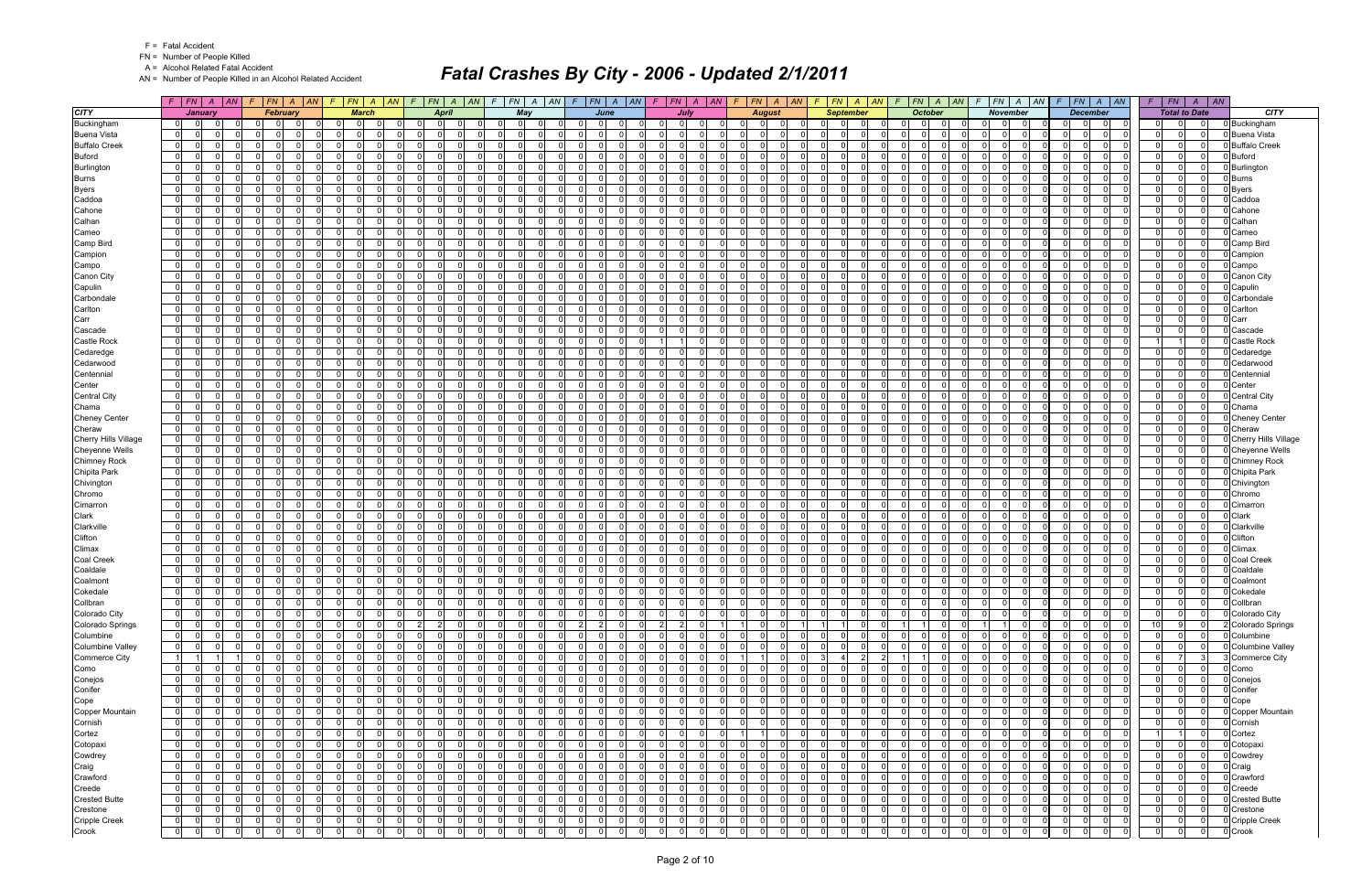FN = Number of People Killed

A = Alcohol Related Fatal Accident

AN = Number of People Killed in an Alcohol Related Accident

|                            | $F$ $FN$ $A$ $AN$                                            | F N   A   AN<br>F.                                            | $F N$ $A$<br>AN<br>F                                                       | F N A<br>$F$ $FN$ $A$ $AN$<br> AN                                                                            | $F$ $FN$ $A$                              | AN                            | $F$ $FN$ $A$<br> AN                                                        | $FN \mid A$<br>$\mathsf{F}$<br> AN                              | $F$ $FN$ $A$ $AN$                              | $F N$ $A$ $A N$<br>F                                                    | F N A AN                                                       | FN A AN                                                | FN<br>$A \mid AN$<br>F                                          |                         |
|----------------------------|--------------------------------------------------------------|---------------------------------------------------------------|----------------------------------------------------------------------------|--------------------------------------------------------------------------------------------------------------|-------------------------------------------|-------------------------------|----------------------------------------------------------------------------|-----------------------------------------------------------------|------------------------------------------------|-------------------------------------------------------------------------|----------------------------------------------------------------|--------------------------------------------------------|-----------------------------------------------------------------|-------------------------|
| <b>CITY</b>                | <b>January</b>                                               | <b>February</b>                                               | <b>March</b>                                                               | May<br><b>April</b>                                                                                          |                                           | June                          | July                                                                       | <b>August</b>                                                   | <b>September</b>                               | <b>October</b>                                                          | <b>November</b>                                                | <b>December</b>                                        | <b>Total to Date</b>                                            | <b>CITY</b>             |
| Crowley                    | 0 I<br>$\overline{0}$<br>$\Omega$                            | $\mathbf 0$<br>$\overline{0}$<br>01                           | - 0 l<br>$\Omega$                                                          | $\overline{0}$<br>$\mathbf{0}$<br>$\Omega$<br>$\Omega$<br>- Ol<br>$\Omega$                                   | $\overline{0}$<br>$\Omega$                |                               | $\Omega$<br>$\Omega$<br>$\Omega$                                           | - O I<br>$\Omega$                                               | $\Omega$<br>$\Omega$                           | $\mathbf 0$<br>$\mathbf 0$                                              | $\Omega$<br>0 I                                                | 0 I<br>$\Omega$                                        | $\mathbf 0$<br>$\overline{0}$<br>$\Omega$                       | 0 Crowley               |
| Cuchara                    | $\Omega$<br>$\Omega$<br><sup>0</sup>                         | $\Omega$<br>$\Omega$<br>$\Omega$                              | 0<br>$\Omega$<br>$\Omega$                                                  | $\Omega$<br>- 0<br>- 0<br>-C                                                                                 | $\Omega$<br>0                             |                               | $\Omega$<br>n                                                              | $\Omega$<br>$\Omega$                                            | $\Omega$<br>$\Omega$                           | $\Omega$<br>$\Omega$                                                    | $\Omega$<br>$\Omega$                                           | $\mathbf 0$<br>$\Omega$                                | $\mathbf 0$<br>$\Omega$                                         | Cuchara                 |
| Dacono                     | $\overline{0}$<br>$\Omega$<br>- O I                          | $\overline{0}$<br>$\Omega$<br>$\Omega$                        | - Ol<br>- 0 l<br>$\Omega$                                                  | 0 I<br>$\Omega$<br>$\Omega$<br>$\Omega$<br>- Ol<br>$\Omega$                                                  | $\Omega$<br>$\Omega$                      | $\cap$                        | $\Omega$<br>$\Omega$<br>$\Omega$                                           | $\mathbf 0$<br>$\Omega$<br>$\Omega$                             | $\Omega$<br>$\Omega$                           | $\Omega$<br>$\overline{0}$<br>$\overline{0}$                            | $\Omega$<br>$\Omega$<br>$\Omega$                               | $\Omega$<br>$\Omega$<br>0 I                            | $\overline{0}$<br>$\overline{0}$<br>$\Omega$                    | 0 Dacono                |
| Dailey                     | $\mathbf 0$<br>$\Omega$<br>- O I                             | 0<br>$\Omega$                                                 | $\Omega$<br>0                                                              | $\Omega$<br>$\Omega$<br>$\Omega$<br>$\Omega$                                                                 | $\Omega$<br>$\Omega$                      |                               | $\Omega$<br>$\Omega$                                                       | $\Omega$<br>$\Omega$                                            | $\overline{0}$<br>$\Omega$                     | $\Omega$<br>$\mathbf 0$                                                 | $\Omega$<br>$\Omega$                                           | $\Omega$<br>.0                                         | $\overline{0}$<br>$\mathbf 0$                                   | 0 Dailey                |
| De Beque                   | $\Omega$<br>$\Omega$<br>- O I                                | <sup>0</sup><br>- 0                                           | $\Omega$<br>$\Omega$<br>$\Omega$                                           | 0 I<br>$\overline{0}$<br>$\Omega$<br>-01<br>$\Omega$<br>$\Omega$                                             | - 01<br>$\Omega$                          |                               | $\Omega$<br>$\Omega$<br>$\Omega$                                           | $\Omega$<br>$\Omega$                                            | $\Omega$<br>$\Omega$                           | $\Omega$<br>$\Omega$<br>$\mathbf 0$                                     | $\Omega$<br>$\Omega$<br>$\Omega$                               | $\Omega$<br>$\Omega$<br>$\Omega$                       | $\Omega$<br>$\overline{0}$                                      | 0 De Beque              |
| Deckers                    | $\overline{0}$<br>- O I<br>$\Omega$                          | $\Omega$<br>- 0                                               | $\Omega$<br>$\Omega$<br>$\Omega$                                           | 0 I<br>$\Omega$<br>$\Omega$<br>$\Omega$<br>$\Omega$<br>0                                                     | $\Omega$<br>$\Omega$                      |                               | $\Omega$<br>$\Omega$                                                       | - O I<br>$\Omega$                                               | $\Omega$<br>$\Omega$                           | $\mathbf 0$<br>$\Omega$<br>$\mathbf 0$                                  | $\Omega$<br>$\Omega$<br><sup>n</sup>                           | $\Omega$<br>0                                          | $\mathbf 0$<br>$\overline{0}$                                   | 0 Deckers               |
| Deer Ridge                 | $\mathbf 0$<br>$\Omega$<br>- O I                             | $\Omega$<br>$\Omega$<br>$\Omega$                              | $\Omega$<br>$\Omega$<br>$\Omega$                                           | $\Omega$<br>$\Omega$<br>$\Omega$<br>$\Omega$<br>$\Omega$                                                     | $\Omega$<br><sup>0</sup>                  |                               | $\Omega$<br>$\Omega$                                                       | $\Omega$<br>$\Omega$                                            | $\Omega$<br>$\Omega$                           | $\Omega$<br>$\Omega$<br>$\Omega$                                        | $\Omega$<br>$\Omega$<br>$\Omega$                               | $\Omega$<br>0                                          | $\mathbf 0$<br>$\overline{0}$                                   | Deer Ridge              |
| Deer Trail                 | $\overline{0}$<br>$\Omega$<br>$\Omega$                       | <sup>0</sup><br>$\Omega$<br>$\Omega$                          | $\Omega$<br>$\Omega$<br>$\Omega$                                           | 0 I<br>$\Omega$<br>$\Omega$<br>$\Omega$<br>$\overline{0}$<br>$\Omega$                                        | $\Omega$<br>$\Omega$                      |                               | $\Omega$<br>$\Omega$                                                       | $\Omega$<br>$\Omega$                                            | $\Omega$<br>$\mathbf 0$                        | $\Omega$<br>$\Omega$<br>$\mathbf 0$                                     | $\Omega$<br><sup>0</sup><br>$\Omega$                           | $\Omega$<br>.0                                         | $\mathbf 0$<br>$\overline{0}$                                   | 0 Deer Trail            |
| Del Norte                  | $\mathbf 0$<br>$\Omega$<br>- O I                             | $\Omega$<br>$\Omega$                                          | $\Omega$<br>n l                                                            | 0 I<br>$\Omega$<br>$\Omega$<br>$\Omega$<br>$\Omega$<br>$\Omega$                                              | $\Omega$<br>$\Omega$                      |                               | $\Omega$<br>$\Omega$                                                       | - O I<br>$\Omega$                                               | $\Omega$<br>$\Omega$                           | $\Omega$<br>$\Omega$<br>$\Omega$                                        | $\Omega$<br>$\Omega$<br>$\Omega$                               | $\Omega$<br>- Ol                                       | $\mathbf 0$<br>$\overline{0}$                                   | 0 Del Norte             |
| Delhi                      | $\Omega$<br>$\Omega$<br>$\Omega$                             | $\Omega$<br>$\Omega$<br>- 0                                   | $\Omega$<br>$\Omega$<br>$\Omega$                                           | $\overline{0}$<br>$\Omega$<br>$\Omega$<br>$\overline{0}$<br>- 0                                              | $\Omega$<br>$\Omega$                      |                               | $\Omega$<br>$\Omega$<br>$\Omega$                                           | $\Omega$<br>$\Omega$                                            | $\Omega$<br>$\mathbf 0$                        | $\Omega$<br><sup>n</sup><br>$\mathbf 0$                                 | $\Omega$<br>$\Omega$                                           | $\Omega$<br>$\mathbf 0$                                | $\mathbf 0$<br>$\mathbf{0}$                                     | 0 Delhi                 |
| Delta                      | $\Omega$<br>- Ol<br>$\Omega$                                 | $\Omega$<br>$\Omega$<br>$\Omega$                              | $\Omega$<br>n l<br>$\Omega$                                                | 0 I<br>$\Omega$<br>$\Omega$<br>$\vert$ 1<br>$\Omega$                                                         | $\Omega$<br>$\Omega$                      | $\cap$                        | $\Omega$<br>$\Omega$                                                       | $\Omega$<br>$\Omega$<br>$\Omega$                                | $\Omega$<br>$\Omega$                           | $\Omega$<br>$\Omega$<br>$\Omega$                                        | $\Omega$<br>$\Omega$<br>$\Omega$                               | $\Omega$<br>$\Omega$<br>$\Omega$                       | 1                                                               | 0 Delta                 |
| Denver                     | $\mathbf{3}$<br>3 <sup>l</sup><br>$\Omega$                   | $\overline{2}$<br>-2<br>- 0                                   | 3<br>3                                                                     | -51<br>-51<br>$\Omega$                                                                                       | $\overline{2}$<br>$\overline{2}$          |                               | $\overline{2}$<br>2 <sup>1</sup><br>2                                      |                                                                 | -3<br>$\overline{2}$                           | 2<br>$\overline{2}$<br>$\mathbf 0$                                      | 3<br>6<br>$\Omega$                                             | $\Omega$                                               | 35<br>31                                                        | 12 Denver               |
| Deora                      | $\overline{0}$<br>- O I<br>$\Omega$                          | 0 I<br>$\Omega$                                               | $\Omega$<br>$\Omega$<br>$\Omega$                                           | 0 I<br>$\overline{0}$<br>$\Omega$<br>$\Omega$<br>$\overline{0}$<br>$\Omega$                                  | - 01<br>$\Omega$                          |                               | $\Omega$<br>$\Omega$                                                       | - O I<br>$\Omega$                                               | $\Omega$<br>$\mathbf 0$                        | $\Omega$<br>$\Omega$<br>$\mathbf 0$                                     | $\Omega$<br>$\Omega$<br>$\Omega$                               | $\mathbf 0$<br>$\Omega$                                | $\mathbf 0$<br>$\Omega$                                         | 0 Deora                 |
| Devine                     | $\Omega$<br>0<br>$\Omega$                                    | $\Omega$<br>$\Omega$                                          | $\Omega$<br>$\Omega$<br>$\Omega$                                           | $\Omega$<br>$\Omega$<br><sup>n</sup><br>n I<br>$\Omega$                                                      | $\Omega$<br>$\Omega$                      |                               | $\Omega$<br>$\Omega$                                                       | $\Omega$<br>$\Omega$                                            | $\overline{0}$<br>$\Omega$                     | $\Omega$<br>$\Omega$                                                    | $\Omega$<br>$\Omega$                                           | $\Omega$<br>0                                          | $\mathbf 0$<br>$\overline{0}$                                   | 0 Devine                |
| <b>Dillon</b>              | $\overline{0}$<br>$\Omega$<br>$\Omega$                       | $\Omega$<br>$\Omega$<br>$\Omega$                              | $\Omega$<br>$\Omega$<br>$\Omega$                                           | 0 I<br>$\overline{0}$<br>$\Omega$<br>$\overline{0}$<br>$\Omega$                                              | $\Omega$<br>$\Omega$                      |                               | $\Omega$<br>$\Omega$<br>$\Omega$                                           | $\Omega$<br>$\Omega$                                            | $\Omega$<br>$\Omega$                           | $\Omega$<br>$\Omega$<br>$\mathbf 0$                                     | $\Omega$<br>$\Omega$                                           | $\Omega$<br>$\Omega$                                   | $\mathbf 0$<br>$\overline{0}$                                   | 0 Dillon                |
| Dinosaur                   | $\Omega$<br>$\Omega$<br>$\Omega$                             | $\Omega$<br>$\Omega$                                          | $\Omega$<br>$\Omega$<br>$\Omega$                                           | $\Omega$<br>$\Omega$<br>$\Omega$<br>$\Omega$<br>$\Omega$                                                     | $\Omega$<br>$\Omega$                      |                               | $\Omega$<br>$\Omega$                                                       | $\Omega$<br>$\Omega$                                            | $\Omega$<br>$\Omega$                           | $\Omega$<br>$\Omega$                                                    | $\Omega$<br>$\Omega$<br>$\Omega$                               | $\Omega$<br>0                                          | $\mathbf 0$<br>$\Omega$                                         | Dinosaur                |
| <b>Divide</b>              | $\overline{0}$<br>$\Omega$<br>- O I                          | $\Omega$<br>0                                                 | $\Omega$                                                                   | 0 I<br>$\Omega$<br>$\Omega$<br>$\Omega$<br>$\overline{0}$<br>$\Omega$                                        | $\Omega$<br>$\Omega$                      |                               | $\Omega$<br>$\Omega$                                                       | - O I<br>$\Omega$                                               | $\Omega$<br>$\mathbf 0$                        | $\Omega$<br>$\mathbf 0$                                                 | $\Omega$<br>$\Omega$                                           | $\Omega$<br>.0                                         | $\mathbf 0$<br>$\overline{0}$                                   | 0 Divide                |
| <b>Dolores</b>             | $\Omega$<br>$\Omega$<br>$\Omega$                             | $\Omega$<br>$\Omega$                                          | $\Omega$<br>$\Omega$                                                       | $\Omega$<br>$\Omega$<br>$\Omega$<br>$\Omega$<br>$\Omega$                                                     | $\Omega$<br>$\Omega$                      |                               | $\Omega$<br>$\Omega$                                                       | $\Omega$<br>$\Omega$                                            | $\Omega$<br>$\Omega$                           | $\Omega$<br>0                                                           | $\Omega$<br>$\Omega$                                           | $\Omega$<br>$\Omega$                                   | $\mathbf 0$<br>$\Omega$                                         | 0 Dolores               |
| Dotsero                    | $\mathbf 0$<br>- O I<br>$\Omega$                             | $\Omega$<br>$\Omega$                                          | $\Omega$<br>$\Omega$<br>$\Omega$                                           | 0 I<br>$\overline{0}$<br>$\Omega$<br>$\Omega$<br>$\Omega$<br>$\Omega$                                        | $\Omega$<br>$\Omega$                      |                               | $\Omega$<br>$\Omega$<br>$\Omega$                                           | $\overline{0}$<br>$\Omega$                                      | $\Omega$<br>$\Omega$                           | $\Omega$<br>$\Omega$<br>$\mathbf 0$                                     | $\Omega$<br>$\Omega$<br>$\Omega$                               | $\Omega$<br>$\Omega$                                   | $\mathbf 0$<br>$\overline{0}$                                   | 0 Dotsero               |
| Dove Creek                 | $\Omega$<br>$\mathbf 0$<br>$\Omega$<br>$\Omega$              | $\Omega$<br>$\Omega$<br>$\Omega$                              | $\Omega$<br>$\Omega$<br>$\Omega$<br>$\Omega$                               | 0 <br>$\Omega$<br>$\Omega$<br>$\Omega$<br>$\Omega$<br>$\Omega$<br>$\Omega$                                   | $\Omega$<br>$\Omega$                      |                               | $\Omega$<br>$\Omega$<br>$\Omega$                                           | $\Omega$<br>$\Omega$                                            | $\mathbf 0$<br>$\Omega$                        | $\mathbf{0}$<br>$\Omega$                                                | $\Omega$<br>$\Omega$<br><sup>0</sup>                           | $\Omega$<br>.0                                         | $\overline{0}$<br>$\mathbf 0$                                   | 0 Dove Creek            |
| Dowd                       | $\Omega$<br>- O I<br>$\Omega$<br>$\Omega$<br>$\Omega$        | $\Omega$<br>$\Omega$<br>- 0                                   | $\Omega$<br>n l<br>$\Omega$<br>$\Omega$                                    | 0 I<br>-01<br>$\overline{0}$<br>$\Omega$<br>$\Omega$<br>$\Omega$<br>$\Omega$<br>$\Omega$<br>$\Omega$         | $\Omega$<br>$\Omega$<br>- 0 l<br>$\Omega$ | $\Omega$                      | $\Omega$<br>$\Omega$<br>$\Omega$                                           | $\Omega$<br>$\Omega$<br>$\Omega$                                | $\Omega$<br>$\mathbf 0$<br>$\mathbf 0$<br>- Ol | $\Omega$<br>$\Omega$<br>$\mathbf 0$<br>$\Omega$<br>$\Omega$<br>$\Omega$ | $\Omega$<br>$\Omega$<br>$\Omega$<br>$\Omega$<br>$\Omega$       | $\Omega$<br>$\Omega$<br>$\Omega$<br>$\Omega$           | $\Omega$<br>$\overline{0}$<br>$\mathbf 0$<br>$\overline{0}$     | 0 Dowd                  |
| Doyleville<br><b>Drake</b> | $\overline{0}$<br>- O I<br>$\Omega$                          | $\Omega$<br>$\Omega$<br>$\Omega$                              | $\Omega$<br>0<br>$\Omega$                                                  | 0 <br>$\overline{0}$<br>$\Omega$<br>$\overline{0}$<br>$\Omega$                                               | $\Omega$<br>$\Omega$                      |                               | $\Omega$<br>$\Omega$                                                       | - O I<br>$\Omega$<br>$\Omega$                                   | $\Omega$<br>$\Omega$                           | $\Omega$<br>$\mathbf 0$                                                 | $\Omega$<br>$\Omega$<br><sup>0</sup>                           | $\Omega$<br>$\Omega$                                   | $\mathbf 0$<br>$\overline{0}$                                   | 0 Doyleville<br>0 Drake |
| Dumont                     | $\mathbf 0$<br>$\Omega$<br>$\Omega$                          | $\Omega$<br>$\Omega$                                          | $\Omega$<br>$\Omega$<br>$\Omega$                                           | $\Omega$<br>$\Omega$<br>$\Omega$<br>$\Omega$<br>$\Omega$                                                     | $\Omega$<br>$\Omega$                      |                               | $\Omega$<br>$\Omega$                                                       | $\Omega$<br>$\Omega$                                            | $\Omega$<br>$\Omega$                           | U<br>$\Omega$<br>$\Omega$                                               | $\Omega$<br>$\Omega$<br>$\Omega$                               | $\Omega$<br>$\Omega$                                   | $\mathbf 0$<br>$\Omega$                                         | 0 Dumont                |
| Dunton                     | $\overline{0}$<br>- O I<br>$\Omega$                          | $\Omega$<br>0                                                 | $\Omega$<br>$\Omega$<br>$\Omega$                                           | 01<br>$\overline{0}$<br>$\Omega$<br>$\Omega$<br>$\overline{0}$<br>$\Omega$                                   | $\Omega$<br>$\Omega$                      |                               | $\Omega$<br>$\Omega$                                                       | - O I<br>$\Omega$                                               | $\overline{0}$<br>$\mathbf 0$                  | $\mathbf 0$<br>$\mathbf 0$                                              | $\Omega$<br>$\Omega$<br>0                                      | $\Omega$<br>$\Omega$                                   | $\mathbf 0$<br>$\overline{0}$                                   | 0 Dunton                |
| Dupont                     | $\Omega$<br>$\Omega$<br>$\Omega$                             | $\Omega$<br>$\Omega$                                          | $\Omega$                                                                   | $\Omega$<br>$\Omega$<br>$\Omega$<br>$\Omega$<br>$\Omega$                                                     | $\Omega$<br>0                             |                               | $\Omega$<br>$\Omega$                                                       | $\Omega$<br>$\Omega$                                            | $\Omega$<br>- Ol                               | $\Omega$<br>- Ol                                                        | $\Omega$<br>$\Omega$                                           | $\Omega$<br>$\Omega$                                   | $\Omega$<br>$\Omega$                                            | 0 Dupont                |
| Durango                    | $\overline{0}$<br>- O I<br>$\Omega$                          | $\Omega$<br>- 0                                               | $\Omega$<br>$\Omega$<br>$\Omega$                                           | 0 I<br>$\Omega$<br>$\Omega$<br>$\Omega$<br>$\Omega$                                                          | $\Omega$<br>$\Omega$                      |                               | $\Omega$<br>$\Omega$                                                       | $\Omega$<br>$\Omega$                                            | $\Omega$<br>$\mathbf 0$                        | $\Omega$<br>$\Omega$<br>$\mathbf 0$                                     | $\Omega$<br>$\Omega$<br><sup>0</sup>                           | $\Omega$<br>.0                                         | $\mathbf 0$<br>$\overline{0}$                                   | 0 Durango               |
| Eads                       | $\mathbf 0$<br>$\Omega$<br>- O I                             | $\Omega$<br>$\Omega$<br>$\Omega$                              | $\Omega$<br>$\Omega$<br>$\Omega$                                           | 0 I<br>$\Omega$<br>$\Omega$<br>-01<br>$\Omega$                                                               | $\Omega$<br>$\Omega$                      |                               | $\Omega$<br>$\Omega$                                                       | $\Omega$<br>$\Omega$                                            | $\Omega$<br>$\Omega$                           | <sup>0</sup><br>$\Omega$<br>$\Omega$                                    | $\Omega$<br>$\Omega$<br>$\Omega$                               | $\Omega$<br>$\Omega$<br>- Ol                           | $\mathbf 0$<br>$\overline{0}$                                   | D Eads                  |
| Eagle                      | $\Omega$<br><sup>0</sup><br>$\Omega$                         | $\Omega$                                                      | 0                                                                          | $\Omega$<br>$\Omega$<br>O<br>$\Omega$<br>$\Omega$                                                            | $\Omega$<br>0                             |                               | $\Omega$                                                                   | $\Omega$<br>$\Omega$                                            | $\Omega$<br>$\Omega$                           | $\Omega$<br>$\Omega$                                                    | $\Omega$<br>$\Omega$                                           | $\Omega$<br>$\Omega$                                   | $\mathbf 0$<br>$\Omega$                                         | D Eagle                 |
| East Conon                 | $\mathbf 0$<br>$\Omega$<br>- O I                             | 0 I<br>$\Omega$<br>$\Omega$                                   | $\Omega$<br>0 I<br>$\Omega$                                                | 0 I<br>-01<br>$\Omega$<br>-01<br>- Ol<br>$\Omega$                                                            | $\overline{0}$<br>$\Omega$                | $\Omega$                      | $\Omega$<br>$\Omega$<br>$\Omega$                                           | - O I<br>$\Omega$<br>$\Omega$                                   | $\mathbf 0$<br>$\mathbf 0$                     | - Ol<br>- 0 l<br>$\Omega$                                               | $\Omega$<br>$\Omega$<br>$\Omega$                               | $\Omega$<br>$\Omega$<br>0 I                            | $\mathbf 0$<br>$\overline{0}$<br>$\Omega$                       | 0 East Conon            |
| East Portal                | $\Omega$<br>$\Omega$<br>$\Omega$                             | $\Omega$<br>- 0                                               | $\Omega$<br>$\Omega$<br>$\Omega$                                           | $\Omega$<br>- 0<br>$\Omega$<br>$\Omega$<br>- 0                                                               | $\Omega$<br>$\Omega$                      |                               | $\Omega$<br>$\Omega$                                                       | $\Omega$<br>$\Omega$                                            | $\Omega$<br>0                                  | $\Omega$<br>$\mathbf 0$                                                 | $\Omega$<br>$\Omega$                                           | $\Omega$<br>0                                          | $\mathbf 0$<br>$\Omega$                                         | 0 East Portal           |
| Eastlake                   | $\mathbf 0$<br>$\Omega$<br>- O I                             | $\overline{0}$<br>$\Omega$<br>$\Omega$                        | - Ol<br>- 0 l<br>$\Omega$                                                  | 0 I<br>$\Omega$<br>$\Omega$<br>$\Omega$<br>- Ol<br>$\Omega$                                                  | $\Omega$<br>$\Omega$                      | $\cap$                        | $\Omega$<br>$\Omega$<br>$\Omega$                                           | $\overline{0}$<br>$\Omega$<br>$\Omega$                          | $\Omega$<br>$\Omega$                           | $\Omega$<br>$\overline{0}$<br>$\Omega$                                  | $\Omega$<br>$\Omega$<br>$\Omega$                               | $\Omega$<br>$\Omega$<br>0 I                            | $\overline{0}$<br>$\overline{0}$<br>$\Omega$                    | 0 Eastlake              |
| Eaton                      | $\mathbf 0$<br>$\Omega$<br>- O I                             | $\Omega$<br>$\Omega$                                          | $\Omega$<br>$\Omega$<br>$\Omega$                                           | $\Omega$<br>$\Omega$<br>$\Omega$<br>$\Omega$<br>$\Omega$<br>$\Omega$                                         | $\Omega$<br>$\Omega$                      |                               | $\Omega$<br>$\Omega$                                                       | $\Omega$<br>$\Omega$                                            | $\overline{0}$<br>$\Omega$                     | $\mathbf{0}$<br>$\mathbf 0$                                             | $\Omega$<br>$\Omega$<br><sup>0</sup>                           | $\Omega$<br>.0                                         | $\Omega$<br>$\mathbf 0$                                         | Eaton                   |
| Echo Lake                  | $\Omega$<br>$\Omega$<br>- O I                                | $\Omega$<br>- 0                                               | $\Omega$<br>$\Omega$<br>$\Omega$                                           | 0 I<br>$\Omega$<br>$\Omega$<br>$\Omega$<br>$\Omega$<br>$\Omega$                                              | $\Omega$<br>$\Omega$                      | $\cap$                        | $\Omega$<br>$\Omega$<br>$\Omega$                                           | $\Omega$<br>$\Omega$                                            | $\Omega$<br>$\Omega$                           | $\Omega$<br>$\Omega$<br>$\Omega$                                        | $\Omega$<br>$\Omega$<br>$\Omega$                               | $\Omega$<br>$\Omega$<br>$\Omega$                       | $\mathbf 0$<br>$\Omega$                                         | 0 Echo Lake             |
| Eckley                     | $\overline{0}$<br>- O I<br>$\Omega$                          | $\Omega$<br>$\Omega$                                          | $\Omega$<br>$\Omega$<br>$\Omega$                                           | 0 I<br>$\Omega$<br>$\Omega$<br>$\Omega$<br>$\Omega$<br>0                                                     | $\Omega$<br>$\Omega$                      |                               | $\Omega$<br>$\Omega$<br>$\Omega$                                           | $\Omega$<br>$\Omega$                                            | $\Omega$<br>$\Omega$                           | $\Omega$<br>$\mathbf 0$<br>$\Omega$                                     | $\Omega$<br>$\Omega$<br>$\Omega$                               | - Ol<br>$\Omega$                                       | $\mathbf 0$<br>$\overline{0}$                                   | 0 Eckley                |
| Edgewater                  | $\mathbf 0$<br>$\Omega$<br>- O I                             | $\Omega$<br>$\Omega$<br>$\Omega$                              | $\Omega$<br>$\Omega$<br>$\Omega$                                           | 0 I<br>$\Omega$<br>$\Omega$<br>$\Omega$<br>$\Omega$                                                          | $\Omega$<br>$\Omega$                      | $\cap$                        | $\Omega$<br>$\Omega$                                                       | $\Omega$<br>$\Omega$                                            | $\Omega$<br>$\Omega$                           | $\Omega$                                                                | $\Omega$<br>$\Omega$<br>$\Omega$                               | $\Omega$<br>$\Omega$<br>- Ol                           | 1                                                               | Edgewater               |
| Edwards                    | $\overline{0}$<br>- O I<br>$\Omega$                          | <sup>0</sup><br>$\Omega$<br>- 0                               | $\Omega$<br>$\Omega$<br>$\Omega$                                           | 0 I<br>$\overline{0}$<br>$\Omega$<br>- Ol<br>$\overline{0}$<br>$\Omega$                                      | $\Omega$<br>$\Omega$                      |                               | $\Omega$<br>$\Omega$                                                       | $\Omega$<br>$\Omega$                                            | $\mathbf 0$<br>$\mathbf 0$                     | $\Omega$<br>$\Omega$<br>$\mathbf 0$                                     | $\Omega$<br>$\Omega$<br>0                                      | $\Omega$<br>.0                                         | $\overline{0}$<br>$\mathbf 0$                                   | 0 Edwards               |
| Egnar                      | $\overline{0}$<br>- O I<br>$\Omega$                          | $\Omega$<br>$\Omega$                                          | $\Omega$<br>$\Omega$<br>$\Omega$                                           | 0 I<br>$\Omega$<br>$\overline{0}$<br>$\Omega$<br>$\overline{0}$<br>$\Omega$                                  | $\Omega$<br>$\Omega$                      |                               | $\Omega$<br>$\Omega$                                                       | - O I<br>$\Omega$                                               | $\Omega$<br>$\mathbf 0$                        | $\Omega$<br>$\Omega$<br>$\mathbf 0$                                     | $\Omega$<br>$\Omega$<br>0                                      | $\Omega$<br>$\Omega$                                   | $\mathbf 0$<br>$\overline{0}$                                   | 0 Egnar                 |
| El Moro                    | - 01<br>0<br>$\Omega$                                        | $\Omega$                                                      | 0                                                                          | $\Omega$<br>$\Omega$<br>$\Omega$<br>$\Omega$<br>-0                                                           | $\Omega$<br>0                             |                               | $\Omega$                                                                   | $\Omega$<br>n                                                   | $\Omega$<br>$\Omega$                           | $\Omega$<br>0                                                           | $\Omega$<br>$\Omega$                                           | $\Omega$<br>$\Omega$                                   | $\Omega$<br>n l                                                 | 0 El Moro               |
| El Rancho                  | $\mathbf 0$<br>- O I<br>$\Omega$                             | $\Omega$<br>$\Omega$                                          | $\Omega$<br>$\Omega$<br>$\Omega$                                           | 0 I<br>$\overline{0}$<br>$\Omega$<br>$\overline{0}$<br>$\Omega$<br>0                                         | $\Omega$<br>$\Omega$                      |                               | $\Omega$<br>$\Omega$<br>$\Omega$                                           | - O I<br>$\Omega$                                               | $\Omega$<br>$\mathbf 0$                        | $\Omega$<br>$\Omega$<br>$\mathbf 0$                                     | $\Omega$<br>$\Omega$<br>$\Omega$                               | $\Omega$<br>$\mathbf 0$<br>$\Omega$                    | $\mathbf 0$<br>$\overline{0}$                                   | 0 El Rancho             |
| Elbert                     | $\mathbf 0$<br>$\Omega$<br>$\Omega$                          | 0<br>$\Omega$                                                 | $\Omega$                                                                   | $\Omega$<br>$\Omega$<br>$\Omega$<br>$\Omega$<br>$\Omega$                                                     | $\Omega$<br>$\Omega$                      |                               | $\Omega$<br>$\Omega$                                                       | $\Omega$<br>$\Omega$                                            | $\Omega$<br>$\Omega$                           | $\Omega$<br>$\Omega$                                                    | $\Omega$<br>$\Omega$                                           | $\Omega$<br>$\Omega$                                   | $\Omega$<br>$\overline{0}$                                      | Elbert                  |
| Eldora                     | $\Omega$<br>$\overline{0}$<br>- O I                          | $\Omega$<br>$\Omega$                                          | $\Omega$<br>$\Omega$<br>$\Omega$                                           | 0 I<br>$\overline{0}$<br>$\Omega$<br>- Ol<br>$\overline{0}$<br>$\Omega$                                      | $\Omega$<br>$\Omega$                      |                               | $\Omega$<br>$\Omega$<br>$\Omega$                                           | - O I<br>$\Omega$                                               | $\Omega$<br>$\mathbf 0$                        | $\Omega$<br>$\Omega$<br>$\mathbf 0$                                     | $\Omega$<br>$\Omega$<br>$\Omega$                               | $\Omega$<br>$\mathbf 0$                                | $\Omega$<br>$\Omega$                                            | 0 Eldora                |
| <b>Eldorado Springs</b>    | $\Omega$<br>$\mathbf 0$<br>- O I                             | $\Omega$<br>- 0                                               | $\Omega$<br>$\Omega$<br>$\Omega$                                           | $\Omega$<br>$\overline{0}$<br>$\Omega$<br>0<br>$\Omega$<br>$\Omega$                                          | 0 <br>$\Omega$                            |                               | $\Omega$<br>$\Omega$                                                       | - O I<br>$\Omega$                                               | $\mathbf 0$<br>- Ol                            | $\mathbf 0$<br>$\Omega$<br>$\Omega$                                     | $\overline{0}$<br>$\Omega$                                     | $\Omega$<br>$\Omega$<br>0                              | $\mathbf 0$<br>$\overline{0}$                                   | Eldorado Springs        |
| Elizabeth                  | $\overline{0}$<br> 0 <br>- 01                                | $\Omega$<br>$\Omega$<br>$\Omega$                              | $\Omega$<br>$\Omega$<br>$\Omega$                                           | 0 I<br> 0 <br>$\Omega$<br>$\Omega$<br>$\overline{0}$<br>$\Omega$                                             | $\Omega$<br>$\Omega$                      |                               | $\Omega$<br>$\Omega$<br>$\Omega$                                           | $\overline{0}$<br>$\Omega$                                      | $\Omega$<br>$\Omega$                           | $\Omega$<br>$\Omega$<br>$\mathbf 0$                                     | $\Omega$<br>$\Omega$<br>$\Omega$                               | $\Omega$<br>$\mathbf 0$<br>$\Omega$                    | $\mathbf 0$<br>$\overline{0}$                                   | 0 Elizabeth             |
| Elk Springs                | $\Omega$                                                     | 0<br>0<br>$\Omega$                                            | 0<br>0                                                                     | 0<br>0                                                                                                       | 01                                        |                               | 0.                                                                         |                                                                 |                                                | $\Omega$<br>- 0 I                                                       |                                                                | 0                                                      |                                                                 | 0 Elk Springs           |
| Ellicott                   | $\mathbf 0$<br>$\Omega$<br>- O I                             | - 0 l<br>$\Omega$<br>$\overline{0}$                           | 0 <br>$\overline{0}$                                                       | $\overline{0}$<br> 0 <br>$\Omega$<br>$\Omega$<br>$\overline{0}$<br>$\Omega$                                  | $\mathbf 0$<br>$\overline{0}$             |                               | $\Omega$<br>$\Omega$<br>$\Omega$                                           | - O I<br>$\Omega$                                               | $\mathbf 0$<br>$\mathbf 0$                     | $\mathbf 0$<br>0 I<br>$\Omega$                                          | $\Omega$<br>$\overline{0}$<br>$\Omega$                         | -01<br>01                                              | $\mathbf 0$<br> 0                                               | 0 Ellicott              |
| Empire                     | $\mathbf 0$<br>$\overline{0}$<br>- O I                       | $\Omega$<br>$\Omega$<br>- 0                                   | $\Omega$<br>$\Omega$<br>$\mathbf 0$                                        | 0 I<br> 0 <br>$\Omega$<br>$\mathbf 0$<br>$\overline{0}$                                                      | - 01<br>$\overline{0}$                    | $\Omega$                      | $\overline{0}$<br>$\Omega$<br>$\Omega$                                     | $\overline{0}$<br>$\Omega$                                      | $\mathbf 0$<br>$\mathbf 0$                     | 0 <br>$\Omega$<br>$\mathbf 0$                                           | $\Omega$<br>$\Omega$<br>$\overline{0}$                         | $\overline{0}$<br>$\Omega$<br>$\mathbf 0$              | $\overline{0}$<br>$\overline{0}$                                | 0 Empire                |
| Englewood                  | $\overline{0}$<br>$\mathbf{0}$<br>0 I                        | $\overline{0}$<br>$\mathbf 0$<br>$\overline{0}$               | $\Omega$<br> 0 <br>- O I                                                   | $\overline{0}$<br>$\overline{\mathbf{0}}$<br>$\overline{0}$<br>- O I<br>$\overline{0}$<br>$\overline{0}$     | - 0 l<br>$\mathbf 0$                      | $\Omega$                      | $\Omega$                                                                   | $\overline{0}$<br>0 I<br>$\Omega$                               | $\mathbf 0$<br>$\mathbf 0$                     | $\overline{0}$<br>$\Omega$<br>$\mathbf 0$                               | 0                                                              | 0 <br>$\Omega$<br>0 I                                  | $\vert$ 2<br>$\vert$ 2                                          | 0 Englewood             |
| Erie                       | $\mathbf 0$<br>$\Omega$<br>$\overline{0}$                    | $\mathbf 0$<br>$\mathbf 0$<br>0                               | 0 <br>$\mathbf{0}$                                                         | 0 <br> 0 <br>$\mathbf 0$<br>0<br>11                                                                          | $\mathbf 0$<br>$\overline{0}$             |                               | $\overline{0}$<br>$\overline{0}$                                           | - O I<br>$\Omega$                                               | $\mathbf 0$<br>$\Omega$                        | $\overline{0}$<br> 0 <br>0                                              | $\mathbf 0$<br>$\Omega$<br>$\Omega$                            | $\overline{0}$<br> 0                                   | 0 Erie<br>$1 \vert$<br>11                                       |                         |
| <b>Estes Park</b>          | $\mathbf 0$<br>- 0 l<br>0 I<br>$\mathbf 0$<br>$\overline{0}$ | $\overline{0}$<br>- 0 l<br>$\Omega$<br>$\Omega$               | $\Omega$<br>$\overline{0}$<br>$\mathbf 0$<br>$\Omega$<br>- 0 l<br>$\Omega$ | $\overline{0}$<br> 0 <br>$\overline{0}$<br> 0 <br> 0 <br>$\Omega$<br>$\Omega$<br>-01<br>$\Omega$<br>$\Omega$ | 0 <br> 0 <br>- 0 l                        | $\Omega$<br>$\Omega$          | $\overline{0}$<br>$\Omega$<br>$\Omega$<br>$\Omega$<br>$\Omega$<br>$\Omega$ | $\overline{0}$<br>$\mathbf 0$<br>$\Omega$                       | $\mathbf 0$<br>- 0 l<br>$\overline{1}$         | $\Omega$<br>$\overline{0}$<br>$\overline{0}$<br>$\Omega$                | $\overline{0}$<br>- 0 l<br> 0 <br>$\Omega$<br>$\Omega$         | $\Omega$<br> 0 <br>01                                  | $\overline{0}$<br>$\overline{0}$                                | 0 Estes Park            |
| Evans                      | - O I<br>$\mathbf 0$<br>$\overline{0}$<br>$\mathbf 0$        | 0 I<br>$\Omega$<br>$\Omega$<br> 0 <br>$\Omega$                | 0 <br>0l<br>$\mathbf 0$                                                    | $\overline{0}$<br> 0 <br> 0 <br>$\overline{0}$<br>$\Omega$<br>$\Omega$<br> 0 <br>0                           | 0 <br>$\mathbf 0$<br> 0                   | - 01                          | $\overline{0}$<br>$\Omega$<br>$\Omega$                                     | - O I<br>$\mathbf 0$<br>0 I<br>0                                | $\mathbf 0$<br>$\mathbf 0$<br>$\mathbf 0$      | 0 <br>$\mathbf 0$<br>$\Omega$<br>$\mathbf 0$<br> 0                      | $\overline{0}$<br>$\overline{0}$<br>$\Omega$<br>$\overline{0}$ | $\overline{0}$<br>0 I<br>$\Omega$<br>01<br>$\mathbf 0$ | $1 \vert$<br>$\overline{1}$<br>$\overline{0}$<br>$\overline{0}$ | 0 Evans<br>0 Evergreen  |
| Evergreen<br>Fairplay      | $\mathbf 0$<br>0 I<br>$\mathbf{0}$                           | 0 <br>- 0 l<br>-01                                            | $\overline{0}$<br>0 I<br>$\mathbf 0$                                       | $\overline{0}$<br> 0 <br>$\mathbf 0$<br>$\overline{0}$<br>-01<br>$\Omega$                                    | - 0 l<br>$\mathbf{0}$                     | $\Omega$                      | $\overline{0}$<br>$\Omega$<br>$\Omega$                                     | $\mathbf 0$<br>$\Omega$<br>$\Omega$                             | $\mathbf 0$<br>- 0 l                           | $\Omega$<br>$\overline{0}$<br>$\overline{0}$                            | 0 <br>$\overline{0}$<br> 0                                     | $\Omega$<br>$\mathbf{0}$<br>0 I                        | $\overline{0}$<br>$\overline{0}$                                | 0 Fairplay              |
|                            | $\mathbf{0}$                                                 | $\mathbf{0}$                                                  | 0 <br>0                                                                    | 0<br>$\mathbf 0$                                                                                             | $\mathbf 0$                               | - 0                           | $\mathbf{0}$<br>$\overline{0}$<br>0                                        | $\mathbf 0$                                                     | $\mathbf 0$                                    | $\overline{0}$                                                          | $\mathbf 0$<br>$\mathbf 0$<br>$\overline{0}$                   | $\Omega$                                               | 0                                                               | 0 Falcon                |
| Falcon<br>Farisita         | $\mathbf 0$<br>0 I<br>$\overline{0}$<br>0 I<br> 0            | 0 <br>0<br>$\overline{0}$<br>$\overline{0}$<br>$\overline{0}$ | $\mathbf 0$<br>ol<br>$\overline{0}$<br>$\mathbf 0$                         | $\overline{0}$<br> 0 <br> 0 <br> 0 <br>$\overline{0}$<br> 0 <br>$\mathbf 0$<br> 0 <br> 0 <br>$\overline{0}$  | 0 <br>$\overline{0}$<br>$\overline{0}$    | $\mathbf 0$                   | $\overline{0}$<br>$\Omega$<br> 0                                           | $\mathbf 0$<br>$\mathbf 0$<br>$\overline{0}$<br>$\Omega$        | 0 <br>$\mathbf 0$<br>- 0 l                     | $\overline{0}$<br> 0 <br>$\mathbf 0$<br>$\Omega$<br>$\overline{0}$      | 0 <br>$\overline{0}$<br>$\overline{0}$                         | $\mathbf 0$<br>0 I<br>$\Omega$<br> 0 <br>01            | 0<br>$\overline{0}$<br>$\overline{0}$                           | 0 Farisita              |
| <b>Federal Heights</b>     | $\overline{0}$<br>$\overline{0}$<br> 0                       | $\overline{0}$                                                | 0 <br>01<br>$\mathbf 0$                                                    | $\overline{2}$<br>3<br>$\overline{2}$<br>01<br>$\overline{0}$<br>$\mathbf 0$                                 | 11<br>11                                  | $\overline{0}$                | 0 <br>$\Omega$<br>$\overline{0}$                                           | $\mathbf 0$<br>0 I<br>0                                         | $\mathbf 0$<br>$\mathbf 0$                     | $\Omega$<br>$\overline{0}$<br>$\mathbf 0$                               | $\overline{1}$                                                 | $\Omega$<br>01<br>$\mathbf 0$                          | $5\overline{)}$<br>6<br>-3                                      | 3 Federal Heights       |
| Firestone                  | $\overline{0}$<br>$\overline{0}$<br>$\overline{0}$           | $\overline{0}$<br> 0 <br>-01                                  | $\Omega$<br> 0 <br>$\overline{0}$                                          | $\overline{0}$<br> 0 <br>$\Omega$<br> 0 <br> 0 <br>$\overline{0}$                                            | $\overline{0}$<br>$\mathbf{0}$            | $\mathbf 0$                   | $\overline{0}$<br>$\Omega$<br>$\overline{0}$                               | $\overline{0}$<br>$\overline{0}$<br>$\Omega$                    | $\mathbf 0$<br>- 0 l                           | $\Omega$<br>$\overline{0}$<br>$\overline{0}$                            | 0 <br>$\overline{0}$<br> 0                                     | $\Omega$<br>0 I<br>$\mathbf{0}$                        | $\overline{0}$<br>$\overline{0}$                                | 0 Firestone             |
| Firstview                  | $\mathbf 0$<br>$\Omega$<br>- O I                             | $\overline{0}$<br>$\mathbf 0$<br>$\Omega$                     | $\mathbf 0$<br> 0 <br>0                                                    | 0 <br> 0 <br>$\Omega$<br>$\Omega$<br> 0 <br>0                                                                | 0 <br>$\mathbf 0$                         | - 0                           | $\overline{0}$<br>$\Omega$<br>0                                            | $\Omega$<br>$\Omega$                                            | $\mathbf 0$<br> 0                              | $\mathbf 0$<br> 0 <br>$\Omega$                                          | $\mathbf 0$<br>$\Omega$<br>$\overline{0}$                      | $\overline{0}$<br> 0                                   | $\mathbf 0$<br>$\overline{0}$                                   | 0 Firstview             |
| Flagler                    | $\overline{0}$<br>$\mathbf{0}$<br>0 I                        | $\overline{0}$<br>- 0 l<br>$\overline{0}$                     | $\mathbf 0$<br>$\overline{0}$<br>$\overline{0}$                            | $\overline{0}$<br> 0 <br>$\overline{0}$<br> 0 <br> 0 <br>$\overline{0}$                                      | 0 <br>$\overline{0}$                      | $\overline{0}$                | $\overline{0}$<br> 0 <br>$\Omega$                                          | $\overline{0}$<br>- O I<br>$\Omega$                             | $\mathbf 0$<br>- 0 l                           | $\Omega$<br>$\overline{0}$<br>$\overline{0}$                            | 0 I<br> 0 <br> 0                                               | $\Omega$<br> 0 <br>01                                  | $\overline{0}$<br>$\overline{0}$<br>$\Omega$                    | 0 Flagler               |
| Fleming                    | $\mathbf 0$<br>- O I<br>$\mathbf{0}$                         | $\Omega$<br>$\mathbf 0$<br>$\Omega$                           | $\overline{0}$<br> 0 <br>$\mathbf 0$                                       | $\overline{0}$<br>$\overline{0}$<br>$\mathbf 0$<br>$\Omega$<br> 0 <br>$\Omega$                               | $\Omega$<br>$\mathbf 0$                   | - 01                          | $\Omega$<br>$\Omega$<br>$\Omega$                                           | $\overline{0}$<br>0 I<br>0                                      | $\mathbf 0$<br>$\mathbf 0$                     | $\mathbf 0$<br>$\Omega$<br> 0                                           | $\Omega$<br>$\overline{0}$<br>$\overline{0}$                   | $\Omega$<br>0 I<br>$\mathbf 0$                         | $\mathbf 0$<br> 0                                               | 0 Fleming               |
| Florence                   | $\overline{0}$<br>$\mathbf{0}$<br>0 I                        | 0 <br>$\overline{0}$<br>$\overline{0}$                        | $\overline{0}$<br>$\overline{0}$<br>$\overline{0}$                         | $\overline{0}$<br>$\overline{0}$<br>$\overline{0}$<br> 0 <br> 0 <br>$\overline{0}$                           | 0 <br>$\mathbf{0}$                        | $\mathbf 0$                   | 0 <br>$\Omega$<br> 0                                                       | $\overline{0}$<br>0 I<br>$\Omega$                               | 0 <br>$\mathbf 0$                              | $\Omega$<br>$\overline{0}$<br>$\overline{0}$                            | $\overline{0}$<br>0 I<br> 0                                    | $\Omega$<br>$\mathbf{0}$<br>0 I                        | $\overline{0}$<br>$\overline{0}$                                | 0 Florence              |
| Florissant                 | $\mathbf 0$<br>$\overline{0}$<br>$\Omega$                    | $\overline{0}$<br>$\mathbf 0$<br>$\Omega$                     | 0 <br>0<br>$\mathbf{0}$                                                    | 0 <br> 0 <br>$\overline{0}$<br>$\Omega$<br> 0 <br>$\Omega$                                                   | 0 <br> 0                                  |                               | $\mathbf{0}$<br>$\overline{0}$<br>0                                        | $\mathbf 0$<br>$\Omega$                                         | $\mathbf 0$<br>$\mathbf 0$                     | $\overline{0}$<br>$\Omega$<br> 0                                        | $\overline{0}$<br>$\mathbf 0$<br>$\Omega$                      | $\Omega$<br>01<br>$\mathbf{0}$                         | $\overline{0}$<br>$\mathbf 0$                                   | 0 Florissant            |
| <b>Fort Collins</b>        | $\mathbf 0$<br>$\overline{0}$<br>- O I                       | $\overline{0}$<br>$\Omega$<br>$\Omega$                        | $\Omega$<br>0 I<br>- O I                                                   | 2 <br>3<br>$\vert$ 1<br>11<br>11<br>-1                                                                       | $\overline{0}$<br> 0                      | $\Omega$                      | $\overline{0}$<br>$\Omega$<br>$\overline{0}$                               | - O I<br>0 I<br>$\Omega$                                        | $\overline{1}$<br>$\mathbf 0$                  | $\Omega$<br>$\overline{0}$<br>0 I                                       | $\overline{1}$<br>11                                           | $\Omega$<br>$\mathbf{0}$<br>0 I                        | 5 <sup>1</sup><br>6                                             | 4 Fort Collins          |
| Fort Garland               | $\overline{0}$<br>$\Omega$<br>- O I                          | 0 <br>0<br>0                                                  | 0<br> 0 <br> 0                                                             | 01<br> 0 <br>$\mathbf 0$<br>$\overline{0}$<br> 0 <br>0                                                       | 0 <br> 0                                  | - 01                          | $\mathbf 0$<br>0<br>$\Omega$                                               | $\mathbf 0$<br>$\Omega$                                         | $\mathbf 0$<br>$\mathbf 0$                     | 0 <br>$\Omega$<br> 0                                                    | 0 <br>$\mathbf{0}$<br>$\Omega$                                 | $\mathbf 0$<br>$\Omega$<br>- OI                        | $\mathbf 0$<br>$\overline{0}$                                   | 0 Fort Garland          |
| Fort Lewis                 | $\mathbf 0$<br> 0 <br>01                                     | 0 <br> 0 <br> 0                                               | $\overline{0}$<br> 0 <br>$\mathbf 0$                                       | $\overline{0}$<br> 0 <br> 0 <br>$\overline{0}$<br> 0 <br>$\mathbf 0$                                         | 0 <br> 0                                  | $\overline{0}$                | 0 <br>$\Omega$<br>$\overline{0}$                                           | $\mathbf 0$<br>0 I<br>$\Omega$                                  | $\mathbf 0$<br>$\mathbf 0$                     | $\Omega$<br>$\overline{0}$<br>$\mathbf 0$                               | $\overline{0}$<br>$\overline{0}$<br> 0                         | $\overline{0}$<br> 0 <br>01                            | $\overline{0}$<br>$\overline{0}$<br>$\Omega$                    | 0 Fort Lewis            |
| Fort Lupton                | $\overline{0}$<br> 0 <br>$\overline{0}$                      | $\overline{0}$<br> 0 <br> 0                                   | $\overline{0}$<br> 0 <br>$\mathbf 0$                                       | $\overline{0}$<br>$\overline{0}$<br> 0 <br>$\overline{0}$<br> 0 <br>$\overline{0}$<br>0                      | 0 <br> 0                                  | $\mathbf 0$<br>$\overline{0}$ | $\overline{0}$<br>$\mathbf 0$<br>$\overline{0}$                            | $\mathbf 0$<br>$\overline{0}$<br>$\overline{0}$<br>$\mathbf{0}$ | 0 <br> 0 <br>$\Omega$                          | $\overline{0}$<br>$\overline{0}$<br>$\overline{0}$                      | 0 <br>$\overline{0}$<br>$\overline{0}$                         | $\overline{0}$<br>$\overline{0}$<br> 0                 | $\overline{0}$<br> 0 <br>$\overline{0}$                         | 0 Fort Lupton           |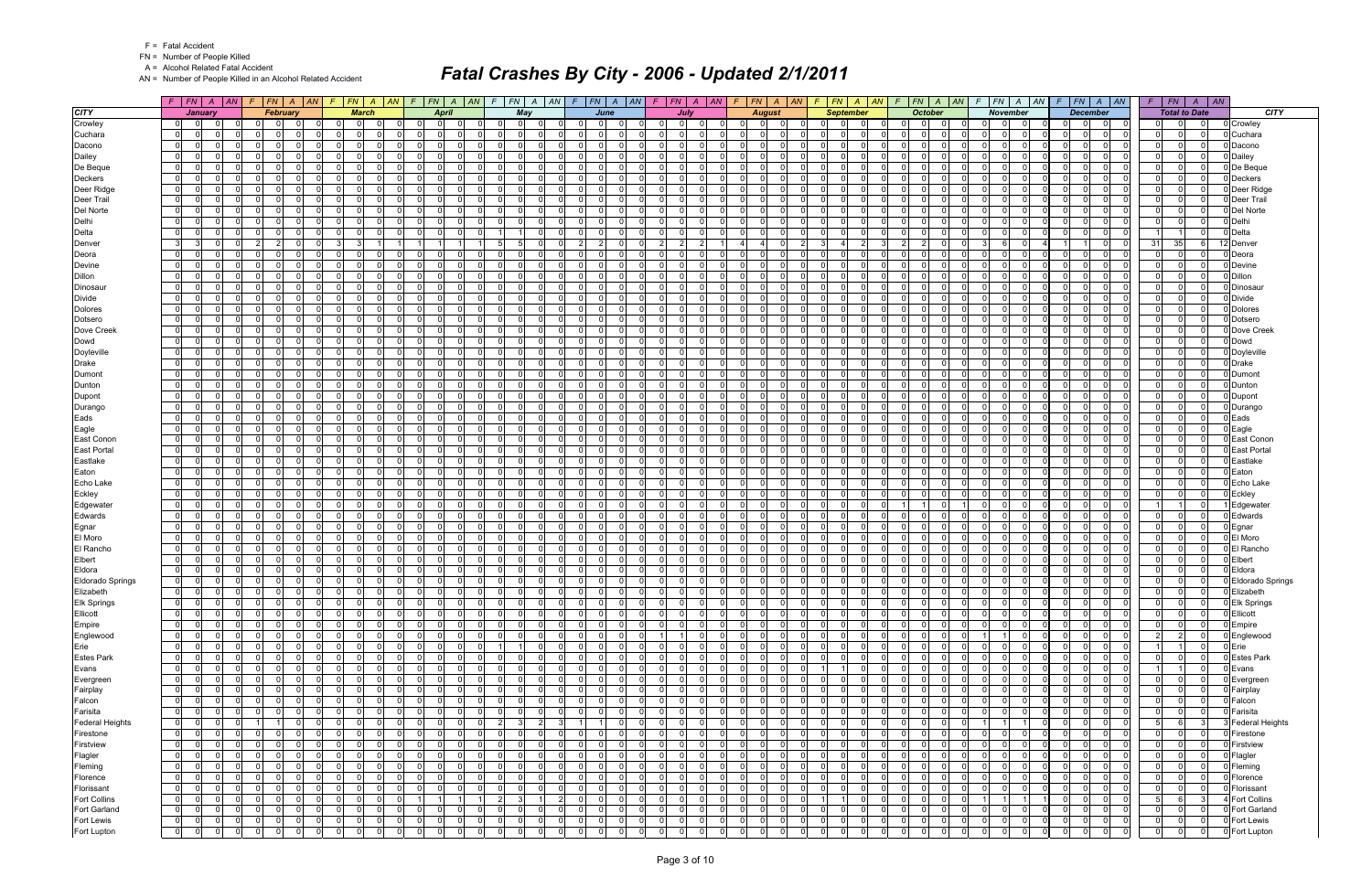FN = Number of People Killed

A = Alcohol Related Fatal Accident

AN = Number of People Killed in an Alcohol Related Accident

|                         | $F$   $FN$   A                                                     | AN<br>F. | $FN \mid A \mid AN$                       | $F N$ $A$                        |                      | AN<br>$\sqrt{2}$ | $FN \mid A$          | AN                   | $\mathcal{F}$ | $FN \mid A \mid AN$                          | $F$ $FN$ $A$                                 | $\parallel$ AN | FN <br>F.                               | AN <br>$\boldsymbol{A}$ | F.                   | $FN \mid A$                      | AN | $F$ $FN$ $A$ $AN$     |                      | F                    | $FN$ $A$             | AN       | $F_N$                            | $A \mid AN$          | F                    | FN A AN                                 | $\vert$ FN $\vert$<br>$\sqrt{ }$ |                       | $A \mid AN$            |
|-------------------------|--------------------------------------------------------------------|----------|-------------------------------------------|----------------------------------|----------------------|------------------|----------------------|----------------------|---------------|----------------------------------------------|----------------------------------------------|----------------|-----------------------------------------|-------------------------|----------------------|----------------------------------|----|-----------------------|----------------------|----------------------|----------------------|----------|----------------------------------|----------------------|----------------------|-----------------------------------------|----------------------------------|-----------------------|------------------------|
| <b>CITY</b>             | <b>January</b>                                                     |          | <b>February</b>                           | <b>March</b>                     |                      |                  | April                |                      |               | May                                          | June                                         |                |                                         | July                    |                      | <b>August</b>                    |    | <b>September</b>      |                      |                      | <b>October</b>       |          | <b>November</b>                  |                      |                      | <b>December</b>                         |                                  | <b>Total to Date</b>  | <b>CITY</b>            |
| Fort Lyon               | $\overline{0}$<br>- O I                                            |          | $\Omega$<br>$\Omega$<br>$\mathbf 0$       | - 0 l<br>$\Omega$                | $\Omega$             | $\Omega$         | $\overline{0}$       | $\overline{0}$       |               | $\mathbf{0}$<br>$\Omega$                     | $\mathbf{0}$<br>$\Omega$                     | $\Omega$       | -01<br>0                                | $\Omega$                | 0 I                  | $\Omega$<br>$\Omega$             |    | 0 <br>$\Omega$        | $\Omega$             | $\Omega$             | $\Omega$             |          | $\Omega$                         | $\mathbf 0$          | $\Omega$             | 0 I<br>$\Omega$                         | $\overline{0}$                   | $\Omega$<br>$\Omega$  | 0 Fort Lyon            |
| Fort Morgan             | $\Omega$<br>$\Omega$<br><sup>0</sup>                               |          | $\Omega$<br>$\Omega$                      | $\Omega$<br>0                    | $\Omega$             | $\Omega$         | $\Omega$             | $\Omega$             |               | $\Omega$<br>$\Omega$                         | $\Omega$<br>$\Omega$                         |                | $\Omega$<br>$\Omega$                    | <sup>n</sup>            | - 0 l                | $\Omega$                         |    | 0                     | $\Omega$             | $\Omega$             | $\Omega$             |          | $\Omega$                         | $\Omega$             | $\Omega$             | $\Omega$<br>$\Omega$                    | 0                                | 0<br>- C              | Fort Morgan            |
| Fosston                 | $\overline{0}$<br>n l<br>- O I                                     |          | $\Omega$<br>$\Omega$<br>$\Omega$          | $\Omega$<br>$\Omega$             | -01                  | 0 I              | $\Omega$             | $\Omega$             |               | $\mathbf{0}$<br>$\overline{0}$               | - 0 l<br>$\Omega$                            | $\Omega$       | 0 I<br>$\Omega$                         | $\Omega$                | 0 I                  | $\Omega$<br>$\Omega$             |    | 0                     | $\Omega$             | $\Omega$             | $\Omega$             |          | $\Omega$<br>$\Omega$             | $\Omega$             | $\Omega$             | n l<br>$\Omega$                         | $\overline{0}$                   | $\Omega$<br>$\Omega$  | Fosston                |
| Fountain                | $\mathbf 0$<br>0<br>$\Omega$                                       |          | $\Omega$<br>$\Omega$                      | $\Omega$<br>0                    | $\Omega$             | $\Omega$         | $\Omega$             | $\Omega$             |               | $\mathbf 0$<br>$\Omega$                      | 0<br>$\Omega$                                |                |                                         |                         | $\Omega$             | $\Omega$                         |    | $\overline{0}$        | $\Omega$             | $\Omega$             | $\Omega$             |          | $\Omega$                         | $\Omega$             | $\Omega$             | 0<br>$\Omega$                           | $1 \vert$                        |                       | Fountain               |
| Fowler                  | $\Omega$<br>n l<br>$\Omega$                                        |          | $\Omega$<br>$\Omega$                      | $\Omega$<br>n l                  | $\Omega$             | 0 I              | - 0 l                | $\Omega$             |               | - 0 l<br>$\Omega$                            | - Ol<br>-01                                  | $\Omega$       | n l<br>$\Omega$                         | $\Omega$                | - 0 l                | $\Omega$<br>$\Omega$             |    | -ol                   | $\Omega$             | $\Omega$             | $\Omega$             |          | $\Omega$                         | $\Omega$             | $\Omega$             | n l<br>$\Omega$                         | $\overline{0}$                   | $\Omega$<br>- 0       | 0 Fowler               |
| Foxfield                | $\overline{0}$<br>$\Omega$<br>$\Omega$                             |          | $\Omega$<br>$\Omega$                      | $\Omega$<br>$\Omega$             | $\Omega$             | $\Omega$         | $\Omega$             | $\Omega$             |               | $\mathbf 0$<br>$\Omega$                      | $\Omega$<br>$\Omega$                         | $\Omega$       | $\Omega$<br>$\Omega$                    | $\Omega$                | - 0 l                | $\Omega$<br>0                    |    | 0                     | $\Omega$             | $\Omega$             | $\Omega$             |          | $\Omega$                         | $\Omega$             | $\Omega$             | $\Omega$<br>$\Omega$                    | 0                                | $\Omega$<br>- 0       | 0 Foxfield             |
| Foxton                  | $\overline{0}$<br>n l<br>$\Omega$                                  |          | $\Omega$<br>$\Omega$                      | $\Omega$<br>$\Omega$             | $\Omega$             | - Ol             | $\Omega$             | $\Omega$             |               | $\Omega$<br>$\Omega$                         | $\Omega$<br>$\Omega$                         | $\Omega$       | n l<br>$\Omega$                         | $\Omega$                | - 0 l                | $\Omega$                         |    | 0                     | $\Omega$             | $\Omega$             | $\Omega$             |          | $\Omega$                         | $\Omega$             | $\Omega$             | n l<br>$\Omega$                         | $\overline{0}$                   | $\Omega$<br>$\cap$    | 0 Foxton               |
| Franktown               | $\mathbf 0$<br>$\Omega$<br>- Ol                                    |          | $\Omega$<br>$\Omega$                      | $\Omega$<br>$\Omega$             | $\Omega$             | $\overline{0}$   | $\Omega$             | $\Omega$             |               | $\mathbf 0$<br>$\Omega$                      | $\Omega$<br>$\Omega$                         | $\Omega$       | $\Omega$<br>$\Omega$                    | $\Omega$                | $\mathbf 0$          | $\Omega$                         |    | 0                     | $\Omega$             | $\Omega$             | $\Omega$             |          | $\mathbf 0$                      | $\Omega$             | $\Omega$             | 0<br>$\Omega$                           | 0                                | $\Omega$<br>- 0       | 0 Franktowr            |
| Fraser                  | $\overline{0}$<br>n l<br>- O I                                     |          | $\Omega$<br>$\Omega$                      | $\Omega$<br>n l                  | $\Omega$             | $\overline{0}$   | $\Omega$             | $\Omega$             |               | - 0 l<br>$\Omega$                            | $\Omega$<br>$\Omega$                         | $\Omega$       | n l<br>$\Omega$                         | $\Omega$                | - 0 l                | $\Omega$                         |    | -ol                   | $\Omega$             | $\Omega$             | $\Omega$             |          | $\Omega$                         | $\Omega$             | $\Omega$             | n l<br>$\Omega$                         | 0                                | $\Omega$<br>$\Omega$  | 0 Fraser               |
| Frederick               | - O I<br>$\Omega$<br>$\Omega$                                      |          | $\Omega$<br>$\Omega$                      | $\Omega$<br>$\Omega$             | $\overline{0}$       | $\Omega$         | $\Omega$             | $\Omega$             |               | $\mathbf 0$<br>$\Omega$                      | $\Omega$<br>$\Omega$                         | $\Omega$       | $\Omega$<br>$\Omega$                    | $\Omega$                | $\mathbf 0$          | $\Omega$<br>$\Omega$             |    | 0                     | $\Omega$             | $\Omega$             | $\Omega$             |          | $\Omega$                         | $\Omega$             | $\Omega$             | $\Omega$<br>$\Omega$                    | 0                                | $\Omega$<br>- C       | 0 Frederick            |
| Frisco                  | $\overline{0}$<br>- Ol<br>n l                                      |          | $\Omega$<br>$\Omega$<br>$\Omega$          | $\Omega$<br>n l                  | $\Omega$             | 0 I              | $\Omega$             | $\Omega$             |               | $\Omega$<br>$\Omega$                         | $\Omega$<br>$\Omega$                         | $\Omega$       | $\Omega$<br>$\Omega$                    | $\Omega$                | 0 I                  | $\Omega$<br>$\Omega$             |    | -ol                   | $\Omega$             | $\Omega$             | $\Omega$             |          | $\Omega$<br>$\Omega$             | $\Omega$             | $\Omega$             | nl<br>$\Omega$                          | $\overline{0}$                   | $\Omega$<br>$\Omega$  | 0 Frisco               |
| Fruita                  | $\mathbf 0$<br>$\Omega$<br>$\Omega$                                |          | $\Omega$<br>$\Omega$                      | $\Omega$<br>0                    | $\Omega$             | $\Omega$         | $\Omega$             | $\Omega$             |               | $\mathbf 0$<br>0                             | 0<br>$\mathbf{0}$                            | - 0            | $\Omega$<br>$\Omega$                    | $\Omega$                | 0                    | $\Omega$                         |    | 0                     | $\Omega$             | $\Omega$             | $\mathbf 0$          |          | 0                                | $\mathbf{0}$         | $\Omega$             | $\Omega$<br>$\Omega$                    | 0                                | $\Omega$<br>- 0       | 0 Fruita               |
| Galatea                 | $\mathbf 0$<br>- O I<br>- Ol                                       |          | $\Omega$<br>$\Omega$                      | $\Omega$<br>$\Omega$             | $\Omega$             | 0 I              | $\mathbf 0$          | $\Omega$             |               | $\mathbf 0$<br>$\Omega$                      | - Ol<br>$\Omega$                             | $\Omega$       | n l<br>$\Omega$                         | $\Omega$                | $\mathbf 0$          | $\Omega$                         |    | 0                     | 0 I                  | $\Omega$             | $\Omega$             |          | $\Omega$                         | $\Omega$             | - O I                | $\Omega$<br>- Ol                        | 0                                | $\Omega$<br>- 0       | 0 Galatea              |
| Galeton                 | $\mathbf 0$<br><sup>0</sup><br>$\Omega$                            |          | $\Omega$<br>$\Omega$                      | $\Omega$<br>$\Omega$             | $\Omega$             | - Ol             | $\Omega$             | $\Omega$             |               | $\Omega$<br>$\Omega$                         | $\Omega$<br>$\Omega$                         | $\Omega$       | $\Omega$<br>$\Omega$                    | $\Omega$                | - 0 l                | $\Omega$                         |    | 0                     | $\Omega$             | $\Omega$             | $\Omega$             |          | $\Omega$                         | $\Omega$             | $\Omega$             | $\Omega$<br>$\Omega$                    | 0                                | $\Omega$<br>- 0       | 0 Galeton              |
| Garcia                  | $\mathbf 0$<br>$\Omega$<br>$\Omega$                                |          | $\Omega$<br>$\Omega$                      | $\Omega$<br>0                    | $\overline{0}$       | 0 I              | $\Omega$             | $\Omega$             |               | - 0 l<br>- 0                                 | $\Omega$<br>$\Omega$                         | $\Omega$       | n l<br>$\Omega$                         | $\Omega$                | - 0 l                | $\Omega$                         |    | 0                     | $\Omega$             | $\Omega$             | $\Omega$             |          | $\Omega$                         | $\Omega$             | $\Omega$             | $\Omega$<br>$\Omega$                    | $\overline{0}$                   | $\Omega$<br>$\cap$    | 0 Garcia               |
| Garden City             | $\mathbf 0$<br>$\Omega$<br>$\Omega$                                |          | $\Omega$<br>$\Omega$                      | $\Omega$<br>$\Omega$             | $\Omega$             | $\Omega$         | $\Omega$             | $\Omega$             |               | $\Omega$<br>$\Omega$                         | $\Omega$<br>$\Omega$                         | $\Omega$       | n<br>$\Omega$                           | $\Omega$                | -ol                  | $\Omega$                         |    | -ol                   | $\Omega$             | $\Omega$             | $\Omega$             |          | $\Omega$                         | $\Omega$             | $\Omega$             | $\Omega$<br>$\Omega$                    | 0                                | $\Omega$              | 0 Garden City          |
| Gardner                 | - O I<br>$\Omega$<br>$\Omega$                                      |          | $\Omega$<br>$\Omega$                      | $\Omega$<br>$\Omega$             | $\Omega$             | $\overline{0}$   | $\Omega$             | $\Omega$             |               | - 0 l<br>$\Omega$                            | $\Omega$<br>$\Omega$                         | $\Omega$       | $\Omega$<br>$\Omega$                    | $\Omega$                | - 0 l                | $\Omega$                         |    | 0                     | $\Omega$             | $\Omega$             | $\Omega$             |          | $\Omega$                         | $\Omega$             | $\Omega$             | $\Omega$<br>$\Omega$                    | 0                                | $\Omega$<br>- 0       | 0 Gardner              |
| Garfield                | $\Omega$<br>$\Omega$<br>$\Omega$                                   |          | $\Omega$<br>$\Omega$                      | $\Omega$<br>0                    | $\Omega$             | $\Omega$         | $\Omega$             | $\Omega$             |               | $\Omega$<br>$\Omega$                         | $\Omega$<br>$\Omega$                         | $\Omega$       | n l<br>$\Omega$                         | $\Omega$                | - 0 l                | $\Omega$                         |    | -ol                   | $\Omega$             | $\Omega$             | $\Omega$             |          | $\Omega$                         | $\Omega$             | $\Omega$             | 0<br>$\Omega$                           | 0                                | $\Omega$              | 0 Garfield             |
| Garo Park               | $\overline{0}$<br>n l<br>$\Omega$                                  |          | $\Omega$<br>$\Omega$                      | $\Omega$<br>$\Omega$             | $\overline{0}$       | 0 I              | $\Omega$             | $\Omega$             |               | - 0 l<br>$\Omega$                            | $\Omega$<br>$\overline{0}$                   | $\Omega$       | n l<br>$\Omega$                         | $\Omega$                | - 0 l                | $\Omega$<br>$\Omega$             |    | -01                   | $\Omega$             | $\Omega$             | $\Omega$             |          | $\Omega$                         | $\Omega$             | $\Omega$             | $\Omega$<br>- Ol                        | $\overline{0}$                   | $\Omega$<br>- 0       | 0 Garo Park            |
| Gateway                 | $\mathbf 0$<br>n l<br>$\Omega$                                     |          | $\Omega$<br>$\Omega$                      | $\Omega$<br>$\Omega$             | -01                  | $\Omega$         | $\Omega$             | $\Omega$             |               | - 0 l<br>$\Omega$                            | $\Omega$<br>$\Omega$                         | $\Omega$       | $\Omega$<br>$\Omega$                    | $\Omega$                | $\Omega$             | $\Omega$                         |    | 0                     | $\Omega$             | $\Omega$             | $\Omega$             |          | $\Omega$                         | $\mathbf 0$          | $\Omega$             | $\Omega$<br>$\Omega$                    | 0                                | $\Omega$              | 0 Gateway              |
| Gem Village             | $\overline{0}$<br>$\Omega$<br>$\Omega$                             |          | $\Omega$<br>$\Omega$                      | $\Omega$<br>n l                  | $\Omega$             | - Ol             | - 0 l                | $\Omega$             |               | - 0 l<br>$\Omega$                            | $\Omega$<br>$\Omega$                         | $\Omega$       | n l<br>$\Omega$                         | $\Omega$                | - 0 l                | $\Omega$                         |    | -01                   | $\Omega$             | $\Omega$             | $\Omega$             |          | $\Omega$                         | $\Omega$             | $\Omega$             | $\Omega$<br>$\Omega$                    | 0                                | $\Omega$<br>- 0       | 0 Gem Village          |
| Genoa                   | $\overline{0}$<br>n l<br>$\Omega$                                  |          | $\Omega$<br>$\Omega$                      | $\Omega$<br>n l                  | $\Omega$             | - Ol             | $\Omega$             | $\Omega$             |               | $\Omega$<br>$\Omega$                         | $\Omega$<br>$\Omega$                         | $\Omega$       | $\Omega$<br>$\Omega$                    | $\Omega$                | - 0 l                | $\Omega$                         |    | 0                     | $\Omega$             | $\Omega$             | $\overline{0}$       |          | $\Omega$                         | $\Omega$             | $\Omega$             | n l<br>$\Omega$                         | 0                                | $\Omega$<br>$\Omega$  | 0 Genoa                |
| Georgtown               | $\overline{0}$<br>$\Omega$<br>- Ol                                 |          | $\Omega$<br>$\Omega$                      | $\Omega$<br>0                    | $\overline{0}$       | $\Omega$         | $\Omega$             | $\Omega$             |               | - 0 l<br>$\Omega$                            | $\Omega$<br>$\Omega$                         | $\Omega$       | n l<br>$\Omega$                         | $\Omega$                | - 0 l                | $\Omega$                         |    | 0                     | $\Omega$             | $\Omega$             | $\Omega$             |          | $\Omega$                         | $\Omega$             | $\Omega$             | $\Omega$<br>- Ol                        | $\overline{0}$                   | $\Omega$              | 0 Georgtown            |
| Gilcrest                | $\mathbf 0$<br>nl<br>$\Omega$                                      |          | $\Omega$<br>$\Omega$                      | $\Omega$<br>$\Omega$             | $\Omega$             | $\Omega$         | $\Omega$             | $\Omega$             |               | $\Omega$<br>$\Omega$                         | $\Omega$<br>$\Omega$                         | $\Omega$       | $\Omega$<br>$\Omega$                    | $\Omega$                | -ol                  | $\Omega$                         |    | -ol                   | $\Omega$             | $\Omega$             | $\Omega$             |          | $\Omega$                         | $\Omega$             | $\Omega$             | $\Omega$<br>$\Omega$                    | 0                                | $\Omega$              | 0 Gilcrest             |
| Gill                    | $\overline{0}$<br>n l<br>- O I                                     |          | $\Omega$<br>$\Omega$                      | $\Omega$<br>$\Omega$             | $\Omega$             | 0 I              | - 0 l                | $\Omega$             |               | - 0 l<br>$\Omega$                            | $\mathbf 0$<br>$\Omega$                      | $\Omega$       | $\Omega$<br>$\Omega$                    | $\Omega$                | 0                    | $\Omega$                         |    | 0                     | 0 I                  | $\Omega$             | $\Omega$             |          | $\mathbf 0$                      | $\mathbf 0$          | $\Omega$             | $\Omega$<br>$\Omega$                    | 0                                | $\Omega$<br>0         | 0 Gill                 |
| Gilman                  | $\overline{0}$<br>$\Omega$<br>$\Omega$                             |          | $\Omega$<br>$\Omega$                      | $\Omega$<br>$\Omega$             | $\Omega$             | $\Omega$         | $\Omega$             | $\Omega$             |               | - 0 l<br>$\Omega$                            | $\Omega$<br>$\Omega$                         | $\Omega$       | n l<br>$\Omega$                         | $\Omega$                | $\Omega$             | $\Omega$                         |    | $\Omega$              | $\Omega$             | $\Omega$             | $\Omega$             |          | $\Omega$                         | $\Omega$             | $\Omega$             | $\Omega$<br>$\Omega$                    | 0                                | $\Omega$              | 0 Gilman               |
| <b>Glade Park</b>       | $\overline{0}$<br>$\Omega$<br>$\Omega$                             |          | $\Omega$<br>$\Omega$                      | $\Omega$<br>$\Omega$             | $\Omega$             | - O I            | $\Omega$             | $\Omega$             |               | $\mathbf 0$<br>$\Omega$                      | $\Omega$<br>$\overline{0}$                   | $\Omega$       | $\Omega$<br>$\Omega$                    | $\Omega$                | $\mathbf 0$          | $\Omega$                         |    | $\overline{0}$        | $\Omega$             | $\Omega$             | $\Omega$             |          | $\Omega$                         | $\Omega$             | $\Omega$             | $\Omega$<br>$\Omega$                    | 0                                | $\Omega$<br>- 0       | <b>Glade Park</b>      |
| Gladstone               | $\overline{0}$<br>n l<br>- O I                                     |          | $\Omega$<br>$\Omega$                      | $\Omega$<br>$\Omega$             | $\Omega$             | 0 I              | $\Omega$             | $\Omega$             |               | - 0 l<br>$\Omega$                            | $\Omega$<br>$\Omega$                         | $\Omega$       | n l<br>$\Omega$                         | $\Omega$                | - 0 l                | $\Omega$                         |    | 0                     | $\Omega$             | $\Omega$             | $\Omega$             |          | $\Omega$                         | $\Omega$             | $\Omega$             | n l<br>$\Omega$                         | 0                                | $\Omega$<br>- 0       | 0 Gladstone            |
| Glen Haven              | $\mathbf 0$<br>$\Omega$<br>$\Omega$                                |          | $\Omega$<br>$\Omega$                      | $\Omega$<br>0                    | $\Omega$             | $\Omega$         | $\Omega$             | $\Omega$             |               | $\Omega$<br>$\Omega$                         | $\Omega$<br>$\Omega$                         |                | $\Omega$<br>$\Omega$                    | U                       | $\Omega$             | $\Omega$                         |    | $\Omega$              | $\Omega$             | $\Omega$             | $\Omega$             |          | $\Omega$                         | $\Omega$             | $\Omega$             | $\Omega$<br>$\Omega$                    | 0                                | <sup>n</sup>          | 0 Glen Haven           |
| Glendale                | $\mathbf 0$<br>n l<br>- O I                                        |          | $\overline{0}$<br>$\Omega$<br>$\mathbf 0$ | $\Omega$<br>0 I                  | -01                  | 0 I              | - 0 l                | $\Omega$             |               | $\mathbf{0}$<br>$\mathbf 0$                  | - Ol<br>$\mathbf{0}$                         | $\Omega$       | $\overline{0}$<br>$\Omega$              | <sup>0</sup>            | 0 I                  | $\Omega$<br>$\Omega$             |    | 0 <br>- 0             | $\Omega$             | $\overline{0}$       | $\mathbf 0$          |          | $\Omega$<br>$\Omega$             | $\Omega$             | $\mathbf 0$          | n l<br>0 I                              | 0                                | $\Omega$<br>$\Omega$  | 0 Glendale             |
| Glendevey               | $\Omega$<br>$\Omega$<br>$\Omega$                                   |          | $\Omega$<br>$\Omega$                      | $\Omega$<br>0                    | $\overline{0}$       | $\Omega$         | $\Omega$             | $\Omega$             |               | $\mathbf 0$<br>$\Omega$                      | $\Omega$<br>$\Omega$                         | $\Omega$       | n l<br>$\Omega$                         | $\Omega$                | - 0 l                | $\Omega$<br>$\Omega$             |    | -01                   | $\Omega$             | $\Omega$             | $\Omega$             |          | $\Omega$<br>$\Omega$             | $\Omega$             | $\Omega$             | 0<br>$\Omega$                           | 0                                | $\Omega$<br>- 0       | 0 Glendevey            |
| <b>Glenwood Springs</b> | $\overline{0}$<br>n l<br>- O I                                     |          | $\Omega$<br>$\Omega$<br>$\Omega$          | $\Omega$<br>$\Omega$             | -01                  | 0 I              | $\Omega$             | $\Omega$             |               | $\mathbf{0}$<br>$\overline{0}$               | $\Omega$<br>$\mathbf{0}$                     | n I            |                                         | $\Omega$                | 0 I                  | $\Omega$                         |    | $\mathbf{0}$          | $\Omega$             | $\Omega$             | $\overline{0}$       | $\Omega$ | $\Omega$                         | $\overline{0}$       | $\Omega$             | n l<br>$\Omega$                         | 11                               | $\Omega$              | 0 Glenwood Springs     |
| Golden                  | $\mathbf 0$<br>$\Omega$<br>$\Omega$<br>$\Omega$<br>n l<br>$\Omega$ |          | $\Omega$<br>$\Omega$                      | $\Omega$<br>0<br>$\Omega$<br>n l | $\Omega$<br>$\Omega$ | $\Omega$<br>0 I  | $\Omega$<br>$\Omega$ | $\Omega$<br>$\Omega$ |               | $\mathbf 0$<br>$\Omega$<br>- 0 l<br>$\Omega$ | $\Omega$<br>$\Omega$<br>$\Omega$<br>$\Omega$ | $\Omega$       | $\Omega$<br>$\Omega$<br>n l<br>$\Omega$ | $\Omega$<br>$\Omega$    | $\mathbf 0$<br>- 0 l | $\Omega$<br>$\Omega$<br>$\Omega$ |    | 0 <br>-ol             | $\Omega$<br>$\Omega$ | $\Omega$<br>$\Omega$ | $\Omega$<br>$\Omega$ |          | 0<br>$\Omega$                    | $\Omega$<br>$\Omega$ | $\Omega$<br>$\Omega$ | $\Omega$<br>$\Omega$<br>n l<br>$\Omega$ | $1 \vert$<br>$\overline{0}$      | $\Omega$<br>$\cap$    | Golden                 |
| Goodrich                | $\overline{0}$<br>$\Omega$<br>$\Omega$                             |          | $\Omega$<br>$\Omega$                      | $\Omega$<br>$\Omega$             | $\Omega$             | - Ol             | $\Omega$             | $\Omega$             |               | $\mathbf 0$<br>$\Omega$                      | $\Omega$<br>$\Omega$                         | $\Omega$       | $\Omega$<br>$\Omega$                    | $\Omega$                | - 0 l                | $\Omega$<br>0                    |    | 0                     | $\Omega$             | $\Omega$             | $\Omega$             |          | $\Omega$                         | $\Omega$             | $\Omega$             | - Ol<br>$\Omega$                        | 0                                | $\Omega$<br>- 0       | 0 Goodrich<br>0 Gould  |
| Gould                   | $\overline{0}$<br>n l<br>$\Omega$                                  |          | $\Omega$<br>$\Omega$<br>$\Omega$          | $\Omega$<br>$\Omega$             | $\Omega$             | - Ol             | $\Omega$             | $\Omega$             |               | $\Omega$<br>$\Omega$                         | $\Omega$<br>$\Omega$                         | $\Omega$       | n l<br>$\Omega$                         | $\Omega$                | - 0 l                | $\Omega$<br>$\Omega$             |    | 0                     | $\Omega$             | $\Omega$             | $\Omega$             |          | $\Omega$                         | $\Omega$             | $\Omega$             | n l<br>$\Omega$                         | $\overline{0}$                   | $\Omega$<br>- 0       | 0 Granada              |
| Granada<br>Granby       | $\mathbf 0$<br>$\Omega$<br>- Ol                                    |          | $\Omega$<br>$\Omega$                      | $\Omega$<br>$\Omega$             | $\overline{0}$       | $\Omega$         | $\Omega$             | $\Omega$             |               | - 0 l<br>$\Omega$                            | $\Omega$<br>$\Omega$                         | $\Omega$       | $\Omega$<br>$\Omega$                    | $\Omega$                | - 0 l                | $\Omega$                         |    | 0                     | $\Omega$             | $\Omega$             | $\Omega$             |          | $\mathbf 0$<br><sup>0</sup>      | $\Omega$             | $\Omega$             | $\Omega$<br>$\Omega$                    | 0                                | $\Omega$              | 0 Granby               |
| <b>Grand Junction</b>   | n l<br>$\vert$ 1                                                   |          | $\Omega$                                  | $\Omega$<br>$\Omega$             | $\Omega$             | $\overline{0}$   | $\Omega$             | $\Omega$             |               | $\overline{4}$                               | $\Omega$<br>$\Omega$                         | $\Omega$       | $\Omega$<br>$\Omega$                    | $\Omega$                | - 0 l                | $\Omega$                         |    | 0                     | 0 I                  | $\Omega$             | $\Omega$             |          | $\overline{2}$<br>$\overline{2}$ | $\Omega$             | $\Omega$             | n l<br>$\Omega$                         | 8                                | $\mathsf{R}$          | Grand Junction         |
| <b>Grand Lake</b>       | -01<br><sup>0</sup><br>0                                           |          | $\Omega$<br>n                             | <sup>0</sup>                     | $\Omega$             | $\Omega$         | $\Omega$             | $\Omega$             |               | n I<br>- 0                                   | $\Omega$<br>$\Omega$                         | - 0            | $\Omega$<br>$\Omega$                    | <sup>n</sup>            | $\Omega$             | $\Omega$                         |    | $\Omega$              | $\Omega$             | $\Omega$             | $\Omega$             |          | $\Omega$                         | $\Omega$             | $\Omega$             |                                         | 0                                |                       | 0 Grand Lake           |
| <b>Grand Valley</b>     | $\overline{0}$<br>- O I<br>- Ol                                    |          | $\Omega$<br>$\mathbf 0$                   | $\Omega$<br>$\Omega$             | $\overline{0}$       | 0 I              | $\Omega$             | $\Omega$             |               | $\mathbf{0}$<br>$\Omega$                     | $\Omega$<br>$\Omega$                         | $\Omega$       | $\Omega$<br>$\Omega$                    | $\Omega$                | - 0 l                | $\Omega$<br>$\Omega$             |    | -01                   | 0 I                  | $\Omega$             | $\Omega$             |          | $\Omega$                         | $\Omega$             | $\Omega$             | $\Omega$<br>- Ol                        | $\overline{0}$                   | $\Omega$<br>- 0       | 0 Grand Valley         |
| Granite                 | $\Omega$<br>$\mathbf 0$<br>$\Omega$                                |          | $\Omega$<br>$\Omega$                      | $\Omega$                         | $\Omega$             | $\Omega$         | $\Omega$             | $\Omega$             |               | $\Omega$<br>$\Omega$                         | $\Omega$<br>$\Omega$                         |                | $\Omega$<br>$\Omega$                    | $\Omega$                | $\Omega$             | $\Omega$                         |    | $\mathbf{0}$          | $\Omega$             | $\Omega$             | $\Omega$             |          | $\Omega$                         | $\Omega$             | $\Omega$             | $\Omega$                                | 0                                | $\Omega$              | 0 Granite              |
| Grant                   | n l<br>- O I<br>$\Omega$                                           |          | $\Omega$<br>$\Omega$                      | $\Omega$<br>$\Omega$             | -01                  | 0 I              | - 0 l                | $\Omega$             |               | $\mathbf{0}$<br>$\Omega$                     | $\Omega$<br>$\Omega$                         | $\Omega$       | n l<br>$\Omega$                         | $\Omega$                | 0 I                  | $\Omega$                         |    | 0                     | 0 I                  | $\Omega$             | $\Omega$             |          | $\Omega$                         | $\Omega$             | - O I                | n l<br>$\Omega$                         | 0                                | $\Omega$<br>- 0       | 0 Grant                |
| <b>Great Divide</b>     | $\Omega$<br>- O I<br>$\Omega$                                      |          | $\Omega$<br>$\Omega$                      | $\Omega$<br>$\Omega$             | $\Omega$             | $\Omega$         | $\Omega$             | $\Omega$             |               | $\Omega$<br>$\Omega$                         | $\mathbf 0$<br>$\Omega$                      | $\Omega$       | $\Omega$<br>$\Omega$                    | $\Omega$                | 0                    | $\Omega$                         |    | 0                     | $\Omega$             | $\overline{0}$       | $\Omega$             |          | $\mathbf 0$                      | $\mathbf 0$          | $\Omega$             | 0<br>$\Omega$                           | 0                                | $\Omega$<br>- 0       | <b>Great Divide</b>    |
| Greeley                 | $\overline{0}$<br>11                                               |          | $\Omega$<br>$\Omega$                      |                                  |                      | 0 I              | $\overline{0}$       | $\Omega$             |               | - 0 l<br>$\Omega$                            | $\Omega$<br>$\Omega$                         | $\Omega$       | n l<br>$\Omega$                         | $\Omega$                | - 0 l                | $\Omega$                         |    | 0 <br>- 0             | $\Omega$             | $\Omega$             | $\Omega$             |          | $\Omega$                         | $\Omega$             | $\Omega$             | $\Omega$                                | $\overline{2}$                   | $\overline{2}$        | Greeley                |
| Green Mountain Falls    | - O I                                                              |          | 0<br>$\Omega$                             | 0                                | 0                    | 01               |                      | 0                    |               | 0                                            | 0<br>01                                      |                |                                         | 0                       |                      |                                  |    | 0                     |                      | 0                    | 0                    |          |                                  | $\Omega$             |                      |                                         | $\overline{0}$                   |                       | 0 Green Mountain Falls |
| Greenwood Village       | $\mathbf 0$<br>- 0 l<br>$\overline{0}$                             |          | $\Omega$<br>$\mathbf 0$                   | 0l                               | 0                    | - O I            | 01                   | $\mathbf 0$          |               | 0 <br>$\mathbf 0$                            | 11                                           | $\Omega$       | $\overline{0}$<br>$\Omega$              | $\Omega$                | 0                    | $\Omega$                         |    | 0                     | $\Omega$             | $\overline{2}$       | $\overline{2}$       |          | $\mathbf 0$                      | $\Omega$             |                      | $\Omega$                                | $\vert$ 4                        | $\overline{4}$<br>- 0 | 0 Greenwood Village    |
| Greystone               | $\overline{0}$<br> 0 <br>- O I                                     |          | $\Omega$<br>$\Omega$<br>$\Omega$          | $\Omega$<br>$\Omega$             | 0                    | $\overline{0}$   | 0                    | $\Omega$             |               | $\mathbf 0$<br>$\mathbf 0$                   | $\Omega$<br>$\mathbf 0$                      | -01            | n l<br>$\Omega$                         | $\Omega$                | - 0 l                | $\Omega$                         |    | 0                     | $\Omega$             | $\overline{0}$       | $\mathbf 0$          |          | $\mathbf 0$                      | $\mathbf 0$          | $\Omega$             | $\Omega$<br>$\Omega$                    | 0                                | $\Omega$              | 0 Greystone            |
| Grover                  | $\overline{0}$<br>0 I<br>$\overline{0}$                            |          | $\Omega$<br>$\mathbf 0$<br>$\Omega$       | $\Omega$<br> 0                   | $\overline{0}$       | 0 I              | $\overline{0}$       | $\overline{0}$       |               | $\overline{0}$<br>$\mathbf{0}$               | 0 <br>$\overline{0}$                         | - O I          | 0 I<br>$\overline{0}$                   | $\Omega$                | $\overline{0}$       | $\Omega$<br>$\Omega$             |    | $\overline{0}$<br>- 0 | 0 I                  | $\overline{0}$       | - O I                |          | $\Omega$                         | $\mathbf 0$          | - O I                | 0 I<br>0 I                              | $\overline{0}$                   | $\overline{0}$<br>- 0 | 0 Grover               |
| Guffey                  | $\Omega$<br>$\mathbf 0$<br>$\Omega$                                |          | $\mathbf{0}$<br>$\Omega$<br>$\Omega$      | 0l                               | 0                    | 0                | $\overline{0}$       | $\mathbf 0$          |               | 0 <br>$\mathbf 0$                            | 0<br>$\mathbf 0$                             | - 0            | 0 <br>0                                 | $\mathbf{0}$            | 0                    | $\mathbf 0$                      |    | 0                     | $\Omega$             | $\overline{0}$       | $\mathbf 0$          |          | 0                                | $\mathbf 0$          | $\mathbf 0$          | 0 <br>$\Omega$                          | 0                                | $\overline{0}$        | 0 Guffey               |
| Gulnare                 | $\overline{0}$<br>$\Omega$<br>- O I                                |          | $\overline{0}$<br>$\Omega$<br>$\mathbf 0$ | $\Omega$<br>01                   | 0                    | $\overline{0}$   | $\overline{0}$       | $\mathbf 0$          |               | 0 <br>$\mathbf 0$                            | 0 <br>$\overline{0}$                         | - O I          | $\overline{0}$<br> 0                    | $\Omega$                | $\overline{0}$       | $\Omega$                         |    | 0                     | 0 I                  | $\overline{0}$       | $\mathbf 0$          |          | $\overline{0}$<br>$\Omega$       | $\mathbf 0$          | $\overline{0}$       | - 0 l<br>0 I                            | $\overline{0}$                   | $\Omega$<br>- 0       | 0 Gulnare              |
| Gunnison                | $\overline{0}$<br>$\Omega$<br>- O I                                |          | $\Omega$<br>$\Omega$                      | $\Omega$<br>$\Omega$             | $\Omega$             | $\overline{0}$   | 0                    | $\overline{0}$       |               | $\mathbf 0$<br>$\mathbf 0$                   | $\Omega$<br>$\mathbf 0$                      | - 0            | $\Omega$<br>$\Omega$                    | 0 I                     | 0                    | $\Omega$                         |    | 0                     | 0 I                  | $\Omega$             | - O I                |          | 0                                | $\mathbf 0$          | - O I                | $\Omega$<br>$\Omega$                    | $\overline{0}$                   | $\Omega$              | 0 Gunnison             |
| Gypsum                  | $\mathbf 0$<br>0l<br>0 I                                           |          | $\Omega$<br>$\mathbf 0$<br>$\Omega$       | 0<br>0l                          | 0                    | $\overline{0}$   | 0                    | $\mathbf 0$          |               | $\mathbf 0$<br>$\mathbf 0$                   | 0<br>$\mathbf 0$                             | - O I          | $\Omega$<br>$\mathbf 0$                 | $\Omega$                | 0                    | $\mathbf 0$<br>0                 |    | 0                     | 0 I                  | $\overline{0}$       | $\mathbf 0$          |          | 0                                | $\mathbf 0$          | - O I                | 0l<br>$\Omega$                          | $\overline{0}$                   | $\Omega$              | 0 Gypsum               |
| <b>Hahns Peak</b>       | $\mathbf 0$<br>0 I<br>- O I                                        |          | $\overline{0}$<br>$\Omega$<br>- 0 l       | $\Omega$<br>$\Omega$             | -01                  | 0 I              | $\overline{0}$       | $\overline{0}$       |               | $\mathbf{0}$<br> 0                           | 0 <br>$\overline{0}$                         | $\Omega$       | $\overline{0}$<br>-01                   | $\Omega$                | 0 I                  | $\overline{0}$<br>$\Omega$       |    | 0 <br>$\Omega$        | 0 I                  | $\overline{0}$       | $\overline{0}$       |          | $\Omega$                         | $\mathbf 0$          | $\Omega$             | $\overline{0}$<br>$\Omega$              | $\overline{0}$                   | $\Omega$<br>- 0       | 0 Hahns Peak           |
| Hale                    | $\mathbf 0$<br>$\Omega$<br>0 I                                     |          | $\mathbf{0}$<br>$\Omega$<br>0             | 0<br>0l                          | 0                    | 0                | $\mathbf 0$          | $\mathbf 0$          |               | 0 <br>$\mathbf 0$                            | 0<br> 0                                      | -01            | 0l<br>0                                 | $\overline{0}$          | 0                    | $\mathbf 0$                      |    | 0                     | $\Omega$             | $\overline{0}$       | $\mathbf 0$          |          | $\mathbf 0$                      | $\mathbf 0$          | 0                    | 0l<br>$\mathbf{0}$                      | $\overline{0}$                   | $\overline{0}$<br>- 0 | 0 Hale                 |
| Hamilton                | 0l<br>$\overline{0}$<br>0 I                                        |          | $\overline{0}$<br>$\Omega$<br>$\mathbf 0$ | $\Omega$<br>0 I                  | 0                    | 0 I              | $\overline{0}$       | 0                    |               | 0 <br> 0                                     | 0 <br>$\overline{0}$                         | $\mathbf 0$    | $\overline{0}$<br> 0                    | $\overline{0}$          | $\overline{0}$       | $\mathbf{0}$<br>$\Omega$         |    | $\overline{0}$<br>-01 | $\overline{0}$       | 0                    | $\mathbf 0$          |          | $\overline{0}$<br>$\Omega$       | $\overline{0}$       | $\mathbf 0$          | 0 I<br>0 I                              | $\overline{0}$                   | $\Omega$<br>$\Omega$  | 0 Hamilton             |
| Hartman                 | $\overline{0}$<br> 0 <br>- O I                                     |          | $\mathbf 0$<br>$\mathbf 0$<br>$\Omega$    | 0<br> 0                          | $\mathbf{0}$         | $\overline{0}$   | $\mathbf 0$          | $\overline{0}$       |               | $\mathbf 0$<br>$\overline{0}$                | 0<br>$\overline{0}$                          | - O I          | 0 <br>0                                 | $\mathbf 0$             | 01                   | $\mathbf 0$<br>0                 |    | 0 <br>- 0             | 0 I                  | $\overline{0}$       | $\mathbf 0$          | - 01     | $\mathbf 0$<br>$\Omega$          | $\mathbf 0$          | - O I                | 0 <br>$\Omega$                          | $\overline{0}$                   | $\Omega$<br>- 0       | 0 Hartman              |
| Hartsel                 | $\mathbf 0$<br>$\overline{0}$<br>- O I                             |          | $\Omega$<br>$\overline{0}$<br>$\mathbf 0$ | $\Omega$<br> 0                   | -01                  | 0 I              | $\overline{0}$       | $\overline{0}$       |               | 0 <br>$\mathbf 0$                            | $\mathbf 0$<br>$\overline{0}$                | $\overline{0}$ | $\overline{0}$<br>-01                   | $\Omega$                | 0 I                  | $\overline{0}$<br>$\Omega$       |    | 0 <br>- 0             | $\overline{0}$       | $\overline{0}$       | $\overline{0}$       |          | $\Omega$                         | $\mathbf 0$          | $\overline{0}$       | $\overline{0}$<br>0 I                   | $\overline{0}$                   | $\Omega$              | 0 Hartsel              |
| Hasty                   | $\mathbf 0$<br>$\Omega$<br>$\Omega$                                |          | $\Omega$<br>$\Omega$                      | $\Omega$<br>0l                   | 0                    | 0                | $\overline{0}$       | $\Omega$             |               | $\mathbf 0$<br>$\mathbf 0$                   | $\mathbf 0$<br> 0                            | - O I          | $\Omega$<br>0                           | $\Omega$                | 0                    | $\Omega$                         |    | 0                     | $\Omega$             | $\Omega$             | $\mathbf 0$          |          | $\mathbf 0$                      | $\mathbf 0$          | - O I                | $\Omega$<br>$\Omega$                    | $\overline{0}$                   | $\Omega$              | 0 Hasty                |
| Haswell                 | $\overline{0}$<br>0 I<br>- OI                                      |          | 0 I<br>$\Omega$<br>$\mathbf 0$            | $\mathbf 0$<br>$\overline{0}$    | 0                    | 0 I              | $\overline{0}$       | $\overline{0}$       |               | 0 <br> 0                                     | 0 <br>$\overline{0}$                         | - O I          | $\overline{0}$<br> 0                    | $\overline{0}$          | 01                   | $\mathbf{0}$<br>$\Omega$         |    | 0 <br>- 0             | 0 I                  | $\overline{0}$       | $\mathbf 0$          |          | $\overline{0}$<br>$\Omega$       | $\mathbf 0$          | $\mathbf 0$          | 0 I<br>0 I                              | 0                                | $\overline{0}$<br>0   | 0 Haswell              |
| Hawley                  | - O I<br>$\Omega$<br>$\Omega$                                      |          | $\Omega$<br>$\mathbf 0$<br>$\Omega$       | 0<br>0l                          | 0                    | $\overline{0}$   | 0                    | $\mathbf 0$          |               | $\mathbf 0$<br>$\mathbf 0$                   | $\Omega$<br>$\mathbf 0$                      | - O I          | $\Omega$<br>$\mathbf 0$                 | $\Omega$                | 0                    | $\Omega$<br>0                    |    | 0 <br>- 0             | 0 I                  | $\Omega$             | $\mathbf 0$          |          | $\mathbf 0$                      | $\mathbf 0$          | - O I                | 0l<br>$\Omega$                          | 0                                | $\Omega$              | 0 Hawley               |
| Haxton                  | $\mathbf 0$<br>0 I<br>- O I                                        |          | $\overline{0}$<br>- O I<br>$\mathbf 0$    | $\Omega$<br> 0                   | 0                    | 0 I              | $\overline{0}$       | $\overline{0}$       |               | 0 <br> 0                                     | 0 <br>$\overline{0}$                         | - O I          | $\overline{0}$<br> 0                    | 0 I                     | $\overline{0}$       | $\overline{0}$<br>$\Omega$       |    | $\overline{0}$<br>- 0 | 0 I                  | $\overline{0}$       | $\overline{0}$       | - 01     | $\mathbf 0$<br>$\Omega$          | $\overline{0}$       | - O I                | 0 I<br>0 I                              | $\overline{0}$                   | $\Omega$<br>- 0       | 0 Haxton               |
| Hayden                  | $\mathbf 0$<br>$\Omega$<br>- O I                                   |          | $\mathbf{0}$<br>$\Omega$                  | 0<br>0l                          | 0                    | $\overline{0}$   | 01                   | $\Omega$             |               | 0 <br>$\mathbf 0$                            | 0<br>$\mathbf 0$                             | $\Omega$       | 0l<br>$\Omega$                          | $\overline{0}$          | 0                    | $\Omega$                         |    | 0                     | $\Omega$             | $\overline{0}$       | $\mathbf 0$          |          | $\mathbf 0$                      | $\mathbf{0}$         | 0                    | $\Omega$<br>$\Omega$                    | $\overline{0}$                   | $\Omega$              | 0 Hayden               |
| Heartstrong             | $\overline{0}$<br>- O I<br>$\Omega$                                |          | 0 I<br>$\Omega$                           | $\Omega$<br>$\Omega$             | $\overline{0}$       | 0 I              | $\mathbf 0$          | $\overline{0}$       |               | $\mathbf 0$<br>$\mathbf 0$                   | - Ol<br>$\mathbf 0$                          | - O I          | 0 <br>$\Omega$                          | $\Omega$                | 0                    | $\Omega$<br>$\Omega$             |    | 0 <br>- 0             | 0 I                  | $\overline{0}$       | $\overline{0}$       |          | $\Omega$<br>$\Omega$             | $\mathbf 0$          | - O I                | 0 I<br>$\Omega$                         | $\overline{0}$                   | $\Omega$<br>- 0       | 0 Heartstrong          |
| Heaney                  | $\overline{0}$<br>- O I<br>.0                                      |          | $\mathbf{0}$<br>$\Omega$                  | 0<br>- 0 I                       | $\mathbf{0}$         | $\overline{0}$   | 01                   | $\mathbf 0$          |               | $\mathbf{0}$<br>- 0                          | 0<br>$\overline{0}$                          | -01            | 01<br> 0                                | $\Omega$                | 0                    | $\Omega$<br>0                    |    | 0 <br>- 0             | 0 I                  | $\overline{0}$       | 0                    |          | 0                                | $\mathbf 0$          | -01                  | $\Omega$<br>.0                          | $\overline{0}$                   | $\overline{0}$<br>- 0 | 0 Heaney               |
| Henderson               | $\mathbf 0$<br>$\overline{0}$<br>0 I                               |          | $\mathbf{0}$<br> 0 <br>$\Omega$           | $\mathbf 0$<br>0l                | 0                    | $\overline{0}$   | $\overline{0}$       | $\mathbf 0$          |               | 0 <br>$\mathbf 0$                            | $\mathbf 0$<br>$\mathbf 0$                   | $\mathbf 0$    | $\overline{0}$<br> 0                    | $\mathbf{0}$            | 0                    | $\overline{0}$<br>$\Omega$       |    | 0 <br>- 0             | 0 I                  | $\overline{0}$       | $\mathbf 0$          |          | $\mathbf 0$<br>$\Omega$          | $\mathbf 0$          | $\mathbf 0$          | 0 <br>$\Omega$                          | $\overline{0}$                   | 0 I<br>- 0            | 0 Henderson            |
| Hereford                | $\overline{0}$<br> 0 <br>$\overline{0}$                            |          | $\overline{0}$<br> 0                      | $\mathbf 0$<br> 0                | $\mathbf 0$          | $\overline{0}$   | $\overline{0}$       | $\mathbf 0$          |               | 0 <br>$\mathbf 0$                            | 0 <br> 0                                     | $\mathbf 0$    | 0 <br>$\mathbf 0$                       | $\mathbf 0$             | 0                    | $\mathbf 0$                      |    | 0 <br>$\overline{0}$  | $\overline{0}$       | 0                    | $\mathbf 0$          |          | $\mathbf 0$<br>$\mathbf 0$       | $\mathbf 0$          | $\mathbf 0$          | $\Omega$<br>$\mathbf 0$                 | 0                                | 0 <br>$\Omega$        | 0 Hereford             |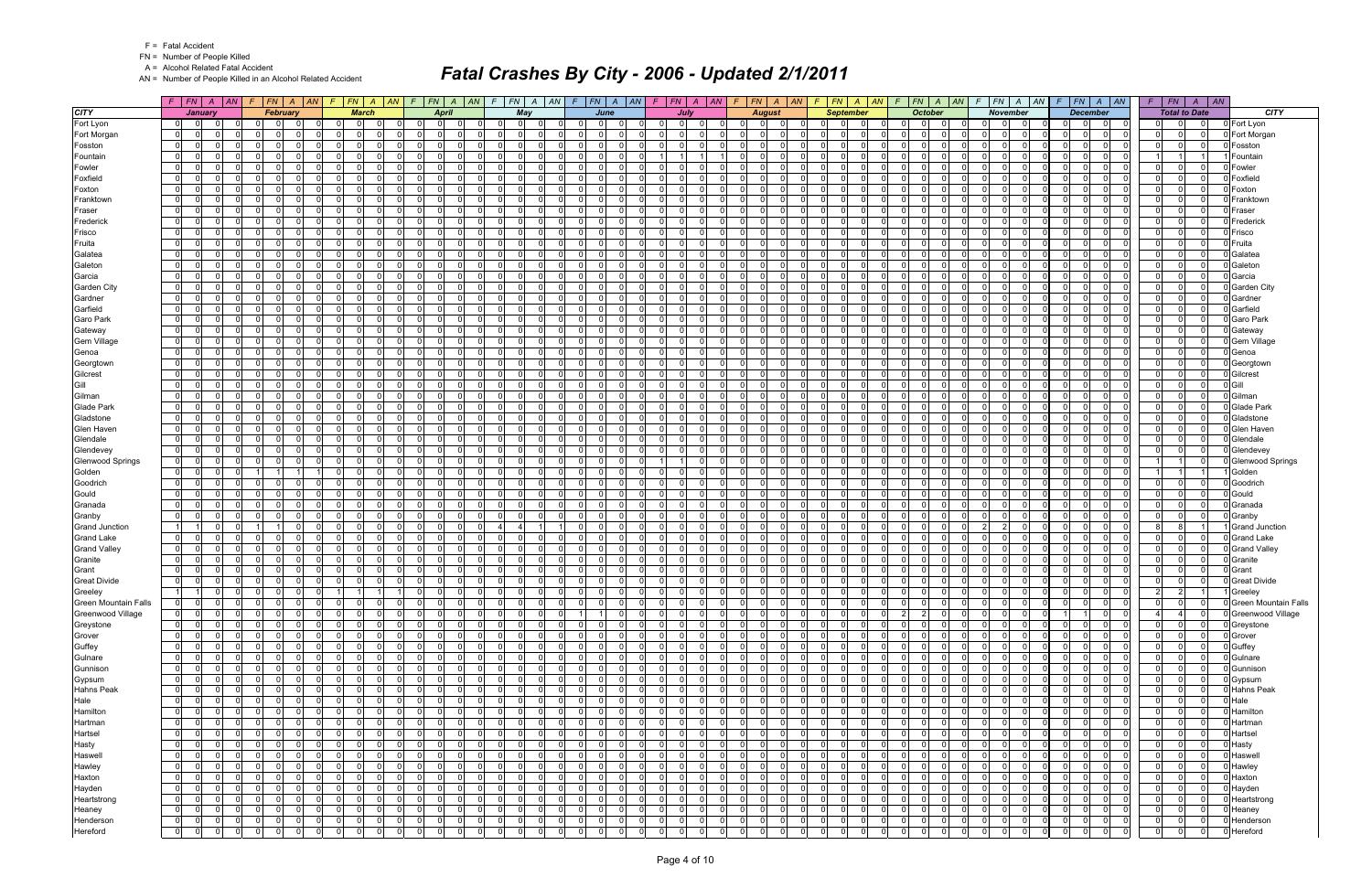| <b>Fatal Accident</b> |  |
|-----------------------|--|
|-----------------------|--|

A = Alcohol Related Fatal Accident

AN = Number of People Killed in an Alcohol Related Accident

|                            |                                  | $F$   $FN$   $A$   $AN$                               | F.                          | $FN \mid A \mid AN$            |          | F.                   | $FN \mid A \mid AN$                         | $F$   $FN$   $A$                                         | AN                      | $\mathcal{F}$  | $FN \mid A \mid AN$                                |                | $F$ $FN$ $A$ $AN$    |                                              |                         |                                                    | $F$   $FN$   $A$   $AN$                            | F.                   | $FN \mid A \mid AN$        |                                  | $F$ $ FN $ $A$ $ AN$                |                       | F.                          | $FN \mid A \mid AN$           |                            | F                                           |                            | $ FN $ A $ AN $ F $ FN $ A $ AN$        |                               | $\mathcal{F}$ |                                              | FN A AN              |                              |
|----------------------------|----------------------------------|-------------------------------------------------------|-----------------------------|--------------------------------|----------|----------------------|---------------------------------------------|----------------------------------------------------------|-------------------------|----------------|----------------------------------------------------|----------------|----------------------|----------------------------------------------|-------------------------|----------------------------------------------------|----------------------------------------------------|----------------------|----------------------------|----------------------------------|-------------------------------------|-----------------------|-----------------------------|-------------------------------|----------------------------|---------------------------------------------|----------------------------|-----------------------------------------|-------------------------------|---------------|----------------------------------------------|----------------------|------------------------------|
| <b>CITY</b>                |                                  | January                                               |                             | February                       |          |                      | <b>March</b>                                | <b>April</b>                                             |                         |                | May                                                |                |                      | June                                         |                         |                                                    | July                                               |                      | <b>August</b>              |                                  | <b>September</b>                    |                       |                             | <b>October</b>                |                            | <b>November</b>                             |                            |                                         | <b>December</b>               |               |                                              | <b>Total to Date</b> | <b>CITY</b>                  |
| Hermosa                    | - O I                            | 0 <br>$\Omega$                                        | $\Omega$                    | $\mathbf 0$<br>- 0             |          | $\Omega$             | $\overline{0}$<br>$\Omega$                  | $\overline{0}$<br>$\mathbf 0$                            | $\Omega$                | $\Omega$       | $\mathbf{0}$                                       | $\overline{0}$ | $\Omega$             | $\overline{0}$<br>റ                          |                         | $\Omega$                                           | 0 <br>0 I                                          | 0 I                  | $\overline{0}$             | $\Omega$                         | 01<br>-01                           | 0 I                   | $\Omega$                    | $\mathbf 0$                   | - 01                       | 01<br>$\Omega$                              | $\overline{0}$             | $\overline{0}$<br>$\Omega$              | $\Omega$                      |               | $\overline{0}$<br>$\Omega$                   | $\overline{0}$       | Hermosa                      |
| Hesperus                   | $\overline{0}$                   | $\Omega$<br>n                                         | $\Omega$                    | $\Omega$                       |          | $\Omega$             | $\Omega$                                    | $\Omega$<br>- 0                                          |                         |                | n I<br>n                                           |                | $\Omega$             | $\Omega$                                     |                         | n l<br>$\Omega$                                    | <sup>n</sup>                                       | $\mathbf 0$          | $\Omega$                   |                                  | -ol                                 | $\Omega$              | $\Omega$                    | $\Omega$                      |                            | -01                                         | $\Omega$                   | $\Omega$                                |                               |               | $\Omega$<br>n                                | - 0                  | Hesperus                     |
| Hiawatha                   | $\overline{0}$                   | $\Omega$<br>$\mathbf{0}$                              | 0                           | $\mathbf 0$<br>$\Omega$        |          | $\overline{0}$       | -01<br>$\Omega$                             | $\overline{0}$<br>$\overline{0}$                         | $\Omega$                | - Ol           | -01<br>$\Omega$                                    |                | $\Omega$             | $\mathbf{0}$<br>$\Omega$                     |                         | 0 I<br>$\Omega$                                    | $\Omega$                                           | 0 I                  | $\mathbf{0}$               | $\Omega$                         | 0 I<br>- 0                          | $\Omega$              | $\Omega$                    | $\overline{0}$                | $\Omega$                   | 0 <br>$\Omega$                              | $\Omega$                   | -01<br>$\Omega$                         | <sup>0</sup>                  |               | $\overline{0}$<br>$\Omega$                   | $\Omega$             | Hiawatha                     |
| <b>Hideaway Park</b>       | $\mathbf 0$                      | $\Omega$<br>$\Omega$                                  | $\Omega$                    | $\Omega$                       |          | $\Omega$             | $\Omega$                                    | $\Omega$<br>$\Omega$                                     | $\Omega$                |                | $\Omega$<br>$\Omega$                               |                | $\Omega$             | $\Omega$                                     |                         | $\Omega$<br>$\Omega$                               | $\Omega$                                           | n l                  | $\Omega$                   |                                  | 0                                   | $\Omega$              | $\Omega$                    | $\Omega$                      |                            | $\Omega$                                    | $\Omega$                   | $\Omega$                                |                               |               | $\Omega$<br>$\Omega$                         | $\Omega$             | <b>Hideaway Park</b>         |
| <b>Highlands Ranch</b>     | $\overline{0}$                   | $\Omega$<br>$\mathbf 0$<br>$\Omega$                   | 0 <br>$\Omega$              | - 0 l                          |          | $\Omega$<br>$\Omega$ | $\Omega$<br>$\Omega$<br>$\Omega$            | 0 I<br>-01                                               | $\Omega$<br>$\Omega$    | $\Omega$       | -01<br>$\Omega$                                    |                | $\Omega$<br>$\Omega$ | $\Omega$<br>$\Omega$<br>$\Omega$             |                         | n l<br>$\Omega$<br>$\Omega$<br>$\Omega$            | $\Omega$                                           | 0 I                  | $\Omega$<br>$\Omega$       |                                  | 0 I                                 | $\Omega$<br>$\Omega$  | $\Omega$<br>$\Omega$        | $\Omega$                      |                            | -01<br><sup>0</sup><br>$\Omega$             | $\Omega$<br>$\Omega$       | -01<br>$\Omega$                         | 0                             |               | $\Omega$<br>U<br>$\Omega$<br>$\Omega$        | $\Omega$<br>$\Omega$ | Highlands Ranch              |
| Hillrose<br>Hillside       | $\overline{0}$<br>$\overline{0}$ | $\Omega$<br>$\mathbf 0$<br>$\Omega$                   | $\Omega$                    | $\Omega$<br>റ<br>$\mathbf 0$   |          | $\Omega$             | $\Omega$                                    | $\overline{0}$<br>$\Omega$<br>0 I<br>$\Omega$            | $\Omega$                |                | $\Omega$<br>$\Omega$<br>$\overline{0}$<br>$\Omega$ |                | $\Omega$             | $\Omega$<br>$\Omega$<br>$\Omega$             |                         | n l                                                | $\Omega$<br>$\Omega$<br>$\Omega$                   | -ol<br>- 0 l         | $\Omega$                   |                                  | -ol<br>- 0<br>$\overline{0}$<br>- 0 | $\Omega$              | $\Omega$                    | $\overline{0}$<br>$\Omega$    | $\Omega$                   | -ol<br>-01                                  | $\Omega$                   | -01<br>$\Omega$<br>-01<br>$\Omega$      | $\Omega$                      |               | $\Omega$                                     | $\Omega$             | O Hillrose<br>J Hillside     |
| Hoehne                     | $\Omega$                         | $\Omega$<br>$\Omega$                                  | $\Omega$                    | $\Omega$                       |          | $\Omega$             | $\Omega$                                    | n<br>$\Omega$                                            | $\Omega$                |                | $\Omega$<br>$\Omega$                               |                | $\Omega$             | $\Omega$                                     |                         | $\Omega$<br>$\Omega$                               | $\Omega$                                           | n                    | $\Omega$                   |                                  | -ol                                 | $\Omega$              | $\Omega$                    | $\Omega$                      |                            | $\Omega$                                    | $\Omega$                   | $\Omega$<br>$\Omega$                    |                               |               | $\Omega$                                     | $\Omega$             | Hoehne                       |
| Holly                      | $\Omega$                         | $\Omega$<br>$\mathbf 0$                               | $\Omega$                    | $\mathbf 0$                    |          | $\Omega$             | $\Omega$                                    | $\overline{0}$<br>$\Omega$                               | $\Omega$                | $\Omega$       | -01<br>$\Omega$                                    |                | $\mathbf 0$          | $\overline{0}$<br>$\Omega$                   |                         | $\Omega$                                           | $\Omega$<br>$\Omega$                               | 0                    | $\Omega$                   |                                  | 0 <br>- 0                           | $\Omega$              | $\Omega$                    | $\Omega$                      |                            | $\overline{0}$<br>$\Omega$                  | $\Omega$                   | 0 <br>$\Omega$                          |                               |               | $\Omega$<br>$\Omega$                         | $\Omega$             | 0 Holly                      |
| Holyoke                    | $\Omega$                         | $\Omega$<br>$\Omega$                                  | $\Omega$                    | - 0 l                          |          | $\Omega$             | $\Omega$                                    | $\Omega$<br>$\Omega$                                     | $\Omega$                |                | $\Omega$<br>$\Omega$                               |                | $\Omega$             | $\Omega$<br>$\Omega$                         |                         | n<br>$\Omega$                                      | $\Omega$                                           | -ol                  | $\Omega$                   |                                  | -ol                                 | $\Omega$              | $\Omega$                    | $\Omega$                      |                            | $\Omega$                                    | $\Omega$                   | -ol<br>$\Omega$                         |                               |               | $\Omega$                                     | $\Omega$             | J Holyoke                    |
| Homelake                   | $\overline{0}$                   | $\Omega$<br>$\mathbf 0$                               | $\Omega$                    | $\mathbf 0$<br>- 0             |          | $\Omega$             | $\Omega$<br>$\Omega$                        | 0 I<br>$\Omega$                                          | $\Omega$                | $\Omega$       | -01<br>$\Omega$                                    |                | $\Omega$             | $\overline{0}$<br>$\Omega$                   |                         | $\Omega$                                           | $\Omega$<br>$\Omega$                               | 0 I                  | $\Omega$                   | $\Omega$                         | 0 I<br>- 0                          | $\Omega$              | $\Omega$                    | $\overline{0}$                | $\Omega$                   | - Ol<br>$\Omega$                            | $\Omega$                   | -01<br>$\Omega$                         | $\Omega$                      |               | $\Omega$<br>$\Omega$                         | $\Omega$             | Homelake                     |
| Hooper                     | $\overline{0}$                   | - 0 l<br>$\Omega$                                     | $\Omega$                    | $\Omega$                       |          | $\Omega$             | $\Omega$                                    | $\overline{0}$<br>$\Omega$                               | $\Omega$                |                | $\Omega$<br>$\Omega$                               |                | $\Omega$             | $\Omega$                                     |                         | $\Omega$<br>$\Omega$                               | $\Omega$                                           | -ol                  | $\Omega$                   |                                  | 0                                   | $\Omega$              | $\Omega$                    | $\Omega$                      |                            | $\Omega$                                    | $\Omega$                   | $\Omega$<br>n                           |                               |               | $\Omega$                                     | $\Omega$             | Hooper                       |
| <b>Hot Sulphur Springs</b> | $\mathbf{0}$                     | $\Omega$<br>$\Omega$                                  | $\Omega$                    | $\Omega$                       |          | $\Omega$             | $\Omega$                                    | n<br>$\Omega$                                            | $\Omega$                |                | $\Omega$<br>$\Omega$                               |                | $\Omega$             | $\Omega$                                     |                         | $\Omega$<br>$\Omega$                               | $\Omega$                                           | - 0 l                | $\Omega$                   |                                  | -ol                                 | $\Omega$              | $\Omega$                    | $\Omega$                      |                            | $\Omega$<br>U                               | $\Omega$                   | $\Omega$<br>$\Omega$                    |                               |               |                                              | - 0                  | 0 Hot Sulphur Springs        |
| Hotchkiss                  | $\Omega$                         | $\Omega$<br>$\mathbf 0$                               | $\Omega$                    | $\Omega$                       |          | $\Omega$             | $\Omega$                                    | 0 I<br>$\Omega$                                          | $\Omega$                |                | $\overline{0}$<br>$\Omega$                         |                | $\Omega$             | $\Omega$                                     |                         |                                                    | 1                                                  | $\mathbf 0$          | $\Omega$                   |                                  | - 0 l<br>- 0                        | $\Omega$              | $\Omega$                    | $\Omega$                      |                            | $\Omega$                                    | $\Omega$                   | -01<br>- 0                              | $\Omega$                      |               |                                              |                      | Hotchkiss                    |
| Howard                     | $\overline{0}$                   | $\Omega$<br>$\Omega$                                  | $\Omega$                    | 0                              |          | $\Omega$             | $\Omega$<br><sup>n</sup>                    | 0 <br>$\Omega$                                           | $\Omega$                |                | $\overline{0}$<br>$\Omega$                         |                | $\Omega$             | $\Omega$<br>$\Omega$                         |                         | - Ol<br>$\Omega$                                   | 0                                                  | $\mathbf 0$          | $\Omega$                   | $\Omega$                         | 0                                   | $\Omega$              | $\Omega$                    | $\Omega$                      |                            | -ol                                         | $\Omega$                   | $\overline{0}$<br>- 0                   |                               |               | $\Omega$                                     | $\Omega$             | J Howard                     |
| Hoyt                       | $\overline{0}$                   | - 0 l<br>$\Omega$                                     | $\Omega$                    | $\Omega$<br>$\Omega$           |          | $\Omega$             | $\Omega$                                    | 0l<br>$\Omega$                                           | $\Omega$                | nl             | $\Omega$<br>$\Omega$                               |                | $\Omega$             | $\Omega$<br>$\Omega$                         |                         | $\Omega$<br>$\Omega$                               | $\Omega$                                           | $\overline{0}$       | $\Omega$                   | $\Omega$                         | $\overline{0}$<br>റ                 | $\Omega$              | $\Omega$                    | $\Omega$                      | $\Omega$                   | $\Omega$<br>$\Omega$                        | $\Omega$                   | $\Omega$<br>$\Omega$                    | ΩI                            |               | $\Omega$<br>$\Omega$                         | $\Omega$             | 0 Hoyt                       |
| Hudson                     | $\overline{0}$                   | $\Omega$<br>$\Omega$                                  | $\Omega$                    | $\mathbf 0$                    |          | $\mathbf 0$          | $\Omega$                                    | $\overline{0}$<br>$\Omega$                               | $\Omega$                | $\Omega$       | $\overline{0}$<br>$\Omega$                         |                | $\mathbf 0$          | $\mathbf{0}$                                 |                         | $\Omega$                                           | $\Omega$<br>$\Omega$                               | 0                    | $\Omega$                   |                                  |                                     | $\Omega$              | $\Omega$                    | $\mathbf 0$                   |                            | $\overline{0}$<br>$\Omega$                  | $\mathbf 0$                | 0 <br>0                                 | 0                             |               |                                              | - 0                  | Hudson                       |
| Hugo                       | $\overline{0}$<br>$\overline{0}$ | - 0 l<br>$\Omega$<br>$\Omega$                         | $\Omega$<br>$\Omega$        | $\Omega$<br>- 0                |          | $\Omega$<br>$\Omega$ | $\Omega$<br>$\Omega$<br>$\Omega$            | $\overline{0}$<br>-01<br>0 I<br>$\Omega$                 | $\Omega$<br>$\Omega$    | $\Omega$       | -01<br>$\Omega$<br>$\Omega$<br>$\Omega$            |                | - ol<br>$\Omega$     | $\Omega$<br>$\Omega$<br>$\Omega$<br>$\Omega$ |                         | $\Omega$<br>$\Omega$<br>$\Omega$<br>$\Omega$       | $\Omega$<br>$\Omega$                               | 0 I<br>- 0 l         | $\Omega$<br>$\Omega$       | $\Omega$                         | $\overline{0}$<br>- 0<br> 0 <br>- 0 | $\Omega$<br>$\Omega$  | $\Omega$<br>$\Omega$        | $\Omega$                      | $\Omega$                   | $\mathbf{0}$<br>$\Omega$<br>-01<br>$\Omega$ | $\Omega$<br>$\Omega$       | -01<br>$\Omega$<br>$\Omega$             | $\Omega$<br>$\Omega$          |               | $\Omega$<br>$\Omega$<br>$\Omega$<br>$\Omega$ | $\Omega$<br>$\Omega$ | 0 Hugo                       |
| Hygiene<br>Idaho Springs   | $\overline{0}$                   | $\mathbf 0$<br>- 0 l<br>$\Omega$                      | $\Omega$                    | $\mathbf 0$<br>- 0 l           |          | $\Omega$             | $\Omega$<br>$\Omega$                        | $\overline{0}$<br>$\Omega$                               | $\Omega$                | $\Omega$       | -01<br>$\Omega$                                    |                | $\Omega$             | $\Omega$<br>$\Omega$                         |                         | n l<br>$\Omega$                                    | $\Omega$                                           | - 0 l                | $\Omega$                   |                                  | $\overline{0}$<br>റ                 | $\Omega$              | $\Omega$                    | - O I<br>$\overline{0}$       |                            |                                             | $\Omega$                   | $\overline{0}$<br>-01<br>$\Omega$       | $\Omega$                      |               |                                              | $\Omega$             | 0 Hygiene<br>0 Idaho Springs |
| Idalia                     | $\overline{0}$                   | $\mathbf 0$<br>$\Omega$                               | $\Omega$                    | $\Omega$                       |          | $\Omega$             | $\Omega$                                    | $\Omega$<br>$\Omega$                                     | $\Omega$                | $\Omega$       | $\Omega$<br>$\Omega$                               |                | $\Omega$             | $\Omega$                                     |                         | $\Omega$<br>$\Omega$                               | $\Omega$                                           | - 0 l                | $\Omega$                   |                                  | -ol                                 | $\Omega$              | $\Omega$                    | $\Omega$                      |                            | $\Omega$                                    | $\Omega$                   | $\Omega$<br>$\Omega$                    |                               |               |                                              | $\Omega$             | J Idalia                     |
| Idledale                   | $\overline{0}$                   | $\Omega$<br>$\mathbf 0$                               | 0                           | - 0 l<br>- റ                   |          | - 0 l                | -01<br>$\Omega$                             | 0 I<br>$\overline{0}$                                    | $\Omega$                | n l            | -01<br>$\Omega$                                    |                | $\overline{0}$       | $\mathbf{0}$<br>$\Omega$                     |                         | 0 <br>$\Omega$                                     | $\Omega$                                           | 0 I                  | $\overline{0}$             | $\Omega$                         | $\overline{0}$<br>- റ               | $\Omega$              | $\overline{0}$              | $\overline{0}$                | $\Omega$                   | $\mathbf{0}$<br>$\Omega$                    | $\mathbf 0$                | -01<br>$\Omega$                         | <sup>0</sup>                  |               | $\overline{0}$<br>$\Omega$                   | $\Omega$             | J Idledale                   |
| Ignacio                    | $\overline{0}$                   | $\Omega$<br>$\Omega$                                  | $\Omega$                    | $\mathbf 0$                    |          | $\Omega$             | $\Omega$                                    | $\Omega$<br>- 0                                          | $\Omega$                |                | $\Omega$<br>$\Omega$                               |                | $\Omega$             | $\Omega$                                     |                         | n l                                                | $\Omega$<br>$\Omega$                               | - 0 l                | $\Omega$                   |                                  | -ol                                 | $\Omega$              | $\Omega$                    | $\Omega$                      |                            | -ol                                         | $\Omega$                   | $\Omega$<br>n                           |                               |               | $\Omega$                                     | $\Omega$             | 0 Ignacio                    |
| <b>Illiff</b>              | $\overline{0}$                   | $\Omega$<br>$\mathbf 0$                               | $\Omega$                    | $\Omega$<br>$\Omega$           |          | $\Omega$             | $\Omega$<br>$\Omega$                        | 0l<br>$\Omega$                                           | $\Omega$                | n l            | $\Omega$<br>$\Omega$                               |                | -ol                  | $\Omega$<br>$\Omega$                         |                         | 0 I<br>$\Omega$                                    | $\Omega$                                           | 0 I                  | $\Omega$                   | $\Omega$                         | $\overline{0}$<br>റ                 | $\Omega$              | $\Omega$                    | $\Omega$                      | $\Omega$                   | $\Omega$<br>$\Omega$                        | $\Omega$                   | -01<br>$\Omega$                         | ΩI                            |               | $\Omega$<br>$\Omega$                         | $\Omega$             | 0 Iliff                      |
| <b>Indian Hills</b>        | $\overline{0}$                   | $\mathbf 0$<br>$\Omega$                               | $\Omega$                    | $\Omega$                       |          | $\Omega$             | $\Omega$                                    | 0 <br>$\Omega$                                           | <sup>0</sup>            | 0              | $\overline{0}$<br>$\Omega$                         |                | $\mathbf 0$          | $\Omega$                                     |                         | $\Omega$                                           | $\Omega$<br>$\Omega$                               | $\mathbf 0$          | $\Omega$                   |                                  | 0                                   | $\Omega$              | $\Omega$                    | $\Omega$                      |                            | $\Omega$<br>O                               | $\Omega$                   | 0 <br>$\Omega$                          |                               |               | $\overline{0}$<br>$\Omega$                   | $\Omega$             | Indian Hills                 |
| Jamestown                  | $\overline{0}$                   | $\Omega$<br>$\Omega$                                  | $\Omega$                    | - 0 l                          |          | $\Omega$             | $\Omega$                                    | 0l<br>$\Omega$                                           | $\Omega$                |                | -01<br>$\Omega$                                    |                | $\Omega$             | $\Omega$                                     |                         | n l                                                | $\Omega$<br>$\Omega$                               | - 0 l                | $\Omega$                   |                                  | -ol                                 | $\Omega$              | $\Omega$                    | $\Omega$                      |                            | $\Omega$<br><sup>0</sup>                    | $\overline{0}$             | -01<br>$\Omega$                         | <sup>0</sup>                  |               | U                                            | $\Omega$             | Jamestown                    |
| Jansen                     | $\overline{0}$                   | $\Omega$<br>$\Omega$                                  | $\Omega$                    | $\Omega$<br>- 0                |          | $\Omega$             | $\Omega$<br><sup>n</sup>                    | 0 I<br>$\Omega$                                          | $\Omega$                |                | $\Omega$<br>$\Omega$                               |                | $\Omega$             | $\Omega$<br>$\Omega$                         |                         | $\Omega$                                           | $\Omega$<br>$\Omega$                               | $\mathbf 0$          | n I                        |                                  | - 0 l<br>- 0                        | $\Omega$              | $\Omega$                    | -01                           |                            | $\overline{0}$<br>n                         | $\Omega$                   | $\overline{0}$<br><sup>0</sup>          |                               |               | $\Omega$<br><sup>n</sup>                     | - 0                  | Jansen                       |
| Jaroso                     | $\overline{0}$                   | $\mathbf 0$<br>$\Omega$                               | $\Omega$                    | $\mathbf 0$                    |          | $\Omega$             | $\Omega$                                    | 0 I<br>$\Omega$                                          | $\Omega$                |                | $\overline{0}$<br>$\Omega$                         |                | $\Omega$             | $\Omega$<br>$\Omega$                         |                         | n l                                                | $\Omega$<br>$\Omega$                               | - 0 l                | $\Omega$                   |                                  | $\overline{0}$<br>- 0               | $\Omega$              | $\Omega$                    | $\Omega$                      |                            | -01                                         | $\Omega$                   | -01<br>$\Omega$                         |                               |               | $\Omega$                                     | $\Omega$             | 0 Jaroso                     |
| Jefferson                  | $\overline{0}$                   | $\Omega$<br>$\Omega$                                  | $\Omega$                    | $\Omega$                       |          | $\Omega$             | $\Omega$                                    | n<br>$\Omega$                                            | $\Omega$                |                | $\Omega$<br>$\Omega$                               |                | $\Omega$             | $\Omega$                                     |                         | $\Omega$<br>$\Omega$                               | $\Omega$                                           | n                    | $\Omega$                   |                                  | -ol                                 | $\Omega$              | $\Omega$                    | $\Omega$                      |                            | $\Omega$                                    | $\Omega$                   | $\Omega$<br>$\Omega$                    |                               |               | $\Omega$<br>$\Omega$                         | $\Omega$             | Jefferson                    |
| Joes                       | $\overline{0}$                   | $\Omega$<br>$\mathbf 0$                               | $\Omega$                    | $\mathbf 0$                    |          | $\Omega$             | $\Omega$                                    | $\overline{0}$<br>-01                                    | $\Omega$                | $\Omega$       | -01<br>$\Omega$                                    |                | $\mathbf 0$          | $\overline{0}$                               |                         | $\Omega$                                           | $\Omega$<br>$\Omega$                               | 0                    | $\Omega$                   |                                  | 0 <br>- 0                           | $\Omega$              | $\Omega$                    | $\Omega$                      |                            | 0 <br>$\Omega$                              | $\Omega$                   | 0 <br>$\Omega$                          |                               |               | $\Omega$<br>$\Omega$                         | $\Omega$             | 0 Joes                       |
| Johnson Village            | $\Omega$                         | $\Omega$<br>$\Omega$                                  | $\Omega$                    | - 0 l                          |          | $\Omega$             | $\Omega$                                    | $\Omega$<br>$\Omega$                                     | $\Omega$                |                | $\Omega$<br>$\Omega$                               |                | $\Omega$             | $\Omega$<br>$\Omega$                         |                         | n<br>$\Omega$                                      | $\Omega$                                           | -ol                  | $\Omega$                   |                                  | -ol                                 | $\Omega$              | $\Omega$                    | $\Omega$                      |                            | $\Omega$                                    | $\Omega$                   | - Ol<br>$\Omega$                        |                               |               | $\Omega$                                     | $\Omega$             | 0 Johnson Village            |
| Johnstown                  | $\overline{0}$                   | $\Omega$<br>$\mathbf 0$<br>$\Omega$                   | $\Omega$<br>$\Omega$        | $\mathbf 0$<br>- 0<br>$\Omega$ |          | $\Omega$<br>$\Omega$ | $\Omega$<br>$\Omega$<br>$\Omega$            | 0 I<br>$\overline{0}$<br>$\Omega$                        | $\Omega$<br>$\Omega$    | n l            | -01<br>$\Omega$<br>$\Omega$<br>$\Omega$            |                | $\Omega$<br>$\Omega$ | $\overline{0}$<br>$\Omega$<br>$\Omega$       |                         | $\Omega$<br>$\Omega$<br>$\Omega$                   | $\Omega$<br>$\Omega$<br>$\Omega$                   | 0 I<br>$\Omega$      | $\Omega$<br>$\Omega$       | $\Omega$                         | 0 I<br>- 0                          | $\Omega$<br>$\Omega$  | 11<br>$\Omega$              | $\Omega$                      | $\Omega$                   | -01<br>$\Omega$<br>$\Omega$                 | $\Omega$<br>$\Omega$       | 11<br>$\Omega$<br>n                     | $\Omega$                      |               | $\overline{2}$<br>2<br>$\Omega$<br>$\Omega$  | $\Omega$<br>$\Omega$ | 0 Johnstown                  |
| Julesburg<br>Karval        | $\overline{0}$<br>$\Omega$       | $\Omega$<br>$\Omega$<br>$\Omega$                      | $\Omega$                    | $\Omega$                       |          | $\Omega$             | $\Omega$                                    | $\overline{0}$<br>$\overline{0}$<br>$\Omega$             | $\Omega$                |                | -01<br>$\Omega$                                    |                | $\Omega$             | $\Omega$                                     |                         | n l<br>$\Omega$                                    |                                                    | - 0 l                | $\Omega$                   |                                  | 0 <br>-ol                           | $\Omega$              | $\Omega$                    | $\Omega$                      |                            | $\Omega$<br>O                               | $\Omega$                   | -01<br>$\Omega$                         |                               |               | $\Omega$<br>n                                | $\Omega$             | Julesburg<br>0 Karval        |
| Kassler                    | $\overline{0}$                   | $\Omega$<br>$\mathbf 0$                               | $\Omega$                    | $\Omega$<br>റ                  |          | $\Omega$             | $\Omega$<br>$\Omega$                        | $\overline{0}$<br>$\Omega$                               | $\Omega$                |                | $\Omega$<br>$\Omega$                               |                | ol                   | $\overline{0}$<br>$\Omega$                   |                         | $\Omega$                                           | $\Omega$<br>$\Omega$                               | - 0 l                | $\Omega$                   |                                  | -ol<br>- C                          | $\Omega$              | $\Omega$                    | $\overline{0}$                |                            | -ol<br>$\Omega$                             | $\Omega$                   | -01<br>$\Omega$                         | $\Omega$                      |               | $\Omega$<br>$\Omega$                         | $\Omega$             | 0 Kassler                    |
| Keenesburg                 | $\overline{0}$                   | $\Omega$<br>$\mathbf 0$                               | $\Omega$                    | - 0 l                          |          | $\Omega$             | $\Omega$                                    | 0 I<br>$\Omega$                                          | $\Omega$                |                | -01<br>$\Omega$                                    |                | $\Omega$             | $\Omega$<br>$\Omega$                         |                         | n l                                                | $\Omega$<br>$\Omega$                               | - 0 l                | $\Omega$                   |                                  | -ol                                 | $\Omega$              | $\Omega$                    | $\Omega$                      |                            | -ol                                         | $\Omega$                   | -01<br>$\Omega$                         |                               |               | $\overline{0}$<br>$\Omega$                   | $\Omega$             | 0 Keenesburg                 |
| Kelim                      | $\overline{0}$                   | $\Omega$<br>$\mathbf 0$                               | $\Omega$                    | - 0 l                          |          | $\Omega$             | $\Omega$                                    | $\overline{0}$<br>$\Omega$                               | $\Omega$                | nl             | $\Omega$<br>$\Omega$                               |                | $\Omega$             | $\Omega$<br>$\Omega$                         |                         | n                                                  | $\Omega$<br>$\Omega$                               | -ol                  | $\Omega$                   |                                  | 0                                   | $\Omega$              | $\Omega$                    | $\overline{0}$                |                            | -ol<br>$\Omega$                             | $\Omega$                   | -ol<br>$\Omega$                         | $\Omega$                      |               | $\Omega$<br>$\Omega$                         | $\Omega$             | 0 Kelim                      |
| Keota                      | $\overline{0}$                   | 0 <br>$\Omega$                                        | $\overline{0}$              | $\Omega$                       |          | 0                    | $\Omega$<br>0                               | $\overline{0}$<br>$\overline{0}$                         | $\Omega$                | $\Omega$       | $\overline{0}$<br>0                                |                | $\mathbf 0$          | $\overline{0}$<br>$\Omega$                   |                         | 0l                                                 | $\Omega$<br>$\overline{0}$                         | 0                    | $\Omega$                   |                                  | 0                                   | $\Omega$              | $\overline{0}$              | $\mathbf 0$                   |                            | $\overline{0}$<br>$\Omega$                  | $\mathbf 0$                | 0 <br>$\Omega$                          | $\Omega$                      |               | $\overline{0}$<br>$\Omega$                   | $\Omega$             | Keota                        |
| Kersey                     | $\Omega$                         | $\Omega$<br>$\Omega$                                  | $\Omega$                    | $\Omega$                       |          | $\Omega$             | $\Omega$                                    | $\overline{0}$<br>$\Omega$                               | $\Omega$                |                | $\Omega$<br>$\Omega$                               |                | $\Omega$             | $\Omega$                                     |                         | n l<br>$\Omega$                                    | $\Omega$                                           | - 0 l                | $\Omega$                   |                                  | -ol                                 | $\Omega$              | $\Omega$                    | $\Omega$                      |                            | $\Omega$                                    | $\Omega$                   | $\Omega$<br>$\Omega$                    |                               |               | $\Omega$                                     | $\Omega$             | Kersey                       |
| Keystone                   | $\overline{0}$                   | $\mathbf 0$<br>$\Omega$                               | $\Omega$                    | $\mathbf 0$<br>- 0             |          | $\Omega$             | $\Omega$<br>$\Omega$                        | 0 I<br>- 01                                              | $\Omega$                | - Ol           | $\overline{0}$<br>$\Omega$                         |                | $\Omega$             | $\Omega$                                     | $\Omega$                | $\Omega$<br>$\Omega$                               | $\Omega$                                           | 0 I                  | $\Omega$                   | $\Omega$                         | 0 <br>- 0                           | $\Omega$              | $\overline{0}$              | - O I                         | <u>ິດ</u>                  | -ol<br>$\Omega$                             | $\Omega$                   | $\overline{0}$<br>$\Omega$              | $\Omega$                      |               | $\overline{0}$<br>$\Omega$                   | $\Omega$             | 0 Keystone                   |
| Kim                        | $\overline{0}$                   | - 0 l<br>$\Omega$                                     | $\Omega$                    | - 0 l                          |          | $\Omega$             | $\Omega$<br>$\Omega$                        | $\overline{0}$<br>$\Omega$                               | $\Omega$                | $\Omega$       | -01<br>$\Omega$                                    |                | -ol                  | $\Omega$<br>$\Omega$                         |                         | $\Omega$<br>$\Omega$                               | $\Omega$                                           | 0 I                  | $\Omega$                   | $\Omega$                         | $\overline{0}$<br>റ                 | $\Omega$              | $\overline{0}$              | $\overline{0}$                |                            | 0 <br>$\Omega$                              | $\Omega$                   | -ol<br>$\Omega$                         | $\Omega$                      |               | $\overline{0}$<br>$\Omega$                   | $\Omega$             | 0 Kim                        |
| Kiowa                      | $\Omega$                         | $\Omega$<br>$\Omega$                                  | $\Omega$                    | - 0 l                          |          | $\Omega$             | $\Omega$                                    | $\Omega$<br>$\Omega$                                     | $\Omega$                | $\Omega$       | $\Omega$<br>$\Omega$                               |                | $\Omega$             | $\Omega$<br>$\Omega$                         |                         | $\Omega$                                           | $\Omega$<br>$\Omega$                               | - 0 l                | $\Omega$                   |                                  | -ol                                 | $\Omega$              | $\Omega$                    | $\Omega$                      |                            | $\Omega$<br>U                               | $\Omega$                   | $\Omega$<br>$\Omega$                    | 0                             |               | $\Omega$                                     | $\Omega$             | 0 Kiowa                      |
| Kirk                       | $\overline{0}$                   | $\Omega$<br>$\mathbf 0$                               | $\Omega$                    | - 0 l<br>$\Omega$              |          | - 0 l                | -01<br>$\Omega$                             | $\overline{0}$<br> 0                                     | $\Omega$                | $\Omega$       | -01<br>$\Omega$                                    |                | 0                    | $\overline{0}$<br>$\Omega$                   |                         | $\Omega$<br>$\Omega$                               | $\Omega$                                           | $\overline{0}$       | $\Omega$                   | $\Omega$                         | 0 <br>$\Omega$                      | $\Omega$              | $\overline{0}$              | $\overline{0}$                |                            | 0 <br>$\Omega$                              | $\Omega$                   | -01<br>$\Omega$                         | $\Omega$                      |               | $\overline{0}$<br>$\Omega$                   | -01                  | 0 Kirk                       |
| Kit Carson                 | $\overline{0}$                   | $\mathbf 0$<br>$\Omega$                               | $\Omega$                    | 0                              |          | $\Omega$             | $\Omega$                                    | $\overline{0}$<br> 0                                     | $\Omega$                | $\Omega$       | -01<br>$\Omega$                                    |                | $\Omega$             | $\Omega$                                     |                         | $\Omega$<br>$\Omega$                               | $\Omega$                                           | $\overline{0}$       | $\Omega$                   |                                  | 0 <br>- 0                           | $\Omega$              | $\overline{0}$              | $\Omega$                      |                            | -ol<br>$\Omega$                             | $\Omega$                   | $\Omega$                                |                               |               |                                              | $\Omega$             | 0 Kit Carson                 |
| Kittredge<br>Kline         | $\mathbf 0$<br>$\overline{0}$    | 0 <br>$\Omega$<br>$\Omega$                            | $\mathbf{0}$                | 0 <br>$\Omega$<br> 0           |          | $\Omega$             | 0<br>$\Omega$<br>$\overline{0}$<br>$\Omega$ | $\Omega$<br>- 0 I                                        | $\Omega$                | $\Omega$       | $\Omega$<br>$\Omega$                               |                | 0                    | $\overline{0}$                               |                         | $\Omega$<br>$\Omega$                               | $\Omega$<br>0<br>$\Omega$                          | $\Omega$             | $\Omega$<br>$\overline{0}$ |                                  | 0 <br> 0                            | $\Omega$<br>$\Omega$  | 0<br>$\mathbf{0}$           | $\overline{0}$                |                            | $\mathbf{0}$<br>$\Omega$                    | $\mathbf 0$<br>$\mathbf 0$ | $\Omega$<br> 0 <br>$\Omega$             | $\Omega$                      |               | $\overline{0}$<br>$\Omega$                   | $\Omega$             | 0 Kittredge<br>0 Kline       |
| Kornman                    | $\overline{0}$                   | 0 <br>$\mathbf{0}$<br>$\overline{0}$                  | 0 <br>$\overline{0}$        | 0 <br>$\Omega$                 |          | 0                    | 0 <br>$\mathbf 0$                           | $\overline{0}$<br> 0 <br>$\overline{0}$<br> 0            | 0                       | 0              | 0 <br>$\mathbf 0$<br> 0                            | 0              | 0 <br> 0             | 0 <br>$\overline{0}$                         | $\mathbf 0$             | 0 I<br>$\overline{\mathbf{0}}$                     | $\overline{0}$                                     | 0 <br>$\overline{0}$ | 0                          | $\Omega$                         | $\overline{0}$<br>- O I             | $\overline{0}$        | 0                           | $\mathbf 0$<br>$\overline{0}$ | $\Omega$                   | 0 <br>$\Omega$                              | $\mathbf 0$                | $\mathbf{0}$<br>$\Omega$                | $\overline{0}$                |               | $\overline{0}$<br>$\Omega$                   | -01                  | 0 Kornman                    |
| Kremmling                  | $\mathbf 0$                      | 0 <br>$\Omega$                                        | 0                           | 0 <br>$\Omega$                 |          | $\overline{0}$       | 0 <br>$\mathbf 0$                           | $\overline{0}$<br>$\overline{0}$                         | $\mathbf 0$             | $\overline{0}$ | 0 <br>$\mathbf 0$                                  |                | 0                    | 0                                            | - O I                   | $\overline{0}$                                     | $\overline{0}$<br> 0                               | $\overline{0}$       | $\mathbf 0$                | 0                                | $\overline{0}$<br>$\overline{0}$    | 0 I                   | $\overline{0}$              | $\overline{0}$                | - 0                        | 0 <br>$\Omega$                              | $\mathbf 0$                | $\mathbf 0$<br>$\mathbf 0$              | 0                             |               | $\overline{0}$<br>$\Omega$                   | $\Omega$             | 0 Kremmling                  |
| Kutch                      | $\overline{0}$                   | $\mathbf{0}$<br>$\Omega$                              | $\overline{0}$              | 0 <br>$\Omega$                 |          | - ol                 | -01<br>$\Omega$                             | $\overline{0}$<br> 0                                     | $\Omega$                | $\Omega$       | $\mathbf{0}$<br>$\mathbf 0$                        |                | 0                    | 0                                            | $\overline{0}$          | $\overline{0}$                                     | -01<br>$\Omega$                                    | 0 I                  | $\mathbf{0}$               | $\Omega$                         | $\overline{0}$<br>- O I             | $\Omega$              | $\overline{0}$              | $\overline{0}$                | <u>ິດ</u>                  | 0 <br>$\Omega$                              | $\Omega$                   | 0 <br>$\Omega$                          | $\Omega$                      |               | $\overline{0}$<br>$\Omega$                   | -01                  | 0 Kutch                      |
| La Garita                  | $\overline{0}$                   | $\overline{0}$<br>$\mathbf 0$                         | 0                           | $\overline{0}$<br>- 0          |          | 0                    | 0 <br>$\Omega$                              | $\overline{0}$<br> 0                                     | $\mathbf 0$             | 0              | 0 <br>$\mathbf 0$                                  |                | $\overline{0}$       | $\overline{0}$                               | $\mathbf 0$             | 0                                                  | $\overline{0}$<br> 0                               | $\overline{0}$       | 0                          | 0                                | $\overline{0}$<br>- 0               | 0                     | $\overline{0}$              | $\overline{0}$                | - 01                       | $\overline{0}$<br>$\Omega$                  | $\mathbf 0$                | 0 <br> 0                                | $\overline{0}$                |               | $\overline{0}$<br>$\Omega$                   | $\Omega$             | 0 La Garita                  |
| La Jara                    | $\overline{0}$                   | $\overline{0}$<br>$\mathbf 0$                         | 0                           | 0 <br>- O I                    |          | 0                    | 0 <br>$\Omega$                              | $\overline{0}$<br>$\overline{0}$                         | $\mathbf 0$             | $\overline{0}$ | 0                                                  | 0              | 0                    | $\overline{0}$                               | $\overline{0}$          | 0                                                  | 0 <br> 0                                           | $\overline{0}$       | 0                          | 0                                | $\overline{0}$<br>$\mathbf 0$       | $\overline{0}$        | 0                           | $\mathbf 0$                   | $\overline{0}$             | $\overline{0}$<br>$\overline{0}$            | $\mathbf 0$                | 0 <br> 0                                | $\Omega$                      |               | $\overline{0}$<br>$\overline{0}$             | 0                    | 0 La Jara                    |
| La Junta                   | $\overline{0}$                   | $\mathbf 0$<br>$\Omega$                               | $\Omega$                    | 0 <br>- 0                      |          | $\Omega$             | $\mathbf 0$<br>$\Omega$                     | 0 <br> 0                                                 | $\mathbf 0$             | 0              | 0 <br>0                                            |                | $\mathbf 0$          | $\overline{0}$                               | -01                     | $\Omega$<br>$\Omega$                               | $\Omega$                                           | - 0 l                | $\overline{0}$             | 0                                | $\overline{0}$<br>- 0               | 0 I                   | $1 \vert$                   | $\overline{2}$                |                            | $\overline{0}$<br>0                         | $\mathbf 0$                | -01<br>$\Omega$                         |                               |               | 2                                            | $\Omega$             | 0 La Junta                   |
| La Salle                   | $\overline{0}$                   | $\Omega$<br>$\mathbf{0}$                              | $\overline{0}$              | 0 <br>$\Omega$                 |          | $\overline{0}$       | 0 <br>$\Omega$                              | 0 <br> 0                                                 | $\overline{0}$          | $\overline{0}$ | 0 <br>$\mathbf 0$                                  |                | 0                    | 0                                            | - O I                   | 0 I                                                | -01<br>0 I                                         | $\overline{0}$       | $\overline{0}$             | $\Omega$                         | 0 <br>- O I                         | 0 I                   | $\overline{0}$              | $\overline{0}$                | - 0                        | 0 <br>$\Omega$                              | $\mathbf 0$                | $\mathbf{0}$<br>$\Omega$                | $\Omega$                      |               | 0 I<br>$\Omega$                              | $\Omega$             | 0 La Salle                   |
| La Veta                    | $\overline{0}$                   | 0 <br>$\Omega$                                        | $\overline{0}$              | 0                              |          | $\mathbf 0$          | $\mathbf{0}$<br>$\Omega$                    | $\overline{0}$<br> 0                                     | $\Omega$                | $\Omega$       | 0 <br>$\mathbf 0$                                  |                | $\mathbf 0$          | $\overline{0}$                               | $\mathbf 0$             | 0 <br>$\mathbf 0$                                  | 0                                                  | 0                    | $\overline{0}$             |                                  | $\overline{0}$<br>- 0               | $\Omega$              | $\overline{0}$              | $\mathbf 0$                   |                            | $\mathbf{0}$<br>$\Omega$                    | $\mathbf 0$                | 0 <br>$\Omega$                          | $\Omega$                      |               | 0 <br>$\Omega$                               | $\Omega$             | 0 La Veta                    |
| Lafayette                  | $\overline{0}$                   | $\Omega$<br>$\mathbf 0$                               | $\overline{0}$              | $\overline{0}$<br>$\Omega$     |          | 0                    | 0 <br>$\Omega$                              | $1 \vert$<br>11                                          | $\overline{1}$          | 0              | 0 <br>$\mathbf 0$                                  |                | 0                    | $\overline{0}$                               | - O I                   | $\overline{0}$                                     | 0 <br>$\overline{0}$                               | $\overline{0}$       | 0                          | $\Omega$                         | 0 <br>$\mathbf 0$                   | $\overline{0}$        | $\overline{0}$              | $\mathbf 0$                   | $\overline{0}$             | 0 <br>$\Omega$                              | $\mathbf 0$                | 0 <br>$\Omega$                          | $\overline{0}$                |               |                                              |                      | Lafayette                    |
| Laird                      | $\overline{0}$                   | 0 <br>$\overline{0}$                                  | $\overline{0}$              | 0 <br>$\Omega$                 |          | $\mathbf 0$          | 0 <br>$\overline{0}$                        | $\overline{0}$<br> 0                                     | $\mathbf 0$             | n l            | -ol<br>$\mathbf 0$                                 |                | 0                    | $\overline{0}$                               | $\Omega$                | 0 <br>$\Omega$                                     | $\overline{0}$                                     | $\overline{0}$       | $\overline{0}$             | $\mathbf 0$                      | $\overline{0}$<br>$\Omega$          | $\overline{0}$        | 0                           | $\mathbf 0$                   | - 0                        | 0 <br>$\Omega$                              | $\mathbf 0$                | 0 <br>$\mathbf 0$                       | $\Omega$                      |               | $\overline{0}$<br>$\Omega$                   | -01                  | 0 Laird                      |
| Lake City                  | $\overline{0}$                   | 0 <br>$\overline{0}$                                  | $\overline{0}$              | 0 <br>$\Omega$                 |          | - ol                 | -01<br>$\Omega$                             | $\overline{0}$<br>$\overline{0}$                         | $\overline{0}$          | $\Omega$       | 0 <br>$\overline{0}$                               |                | 0                    | 0                                            | - O I                   | 0                                                  | -01<br>$\Omega$                                    | 0 I                  | $\mathbf{0}$               | $\Omega$                         | $\overline{0}$<br>- O I             | $\overline{0}$        | $\overline{0}$              | $\mathbf 0$                   | - 0                        | 0 <br>$\Omega$                              | $\mathbf 0$                | $\mathbf{0}$<br>$\Omega$                | $\Omega$                      |               | $\overline{0}$<br>$\Omega$                   | $\Omega$             | 0 Lake City                  |
| Lake George                | $\overline{0}$<br>$\overline{0}$ | $\overline{0}$<br> 0                                  | $\overline{0}$              | $\overline{0}$<br>- 0          |          | 0                    | 0 <br>$\Omega$                              | $\overline{0}$<br> 0                                     | $\mathbf 0$<br>$\Omega$ | $\Omega$       | 0 <br>$\mathbf 0$                                  |                | 0                    | 0                                            | $\overline{0}$          | $\overline{0}$                                     | $\overline{0}$<br>$\overline{0}$                   | $\overline{0}$       | $\overline{0}$             | $\mathbf 0$                      | $\overline{0}$<br>- 0               | $\overline{0}$        | $\overline{0}$              | $\mathbf 0$                   | - 0                        | 0 <br>0                                     | $\mathbf 0$                | 0 <br>$\Omega$                          | 0                             |               | $\overline{0}$<br>$\Omega$<br>$\Omega$       | $\Omega$             | 0 Lake George                |
| Lakeside                   | $\overline{0}$                   | $\overline{0}$<br>$\mathbf 0$<br>$\overline{0}$<br> 0 | $\overline{0}$<br>$\vert$ 4 | 0 <br>- 0<br>4 <br>- 3         |          | 0 <br>$\mathbf 0$    | 0 <br>$\Omega$<br> 0 <br>$\overline{0}$     | $\overline{0}$<br>$\overline{0}$<br>$\overline{0}$<br> 0 | $\mathbf 0$             | $\overline{0}$ | 0 <br>$1 \vert$<br>$\mathbf 0$                     | 0              | 0 <br> 0             | $\overline{0}$<br> 0                         | - O I<br>$\overline{0}$ | $\overline{0}$<br>$\overline{0}$<br>$\overline{0}$ | $\overline{0}$<br>$\overline{0}$<br>$\overline{0}$ | $\overline{0}$<br>11 | $\overline{0}$<br>11       | $\Omega$<br>$\Omega$             | $\overline{0}$<br>-01<br>1          | 0 I<br>$\overline{0}$ | $\overline{0}$<br>$1 \vert$ | $\mathbf 0$<br>$\vert$ 1      | - 0                        | 0 <br>$\Omega$<br> 0 <br>$\mathbf 0$        | $\mathbf 0$<br>$\mathbf 0$ | 0 <br>$\overline{0}$<br> 0 <br>$\Omega$ | $\Omega$<br> 0                |               | $\overline{0}$<br>8<br>8                     | 0 <br> 3             | 0 Lakeside<br>4 Lakewood     |
| Lakewood<br>Lamar          | $\overline{0}$                   | $\overline{0}$<br>$\mathbf 0$                         | 0                           | $\overline{0}$<br>$\Omega$     |          | $\overline{0}$       | 0 <br>$\Omega$                              | $\overline{0}$<br> 0                                     | $\overline{0}$          | $\overline{0}$ | 0                                                  | 0              | 0                    | $\overline{0}$                               | - O I                   | $\overline{0}$                                     | $\Omega$<br>0 I                                    | $\overline{0}$       | $\overline{0}$             | $\Omega$                         | 0 <br>- O I                         | 0 I                   | 11                          | 11                            | $\overline{0}$             | 0 <br>$\Omega$                              | $\mathbf 0$                | 0 <br>$\overline{0}$                    | $\Omega$                      |               |                                              | -01                  | 0 Lamar                      |
| La Plata                   | $\overline{0}$                   | $\Omega$<br>- 0 l                                     | $\overline{0}$              | 0 <br>- 0                      |          | $\mathbf 0$          | $\Omega$<br>$\Omega$                        | $\overline{0}$<br> 0                                     | $\mathbf 0$             | $\Omega$       | -ol<br>$\mathbf 0$                                 |                | $\mathbf 0$          | $\overline{0}$                               | $\overline{0}$          | 0 <br>$\mathbf 0$                                  | 0                                                  | $\overline{0}$       | $\overline{0}$             |                                  | $\overline{0}$<br>$\Omega$          | $\Omega$              | $\overline{0}$              | $\mathbf 0$                   |                            | $\mathbf{0}$<br>$\Omega$                    | $\mathbf 0$                | 0 <br>$\Omega$                          | $\Omega$                      |               | $\overline{0}$<br>$\Omega$                   | $\Omega$             | J La Plata                   |
| Laporte                    | $\overline{0}$                   | $\mathbf 0$<br> 0                                     | $\overline{0}$              | $\overline{0}$<br>- 0          |          | 0                    | 0 <br>$\mathbf 0$                           | $\overline{0}$<br> 0                                     | $\mathbf 0$             | 01             | 0                                                  | $\mathbf 0$    | $\mathbf{0}$         | 0                                            | $\mathbf 0$             | $\overline{0}$                                     | 0 <br> 0                                           | 01                   | $\mathbf 0$                | 0                                | $\overline{0}$<br> 0                | 0                     | $\overline{0}$              | $\mathbf 0$                   | - 01                       | $\overline{0}$<br>$\mathbf 0$               | $\overline{0}$             | 0 <br> 0                                | 0 I<br><sup>n</sup>           |               | $\overline{0}$<br>$\Omega$                   | $\mathbf{0}$         | 0 Laporte                    |
| Last Chance                | $\overline{0}$                   | $\mathbf{0}$<br>$\overline{0}$                        | 0                           | 0 <br>- O I                    |          | 0                    | 0 <br>$\mathbf 0$                           | $\overline{0}$<br>$\overline{0}$                         | $\mathbf 0$             | 0 I            | 0                                                  | 0              | 0                    | $\overline{0}$                               | $\mathbf 0$             | 0 I                                                | 0 <br>$\overline{0}$                               | $\overline{0}$       | $\overline{0}$             | $\Omega$                         | $\overline{0}$<br>- O I             | $\overline{0}$        | 0                           | $\mathbf 0$                   | - 0                        | 0 <br>$\Omega$                              | $\mathbf 0$                | 0 <br>$\overline{0}$                    | $\overline{0}$                |               | $\overline{0}$<br>$\Omega$                   | $\mathbf{0}$         | 0 Last Chance                |
| Larkspur                   | $\overline{0}$                   | 0 <br>$\overline{0}$                                  | 0                           | 0 <br>- 0                      |          | $\overline{0}$       | 0 <br>$\mathbf 0$                           | $\overline{0}$<br>$\overline{0}$                         | 0                       | 0 I            | 0 <br>$\mathbf 0$                                  |                | 0                    | $\overline{0}$                               | - O I                   | $\overline{0}$                                     | 0 <br> 0                                           | $\overline{0}$       | $\mathbf 0$                | 0                                | 0 <br>$\overline{0}$                | 0 I                   | $\overline{0}$              | $\mathbf 0$                   | - 01                       | 0 <br>$\mathbf 0$                           | $\mathbf 0$                | 0 <br>$\mathbf 0$                       | $\overline{0}$                |               | $\overline{0}$<br>$\Omega$                   | $\mathbf{0}$         | 0 Larkspur                   |
| Las Animas                 | $\overline{0}$                   | 0 <br> 0                                              | 0                           | $\overline{0}$<br>$\mathbf 0$  | $\Omega$ | 0                    | 0 <br>$\mathbf 0$                           | $\overline{0}$<br>$\overline{\mathbf{0}}$                | $\overline{0}$<br>0     | $\overline{0}$ | $\overline{0}$                                     | 0              | $\overline{0}$       | $\overline{0}$<br> 0                         | $\mathbf 0$             | 0                                                  | $\overline{0}$<br> 0                               | $\overline{0}$       | 0                          | $\overline{0}$<br>$\overline{0}$ | 0 <br>$\overline{0}$                | 0                     | 0 <br>$\overline{0}$        | $\overline{0}$                | $\overline{0}$<br>$\Omega$ | 0 <br> 0                                    | $\overline{0}$             | 0 <br>$\overline{0}$                    | $\overline{0}$<br>$\mathbf 0$ |               | $\overline{0}$<br>$\overline{0}$             | 0                    | 0 Las Animas                 |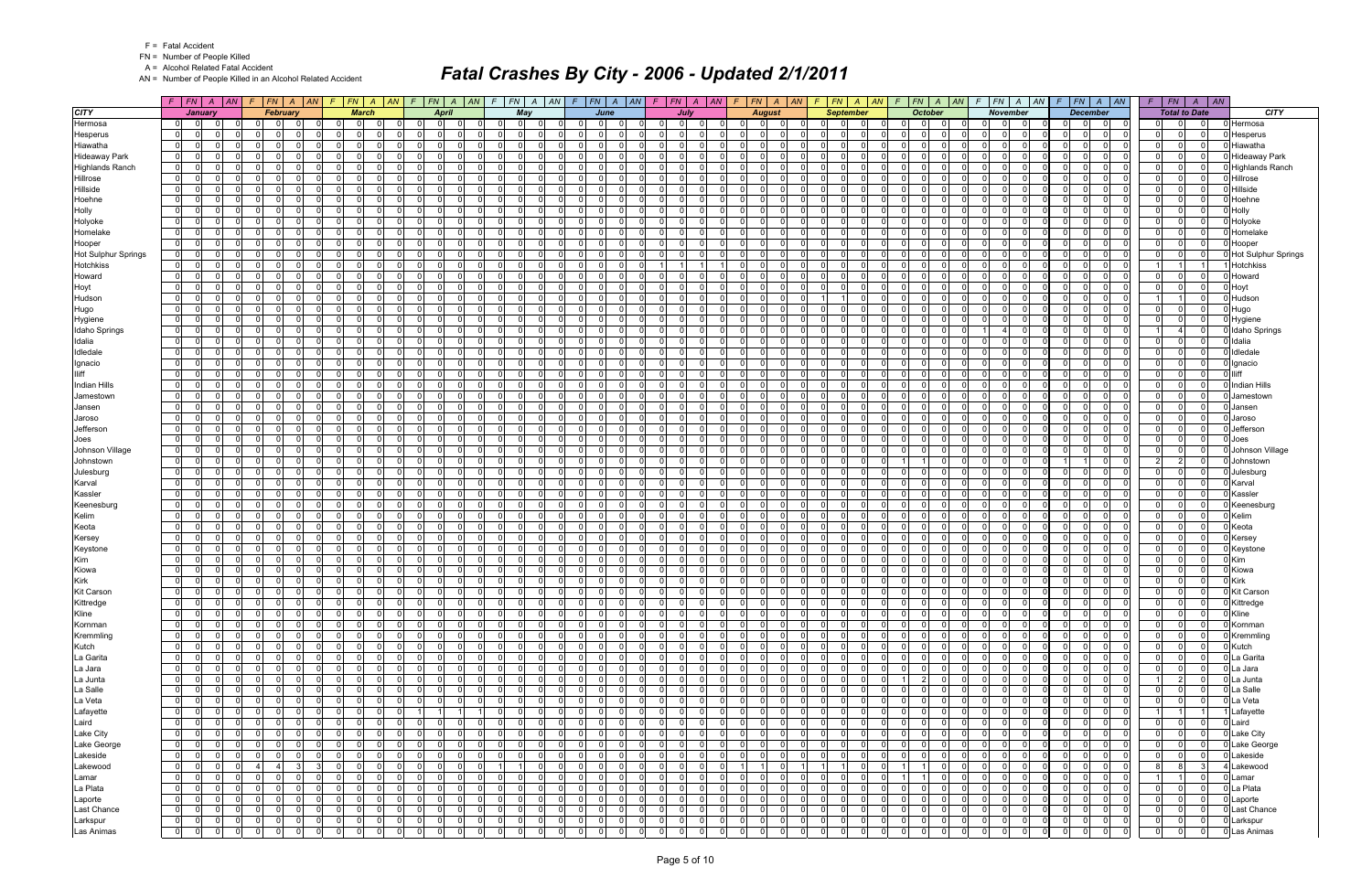|  | <b>Fatal Accident</b> |
|--|-----------------------|
|--|-----------------------|

A = Alcohol Related Fatal Accident

AN = Number of People Killed in an Alcohol Related Accident

|                            | $F$ $ FN $ $A$ $ AN $                                        |                                           | $F$   FN   A   AN   F   FN   A   AN                                                                 | $F$ $FN$ $A$ $AN$<br>$F$ $ FN $ $A$ $ AN$                 |                                                                                                                      | $F$   FN   A   AN   F   FN   A   AN   F   FN   A   AN                  | $F$ $ FN $ $A$ $ AN $                                             | $F$ $FN$ $A$ $AN$<br>$F$ $ FN $ $A$ $ AN $ $F$ $ FN $ $A$ $ AN $                                  | $F$ $FN$ $A$ $AN$                                  |                        |
|----------------------------|--------------------------------------------------------------|-------------------------------------------|-----------------------------------------------------------------------------------------------------|-----------------------------------------------------------|----------------------------------------------------------------------------------------------------------------------|------------------------------------------------------------------------|-------------------------------------------------------------------|---------------------------------------------------------------------------------------------------|----------------------------------------------------|------------------------|
| <b>CITY</b>                | January                                                      | <b>February</b>                           | <b>March</b>                                                                                        | April<br>May                                              | July<br>June                                                                                                         | <b>August</b>                                                          | <b>September</b><br><b>October</b>                                | <b>November</b><br><b>December</b>                                                                | <b>Total to Date</b>                               | <b>CITY</b>            |
| Lawson                     | - O I<br>-01                                                 | $\Omega$<br>$\mathbf 0$<br>0 I            | $\overline{0}$<br>$\overline{0}$<br>0<br> 0 <br>$\Omega$                                            | 0 <br> 0 <br>- O I<br>$\Omega$                            | 0 <br>$\overline{0}$<br>$\Omega$<br>- 0<br>.0                                                                        | $\Omega$<br> 0 <br>$\Omega$<br>$\Omega$                                | $\mathbf 0$<br>$\Omega$<br>$\Omega$<br>0 I<br>$\Omega$<br>- 0     | $\mathbf 0$<br>$\mathbf 0$<br>$\Omega$<br>0 I<br>.0                                               | $\overline{0}$<br>$\Omega$<br>0                    | 0 Lawson               |
| Lay                        | $\Omega$<br><sup>0</sup><br>$\Omega$                         | $\Omega$<br>- 0                           | $\Omega$<br>0 I<br>$\Omega$<br>$\Omega$                                                             | - 0 l<br>$\Omega$<br>$\Omega$                             | $\Omega$<br>$\Omega$<br>$\Omega$<br>$\Omega$                                                                         | - 0 l<br>$\Omega$<br>$\Omega$                                          | -ol<br>$\Omega$<br>$\Omega$<br>$\Omega$                           | $\Omega$<br>$\Omega$<br>n l<br>$\Omega$<br>$\Omega$                                               | 0 <br>- 0                                          | Lay                    |
| Lazear                     | $\overline{0}$<br>- O I<br>$\Omega$                          | $\Omega$<br>$\Omega$                      | $\mathbf 0$<br>0 I<br>$\mathbf 0$<br>$\overline{0}$<br>$\Omega$                                     | $\Omega$<br>$\mathbf 0$<br>$\Omega$                       | $\Omega$<br>$\Omega$<br>$\overline{0}$<br>$\Omega$<br>$\Omega$                                                       | 0 I<br>$\Omega$<br>$\Omega$<br>$\Omega$                                | 0 <br>$\Omega$<br>0 I<br>$\Omega$                                 | $\Omega$<br>$\Omega$<br>$\Omega$<br>$\Omega$<br>$\Omega$<br>$\Omega$                              | 0 <br>$\Omega$<br>- 0                              | Lazear                 |
| Leadville                  | $\mathbf 0$<br>nl<br>$\Omega$                                | $\Omega$<br>$\Omega$                      | $\Omega$<br>$\Omega$<br>$\Omega$<br>$\Omega$<br>$\Omega$                                            | $\Omega$<br>$\Omega$<br>$\Omega$                          | $\Omega$<br>n l<br>$\Omega$<br>$\Omega$<br>$\Omega$                                                                  | - 0 l<br>$\Omega$<br>$\Omega$                                          | -ol<br>$\Omega$<br>$\Omega$<br>$\Omega$                           | $\Omega$<br>$\Omega$<br>$\Omega$<br>n l<br>$\Omega$                                               | $\overline{0}$<br>$\Omega$<br>$\Omega$             | Leadville              |
| Lebanon                    | $\mathbf 0$<br>$\Omega$<br>$\Omega$                          | $\Omega$<br>$\Omega$                      | $\Omega$<br>$\Omega$<br>$\overline{0}$<br>$\Omega$<br>$\Omega$                                      | $\Omega$<br> 0 <br>0                                      | $\Omega$<br>$\Omega$<br>$\Omega$<br>$\Omega$<br>$\Omega$                                                             | $\Omega$<br>$\mathbf 0$<br>$\Omega$                                    | 0 <br>$\Omega$<br>$\Omega$<br>$\Omega$                            | $\mathbf 0$<br>$\Omega$<br>$\Omega$<br>$\Omega$<br>ŋ<br>$\Omega$                                  | 0 <br>$\Omega$<br>0                                | 0 Lebanon              |
| Lewis                      | $\overline{0}$<br>n l<br>- O I                               | $\Omega$<br>$\Omega$                      | $\Omega$<br>$\Omega$<br>$\Omega$<br>0 I<br>0 I                                                      | $\Omega$<br>- 0 l<br>$\Omega$                             | $\Omega$<br>$\Omega$<br>$\Omega$<br>$\Omega$<br>$\Omega$                                                             | <sup>0</sup><br>0 I<br>$\Omega$<br>$\Omega$                            | -ol<br>$\Omega$<br>$\overline{0}$<br>$\Omega$                     | $\Omega$<br>$\Omega$<br>$\Omega$<br>n l<br>$\Omega$                                               | 0 <br>$\overline{0}$<br>$\Omega$                   | 0 Lewis                |
| Limon                      | - O I<br>0<br>- 0                                            | $\Omega$<br>$\Omega$                      | $\Omega$<br>0<br>$\overline{0}$<br>$\Omega$<br>$\Omega$                                             | $\Omega$<br>$\mathbf 0$<br>$\Omega$                       | $\Omega$<br>$\Omega$<br>$\Omega$<br>$\Omega$<br>$\Omega$                                                             | $\mathbf 0$<br>$\Omega$<br>0<br>$\Omega$                               | 0 <br>$\Omega$<br>$\Omega$<br>$\Omega$                            | $\Omega$<br>$\Omega$<br>$\Omega$<br>$\Omega$<br>$\Omega$                                          | 0 <br>$\Omega$<br>- 0                              | Limon                  |
| Lindon                     | $\mathbf 0$<br>- Ol<br>nl                                    | $\Omega$<br>$\Omega$<br>$\Omega$          | $\Omega$<br>n l<br>$\Omega$<br>0 I<br>$\Omega$                                                      | $\Omega$<br>$\mathbf{0}$<br>$\Omega$                      | $\Omega$<br>$\Omega$<br>$\Omega$<br>$\Omega$<br>$\Omega$                                                             | $\Omega$<br>0 I<br>$\Omega$<br>$\Omega$                                | -ol<br>$\Omega$<br>$\Omega$<br>$\Omega$                           | $\Omega$<br>$\Omega$<br>$\Omega$<br>n l<br>$\Omega$                                               | $\overline{0}$<br>$\Omega$<br>- 0                  | 0 Lindon               |
| Littleton                  | $\mathbf 0$<br>$\Omega$<br>$\Omega$                          | $\Omega$<br>$\Omega$                      | $\Omega$<br>0<br>$\Omega$<br>$\Omega$<br>$\Omega$                                                   | $\Omega$<br>$\mathbf 0$<br>0                              | $\Omega$<br>$\Omega$<br>$\Omega$<br>$\Omega$                                                                         | $\Omega$<br>$\Omega$<br>$\Omega$                                       | 0 <br>$\Omega$<br>$\Omega$<br>$\Omega$                            | $\mathbf 0$<br>$\Omega$<br>$\Omega$<br>$\Omega$                                                   | - 0<br>11                                          | Littleton              |
| Livermore                  | $\overline{0}$<br>n l<br>- O I                               | $\Omega$<br>$\Omega$<br>$\Omega$          | $\Omega$<br> 0 <br>-01<br>0 I<br>$\overline{0}$                                                     | $\Omega$<br>$\mathbf{0}$<br>$\overline{0}$                | - Ol<br>$\mathbf{0}$<br>$\Omega$<br>$\Omega$<br>$\Omega$                                                             | <sup>0</sup><br>0 I<br>$\Omega$<br>$\Omega$                            | 0 <br>$\Omega$<br>$\Omega$<br>$\overline{0}$                      | $\overline{0}$<br>$\Omega$<br>$\Omega$<br>n l<br>$\Omega$                                         | $\overline{0}$<br>$\Omega$<br>$\Omega$             | 0 Livermore            |
| Lochbuie                   | $\overline{0}$<br>$\Omega$<br>$\Omega$                       | $\Omega$<br>$\Omega$                      | $\Omega$<br>$\Omega$<br>$\overline{0}$<br>$\Omega$<br>$\Omega$                                      | $\Omega$<br>$\mathbf 0$<br>$\Omega$                       | $\Omega$<br>$\overline{0}$<br>$\Omega$<br>$\Omega$<br>$\Omega$                                                       | - 0 l<br>$\Omega$<br>$\Omega$<br>0                                     | 0 <br>$\Omega$<br>$\Omega$<br>- O I<br>റ                          | $\Omega$<br>$\Omega$<br>$\Omega$<br>$\Omega$<br>$\Omega$                                          | 0 <br>$\Omega$<br>- 0                              | Lochbuie               |
| Log Lane Village           | $\mathbf 0$<br>n l<br>- O I                                  | $\Omega$<br>$\Omega$<br>$\Omega$          | $\Omega$<br>$\Omega$<br>-01<br>0 I<br>$\Omega$                                                      | $\Omega$<br>$\mathbf{0}$<br>$\Omega$                      | $\Omega$<br>$\Omega$<br>$\Omega$<br>n l<br>$\Omega$                                                                  | $\Omega$<br>- 0 l<br>$\Omega$<br>$\Omega$                              | 0 <br>$\Omega$<br>$\Omega$<br>$\Omega$                            | $\Omega$<br>$\Omega$<br>$\Omega$<br>n l<br>$\Omega$                                               | $\overline{0}$<br>$\Omega$<br>- 0                  | 0 Log Lane Village     |
| Loma                       | $\mathbf 0$<br>$\Omega$<br>$\Omega$                          | $\Omega$<br>$\Omega$                      | $\Omega$<br>$\Omega$<br>0<br>$\Omega$                                                               | $\Omega$<br>$\Omega$<br>$\Omega$                          | $\Omega$<br>$\Omega$<br>$\Omega$<br>$\Omega$                                                                         | $\Omega$<br>$\Omega$<br>$\Omega$                                       | $\Omega$<br>$\Omega$<br>$\Omega$<br>$\Omega$                      | $\Omega$<br>$\Omega$<br>$\Omega$                                                                  | 0 <br>$\cap$                                       | 0 Loma                 |
| Lonetree                   | - O I<br>- Ol<br>- O I                                       | $\Omega$<br>$\Omega$                      | $\Omega$<br>$\Omega$<br>$\Omega$<br>- O I<br>$\mathbf 0$                                            | $\Omega$<br>$\mathbf 0$<br>$\Omega$                       | $\Omega$<br>$\overline{0}$<br>$\Omega$<br>$\Omega$<br>$\Omega$                                                       | $\Omega$<br>$\mathbf 0$<br>$\Omega$                                    | 0 <br>$\Omega$<br>0 I<br>$\Omega$                                 | $\Omega$<br>n l<br>$\Omega$<br>- O I<br>$\Omega$                                                  | 0 <br>$\Omega$<br>- 0                              | Lonetree               |
| Longmont                   | $\Omega$<br>$\overline{1}$                                   | $\Omega$<br>$\Omega$                      | $\Omega$<br>$\Omega$<br>$\Omega$<br>- Ol<br>$\Omega$                                                | $\Omega$<br>$\Omega$                                      | $\Omega$<br>n l<br>$\Omega$<br>$\Omega$<br>$\Omega$                                                                  | - 0 l<br>$\Omega$<br>$\Omega$                                          | $\Omega$<br>$\Omega$                                              | $\Omega$<br>n l<br>$\Omega$<br>$\Omega$                                                           | $\vert$ 4<br>4                                     | Longmont               |
| Louisville                 | $\overline{0}$<br>n l<br>- O I                               | $\mathbf 0$                               | $\Omega$<br>$\Omega$<br>0 I<br>$\overline{0}$<br>$\overline{0}$                                     | $\Omega$<br>- 0 l<br>$\Omega$                             | $\Omega$<br>n l<br>$\Omega$<br>$\overline{0}$<br>$\Omega$                                                            | 0 I<br>$\Omega$<br>$\Omega$<br>$\Omega$                                | $\mathbf{0}$<br>$\Omega$<br>$\Omega$<br>0 I                       | $\Omega$<br>$\Omega$<br>n l<br>$\Omega$<br>$\Omega$                                               | 11<br>- 0                                          | Louisville             |
| Louviers                   | $\mathbf 0$<br>n l<br>$\Omega$                               | $\Omega$<br>$\Omega$                      | $\Omega$<br>$\Omega$<br>$\Omega$<br>$\Omega$<br>$\Omega$                                            | $\Omega$<br>- 0 l<br>$\Omega$                             | $\Omega$<br>$\Omega$<br>$\Omega$<br>$\Omega$<br>$\Omega$                                                             | $\Omega$<br>$\Omega$<br>$\Omega$                                       | 0 <br>$\Omega$<br>$\Omega$<br>$\Omega$                            | $\Omega$<br>$\mathbf 0$<br>$\Omega$<br>$\Omega$<br>$\Omega$                                       | 0 <br>$\Omega$                                     | Louviers               |
| Loveland                   | $\overline{0}$<br>n l<br>$\Omega$                            | $\Omega$<br>$\Omega$                      | $\Omega$<br>$\Omega$<br>-01<br>0 I<br>- 0 l                                                         | $\Omega$<br>- 0 l<br>$\Omega$                             | $\Omega$<br>$\Omega$<br>n l<br>$\Omega$<br>$\Omega$                                                                  | $\Omega$<br>- 0 l<br>$\Omega$                                          | -01<br>$\Omega$<br>11<br>$\overline{1}$                           | $\Omega$<br>$\Omega$<br>n l<br>$\Omega$<br>$\Omega$                                               | 11<br>- 0                                          | 0 Loveland             |
| Lucerne                    | $\overline{0}$<br>n l<br>$\Omega$                            | $\Omega$<br>$\Omega$                      | $\Omega$<br>n l<br>$\Omega$<br>- Ol<br>$\Omega$                                                     | $\Omega$<br>- 0 l<br>$\Omega$                             | $\Omega$<br>$\Omega$<br>$\Omega$<br>$\Omega$<br>$\Omega$                                                             | $\Omega$<br>- 0 l<br>$\Omega$                                          | 0 <br>$\Omega$<br>$\Omega$<br>$\Omega$                            | $\Omega$<br>$\Omega$<br>n l<br>$\Omega$<br>$\Omega$                                               | 0 <br>$\Omega$<br>$\Omega$                         | Lucerne                |
| Lycan                      | $\overline{0}$<br>- O I<br>- Ol                              | $\Omega$<br>$\mathbf 0$<br>$\Omega$       | $\Omega$<br>0 I<br>0<br>$\overline{0}$<br>$\mathbf 0$                                               | $\Omega$<br>$\mathbf{0}$<br>$\Omega$                      | $\Omega$<br>n l<br>$\Omega$<br>$\Omega$<br>$\Omega$                                                                  | - 0 l<br>$\Omega$<br>$\Omega$<br>$\Omega$                              | 0 <br>$\Omega$<br>$\Omega$<br>$\Omega$                            | $\Omega$<br>$\Omega$<br>$\Omega$<br>$\Omega$<br>- Ol                                              | $\overline{0}$<br>$\Omega$<br>- 0                  | 0 Lycan                |
| Lyons                      | $\mathbf 0$<br>$\Omega$<br>$\Omega$                          | $\Omega$<br>$\Omega$                      | $\Omega$<br>$\Omega$<br>$\Omega$<br>$\Omega$<br>$\Omega$                                            | $\Omega$<br>$\Omega$<br>$\Omega$                          | $\Omega$<br>n<br>$\Omega$<br>$\Omega$<br>$\Omega$                                                                    | $\Omega$<br>$\Omega$<br>$\Omega$                                       | -ol<br>$\Omega$<br>$\Omega$<br>$\Omega$                           | $\Omega$<br>$\Omega$<br>$\Omega$<br>$\Omega$<br>$\Omega$                                          | 0 <br>$\Omega$<br>$\Omega$                         | 0 Lyons                |
| Mack                       | n l<br>- O I<br>- O I                                        | $\Omega$<br>$\mathbf 0$                   | $\Omega$<br>- 0 l<br>$\Omega$<br>$\overline{0}$<br>0 I                                              | $\Omega$<br>- 0 l<br>$\Omega$                             | $\mathbf 0$<br>$\Omega$<br>$\Omega$<br>$\Omega$<br>$\Omega$                                                          | $\Omega$<br> 0 <br>$\Omega$                                            | 0 <br>$\Omega$<br>0 I<br>$\Omega$                                 | $\mathbf 0$<br>$\Omega$<br>$\Omega$<br>- O I<br>$\Omega$                                          | $\overline{0}$<br>$\Omega$<br>- 0                  | 0 Mack                 |
| Maher                      | $\Omega$<br>$\Omega$<br>$\Omega$                             | $\Omega$<br>$\Omega$                      | $\Omega$<br>$\Omega$<br>$\Omega$<br>$\Omega$<br>$\Omega$                                            | $\Omega$<br>$\Omega$<br>$\Omega$                          | $\Omega$<br>n<br>$\Omega$<br>$\Omega$<br>$\Omega$                                                                    | n l<br>$\Omega$<br>$\Omega$                                            | -ol<br>$\Omega$<br>$\Omega$<br>$\Omega$                           | $\Omega$<br>$\Omega$<br>$\Omega$<br>n l<br>$\Omega$                                               | 0 <br>$\Omega$                                     | 0 Maher                |
| Malta                      | $\overline{0}$<br>- O I<br>- Ol                              | $\Omega$<br>$\mathbf 0$                   | $\Omega$<br>0 I<br>$\Omega$<br>$\overline{0}$<br>$\Omega$                                           | $\Omega$<br>$\mathbf 0$<br>$\Omega$                       | $\Omega$<br>n l<br>$\overline{0}$<br>$\Omega$<br>$\Omega$                                                            | - 0 l<br>$\Omega$<br>$\Omega$<br>$\Omega$                              | $\mathbf{0}$<br>$\Omega$<br>$\Omega$<br>$\Omega$                  | $\Omega$<br>$\Omega$<br>$\Omega$<br>$\Omega$<br>- Ol                                              | $\overline{0}$<br>$\Omega$<br>- 0                  | 0 Malta                |
| Manassa                    | $\Omega$<br>$\Omega$<br>$\Omega$                             | $\Omega$<br>$\Omega$                      | $\Omega$<br>$\Omega$<br>$\Omega$<br>$\Omega$                                                        | $\Omega$<br>$\Omega$<br>$\Omega$                          | $\Omega$<br>$\Omega$<br>$\Omega$<br>$\Omega$                                                                         | $\Omega$<br>n l<br>$\Omega$                                            | $\mathbf{0}$<br>$\Omega$<br>$\Omega$<br>$\Omega$                  | $\Omega$<br>$\Omega$<br>$\Omega$<br>$\Omega$<br>$\Omega$                                          | 0 <br>$\Omega$                                     | Manassa                |
| Mancos                     | $\mathbf 0$<br>$\Omega$<br>$\Omega$                          | $\Omega$<br>$\Omega$                      | $\Omega$<br>$\Omega$<br>$\Omega$<br>$\Omega$<br>$\Omega$                                            | $\Omega$<br>$\mathbf 0$<br>$\Omega$                       | n l<br>$\Omega$<br>$\Omega$<br>$\Omega$<br>$\Omega$                                                                  | $\Omega$<br>$\mathbf 0$<br>$\Omega$                                    | $\Omega$<br>$\Omega$<br>$\Omega$<br>$\Omega$                      | $\Omega$<br>$\Omega$<br>$\Omega$<br>0<br>$\Omega$                                                 | 0 <br>$\Omega$<br>- 0                              | 0 Mancos               |
| <b>Manitou Springs</b>     | $\mathbf 0$<br>n l<br>- O I                                  | $\Omega$<br>$\mathbf 0$                   | $\Omega$<br>$\Omega$<br>- 0 l<br>$\Omega$<br>- O I                                                  | $\Omega$<br>- 0 l<br>$\Omega$                             | $\Omega$<br>$\overline{0}$<br>$\Omega$<br>$\Omega$<br>$\Omega$                                                       | - 0 l<br>$\Omega$<br><sup>0</sup><br>$\Omega$                          | 0 <br>$\overline{0}$<br>$\mathbf 0$<br>$\Omega$<br>- 0            | $\Omega$<br>$\Omega$<br>$\Omega$<br>$\Omega$<br>$\Omega$                                          | 0 <br>$\Omega$<br>$\Omega$                         | 0 Manitou Springs      |
| Manzanola                  | - O I<br>$\Omega$<br>0                                       | $\Omega$<br>$\Omega$                      | $\Omega$<br>0<br>$\Omega$<br>$\Omega$<br>$\Omega$                                                   | $\Omega$<br>$\mathbf 0$<br>$\Omega$                       | $\Omega$<br>$\Omega$<br>$\Omega$<br>$\Omega$<br>$\Omega$                                                             | $\Omega$<br>$\mathbf 0$<br>$\Omega$                                    | 0 <br>$\Omega$<br>$\Omega$<br>$\Omega$                            | $\Omega$<br>$\Omega$<br>$\Omega$<br>0<br>$\Omega$                                                 | 0 <br>$\Omega$                                     | 0 Manzanola            |
| Marble                     | $\overline{0}$<br>n l<br>- O I                               | $\Omega$<br>$\Omega$<br>$\Omega$          | $\Omega$<br>n l<br>$\Omega$<br>0 I<br>$\Omega$                                                      | $\Omega$<br>- 0 l<br>$\overline{0}$                       | $\Omega$<br>$\Omega$<br>n l<br>0 I<br>$\Omega$                                                                       | $\Omega$<br>- 0 l<br>$\Omega$<br>$\Omega$                              | 0 <br>$\Omega$<br>$\Omega$<br>$\Omega$<br>$\cap$                  | $\Omega$<br>$\Omega$<br>$\Omega$<br>n l<br>$\Omega$                                               | $\overline{0}$<br>$\Omega$<br>$\Omega$             | 0 Marble               |
| Marshall                   | $\mathbf 0$<br>$\Omega$<br>$\Omega$                          | $\Omega$<br>$\Omega$                      | $\Omega$<br>0<br>$\Omega$<br>$\Omega$<br>$\Omega$                                                   | $\Omega$<br> 0 <br>$\Omega$                               | 0<br>$\Omega$<br>$\Omega$<br>$\Omega$<br>$\Omega$                                                                    | $\Omega$<br>$\mathbf 0$<br>$\Omega$                                    | 0 <br>$\Omega$<br>$\Omega$<br>$\Omega$                            | $\mathbf 0$<br>0<br>$\Omega$<br>$\Omega$<br>$\Omega$                                              | 0 <br>$\Omega$<br>- 0                              | 0 Marshall             |
| Marvel                     | $\overline{0}$<br>n l<br>$\Omega$                            | $\Omega$<br>$\Omega$                      | $\Omega$<br>n l<br>$\Omega$<br>0 I<br>- 0 l                                                         | $\Omega$<br>- 0 l<br>$\Omega$                             | $\Omega$<br>$\Omega$<br>n l<br>$\Omega$<br>$\Omega$                                                                  | $\Omega$<br>- 0 l<br>$\Omega$                                          | -ol<br>$\Omega$<br>$\Omega$<br>$\Omega$                           | $\Omega$<br>$\Omega$<br>$\Omega$<br>n l<br>$\Omega$                                               | 0 <br>$\Omega$<br>- 0                              | 0 Marvel               |
| Masonville                 | $\overline{0}$<br>$\Omega$<br>$\Omega$                       | $\Omega$<br>$\Omega$                      | $\mathbf 0$<br>$\Omega$<br>$\Omega$<br>$\Omega$<br>$\Omega$                                         | $\Omega$<br>$\mathbf 0$<br>$\Omega$                       | $\Omega$<br>$\Omega$<br>$\Omega$<br>$\Omega$<br>$\Omega$                                                             | $\Omega$<br>$\mathbf 0$<br>$\Omega$<br>$\Omega$                        | 0 <br>0 I<br>$\Omega$<br>$\Omega$                                 | $\Omega$<br>$\Omega$<br>$\Omega$<br>$\Omega$<br>$\Omega$                                          | 0 <br>$\Omega$<br>- 0                              | Masonville             |
| <b>Masters</b>             | $\overline{0}$<br>n l<br>$\Omega$                            | $\Omega$<br>$\Omega$<br>$\Omega$          | $\Omega$<br>$\Omega$<br>$\Omega$<br>- Ol<br>$\Omega$                                                | $\Omega$<br>$\Omega$<br>$\Omega$                          | $\Omega$<br>$\Omega$<br>n l<br>$\Omega$<br>$\Omega$                                                                  | - 0 l<br>$\Omega$<br>$\Omega$                                          | 0 <br>$\Omega$<br>$\Omega$<br>$\Omega$                            | $\Omega$<br>$\Omega$<br>$\Omega$<br>n l<br>$\Omega$                                               | $\overline{0}$<br>$\Omega$<br>- 0                  | 0 Masters              |
| Matheson                   | $\mathbf 0$<br>$\Omega$<br>- Ol                              | $\Omega$<br>$\Omega$                      | $\Omega$<br>$\Omega$<br>$\Omega$<br>$\overline{0}$<br>$\Omega$                                      | $\Omega$<br>$\mathbf 0$<br>$\Omega$                       | $\Omega$<br>$\Omega$<br>$\Omega$<br>$\Omega$<br>$\Omega$                                                             | $\Omega$<br>$\mathbf 0$<br>$\Omega$                                    | 0 <br>$\Omega$<br>$\Omega$<br>$\Omega$                            | $\mathbf 0$<br>$\Omega$<br>$\Omega$<br>$\Omega$<br>ŋ<br>$\Omega$                                  | 0 <br>$\Omega$                                     | 0 Mathesor             |
| Maybell                    | $\overline{0}$<br>n l<br>- O I                               | $\Omega$<br>$\Omega$                      | $\Omega$<br>$\Omega$<br>$\Omega$<br>$\overline{0}$<br>- 0 l                                         | $\Omega$<br>- 0 l<br>$\Omega$                             | $\Omega$<br>$\overline{0}$<br>$\Omega$<br>n l<br>$\Omega$                                                            | <sup>0</sup><br>0 I<br>$\Omega$<br>$\Omega$                            | -ol<br>$\Omega$<br>$\overline{0}$<br>$\Omega$                     | $\Omega$<br>$\Omega$<br>$\Omega$<br>$\Omega$<br>$\Omega$                                          | 0 <br>$\Omega$<br>$\Omega$                         | 0 Maybell              |
| Mayday                     | - O I<br>$\Omega$<br>$\Omega$                                | $\Omega$<br>$\Omega$<br>$\Omega$          | $\Omega$<br>$\Omega$<br>$\overline{0}$<br>$\Omega$<br>$\Omega$                                      | $\Omega$<br>$\mathbf 0$<br>$\Omega$                       | $\Omega$<br>$\Omega$<br>$\Omega$<br>$\Omega$<br>$\Omega$                                                             | $\Omega$<br>$\mathbf 0$<br>$\Omega$<br>0                               | 0 <br>$\Omega$<br>$\Omega$<br>$\Omega$                            | $\Omega$<br>$\Omega$<br>$\Omega$<br>$\Omega$<br>$\Omega$                                          | 0 <br>$\Omega$                                     | 0 Mayday               |
| May Valley                 | $\mathbf 0$<br>- Ol<br>n l                                   | $\Omega$<br>$\Omega$<br>$\Omega$          | $\Omega$<br>0l<br>n l<br>$\Omega$<br>0 I                                                            | $\Omega$<br>$\mathbf{0}$<br>$\Omega$                      | $\Omega$<br>$\Omega$<br>$\Omega$<br>$\Omega$<br>$\Omega$                                                             | $\Omega$<br>0 I<br>$\Omega$<br>$\Omega$                                | 0 <br>$\Omega$<br>$\Omega$<br>$\Omega$                            | $\Omega$<br>$\Omega$<br>$\Omega$<br>$\Omega$<br>n l<br>$\Omega$                                   | $\overline{0}$<br>$\Omega$<br>$\Omega$             | 0 May Valley           |
| Mc Clave                   | $\mathbf 0$<br>$\Omega$<br>$\Omega$<br>- Ol                  | $\Omega$<br>$\Omega$                      | $\Omega$<br>$\Omega$<br>0<br>$\Omega$<br>$\Omega$                                                   | $\Omega$<br>- 0 l<br>$\Omega$<br>$\Omega$                 | $\Omega$<br>$\Omega$<br>$\Omega$<br>$\Omega$                                                                         | $\Omega$<br>$\Omega$<br>$\Omega$<br>$\Omega$                           | 0 <br>$\Omega$<br>$\Omega$<br>$\Omega$<br>$\Omega$<br>$\Omega$    | $\Omega$<br>$\Omega$<br>0<br>$\Omega$<br>$\Omega$<br>$\Omega$<br>$\Omega$                         | 0 <br>$\Omega$<br>$\Omega$<br>$\Omega$             | 0 Mc Clave             |
| Mc Coy                     | $\overline{0}$<br>- O I<br>$\overline{0}$<br>n l<br>$\Omega$ | 0 I<br>$\Omega$<br>$\Omega$<br>$\Omega$   | 0 I<br>$\Omega$<br>$\overline{0}$<br>$\mathbf 0$<br>$\Omega$<br>n l<br>- Ol<br>$\Omega$<br>$\Omega$ | $\mathbf{0}$<br>- O I<br>$\Omega$<br>$\Omega$<br>$\Omega$ | - Ol<br> 0 <br>$\overline{0}$<br>- O I<br>$\Omega$<br>$\Omega$<br>$\overline{0}$<br>$\Omega$<br>$\Omega$<br>$\Omega$ | $\Omega$<br>0 I<br>$\overline{0}$<br><sup>0</sup><br>- 0 l<br>$\Omega$ | 0 <br>0 I<br> 0 <br>$\Omega$<br>$\Omega$<br>$\Omega$              | $\mathbf 0$<br>- O I<br>0 I<br>$\Omega$<br>$\Omega$<br>$\mathbf 0$<br>n l<br>$\Omega$<br>$\Omega$ | $\overline{0}$<br> 0 <br>$\Omega$<br>$\Omega$      | 0 Mc Coy<br>0 Mead     |
| Mead<br>Meeker             | $\overline{0}$<br>$\Omega$<br>$\Omega$                       | $\Omega$<br>$\Omega$                      | $\Omega$<br>0 I<br>$\Omega$<br>0<br>$\overline{0}$                                                  | $\Omega$<br>- 0 l<br>$\Omega$                             | $\Omega$<br>n l<br>$\Omega$<br>$\Omega$<br>$\Omega$                                                                  | - 0 l<br>$\Omega$<br>$\Omega$<br>$\Omega$                              | 0 <br>$\Omega$<br>$\Omega$<br>$\Omega$                            | $\Omega$<br>$\Omega$<br>$\Omega$<br>$\Omega$<br>$\Omega$                                          | 0 <br>$\Omega$                                     | Meeker                 |
| <b>Meeker Park</b>         | $\mathbf 0$<br>n<br>$\Omega$                                 | $\Omega$<br>$\Omega$                      | $\Omega$<br>$\Omega$<br>$\Omega$<br>-01<br>$\Omega$                                                 | $\Omega$<br>- 0 l<br>$\Omega$                             | $\Omega$<br>$\Omega$<br>$\Omega$<br>$\Omega$<br>$\Omega$                                                             | -ol<br>$\Omega$<br>$\Omega$                                            | 0 <br>$\Omega$<br>$\Omega$<br>$\Omega$                            | $\Omega$<br>$\Omega$<br>$\Omega$<br>n l<br>$\Omega$                                               | 0 <br>$\Omega$                                     | Meeker Park            |
| Meredith                   | $\mathbf 0$<br>0<br>$\Omega$                                 | $\Omega$<br>$\Omega$                      | $\Omega$<br>$\Omega$<br>$\Omega$<br>$\Omega$<br>$\Omega$                                            | $\Omega$<br>- 0 l<br>$\Omega$                             | $\mathbf 0$<br>$\Omega$<br>$\Omega$<br>$\Omega$                                                                      | $\Omega$<br> 0 <br>$\Omega$                                            | 0 <br>$\overline{0}$<br>$\overline{0}$<br>$\Omega$                | $\mathbf 0$<br>$\mathbf 0$<br>$\Omega$<br>0<br>$\Omega$                                           | 0 <br>$\Omega$<br>0                                | Meredith               |
| Merino                     | $\overline{0}$<br>n l<br>- O I                               | $\Omega$                                  | $\overline{0}$<br>$\Omega$<br>n l<br>$\Omega$<br>- 0 l                                              | $\Omega$<br>$\Omega$<br>$\Omega$                          | $\Omega$<br>n<br>$\Omega$<br>$\Omega$                                                                                | - 0 l<br>$\Omega$<br>$\Omega$                                          | 0 <br>$\overline{0}$<br>$\Omega$<br>$\Omega$                      | $\Omega$<br>$\Omega$<br>$\Omega$<br>n l<br>$\Omega$                                               | 0                                                  | 0 Merino               |
| Mesa                       | - O I<br>$\Omega$                                            | 0<br>$\Omega$<br>$\Omega$                 | 0<br>$\mathbf{0}$<br>$\Omega$<br>$\Omega$                                                           | 0<br>$\mathbf{0}$<br>$\Omega$                             | 0<br>$\mathbf{0}$<br>$\Omega$<br>$\Omega$                                                                            | $\Omega$<br>0<br>0                                                     | $\mathbf{0}$<br>$\Omega$<br>0                                     | $\Omega$<br>0                                                                                     | $\overline{0}$<br>$\Omega$                         | 0 Mesa                 |
| Mesita                     | $\mathbf 0$<br> 0 <br>$\Omega$                               | $\mathbf 0$<br>$\Omega$<br>$\Omega$       | 0 <br> 0 <br>$\overline{0}$<br> 0                                                                   | $\mathbf 0$<br> 0 <br>0                                   | 0<br>$\mathbf 0$<br>$\mathbf 0$<br>$\Omega$<br>0                                                                     | 0 <br>$\mathbf 0$<br>$\mathbf{0}$                                      | 0 <br>$\overline{0}$<br>$\Omega$<br>$\mathbf 0$                   | 0<br> 0 <br>$\mathbf{0}$<br>$\Omega$<br>$\Omega$                                                  | 0 <br>$\overline{0}$                               | 0 Mesita               |
| Milliken                   | 0 <br>- O I<br>- O I                                         | $\Omega$<br>$\Omega$<br>$\Omega$          | $\Omega$<br> 0 <br>0 I<br>$\overline{0}$<br>0 I                                                     | $\overline{0}$<br> 0 <br> 0                               | 0 <br>$\overline{0}$<br> 0 <br>-01<br>- O I                                                                          | $\overline{0}$<br>$\overline{0}$<br>$\Omega$<br>$\Omega$               | 0 <br>$\overline{0}$<br>$\mathbf 0$<br>0 I<br>$\Omega$            | $\overline{0}$<br>$\mathbf 0$<br>0 I<br>$\Omega$<br>- O I<br>0 I                                  | $\overline{0}$<br>$\Omega$<br>- 0                  | 0 Milliken             |
| Milner                     | $\overline{0}$<br>$\Omega$<br>- O I                          | $\Omega$<br>$\Omega$                      | 0 <br>0<br>0l<br> 0 <br>$\overline{0}$                                                              | $\mathbf 0$<br> 0 <br>$\mathbf 0$                         | $\mathbf 0$<br> 0 <br>$\mathbf 0$<br>$\Omega$<br>0                                                                   | 0 <br>0 I<br>$\Omega$                                                  | 0 <br>$\overline{0}$<br>$\Omega$<br>- O I<br>- 0                  | $\mathbf 0$<br>$\mathbf 0$<br>- O I<br>0l<br>$\Omega$                                             | 0 <br>$\Omega$<br>$\Omega$                         | 0 Milner               |
| <b>Mineral Hot Springs</b> | $\mathbf 0$<br>- O I<br>$\overline{0}$                       | $\Omega$<br>$\mathbf 0$<br>- O I          | $\Omega$<br>0 I<br>0l<br> 0 <br>$\mathbf 0$                                                         | $\overline{0}$<br>$\overline{0}$<br>$\mathbf 0$           | $\Omega$<br> 0 <br>$\mathbf 0$<br>- O I<br>$\Omega$                                                                  | 0 <br>$\Omega$<br>$\overline{0}$<br>$\Omega$                           | 0 <br>$\Omega$<br>0 I<br>$\Omega$                                 | $\Omega$<br>$\mathbf{0}$<br>- O I<br>0 I<br>$\overline{0}$                                        | $\overline{0}$<br>$\Omega$                         | 0 Mineral Hot Springs  |
| Minturn                    | $\overline{0}$<br>$\overline{0}$<br>$\Omega$                 | $\Omega$<br>$\Omega$                      | $\Omega$<br>$\Omega$<br>-01<br>$\Omega$<br>$\overline{0}$                                           | $\Omega$<br>- 0 l<br>$\mathbf 0$                          | $\Omega$<br>$\mathbf{0}$<br>$\Omega$<br>$\Omega$<br>$\Omega$                                                         | $\Omega$<br>- 0 l<br>$\Omega$                                          | 0 <br>$\Omega$<br>$\Omega$<br>$\Omega$                            | $\mathbf 0$<br>$\mathbf 0$<br>$\Omega$<br>$\Omega$<br>$\Omega$                                    | $\overline{0}$<br>$\Omega$<br>- 0                  | 0 Minturn              |
| Model                      | $\overline{0}$<br> 0 <br>0 I                                 | 0 <br>- O I<br>$\mathbf 0$                | 0<br> 0 <br>01<br>$\mathbf{0}$<br>$\mathbf{0}$                                                      | $\mathbf{0}$<br> 0 <br> 0 <br>$\Omega$                    | 0 <br> 0 <br> 0 <br>$\mathbf 0$<br> 0                                                                                | $\mathbf{0}$<br>$\overline{0}$<br> 0                                   | 0 <br>$\overline{0}$<br>$\mathbf 0$<br> 0                         | 0 <br>$\overline{0}$<br> 0 <br> 0 <br> 0                                                          | $\overline{0}$<br>$\overline{0}$<br>- 0            | 0 Model                |
| Moffat                     | $\mathbf 0$<br>$\Omega$<br>- O I                             | $\overline{0}$<br>$\Omega$<br>$\mathbf 0$ | $\Omega$<br>$\Omega$<br>-01<br> 0 <br>$\overline{0}$                                                | $\mathbf 0$<br> 0 <br>$\mathbf 0$                         | $\Omega$<br> 0 <br>$\Omega$<br>$\Omega$<br>- O I                                                                     | - 0 l<br>$\Omega$<br>$\Omega$<br>$\Omega$                              | 0 <br>$\overline{0}$<br>$\mathbf 0$<br>0 I<br>$\Omega$            | $\mathbf 0$<br>$\mathbf 0$<br>$\mathbf 0$<br>$\Omega$<br>0 I                                      | $\overline{0}$<br>$\Omega$<br>$\Omega$             | 0 Moffat               |
| Molina                     | $\overline{0}$<br>$\Omega$<br>- O I                          | $\mathbf 0$<br>$\mathbf 0$<br>$\Omega$    | 0<br> 0 <br> 0 <br>0 I<br> 0                                                                        | - O I<br>$\mathbf 0$<br>$\mathbf 0$                       | 0<br>$\mathbf 0$<br>- O I<br> 0 <br>$\Omega$                                                                         | $\Omega$<br>01<br>$\Omega$<br>$\Omega$                                 | 0 <br>0 I<br>01<br>- O I<br>- 0<br>$\Omega$                       | $\mathbf 0$<br>$\mathbf 0$<br>- O I<br>$\Omega$<br>$\Omega$                                       | 0 <br>$\Omega$<br>- 0                              | 0 Molina               |
| Monte Vista                | $\mathbf 0$<br>$\Omega$<br>- O I                             | $\Omega$<br>$\Omega$<br>$\mathbf 0$       | $\Omega$<br> 0 <br> 0 <br>0 I<br>$\overline{0}$                                                     | $\overline{0}$<br> 0 <br>$\mathbf 0$                      | $\mathbf 0$<br>$\mathbf{0}$<br>$\overline{0}$<br> 0 <br>$\Omega$                                                     | - 0 l<br>$\overline{0}$<br>$\Omega$<br>$\Omega$                        | 0 <br>$\overline{0}$<br>$\Omega$<br>- O I<br>- 0                  | $\Omega$<br>$\mathbf 0$<br>$\overline{0}$<br> 0 <br>$\Omega$                                      | 0 <br>$\Omega$<br>- 0                              | 0 Monte Vista          |
| Montezuma                  | $\mathbf 0$<br>- O I<br>$\Omega$                             | $\Omega$<br>$\Omega$<br>$\Omega$          | $\mathbf 0$<br> 0 <br>0l<br> 0 <br>01                                                               | $\overline{0}$<br> 0 <br>$\mathbf 0$                      | $\mathbf 0$<br> 0 <br> 0 <br>- O I<br>0                                                                              | 0 <br>$\Omega$<br>$\Omega$                                             | 0 <br>$\Omega$<br>$\Omega$<br>$\mathbf 0$                         | $\mathbf 0$<br>$\mathbf 0$<br>$\Omega$<br>$\Omega$<br>$\Omega$                                    | $\overline{0}$<br>$\Omega$<br>- 0                  | 0 Montezuma            |
| Montrose                   | $\overline{0}$<br>0 I<br>- O I                               | 0 I<br>$\Omega$<br>$\mathbf 0$            | $\mathbf 0$<br>0 I<br>-01<br>$\overline{0}$<br>0 I                                                  | $\overline{0}$<br> 0 <br> 0                               | 0 <br>$\overline{0}$<br> 0 <br>-01<br>- O I                                                                          | $\mathbf{0}$<br>$\overline{0}$<br>01<br>$\Omega$                       | $\overline{0}$<br>$\overline{0}$<br>11<br>0 I<br>$\Omega$         | $\mathbf 0$<br> 0 <br>0 I<br>$\Omega$<br>- O I<br>0 I                                             | $\overline{1}$<br>$\overline{1}$<br>$\overline{0}$ | 0 Montrose             |
| Monument                   | $\mathbf 0$<br>- O I<br>$\Omega$                             | $\Omega$<br>$\mathbf 0$<br>$\Omega$       | 0<br>$\Omega$<br> 0 <br>$\overline{0}$<br> 0                                                        | - O I<br>$\mathbf 0$<br>$\mathbf 0$                       | $\Omega$<br>$\Omega$<br>$\mathbf 0$<br>$\Omega$<br>$\Omega$                                                          | 0 <br>$\Omega$<br>$\Omega$<br>0                                        | 0 <br>$\Omega$<br>$\Omega$<br>$\Omega$                            | $\Omega$<br>$\mathbf 0$<br>$\Omega$<br>$\Omega$<br>$\Omega$                                       | $\overline{0}$<br>$\Omega$<br>- C                  | 0 Monument             |
| <b>Monument Park</b>       | 0l<br>0 I<br>- O I                                           | $\overline{0}$<br>$\Omega$<br>$\mathbf 0$ | $\Omega$<br>0 I<br>$\overline{0}$<br>$\mathbf 0$<br>$\overline{0}$                                  | $\mathbf 0$<br>$\mathbf{0}$<br>$\mathbf 0$                | 0 <br>0 I<br>-01<br>$\overline{0}$<br>$\Omega$                                                                       | 0 I<br>0 I<br>$\overline{0}$<br>$\Omega$                               | 0 <br>$\overline{0}$<br>$\mathbf 0$<br>0 I<br>- 0<br>$\Omega$     | $\Omega$<br>$\overline{0}$<br>0 I<br>$\Omega$<br>$\Omega$<br>0 I                                  | $\overline{0}$<br>$\Omega$<br>- 0                  | 0 Monument Park        |
| Morrison                   | $\mathbf 0$<br>$\Omega$<br>0 I                               | $\mathbf{0}$<br>$\Omega$<br>$\Omega$      | 0<br>0l<br> 0 <br> 0 <br>01                                                                         | $\Omega$<br>$\mathbf 0$<br>$\mathbf 0$                    | 0<br>$\mathbf 0$<br>0l<br>0<br>-01                                                                                   | $\overline{0}$<br> 0 <br>$\mathbf 0$                                   | 0 <br>$\overline{0}$<br>$\mathbf 0$<br>$\Omega$                   | $\mathbf 0$<br>$\mathbf 0$<br>$\Omega$<br> 0 <br>$\Omega$                                         | $\overline{0}$<br>$\overline{0}$<br>- 0            | 0 Morrison             |
| <b>Mountain View</b>       | $\overline{0}$<br>0 I<br>- O I                               | $\overline{0}$<br>$\Omega$<br>$\mathbf 0$ | $\Omega$<br>0 I<br> 0 <br>0 I<br>$\overline{0}$                                                     | 0 <br> 0 <br>$\overline{0}$                               | - Ol<br> 0 <br>$\overline{0}$<br> 0 <br>$\Omega$                                                                     | $\overline{0}$<br>$\overline{0}$<br>0 I<br>$\Omega$                    | 0 <br>$\overline{0}$<br>$\overline{0}$<br>0 I<br>- റ              | $\Omega$<br> 0 <br>$\overline{0}$<br>0 I<br>$\Omega$<br>0 I                                       | $\overline{0}$<br>$\Omega$<br>$\Omega$             | 0 Mountain View        |
| Mount Princeton Hots       | - O I<br>$\overline{0}$<br>$\Omega$                          | $\mathbf 0$<br>$\mathbf 0$<br>-0          | $\mathbf 0$<br> 0 <br>0 I<br> 0 <br>$\mathbf{0}$                                                    | - O I<br>$\mathbf 0$<br>$\mathbf 0$                       | 0<br>$\mathbf 0$<br>- O I<br>0l<br>$\Omega$                                                                          | $\Omega$<br>01<br>$\Omega$<br>0                                        | 0 <br>0 I<br>01<br>$\mathbf 0$<br>- 0                             | $\mathbf 0$<br>$\mathbf 0$<br>- O I<br>0l<br>$\Omega$                                             | 0 <br>$\Omega$<br>- 0                              | 0 Mount Princeton Hots |
| Mountain Village           | $\mathbf 0$<br> 0 <br>- O I                                  | $\Omega$<br>$\Omega$<br>$\mathbf 0$       | $\Omega$<br>$\Omega$<br>-01<br>0 I<br>$\overline{0}$                                                | $\mathbf 0$<br>$\mathbf{0}$<br>$\Omega$                   | $\Omega$<br>$\Omega$<br>$\Omega$<br>$\Omega$<br>$\overline{0}$                                                       | - 0 l<br>$\Omega$<br>$\Omega$<br>$\Omega$                              | 0 <br>$\overline{0}$<br>$\Omega$<br>$\Omega$<br>- 0               | $\Omega$<br>$\mathbf 0$<br>$\Omega$<br> 0 <br>$\Omega$                                            | 0 <br>$\Omega$<br>- 0                              | 0 Mountain Village     |
| Mt Crested Butte           | $\mathbf 0$<br>0l<br>0 I                                     | 0 <br>$\mathbf 0$<br>$\Omega$             | 0<br>01<br>01<br>- 0 I<br>$\mathbf{0}$                                                              | $\mathbf{0}$<br>$\mathbf 0$<br>0                          | 0 <br>0l<br>$\overline{0}$<br>-01<br>0                                                                               | 0 <br>0<br>0                                                           | 0 <br>$\overline{0}$<br>0 I<br>$\mathbf{0}$                       | 0<br>$\overline{0}$<br>0l<br>-01<br>0 I                                                           | 0 <br>$\overline{0}$                               | 0 Mt Crested Butte     |
| Nathrop                    | $\overline{0}$<br>01<br>$\overline{0}$                       | 0 <br>$\mathbf 0$                         | $\Omega$<br> 0 <br> 0 <br>01<br>01                                                                  | - O I<br>$\mathbf 0$<br>$\mathbf 0$                       | $\mathbf 0$<br> 0 <br>- O I<br>$\Omega$<br>$\overline{0}$                                                            | $\overline{0}$<br>01<br>$\overline{0}$<br>$\Omega$                     | 0 <br>$\overline{0}$<br>0 I<br>$\mathbf 0$<br>0                   | $\overline{0}$<br>$\mathbf 0$<br> 0 <br>$\Omega$<br>- O I<br>0 I                                  | $\overline{0}$<br> 0 <br>$\Omega$                  | 0 Nathrop              |
| Naturita                   | 0 <br>- O I<br>$\Omega$                                      | $\Omega$<br>$\Omega$                      | 0<br>0 I<br> 0 <br>0l<br> 0                                                                         | $\mathbf 0$<br> 0 <br>$\mathbf 0$                         | $\mathbf 0$<br> 0 <br>$\overline{0}$<br>$\mathbf 0$<br>- O I                                                         | 0 <br>$\Omega$<br>$\Omega$                                             | 0 <br>$\overline{0}$<br>$\Omega$<br>$\mathbf 0$<br>- 0            | 0<br>$\mathbf 0$<br>$\overline{0}$<br> 0 <br>$\Omega$                                             | 0 <br>$\Omega$<br>- 0                              | 0 Naturita             |
| Nederland                  | $\overline{0}$<br> 0 <br>$\overline{0}$                      | $\overline{0}$<br>- 0 l<br>$\Omega$       | 0 <br>$\overline{0}$<br> 0 <br>$\overline{0}$<br> 0                                                 | $\mathbf 0$<br> 0 <br>$\Omega$<br>- O I                   | 0 <br>$\overline{0}$<br>$\overline{0}$<br>$\mathbf 0$<br>- O I                                                       | $\overline{0}$<br>$\Omega$<br>$\mathbf{0}$<br>$\mathbf{0}$             | 0 <br>$\overline{0}$<br>$\overline{0}$<br>$\mathbf 0$<br>$\Omega$ | $\mathbf 0$<br>$\mathbf 0$<br>$\overline{0}$<br>$\Omega$<br>$\Omega$<br>0 I                       | 0 <br>$\Omega$<br>0                                | 0 Nederland            |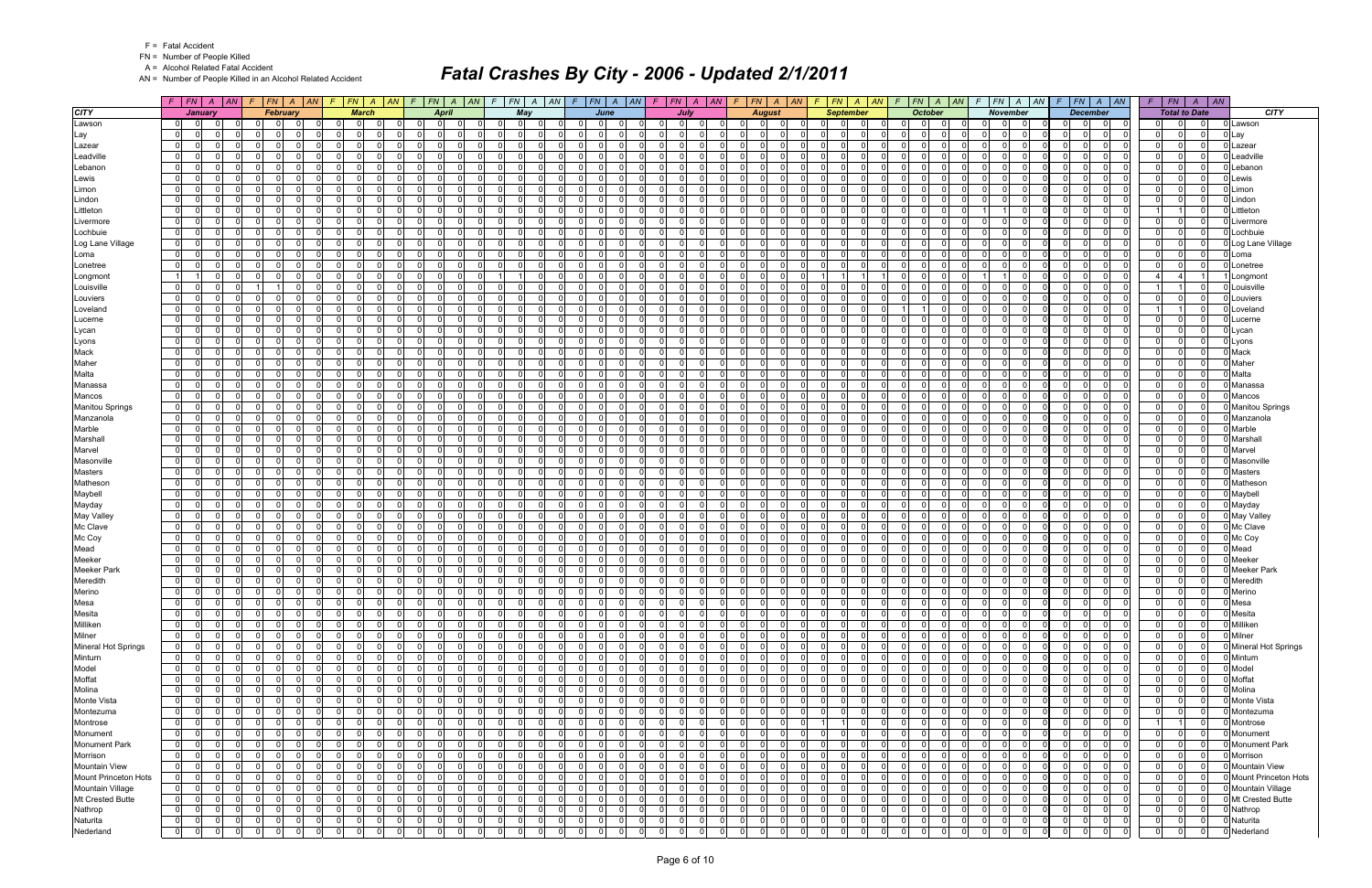|  | <b>Fatal Accident</b> |
|--|-----------------------|
|--|-----------------------|

A = Alcohol Related Fatal Accident

AN = Number of People Killed in an Alcohol Related Accident

|                                        | $F$   $FN$   $A$   $AN$                         | $F   FN   A   AN   F   FN   A   AN   F   FN   A$                                                   |                                                                | $ AN $ F $ FN $ A $ AN $                                                    |                                           |                         | $F$   FN   A   AN   F   FN   A   AN   F   FN   A   AN          |                                                        | $F$ $ FN $ $A$ $ AN $<br>F.                           | $ FN $ A $ AN $ F $ FN $ A $ AN $                         |                                     | $F$ $FN$ $A$ $AN$                                       |                                                    | $F$ $FN$ $A$ $AN$                                       |
|----------------------------------------|-------------------------------------------------|----------------------------------------------------------------------------------------------------|----------------------------------------------------------------|-----------------------------------------------------------------------------|-------------------------------------------|-------------------------|----------------------------------------------------------------|--------------------------------------------------------|-------------------------------------------------------|-----------------------------------------------------------|-------------------------------------|---------------------------------------------------------|----------------------------------------------------|---------------------------------------------------------|
| <b>CITY</b>                            | January                                         | <b>February</b><br><b>March</b>                                                                    | <b>April</b>                                                   | May                                                                         |                                           | June                    | July                                                           | <b>August</b>                                          | <b>September</b>                                      | <b>October</b>                                            | <b>November</b>                     | <b>December</b>                                         |                                                    | <b>Total to Date</b><br><b>CITY</b>                     |
| <b>New Castle</b>                      | $\mathbf 0$<br>- 01<br>$\Omega$                 | 0 <br>$\Omega$<br>$\Omega$<br>0<br>$\Omega$                                                        | $\overline{0}$<br>$\overline{0}$                               | $\overline{0}$<br>$\overline{0}$<br>0 I                                     | -11<br>-1                                 |                         | $\Omega$<br>$\overline{0}$<br>0                                | 0 <br>$\Omega$                                         | 0 <br>- O I<br>$\Omega$                               | $\mathbf 0$<br>$\mathbf{0}$                               | $\mathbf 0$                         | $\Omega$<br>$\Omega$<br>$\Omega$                        |                                                    | <b>New Castle</b><br>$\Omega$                           |
| Ninaview                               | 0 <br>$\Omega$                                  | $\Omega$<br>$\Omega$                                                                               | $\Omega$<br>n                                                  | $\Omega$<br>$\Omega$                                                        | $\Omega$<br>0                             |                         | $\Omega$<br>$\Omega$                                           | $\overline{0}$<br>$\Omega$                             | $\Omega$<br>$\Omega$<br>$\Omega$                      | $\Omega$<br>$\Omega$                                      | $\Omega$                            | $\Omega$<br>n                                           | $\overline{0}$                                     | 0 Ninaview<br>$\Omega$                                  |
| Niwot                                  | $\overline{0}$<br>$\Omega$<br>- 0               | 0 <br>$\Omega$<br>$\Omega$<br>$\Omega$<br><sup>n</sup>                                             | -01<br>$\Omega$<br>$\Omega$                                    | $\Omega$<br>$\Omega$<br>$\Omega$                                            | $\Omega$<br>$\Omega$                      |                         | $\Omega$<br>$\Omega$<br>$\Omega$                               | $\overline{0}$<br>$\Omega$<br>0                        | 0 <br>$\Omega$<br>$\Omega$                            | $\Omega$<br>$\Omega$                                      | $\Omega$<br><sup>n</sup>            | $\overline{0}$<br>$\Omega$<br>- 0                       | $\overline{0}$<br>$\Omega$                         | 0 Niwot<br>$\Omega$                                     |
| North Avondale                         | 0 <br>$\Omega$                                  | $\Omega$<br>$\Omega$                                                                               | - Ol<br>$\cap$                                                 | ΩI<br>$\Omega$                                                              | $\Omega$<br><sup>0</sup>                  |                         | $\Omega$<br>$\Omega$                                           | $\Omega$<br>$\Omega$                                   | $\Omega$<br>$\Omega$<br>$\Omega$                      | $\Omega$<br>$\Omega$                                      | $\Omega$                            | $\Omega$<br>∩                                           | $\overline{0}$<br>$\Omega$                         | 0 North Avondale<br>$\Omega$                            |
| Northglenn                             | $\Omega$<br>$1 \mid$                            | $\mathbf{0}$<br>$\Omega$<br>U<br><sup>n</sup><br><sup>0</sup>                                      | $\Omega$<br>$\Omega$<br>$\Omega$                               | $\Omega$<br>$\Omega$                                                        | $\Omega$<br>$\Omega$                      |                         | $\Omega$<br>$\Omega$                                           | $\Omega$<br>$\Omega$                                   | $\overline{0}$<br>$\Omega$<br>$\Omega$                | $\mathbf 0$<br>$\Omega$                                   | $\Omega$                            | $\overline{0}$<br>$\Omega$<br>$\Omega$                  |                                                    | 0 Northglenn<br>0                                       |
| North Pole                             | 0 <br>$\Omega$<br>- 0                           | $\Omega$<br>$\Omega$<br>$\overline{0}$<br>$\Omega$<br>$\Omega$                                     | 0 <br>$\Omega$<br>$\Omega$                                     | $\overline{0}$<br>$\Omega$<br>0 I                                           | $\Omega$<br>$\Omega$                      |                         | $\Omega$<br>$\Omega$<br>$\Omega$                               | -01<br>$\Omega$<br>$\Omega$                            | 0 <br>- Ol<br>$\overline{0}$                          | $\Omega$<br>$\overline{0}$                                | $\Omega$                            | -01<br>$\Omega$<br>$\Omega$                             | $\overline{0}$<br>$\Omega$                         | 0 North Pole<br>$\Omega$                                |
| Norwood                                | 0 <br>$\Omega$                                  | $\Omega$<br>$\Omega$<br><sup>n</sup><br>U                                                          | $\Omega$<br>-0                                                 | $\Omega$<br>$\Omega$                                                        | $\Omega$<br>0                             |                         | $\Omega$<br>$\Omega$                                           | $\Omega$<br>$\Omega$                                   | -01<br>$\Omega$<br>$\Omega$                           | $\Omega$<br>$\Omega$                                      | $\Omega$                            | $\Omega$<br>n                                           | $\overline{0}$<br>∩                                | 0 Norwood<br>$\Omega$                                   |
| Nucla                                  | 0 <br>$\Omega$                                  | 0 <br>$\Omega$<br>$\Omega$<br>$\Omega$<br>$\Omega$                                                 | $\Omega$<br>$\Omega$<br>$\Omega$                               | $\Omega$<br>$\Omega$<br>$\Omega$                                            | $\Omega$<br>$\Omega$                      | $\Omega$                | $\Omega$<br>$\Omega$<br>$\Omega$                               | -01<br>$\Omega$                                        | -01<br>- Ol<br>$\Omega$                               | $\Omega$<br>$\Omega$                                      | $\Omega$<br>$\Omega$                | $\Omega$<br>$\Omega$<br>$\Omega$                        | $\overline{0}$<br>$\Omega$                         | $\Omega$<br>0 Nucla                                     |
| Nunn                                   | 0 <br>$\Omega$                                  | $\mathbf{0}$<br>$\Omega$                                                                           | $\Omega$<br>$\Omega$                                           | $\overline{0}$<br>$\Omega$                                                  | $\Omega$<br>$\Omega$                      |                         | $\Omega$<br>$\Omega$                                           | $\Omega$<br>$\Omega$                                   | $\overline{0}$<br>$\Omega$<br>$\Omega$                | $\Omega$<br>$\Omega$                                      | $\Omega$                            | $\Omega$                                                | $\mathbf 0$<br>$\Omega$                            | - 0<br>0 Nunn                                           |
| Oak Creek                              | 0 <br>$\Omega$                                  | $\Omega$<br>$\Omega$<br>$\mathbf{0}$<br>$\Omega$<br>$\Omega$                                       | 0 <br>$\Omega$<br>$\Omega$                                     | $\overline{0}$<br>$\Omega$<br>$\Omega$                                      | $\Omega$<br>$\Omega$                      |                         | $\Omega$<br>$\Omega$<br>$\Omega$                               | -01<br>$\Omega$<br>$\Omega$                            | -ol<br>$\Omega$<br>- Ol                               | $\Omega$<br>$\Omega$                                      | $\Omega$<br>$\Omega$                | -01<br>$\Omega$<br>$\Omega$                             | $\overline{0}$                                     | $\Omega$<br>0 Oak Creek                                 |
| Ohio                                   | 0 <br>$\Omega$                                  | -ol<br>$\Omega$<br>$\Omega$<br>$\Omega$<br>$\Omega$                                                | $\Omega$<br>$\Omega$<br>$\Omega$                               | $\Omega$<br>$\Omega$<br>$\cap$                                              | $\Omega$<br>$\Omega$                      |                         | $\Omega$<br>$\Omega$<br>$\Omega$                               | -01<br>$\Omega$<br>$\Omega$                            | -01<br>$\Omega$<br>- O I                              | $\Omega$<br>$\Omega$                                      | $\Omega$<br>∩                       | $\Omega$<br>$\Omega$<br>$\Omega$                        | $\overline{0}$<br>$\Omega$                         | 0 Ohio<br>$\Omega$                                      |
| Olathe                                 | 0 <br>$\Omega$                                  | -ol<br>$\Omega$<br>$\Omega$<br>$\Omega$<br>$\Omega$                                                | -ol<br>$\Omega$<br>$\Omega$                                    | $\Omega$<br>$\Omega$<br>$\Omega$                                            | $\Omega$<br>ΩI                            |                         | $\Omega$<br>$\Omega$                                           | -01<br>$\Omega$                                        | 0 <br>- Ol<br>$\Omega$                                | $\Omega$<br>$\Omega$                                      | $\Omega$                            | $\Omega$<br>$\Omega$<br>$\Omega$                        | $\overline{0}$<br>$\Omega$                         | 0 Olathe<br>$\Omega$                                    |
| <b>Olney Springs</b>                   | 0 <br>0I                                        | $\Omega$<br>$\overline{0}$<br>$\Omega$<br><sup>n</sup><br><sup>0</sup>                             | $\Omega$<br>n                                                  | $\Omega$<br>$\Omega$                                                        | $\Omega$<br>$\Omega$                      |                         | 0<br>$\Omega$                                                  | $\Omega$<br>$\Omega$                                   | $\overline{0}$<br>$\Omega$<br>$\Omega$                | $\overline{0}$<br>$\Omega$                                | $\Omega$<br>U                       | $\Omega$<br>n                                           | $\overline{0}$<br>U                                | 0 Olney Springs<br>$\mathbf{0}^{\mathsf{T}}$            |
| Ophir                                  | 0 <br>$\Omega$                                  | $\Omega$<br>$\Omega$<br>U<br>0<br>O                                                                | -01<br>$\Omega$                                                | $\overline{0}$<br>$\Omega$                                                  | $\Omega$<br>$\Omega$                      |                         | $\Omega$<br>$\Omega$                                           | $\overline{0}$<br>$\Omega$                             | 0 <br>$\Omega$<br>$\Omega$                            | $\Omega$<br>$\overline{0}$                                | $\Omega$<br>U                       | -01<br>$\Omega$                                         | $\Omega$<br>$\Omega$                               | 0 Ophir<br>$\Omega$                                     |
| Orchard                                | 0 <br>$\Omega$                                  | $\Omega$<br>$\Omega$<br>$\Omega$                                                                   | $\Omega$<br>$\Omega$                                           | $\Omega$<br>റ<br>$\Omega$                                                   | $\Omega$<br>0                             |                         | $\Omega$<br>$\Omega$                                           | $\Omega$<br>$\Omega$                                   | -ol<br>$\Omega$<br>$\Omega$                           | $\Omega$<br>$\Omega$                                      | $\Omega$                            | $\Omega$                                                | $\Omega$                                           | 0 Orchard<br>$\Omega$                                   |
| <b>Orchard City</b>                    | 0 <br>$\Omega$                                  | $\Omega$<br>$\mathbf{0}$<br><sup>n</sup><br>$\Omega$<br>U                                          | $\mathbf{0}$<br>$\Omega$<br>$\Omega$                           | $\Omega$<br>$\Omega$<br>0 I                                                 | $\Omega$<br>ΩI                            |                         | $\Omega$<br>$\Omega$<br>$\Omega$                               | -01<br>$\Omega$                                        | -01<br>$\Omega$<br>- O I                              | $\Omega$<br>$\Omega$                                      | $\Omega$                            | -01<br>$\Omega$                                         | $\overline{0}$<br>$\Omega$                         | 0 Orchard City<br>$\Omega$                              |
| Ordway                                 | 0 <br>$\Omega$                                  | $\Omega$<br>$\Omega$                                                                               | $\Omega$<br>C                                                  | $\Omega$<br>$\Omega$                                                        | $\Omega$<br>U                             |                         | $\Omega$<br>$\Omega$                                           | $\Omega$<br>$\Omega$                                   | $\mathbf{0}$<br>$\Omega$<br>$\Omega$                  | $\Omega$<br>$\Omega$                                      | $\Omega$                            | $\Omega$                                                | $\Omega$<br>$\Omega$                               | 0 Ordway<br>$\Omega$                                    |
| Otis                                   | 0 <br>$\Omega$                                  | $\Omega$<br>$\Omega$<br>U                                                                          | -01<br>$\Omega$                                                | $\Omega$<br>$\Omega$                                                        | $\Omega$<br>0                             |                         | $\Omega$<br>$\Omega$                                           | $\overline{0}$<br>$\Omega$                             | $\Omega$<br>$\Omega$<br>$\Omega$                      | $\Omega$<br>$\Omega$                                      | $\Omega$                            | -01<br>$\Omega$                                         | $\Omega$<br>U                                      | 0 Otis<br>$\Omega$                                      |
| Ouray                                  | 0 <br>$\Omega$                                  | $\Omega$<br>$\overline{0}$<br>$\Omega$<br>$\Omega$<br>$\Omega$                                     | -ol<br>$\Omega$                                                | $\Omega$<br>$\Omega$<br>$\cap$                                              | $\Omega$<br>$\Omega$                      |                         | $\Omega$<br>$\Omega$                                           | -01<br>$\Omega$                                        | -ol<br>$\Omega$<br>$\Omega$                           | $\Omega$<br>$\Omega$                                      | $\Omega$                            | -01<br>$\Omega$                                         | $\overline{0}$<br>$\Omega$                         | $\Omega$<br>0 Ouray                                     |
| Ovid                                   | 0 <br>$\Omega$                                  | -ol<br>$\Omega$<br>U                                                                               | -01<br>$\Omega$                                                | $\Omega$<br>$\Omega$<br>$\cap$                                              | $\Omega$<br>U                             |                         | $\Omega$<br>$\Omega$                                           | $\Omega$<br>$\Omega$                                   | -01<br>$\Omega$<br>$\Omega$                           | $\Omega$<br>$\Omega$                                      | $\Omega$                            | -01<br>n                                                | $\overline{0}$<br>$\Omega$                         | $\Omega$<br>0 Ovid                                      |
| Oxford                                 | 0 <br>$\Omega$                                  | $\Omega$<br>$\overline{0}$<br>$\Omega$<br>$\Omega$                                                 | $\Omega$<br>$\Omega$                                           | $\Omega$<br>$\Omega$                                                        | $\Omega$<br>$\Omega$                      |                         | $\Omega$<br>$\Omega$                                           | $\Omega$<br>$\Omega$                                   | $\mathbf{0}$<br>$\Omega$<br>$\Omega$                  | $\Omega$<br>$\Omega$                                      | $\Omega$                            | - Ol<br>n                                               | $\Omega$<br>$\Omega$                               | 0 Oxford<br>$\Omega$                                    |
| Padroni                                | 0 <br>$\Omega$                                  | $\Omega$<br>$\overline{0}$<br>O                                                                    | -01<br>$\Omega$                                                | $\Omega$<br>$\Omega$                                                        | $\Omega$<br>$\Omega$                      |                         | $\Omega$<br>$\Omega$                                           | $\overline{0}$<br>$\Omega$                             | $\overline{0}$<br>$\Omega$<br>$\Omega$                | $\Omega$<br>$\Omega$                                      | $\Omega$                            | -01<br>$\Omega$                                         | $\overline{0}$<br>$\Omega$                         | $\Omega$<br>Padroni                                     |
| Pagoda                                 | 0 <br>$\Omega$                                  | $\Omega$<br>$\Omega$<br>$\Omega$<br>$\Omega$                                                       | $\Omega$<br>റ                                                  | $\Omega$<br>$\Omega$                                                        | $\Omega$<br>$\Omega$                      |                         | $\Omega$<br>$\Omega$                                           | $\Omega$<br>$\Omega$                                   | -ol<br>$\Omega$<br>$\Omega$                           | $\Omega$<br>$\Omega$                                      | $\Omega$                            | $\Omega$<br>n                                           | $\Omega$                                           | 0 Pagoda<br>- 0                                         |
| Pagosa Jct                             | 0 <br>$\Omega$                                  | 0 <br>$\Omega$<br><sup>n</sup><br>$\Omega$<br>O                                                    | $\Omega$<br>$\Omega$<br>$\Omega$                               | $\Omega$<br>$\Omega$<br>$\Omega$                                            | $\Omega$<br>ΩI                            |                         | $\Omega$<br>$\Omega$<br>$\Omega$                               | -01<br>$\Omega$<br>$\Omega$                            | -01<br>$\Omega$<br>- O I                              | $\Omega$<br>$\Omega$                                      | $\Omega$<br><sup>n</sup>            | $\Omega$<br>$\Omega$<br>$\Omega$                        | $\overline{0}$<br>$\Omega$                         | $\Omega$<br>D Pagosa Jct                                |
| Pagosa Springs                         | 0 <br>$\Omega$                                  | $\Omega$<br>$\Omega$<br>O                                                                          | $\Omega$<br>$\Omega$                                           | $\overline{0}$<br>$\Omega$                                                  | $\Omega$<br>$\Omega$                      |                         | $\Omega$<br>$\Omega$                                           | $\Omega$<br>$\Omega$                                   | $\mathbf{0}$<br>$\Omega$<br>$\Omega$                  | $\Omega$<br>$\Omega$                                      | $\Omega$                            | $\Omega$<br>n                                           | $\mathbf 0$<br>$\Omega$                            | 0 Pagosa Springs<br>$\Omega$                            |
| Palisade                               | 0 <br>$\Omega$                                  | $\Omega$<br>$\overline{0}$<br>$\Omega$<br>$\Omega$<br>$\Omega$                                     | 0 <br>$\Omega$<br>$\Omega$                                     | $\overline{0}$<br>$\Omega$<br>$\Omega$                                      | $\Omega$<br>$\Omega$                      | $\cap$                  | $\mathbf{0}$<br>$\Omega$<br>$\Omega$                           | $\overline{0}$<br>$\Omega$                             | 0 <br>$\Omega$<br>- O I                               | $\overline{0}$<br>$\Omega$                                | $\Omega$<br>$\Omega$                | -01<br>$\Omega$<br>$\Omega$                             | $\overline{0}$<br>$\Omega$                         | 0 Palisade<br>$\Omega$                                  |
| Palmer Lake                            | 0 <br>$\Omega$                                  | $\Omega$<br>$\overline{0}$<br>$\Omega$<br>$\Omega$                                                 | $1 \vert$                                                      | $\overline{0}$<br>$\Omega$                                                  | $\Omega$<br>$\Omega$                      |                         | $\Omega$<br>$\Omega$                                           | -01<br>$\Omega$                                        | -01<br>- Ol<br>$\Omega$                               | $\Omega$<br>$\Omega$                                      | $\Omega$                            | -01<br>$\Omega$<br>$\Omega$                             |                                                    | Palmer Lake<br>$\Omega$                                 |
| Paoli                                  | 0 <br>$\Omega$                                  | $\Omega$<br>$\Omega$<br><sup>n</sup><br>U                                                          | $\Omega$<br>- C                                                | $\Omega$<br>$\Omega$                                                        | $\Omega$<br><sup>n</sup>                  |                         | $\Omega$<br>$\Omega$                                           | $\Omega$<br>$\Omega$                                   | -01<br>$\Omega$<br>$\Omega$                           | $\Omega$<br>$\Omega$                                      | $\Omega$                            | $\Omega$<br>n                                           | $\Omega$                                           | 0 Paoli<br>$\Omega$                                     |
| Paonia                                 | 0 <br>$\Omega$                                  | $\Omega$<br>$\Omega$<br>$\Omega$                                                                   | $\Omega$<br>$\Omega$<br>$\Omega$                               | $\Omega$<br>$\Omega$<br>$\Omega$                                            | $\Omega$<br>$\Omega$                      | $\Omega$                | $\Omega$<br>$\Omega$                                           | -01<br>$\Omega$                                        | $\Omega$<br>- Ol<br>$\Omega$                          | $\Omega$<br>$\Omega$                                      | $\Omega$<br>$\Omega$                | -01<br>$\Omega$<br>$\Omega$                             |                                                    | $\Omega$<br>0 Paonia                                    |
| Parachute                              | 0 <br>$\Omega$                                  | $\Omega$<br>$\overline{0}$                                                                         | $\Omega$                                                       | $\overline{0}$<br>$\Omega$                                                  | $\Omega$<br>0                             |                         | $\Omega$<br>$\Omega$                                           | $\Omega$<br>$\Omega$                                   | $\overline{0}$<br>$\Omega$<br>$\Omega$                | $\Omega$<br>$\Omega$                                      | $\Omega$                            | $\Omega$                                                | $\Omega$<br>U                                      | Parachute<br>- 0                                        |
| Paradox                                | 0 <br>$\Omega$                                  | 0 <br>$\Omega$<br>$\Omega$<br>$\Omega$<br>$\Omega$                                                 | 0 <br>$\Omega$<br>$\Omega$                                     | $\overline{0}$<br>$\Omega$<br>$\Omega$                                      | $\Omega$<br>$\Omega$                      |                         | $\Omega$<br>$\Omega$<br>$\Omega$                               | -01<br>$\Omega$<br>$\Omega$                            | -ol<br>$\Omega$<br>- Ol                               | $\Omega$<br>$\Omega$                                      | $\Omega$<br>$\Omega$                | -01<br>$\Omega$<br>$\Omega$                             | $\overline{0}$<br>$\Omega$                         | $\Omega$<br>0 Paradox                                   |
| Parkdale                               | 0 <br>$\Omega$                                  | -ol<br>$\Omega$<br>$\Omega$<br>$\Omega$<br>$\Omega$                                                | $\Omega$<br>$\Omega$<br>$\Omega$                               | $\Omega$<br>$\Omega$<br>$\cap$                                              | $\Omega$<br>$\Omega$                      |                         | $\Omega$<br>$\Omega$<br>$\Omega$                               | -01<br>$\Omega$<br>$\Omega$                            | -01<br>$\Omega$<br>$\Omega$                           | $\Omega$<br>$\Omega$                                      | $\Omega$<br>U                       | $\Omega$<br>$\Omega$<br>$\Omega$                        | $\overline{0}$<br>$\Omega$                         | Parkdale<br>$\Omega$                                    |
| Parker                                 | 0 <br>$\Omega$                                  | -ol<br>$\Omega$<br>$\Omega$<br>$\Omega$<br>$\Omega$                                                | -ol<br>$\Omega$<br>$\Omega$                                    | $\Omega$<br>$\Omega$<br>$\Omega$                                            |                                           |                         | $\Omega$<br>$\Omega$<br>$\Omega$                               | -01<br>$\Omega$                                        | 0 <br>- Ol<br>$\Omega$                                | $\Omega$<br>$\Omega$                                      | $\Omega$<br>$\Omega$                | $\Omega$<br>$\Omega$<br>$\Omega$                        |                                                    | Parker                                                  |
| Parlin                                 | 0 <br>$\Omega$                                  | $\Omega$<br>$\Omega$<br><sup>n</sup><br>U<br><sup>n</sup>                                          | $\Omega$<br>$\Omega$                                           | $\Omega$<br>$\Omega$                                                        | $\Omega$<br>$\Omega$                      |                         | $\Omega$<br>$\Omega$                                           | $\Omega$<br>$\Omega$                                   | $\overline{0}$<br>$\Omega$<br>$\Omega$                | $\Omega$<br>$\Omega$                                      | $\Omega$                            | $\Omega$<br>$\Omega$                                    | $\Omega$<br>U                                      | 0 Parlin<br>$\Omega$                                    |
| Parshall                               | 0 <br>$\Omega$                                  | $\Omega$<br>$\mathbf{0}$<br>$\Omega$<br>$\Omega$<br>$\Omega$                                       | -01<br>$\Omega$<br>$\Omega$                                    | $\overline{0}$<br>$\Omega$<br>$\Omega$                                      | $\Omega$<br>$\Omega$                      |                         | $\Omega$<br>$\Omega$<br>$\Omega$                               | -01<br>$\Omega$                                        | -ol<br>- Ol<br>$\Omega$                               | $\Omega$<br>$\Omega$                                      | $\Omega$<br>$\Omega$                | -01<br>$\Omega$<br>$\Omega$                             | $\overline{0}$<br>$\Omega$                         | $\overline{0}$<br>Parshall                              |
| Peckham                                | 0 <br>$\Omega$                                  | $\Omega$<br>$\Omega$<br>$\Omega$<br>ŋ<br><sup>0</sup>                                              | -01<br>- 0<br>$\Omega$                                         | $\Omega$<br>$\Omega$                                                        | $\Omega$<br>0                             |                         | $\Omega$<br>$\Omega$<br>$\Omega$                               | $\Omega$<br>$\Omega$                                   | 0 <br>$\Omega$<br>$\Omega$                            | $\Omega$<br>$\Omega$                                      | $\Omega$                            | $\Omega$<br>$\Omega$                                    | $\Omega$<br>$\Omega$                               | 0 Peckham<br>$\Omega$                                   |
| Peetz                                  | 0 <br>$\Omega$                                  | $\Omega$<br>$\Omega$<br>$\Omega$<br>$\Omega$<br>$\Omega$                                           | $\Omega$<br>$\cap$<br>$\Omega$                                 | $\Omega$<br>$\Omega$<br>$\Omega$                                            | $\Omega$<br>ΩI                            | $\Omega$                | $\Omega$<br>$\Omega$<br>$\Omega$                               | $\Omega$<br>$\Omega$<br>$\Omega$                       | -ol<br>$\Omega$<br>- Ol                               | $\Omega$<br>$\Omega$                                      | $\Omega$<br>$\Omega$                | $\Omega$<br>$\cap$<br>$\Omega$                          | $\Omega$<br>$\Omega$                               | $\Omega$<br>0 Peetz                                     |
| Penrose                                | 0 <br>$\Omega$                                  | $\mathbf{0}$<br>$\Omega$<br><sup>0</sup>                                                           | $\Omega$                                                       | $\overline{0}$<br>$\Omega$                                                  | $\mathbf 0$<br>0                          |                         | $\Omega$<br>$\Omega$                                           | $\Omega$<br>$\Omega$                                   | $\mathbf 0$<br>$\Omega$<br>$\Omega$                   | $\Omega$<br>0                                             | $\Omega$                            | $\Omega$                                                | $\mathbf 0$<br>$\Omega$                            | J Penrose<br>$\Omega$                                   |
| Peyton                                 | 0 <br>$\Omega$                                  | $\Omega$<br>$\mathbf{0}$<br>$\Omega$<br><sup>0</sup><br>$\Omega$                                   | $\mathbf{0}$<br>$\Omega$<br><sup>0</sup>                       | $\Omega$<br>$\Omega$<br>$\Omega$                                            | $\Omega$<br>$\Omega$                      |                         | $\Omega$<br>$\Omega$<br>$\Omega$                               | $\overline{0}$<br>$\Omega$                             | 0 <br>$\Omega$<br>- O I                               | $\Omega$<br>$\overline{0}$                                | $\Omega$<br><sup>0</sup>            | -01<br>$\Omega$<br>$\Omega$                             | $\overline{0}$<br>$\Omega$                         | 0 Peyton<br>$\Omega$                                    |
| Phippsburg                             | 0 <br>$\Omega$                                  | $\Omega$<br>$\overline{0}$<br>$\Omega$<br>$\Omega$<br>$\Omega$                                     | -ol<br>$\Omega$                                                | $\Omega$<br>$\Omega$<br>റ                                                   | $\Omega$<br>$\Omega$                      |                         | $\Omega$<br>$\Omega$                                           | -01<br>$\Omega$                                        | 0 <br>$\Omega$<br>$\Omega$                            | $\Omega$<br>$\Omega$                                      | $\Omega$                            | -01<br>$\Omega$                                         | $\overline{0}$<br>$\Omega$                         | $\Omega$<br>0 Phippsburg                                |
| Pierce                                 | 0 <br>$\Omega$                                  | -ol<br>$\Omega$<br>$\Omega$<br>$\Omega$<br>U                                                       | -01<br>$\Omega$<br><sup>0</sup>                                | $\Omega$<br>$\Omega$<br>$\Omega$                                            | $\Omega$<br>0                             |                         | $\Omega$<br>$\Omega$<br>$\Omega$                               | -01<br>$\Omega$                                        | 0 <br>$\Omega$<br>$\Omega$                            | $\Omega$<br>$\Omega$                                      | $\Omega$                            | -01<br>- 0                                              | $\overline{0}$                                     | D Pierce<br>$\Omega$                                    |
| Pine                                   | 0 <br>$\Omega$                                  | $\Omega$<br>$\overline{0}$<br>$\Omega$<br>U                                                        | $\Omega$<br>$\Omega$                                           | $\Omega$<br>$\Omega$                                                        | $\Omega$<br>$\Omega$                      |                         | $\Omega$<br>$\Omega$                                           | $\Omega$<br>$\Omega$                                   | $\mathbf{0}$<br>$\Omega$<br>$\Omega$                  | $\Omega$<br>$\Omega$                                      | $\Omega$                            | -ol<br>$\Omega$                                         | $\Omega$<br>$\Omega$                               | D Pine<br>$\Omega$                                      |
| Pine Junction                          | 0 <br>$\Omega$                                  | $\Omega$<br>$\overline{0}$<br>0                                                                    | 0 <br>$\Omega$                                                 | $\overline{0}$<br>$\Omega$                                                  | $\mathbf 0$<br>$\Omega$                   |                         | $\Omega$<br>$\Omega$                                           | 0 <br>$\Omega$                                         | $\overline{0}$<br>$\Omega$<br>$\Omega$                | $\overline{0}$<br>$\Omega$                                | $\mathbf 0$                         | 0 <br>0                                                 | $\Omega$                                           | $\Omega$<br>Pine Junction                               |
| Pinecliffe                             | $\overline{0}$<br>$\Omega$<br>- 0               | 0 <br> 0 <br>$\Omega$<br>$\Omega$<br>$\Omega$                                                      | -ol<br>$\Omega$                                                | $\overline{0}$<br>$\Omega$                                                  | $\Omega$<br>$\Omega$                      |                         | $\Omega$<br>$\Omega$                                           | $\Omega$<br>$\Omega$                                   | 0 <br>$\overline{0}$<br>$\Omega$                      | $\Omega$<br>$\Omega$                                      | $\Omega$<br>$\Omega$                | -ol<br>$\Omega$                                         | $\overline{0}$<br>$\Omega$                         | 0 Pinecliffe<br>$\Omega$                                |
| <b>Pinewood Springs</b>                | $\mathbf 0$<br>$\Omega$<br>$\overline{0}$       | 0<br>$\Omega$<br>$\Omega$<br>$\Omega$<br>$\mathbf{0}$                                              | $\Omega$<br>$\Omega$                                           | $\Omega$                                                                    | $\Omega$<br>0                             |                         | $\overline{0}$                                                 | $\Omega$<br>$\Omega$                                   | $\overline{0}$<br>$\Omega$<br>$\Omega$                | $\Omega$                                                  | $\overline{0}$                      | $\Omega$<br>$\Omega$                                    | $\Omega$                                           | 0 Pinewood Springs                                      |
| Pitkin                                 | 0 <br>$\overline{0}$                            | $\mathbf{0}$<br>$\mathbf{0}$<br>$\mathbf 0$<br>0<br>$\mathbf 0$                                    | $\mathbf{0}$<br>0                                              | $\overline{0}$<br>$\Omega$                                                  | $\mathbf 0$<br>$\overline{0}$             |                         | $\overline{0}$<br>$\overline{0}$                               | $\overline{0}$<br>$\mathbf 0$                          | 0 <br>$\overline{0}$<br>$\Omega$                      | $\mathbf{0}$<br>$\mathbf 0$                               | $\mathbf 0$                         | 0 <br>0                                                 | $\overline{0}$<br>$\Omega$                         | 0 Pitkin<br>$\mathbf 0$                                 |
| Placerville                            | 0 <br>$\overline{0}$                            | $\overline{0}$<br>$\Omega$<br>$\overline{0}$<br>$\Omega$<br>$\Omega$                               | 0 <br>$\overline{0}$<br>$\Omega$                               | $\overline{0}$<br>- O I<br> 0                                               | $\overline{0}$<br>$\Omega$                | $\Omega$                | $\overline{0}$<br>$\Omega$<br>$\Omega$                         | 0 <br>$\overline{0}$<br>$\Omega$                       | 0 <br>$\overline{0}$<br>- O I                         | $\mathbf 0$<br>$\overline{0}$                             | $\Omega$<br>$\mathbf 0$             | 0 <br>$\Omega$<br>$\Omega$                              | $\overline{0}$<br>$\Omega$                         | 0 Placerville<br>$\Omega$                               |
| Platoro                                | 0 <br>$\overline{0}$<br>- 0                     | 0 <br>$\overline{0}$<br>$\overline{0}$<br>$\Omega$<br>$\Omega$                                     | 0 <br>$\Omega$<br>$\mathbf 0$                                  | $\overline{0}$<br>$\Omega$<br>$\Omega$                                      | $\overline{0}$<br>$\Omega$                | $\Omega$                | $\overline{0}$<br>$\Omega$<br>$\Omega$                         | 0 <br>$\Omega$                                         | 0 <br>$\overline{0}$<br>- O I                         | $\mathbf 0$<br>$\overline{0}$                             | $\mathbf 0$<br>$\Omega$             | 0 <br>$\Omega$<br>$\Omega$                              | $\overline{0}$<br>$\Omega$                         | $\Omega$<br>D Platoro                                   |
| Platteville                            | $\overline{0}$<br>0 I<br>- 0<br>$\Omega$        | 0 <br>$\Omega$<br>$\Omega$<br>$\Omega$<br>$\Omega$<br>$\Omega$<br>$\Omega$<br>$\Omega$<br>$\Omega$ | 0 <br>$\Omega$<br>$\Omega$<br>$\Omega$<br>$\Omega$<br>$\Omega$ | $\overline{0}$<br>$\Omega$<br>0 I<br>$\overline{0}$<br>$\Omega$<br>$\Omega$ | 0 <br>$\Omega$<br>$\mathbf 0$<br>$\Omega$ | $\Omega$<br>$\Omega$    | $\overline{0}$<br>$\Omega$<br>$\Omega$<br>$\Omega$<br>$\Omega$ | 0 <br>$\Omega$<br>-ol<br>$\Omega$                      | 0 <br>$\overline{0}$<br>- O I<br>$\Omega$<br>$\Omega$ | $\overline{0}$<br>$\mathbf 0$<br>$\mathbf{0}$<br>$\Omega$ | $\mathbf 0$<br>$\Omega$<br>$\Omega$ | $\mathbf{0}$<br>$\Omega$<br>$\Omega$<br>-ol<br>$\Omega$ | $\overline{0}$<br>$\Omega$<br>$\Omega$<br>$\Omega$ | 0 Platteville<br>- 0<br>$\Omega$                        |
| <b>Pleasant View</b><br>Poncha Springs | 0 <br> 0 <br> 0 <br>- 0                         | $\overline{0}$<br>$\overline{0}$<br> 0 <br>$\mathbf 0$<br>0<br>$\mathbf{0}$                        | 0 <br>$\mathbf 0$                                              | $\overline{0}$<br>- 0<br> 0                                                 | $\mathbf 0$<br> 0                         | $\Omega$                | $\overline{0}$<br> 0 <br>0                                     | 0 <br>$\mathbf 0$                                      | 0 <br> 0 <br>$\overline{0}$<br>- O I                  | $\mathbf 0$<br>$\overline{0}$                             | $\mathbf 0$<br>0                    | 0 <br>$\Omega$<br>$\Omega$                              | $\overline{0}$<br>$\Omega$                         | <b>Pleasant View</b><br>0 Poncha Springs<br>$\mathbf 0$ |
| Portland                               | 0 <br>$\overline{0}$<br>- 0                     | 0 <br>$\mathbf{0}$<br>$\overline{0}$<br>$\Omega$<br>$\Omega$                                       | 0 <br>$\Omega$<br>$\Omega$                                     | $\overline{0}$<br>$\overline{0}$<br>- O I                                   | $\overline{0}$<br>$\overline{0}$          | $\Omega$                | $\overline{0}$<br>$\Omega$<br> 0                               | -01<br>$\overline{0}$<br>$\Omega$                      | 0 <br>$\overline{0}$<br>- O I                         | $\mathbf 0$<br>$\overline{0}$                             | $\Omega$<br>$\mathbf 0$             | -01<br>$\Omega$<br>$\Omega$                             | $\overline{0}$<br>$\Omega$                         | $\Omega$<br>0 Portland                                  |
| Poudre Park                            | 0 <br>0 I<br>- 0                                | 0 <br>$\overline{0}$<br>$\Omega$<br>$\Omega$<br>$\Omega$                                           | 0 <br>$\Omega$<br>$\Omega$                                     | $\overline{0}$<br>$\Omega$<br>0 I                                           | $\overline{0}$<br>$\Omega$                | $\Omega$                | $\overline{0}$<br>$\Omega$<br>$\Omega$                         | 0 <br>$\Omega$<br>0                                    | 0 <br>$\overline{0}$<br>- O I                         | $\overline{0}$<br>$\mathbf 0$<br>$\Omega$                 | $\mathbf 0$<br>$\Omega$             | 0 <br>$\Omega$<br>$\Omega$                              | $\overline{0}$<br>$\Omega$                         | Poudre Park<br>- 0                                      |
| Powderhorn                             | 0 <br>$\overline{0}$<br>- 0                     | 0 <br>$\overline{0}$<br>$\Omega$<br>$\Omega$<br>$\Omega$                                           | 0 <br>$\Omega$<br>$\Omega$                                     | $\overline{0}$<br>$\Omega$<br>$\Omega$                                      | $\mathbf 0$<br>$\Omega$                   | $\Omega$                | $\overline{0}$<br>$\Omega$<br>$\overline{0}$                   | -01<br>$\Omega$<br>$\Omega$                            | 0 <br>$\overline{0}$<br>$\overline{0}$                | $\mathbf 0$<br>$\overline{0}$                             | $\Omega$<br>$\mathbf 0$             | -01<br>$\Omega$<br>$\Omega$                             | $\overline{0}$<br>$\Omega$                         | 0 Powderhorn<br>$\Omega$                                |
| Powder Wash                            | 0 <br>$\overline{0}$                            | $\overline{0}$<br> 0 <br>$\mathbf 0$<br>$\Omega$<br>$\Omega$                                       | 0 <br>$\mathbf 0$<br>$\Omega$                                  | $\overline{0}$<br> 0 <br>- 0                                                | 0 <br>$\overline{0}$                      | $\Omega$                | $\overline{0}$<br>$\Omega$<br>$\Omega$                         | 0 <br>$\Omega$                                         | 0 <br>$\overline{0}$<br>- O I                         | $\mathbf 0$<br>$\overline{0}$                             | $\mathbf 0$<br>$\Omega$             | 0 <br>$\Omega$<br>$\Omega$                              | $\overline{0}$<br>$\Omega$                         | 0 Powder Wash<br>$\Omega$                               |
| Pritchett                              | 0 <br>$\overline{0}$<br>- 0                     | 0 <br> 0 <br>$\Omega$<br>$\Omega$<br>$\Omega$                                                      | 0 <br>$\Omega$<br>$\Omega$                                     | $\overline{0}$<br>$\Omega$<br>0 I                                           | 0 <br>$\overline{0}$                      | $\Omega$                | $\overline{0}$<br> 0 <br>$\Omega$                              | 0 <br>$\overline{0}$<br>$\Omega$                       | 0 <br>$\overline{0}$<br> 0 <br>- 0                    | $\mathbf 0$<br> 0 <br>$\Omega$                            | $\Omega$<br> 0                      | -01<br>$\Omega$<br>$\Omega$                             | $\overline{0}$<br>$\overline{0}$                   | $\overline{0}$<br>0 Pritchett                           |
| Proctor                                | 0 <br>0 I<br>- 0                                | 0 <br>$\Omega$<br>$\Omega$<br>$\Omega$<br>$\Omega$                                                 | 0 <br>$\Omega$<br>$\Omega$                                     | $\overline{0}$<br>$\Omega$<br>- 0                                           | $\Omega$<br>$\Omega$                      | $\Omega$                | $\mathbf{0}$<br>$\Omega$<br>$\Omega$                           | 0 <br>$\Omega$<br>0                                    | 0 <br>$\Omega$<br>- O I                               | $\overline{0}$<br>$\mathbf 0$                             | $\mathbf 0$<br>$\Omega$             | $\overline{0}$<br>$\Omega$<br>$\Omega$                  | $\overline{0}$<br>$\Omega$                         | D Proctor<br>$\Omega$                                   |
| <b>Prospect Heights</b>                | 0 <br>$\Omega$<br>- 0                           | 0 <br>$\overline{0}$<br>$\Omega$<br>$\Omega$<br>$\Omega$                                           | 0 <br>$\Omega$<br>$\Omega$                                     | $\overline{0}$<br>$\Omega$<br>$\overline{0}$                                | -01<br>$\Omega$                           | $\Omega$                | $\Omega$<br>$\Omega$<br>$\Omega$                               | -01<br>$\Omega$<br>$\Omega$                            | 0 <br>$\overline{0}$<br>- Ol                          | $\overline{0}$<br>$\Omega$<br>$\Omega$                    | $\Omega$<br>$\Omega$                | -01<br>$\Omega$<br>$\Omega$                             | $\overline{0}$<br>$\Omega$                         | 0 Prospect Heights<br>$\Omega$                          |
| <b>Prospect Valley</b>                 | 0 <br> 0 <br>- 0                                | $\overline{0}$<br>$\overline{0}$<br>$\overline{0}$<br>$\Omega$<br>$\mathbf{0}$                     | 0 <br>0<br>$\Omega$                                            | $\overline{0}$<br>$\mathbf 0$<br>- 0                                        | $\overline{0}$<br>$\overline{0}$          | $\Omega$                | $\mathbf{0}$<br>$\overline{0}$<br>0                            | 0 <br>$\mathbf 0$                                      | 0 <br>$\overline{0}$<br>$\overline{0}$                | $\mathbf 0$<br>0                                          | $\Omega$<br>$\mathbf 0$             | 0 <br>$\mathbf{0}$<br>0                                 | $\overline{0}$<br>$\Omega$                         | 0 Prospect Valley<br>$\mathbf 0$                        |
| Pryor                                  | 0 <br>$\overline{0}$<br>$\Omega$                | $\overline{0}$<br>$\overline{0}$<br>$\overline{0}$<br>$\Omega$<br>$\Omega$                         | 0 <br>$\Omega$<br>$\Omega$                                     | $\overline{0}$<br>$\overline{0}$<br>$\overline{0}$                          | 0 <br>$\overline{0}$                      | $\Omega$                | $\overline{0}$<br>$\Omega$<br> 0                               | -01<br>$\overline{0}$<br>$\Omega$                      | 0 <br>$\overline{0}$<br>$\overline{0}$<br>$\Omega$    | $\mathbf 0$<br> 0                                         | $\mathbf 0$<br>$\Omega$             | 0 <br>$\Omega$<br>$\Omega$                              | $\overline{0}$<br>$\Omega$                         | -01<br>0 Pryor                                          |
| Pueblo                                 | 0 <br>0 I<br>- 0                                | 0 <br>11<br>$\Omega$<br>$\mathbf 0$                                                                | 0 <br>0<br>$\Omega$                                            | $\mathbf 0$<br> 0 <br>- 0                                                   | $\mathbf{3}$<br>$\mathbf{3}$              | -21                     | $\overline{0}$                                                 | 0<br>-11                                               | $\overline{0}$<br>11<br>- O I                         | 0 <br>$\mathbf 0$<br>- 01                                 | $\Omega$<br>$\mathbf 0$             | 0 <br>$\Omega$<br>$\overline{0}$                        | <b>71</b><br>$\overline{7}$                        | Pueblo<br>-3                                            |
| Pueblo West                            | 0 <br>$\overline{0}$<br>- 0                     | $\overline{0}$<br> 0 <br>$\Omega$<br>$\Omega$<br>$\Omega$                                          | 0 <br>$\Omega$<br>$\Omega$                                     | $\overline{0}$<br>$\Omega$<br>$\Omega$                                      | 0 <br>$\Omega$                            | $\Omega$                | $\overline{0}$<br>$\Omega$<br>$\Omega$                         | 0 <br>$\Omega$<br>$\Omega$                             | 0 <br>$\overline{0}$<br>$\overline{0}$                | $\overline{0}$<br>$\Omega$                                | $\mathbf 0$<br>$\Omega$             | -ol<br>$\Omega$<br>$\Omega$                             | $\overline{0}$<br>$\Omega$                         | 0 Pueblo West<br>$\Omega$                               |
| <b>Punkin Center</b>                   | 0 <br>$\Omega$                                  | $\Omega$<br>$\mathbf{0}$<br>$\Omega$<br>$\Omega$                                                   | $\Omega$<br>$\Omega$                                           | $\Omega$<br>$\Omega$                                                        | $\mathbf 0$<br>$\Omega$                   |                         | $\mathbf{0}$<br>$\Omega$                                       | $\Omega$<br>$\Omega$                                   | 0 <br>$\Omega$<br>$\Omega$                            | $\mathbf{0}$<br>$\Omega$                                  | $\mathbf 0$                         | -01<br>0                                                | $\overline{0}$                                     | Punkin Center<br>$\Omega$                               |
| Purcell                                | 0 <br>0 I<br>0                                  | $\overline{0}$<br>$\overline{0}$<br>$\Omega$<br>$\Omega$<br>$\mathbf 0$                            | 0 <br>$\mathbf 0$<br>$\Omega$                                  | 0 <br>- O I<br> 0                                                           | 0 <br> 0                                  | $\Omega$                | $\mathbf 0$<br>$\Omega$<br> 0                                  | 0 <br>$\overline{0}$<br>$\Omega$<br>$\Omega$           | 0 <br>$\overline{0}$<br>- O I<br>0                    | 0 <br>$\mathbf 0$                                         | $\mathbf 0$<br>$\Omega$             | $\mathbf 0$<br> 0 <br>$\Omega$                          | $\overline{0}$<br>$\overline{0}$                   | 0 Purcell<br> 0                                         |
| Radium                                 | 0 <br>$\Omega$                                  | 0 <br>$\overline{0}$<br>$\mathbf 0$<br>$\Omega$<br>$\mathbf 0$                                     | 0 <br>$\mathbf 0$<br>$\Omega$                                  | $\overline{0}$<br>$\Omega$<br>$\mathbf 0$                                   | $\overline{0}$<br>$\mathbf 0$             | $\Omega$                | $\mathbf{0}$<br>$\mathbf 0$<br>$\overline{0}$                  | 0 <br>$\mathbf 0$                                      | 0 <br>$\overline{0}$<br>$\Omega$                      | 0 <br>$\mathbf 0$                                         | 0 <br>0                             | 0 <br>0                                                 | $\overline{0}$<br>$\Omega$                         | $\mathbf 0$<br>0 Radium                                 |
| Ramah                                  | $\overline{0}$<br>$\overline{0}$<br>$\mathbf 0$ | $\overline{0}$<br> 0 <br>$\mathbf 0$<br>$\mathbf 0$<br>$\mathbf 0$                                 | 0 <br>$\mathbf 0$<br>$\overline{0}$                            | 0 <br>$\mathbf 0$<br>$\overline{0}$                                         | 0 <br>$\overline{0}$                      | $\mathbf 0$<br>$\Omega$ | 0 <br> 0 <br>$\mathbf 0$                                       | 0 <br>$\overline{0}$<br>$\overline{0}$<br>$\mathbf{0}$ | 0 <br> 0 <br>$\overline{0}$<br>$\mathbf 0$            | 0 <br>$\mathbf 0$                                         | $\mathbf 0$<br>$\overline{0}$       | 0 <br>$\Omega$<br>$\Omega$                              | $\overline{0}$<br>$\Omega$                         | 0 Ramah<br> 0                                           |
|                                        |                                                 |                                                                                                    |                                                                |                                                                             |                                           |                         |                                                                |                                                        |                                                       |                                                           |                                     |                                                         |                                                    |                                                         |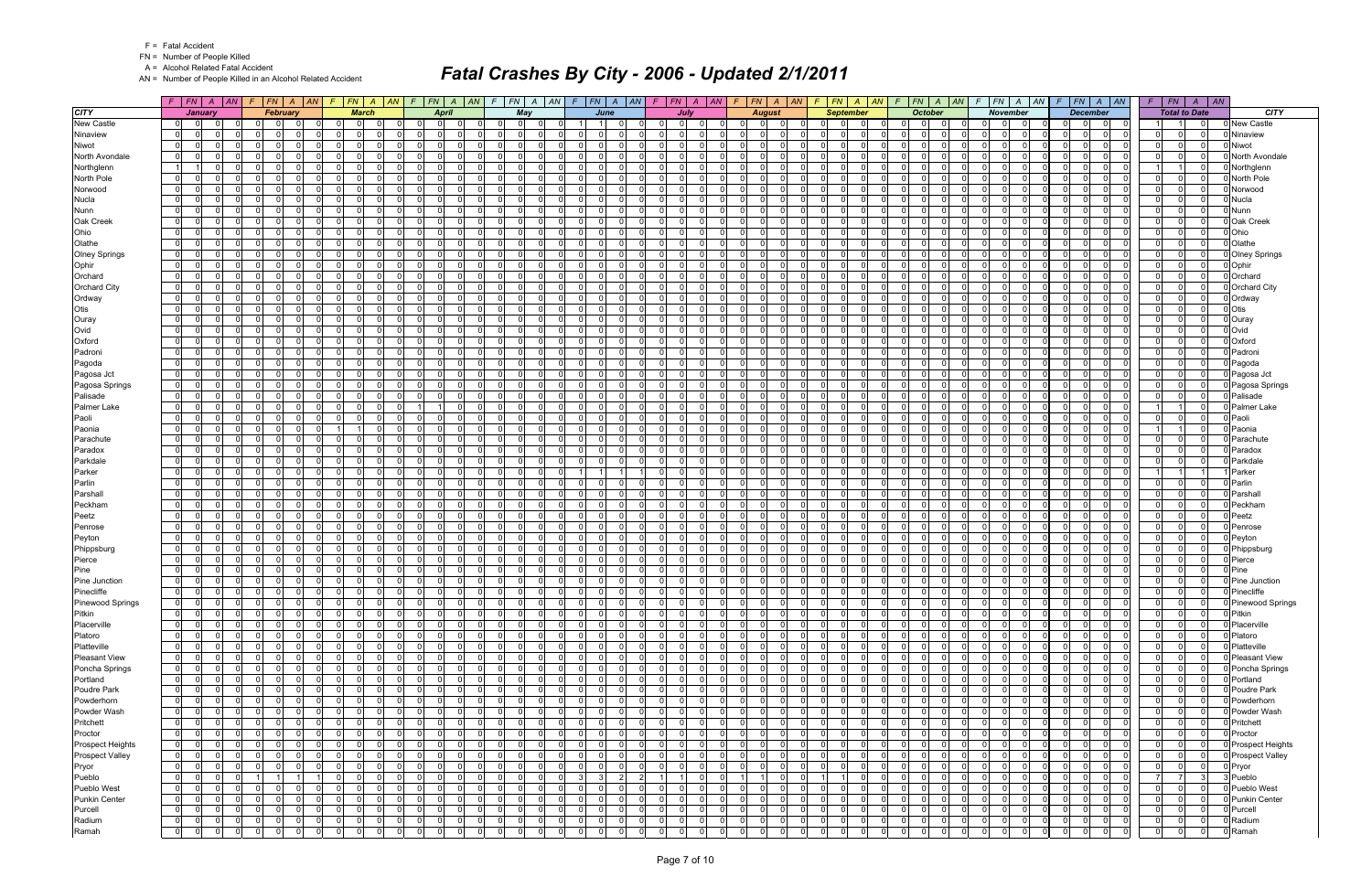FN = Number of People Killed

A = Alcohol Related Fatal Accident

AN = Number of People Killed in an Alcohol Related Accident

|                                | $F$   $FN$   $A$   $AN$                        |          |                                                    |                      | $F$   FN   A   AN   F   FN   A   AN                            | $F$   $FN$   $A$<br> AN                                              |              | F                                          |                                              |                      |                      |                            |                                  | $F$   FN   A   AN                |               |                            | $F$ $FN$ $A$ $AN$       | $\mathcal{F}$                | $FN$ $A$ $AN$                                      | $F$ $ FN$ $ A$ $ AN$                                              |                      | $F$ $FN$ $A$ $AN$                                   | $F$ $FN$ $A$ $AN$    |                            |                             |
|--------------------------------|------------------------------------------------|----------|----------------------------------------------------|----------------------|----------------------------------------------------------------|----------------------------------------------------------------------|--------------|--------------------------------------------|----------------------------------------------|----------------------|----------------------|----------------------------|----------------------------------|----------------------------------|---------------|----------------------------|-------------------------|------------------------------|----------------------------------------------------|-------------------------------------------------------------------|----------------------|-----------------------------------------------------|----------------------|----------------------------|-----------------------------|
| <b>CITY</b>                    | <b>January</b>                                 |          |                                                    | February             | <b>March</b>                                                   | <b>April</b>                                                         |              | May                                        |                                              | June                 |                      |                            | July                             | <b>August</b>                    |               |                            | <b>September</b>        |                              | <b>October</b>                                     | <b>November</b>                                                   |                      | <b>December</b>                                     |                      | <b>Total to Date</b>       | <b>CITY</b>                 |
| Rand                           | 0 <br>- Ol<br>$\Omega$                         |          | $\Omega$<br>$\Omega$                               |                      | $\Omega$<br>$\Omega$<br><sup>0</sup>                           | $\Omega$<br>-01                                                      |              | $\Omega$<br>$\Omega$                       | $\Omega$<br>$\Omega$                         | 0.                   | - 0                  | $\Omega$                   | $\Omega$<br><sup>0</sup>         | $\Omega$                         |               | $\Omega$                   | $\Omega$                |                              | $\Omega$<br>- 01                                   | $\Omega$<br>$\Omega$                                              |                      | - O I<br>$\overline{0}$                             | 0                    | 0 I<br>- റ                 | 0 Rand                      |
| Rangely                        | $\overline{0}$<br>- O I<br>- 0                 |          | $\Omega$<br>$\Omega$                               |                      | $\Omega$<br><sup>0</sup><br><sup>0</sup>                       | $\Omega$<br>- 0                                                      |              | $\Omega$                                   | $\Omega$<br>$\Omega$                         | $\Omega$             | $\Omega$             | $\Omega$                   | 0                                | $\Omega$                         | $\Omega$      | $\Omega$                   | $\Omega$                |                              | $\Omega$<br>$\Omega$                               | $\Omega$<br>$\Omega$                                              | $\cap$               | $\mathbf{0}$<br>- O I                               | $\overline{0}$       | 0 <br>- 0                  | Rangely                     |
| Raymer                         | 0 <br>$\Omega$                                 |          | $\Omega$<br>$\Omega$                               |                      | $\Omega$<br>$\Omega$                                           | $\Omega$<br>$\Omega$                                                 |              | $\Omega$                                   | $\Omega$<br>$\Omega$                         | $\Omega$             |                      | $\Omega$                   | $\Omega$                         | $\Omega$                         |               | $\Omega$                   | $\Omega$                | U                            | $\Omega$<br>$\Omega$                               | $\Omega$<br>$\Omega$                                              |                      | n l<br>$\Omega$                                     | 0                    | $\Omega$                   | 0 Raymer                    |
| Raymond                        | 0 <br>$\Omega$                                 |          | $\Omega$<br>U                                      |                      | $\Omega$<br>$\Omega$                                           | $\Omega$<br>$\Omega$                                                 |              | $\Omega$                                   | $\Omega$<br>$\Omega$                         | $\Omega$             |                      | $\Omega$                   | 0                                | $\Omega$                         |               | $\Omega$                   | $\Omega$                |                              | $\Omega$<br>$\Omega$                               | $\Omega$<br>$\Omega$                                              |                      | $\Omega$<br>$\Omega$                                | 0                    | $\Omega$<br>- 0            | 0 Raymond                   |
| <b>Red Cliff</b>               | 0 <br>- O I                                    |          | $\Omega$<br>$\Omega$                               |                      | $\Omega$<br>$\Omega$                                           | $\Omega$<br>$\Omega$                                                 |              | $\Omega$                                   | $\Omega$<br>$\Omega$                         | $\Omega$             |                      | $\Omega$                   | 0                                | $\Omega$                         |               | $\Omega$                   | - Ol                    |                              | $\Omega$<br>$\Omega$                               | $\Omega$<br>$\Omega$                                              |                      | n l<br>$\Omega$                                     | 0                    | $\Omega$                   | 0 Red Cliff                 |
| <b>Red Feather Lakes</b>       | 0 <br>- Ol                                     |          | $\Omega$<br>$\Omega$<br>$\Omega$                   |                      | $\mathbf{0}$<br><sup>n</sup><br><sup>0</sup>                   | $\Omega$<br>$\Omega$<br>$\Omega$<br>$\Omega$                         |              | $\Omega$                                   | $\Omega$<br>- O I                            | $\Omega$             | $\Omega$             | $\Omega$                   | 0                                | $\Omega$<br>$\Omega$             | $\Omega$      | $\Omega$                   | $\Omega$<br>$\Omega$    | $\Omega$                     | $\Omega$<br>$\Omega$                               | $\Omega$<br>$\Omega$<br><sup>n</sup><br>$\Omega$                  |                      | n l<br>$\Omega$                                     | 0                    | $\Omega$<br>- 0            | <b>Red Feather Lakes</b>    |
| Redmesa<br><b>Red Mountain</b> | 0 <br>- Ol<br> 0 <br>$\Omega$                  |          | $\Omega$<br>$\Omega$<br>$\Omega$                   |                      | $\mathbf{0}$<br><sup>0</sup><br>$\overline{0}$<br><sup>0</sup> | $\Omega$<br>$\Omega$<br>$\Omega$<br><sup>n</sup>                     |              | $\Omega$<br>$\Omega$                       | $\Omega$<br>$\Omega$<br>$\Omega$<br>$\Omega$ | $\Omega$<br>$\Omega$ | $\Omega$             | $\Omega$<br>$\Omega$       | 0<br>0                           | $\Omega$<br>$\Omega$             | $\Omega$      | $\mathbf 0$<br>$\Omega$    | $\mathbf 0$             | $\Omega$                     | $\Omega$<br>$\Omega$<br>$\Omega$<br>- Ol           | $\Omega$<br>$\Omega$<br>$\Omega$<br><sup>n</sup>                  |                      | $\Omega$<br>$\Omega$<br>$\Omega$<br>$\Omega$        | 0 <br> 0             | 0 <br>$\overline{0}$       | 0 Redmesa<br>0 Red Mountain |
| Redstone                       | 0 <br>$\Omega$                                 |          | $\Omega$<br>$\Omega$                               |                      | $\mathbf{0}$<br>$\Omega$                                       | $\Omega$<br>$\Omega$                                                 |              | $\Omega$                                   | $\Omega$<br>$\Omega$                         | $\Omega$             | $\Omega$             | $\Omega$                   | $\Omega$                         | $\Omega$<br>$\Omega$             |               | $\mathbf 0$                | $\Omega$                | $\Omega$                     | $\Omega$<br>$\Omega$                               | $\Omega$<br>$\Omega$                                              | $\Omega$             | n l<br>$\Omega$                                     | 0                    | 0 <br>- 0                  | 0 Redstone                  |
| Redvale                        | 0 <br>- O I                                    |          | $\Omega$<br>U                                      |                      | $\Omega$                                                       | $\Omega$<br>$\Omega$                                                 |              | $\Omega$                                   | $\Omega$<br>$\Omega$                         | $\Omega$             | $\Omega$             | $\Omega$                   | 0                                | $\Omega$                         |               | 0                          | $\Omega$                |                              | $\Omega$<br>$\Omega$                               | $\Omega$<br>$\Omega$                                              |                      | $\Omega$<br>- Ol                                    | 0                    | 0                          | 0 Redvale                   |
| <b>Red Wing</b>                | 0 <br>$\Omega$                                 |          | $\Omega$<br><sup>n</sup>                           |                      | $\Omega$                                                       | $\Omega$<br>$\Omega$                                                 |              | $\Omega$                                   | $\Omega$<br>$\Omega$                         | $\Omega$             |                      | $\Omega$                   | $\Omega$                         | $\Omega$                         |               | $\Omega$                   | $\Omega$                |                              | $\Omega$<br>$\Omega$                               | $\Omega$<br>$\Omega$                                              |                      | $\Omega$<br>$\Omega$                                | 0                    | $\Omega$                   | 0 Red Wing                  |
| Rico                           | 0 <br>$\Omega$                                 |          | $\Omega$<br>$\Omega$                               |                      | $\overline{0}$<br>$\Omega$                                     | - O I<br>$\Omega$                                                    |              | $\overline{0}$                             | - O I<br>0                                   | $\Omega$             |                      | $\Omega$                   | $\Omega$                         | 0 I<br>$\Omega$                  | $\Omega$      | $\mathbf 0$                | $\mathbf 0$             |                              | $\mathbf 0$<br>$\mathbf 0$                         | $\Omega$<br>$\Omega$                                              | $\Omega$             | $\Omega$<br>$\Omega$                                | 0                    | 0 <br>- 0                  | 0 Rico                      |
| Ridgway                        | 0 <br>$\Omega$                                 |          | $\Omega$<br>$\Omega$                               |                      | $\Omega$<br>$\Omega$                                           | $\Omega$<br>$\Omega$                                                 |              | $\Omega$                                   | $\Omega$<br>$\Omega$                         | $\Omega$             | $\Omega$             | $\Omega$                   | $\Omega$                         | $\Omega$<br>$\Omega$             |               | $\Omega$                   | - Ol                    |                              | $\Omega$<br>- Ol                                   | $\Omega$<br>$\Omega$                                              | $\Omega$             | $\Omega$<br>$\Omega$                                | 0                    | $\Omega$                   | 0 Ridgway                   |
| Rifle                          | 0 <br>$\Omega$                                 |          | $\Omega$<br>$\Omega$                               |                      | $\Omega$<br>$\Omega$                                           | $\Omega$<br>$\Omega$                                                 |              | $\Omega$                                   | $\Omega$<br>$\Omega$                         | $\Omega$             | $\Omega$             | $\Omega$                   | 0                                | $\Omega$                         |               | $\Omega$                   | $\Omega$                | <sup>n</sup>                 | $\Omega$<br>$\mathbf 0$                            | $\Omega$<br>$\Omega$                                              |                      | $\Omega$<br>$\Omega$                                | 0                    | $\Omega$<br>- 0            | 0 Rifle                     |
| Rio Blanco                     | 0 <br>- Ol                                     |          | $\Omega$<br>$\Omega$                               |                      | $\Omega$<br>$\Omega$                                           | $\Omega$<br>$\Omega$<br>$\Omega$                                     |              | $\Omega$                                   | $\Omega$<br>$\Omega$                         | $\Omega$             | $\Omega$             | $\Omega$                   | 0                                | $\Omega$<br>$\Omega$             | $\Omega$      | $\Omega$                   | $\Omega$                | $\Omega$                     | $\Omega$<br>$\Omega$                               | $\Omega$<br>$\Omega$                                              | $\cap$               | n l<br>$\Omega$                                     | 0                    | 0 <br>- 0                  | 0 Rio Blanco                |
| Rockport                       | 0 <br>$\Omega$                                 |          | $\Omega$<br>$\Omega$                               |                      | $\Omega$<br>$\Omega$                                           | $\Omega$<br>$\Omega$<br><sup>n</sup>                                 |              | $\Omega$                                   | $\Omega$<br>$\Omega$                         | $\Omega$             | $\Omega$             | $\Omega$                   | 0                                | $\Omega$                         | <sup>0</sup>  | $\Omega$                   | $\Omega$                | $\Omega$                     | $\Omega$<br>- Ol                                   | $\Omega$<br>$\Omega$                                              |                      | $\Omega$<br>$\Omega$                                | 0                    | $\Omega$                   | 0 Rockport                  |
| Rockvale                       | 0 <br>- Ol                                     |          | $\Omega$<br>$\Omega$                               |                      | $\overline{0}$<br>$\Omega$                                     | $\overline{0}$<br>$\Omega$<br>$\Omega$                               |              | $\Omega$                                   | $\Omega$<br>- O I                            | $\Omega$             | $\Omega$             | $\Omega$                   | n l                              | $\Omega$<br>$\Omega$             | $\Omega$      | $\mathbf 0$                | $\Omega$                | $\Omega$                     | $\Omega$<br>$\Omega$                               | $\Omega$<br>$\Omega$<br>$\Omega$                                  | $\Omega$             | n l<br>0I                                           | 0                    | 0 <br>- 0                  | 0 Rockvale                  |
| Rockwood                       | 0 <br>$\Omega$                                 |          | $\Omega$<br>$\Omega$                               |                      | $\Omega$<br><sup>n</sup>                                       | $\Omega$<br>$\Omega$                                                 |              | $\Omega$                                   | $\Omega$<br>$\Omega$                         | <sup>n</sup>         |                      | $\Omega$                   | 0                                | $\Omega$<br>- C                  | <sup>0</sup>  | $\Omega$                   | $\Omega$                | <sup>n</sup>                 | $\Omega$<br>$\Omega$                               | $\Omega$<br>$\Omega$                                              | $\cap$               | $\Omega$<br>$\Omega$                                | 0                    | $\Omega$                   | 0 Rockwood                  |
| Rocky Ford                     | -01<br>- Ol                                    |          | $\Omega$<br>$\Omega$                               |                      | $\Omega$<br>$\Omega$<br>$\Omega$                               | $\Omega$<br>$\cap$<br>$\Omega$                                       |              | $\Omega$                                   | - Ol<br>$\Omega$                             | $\Omega$             | $\Omega$             | $\Omega$                   | $\Omega$                         | $\Omega$<br>$\Omega$             | $\Omega$      | $\Omega$                   | $\Omega$                | U                            | $\Omega$<br>$\Omega$                               | $\Omega$<br>$\Omega$<br>$\cap$                                    | $\Omega$             | n l<br>$\Omega$                                     | 0                    | $\Omega$<br>- 0            | 0 Rocky Ford                |
| Rocky Mtn. Arsenal             | 0 <br>$\Omega$                                 |          | $\Omega$<br>0                                      |                      | $\overline{0}$<br>$\Omega$                                     | $\Omega$<br>$\Omega$<br>-0                                           |              | $\overline{0}$                             | $\Omega$<br>0                                | $\Omega$             | $\Omega$             | $\mathbf 0$                | 0                                | $\Omega$<br>- 0                  | $\Omega$      | $\mathbf 0$                | $\mathbf 0$             | 0                            | $\mathbf{0}$<br>$\mathbf 0$                        | $\mathbf 0$<br>0                                                  | $\Omega$             | $\Omega$<br>$\Omega$                                | 0                    | 0                          | 0 Rocky Mtn. Arsenal        |
| Roggen                         | -ol<br>$\Omega$                                |          | $\Omega$<br>$\Omega$                               |                      | $\overline{0}$<br>$\Omega$                                     | $\Omega$<br>$\Omega$                                                 |              | $\Omega$                                   | $\Omega$<br>$\Omega$                         | $\Omega$             | $\Omega$             | $\Omega$                   | $\Omega$                         | $\Omega$<br>$\Omega$             | $\Omega$      | $\Omega$                   | $\Omega$                | $\Omega$                     | $\Omega$<br>n l                                    | $\Omega$<br>$\Omega$                                              | $\Omega$             | n l<br>$\Omega$                                     | 0                    | 0 <br>$\Omega$             | 0 Roggen                    |
| Rollinsville                   | 0 <br>$\Omega$                                 |          | $\Omega$<br>$\Omega$                               |                      | $\overline{0}$<br>$\Omega$<br>$\Omega$                         | $\Omega$<br>$\Omega$<br>$\Omega$<br>$\Omega$                         |              | $\Omega$                                   | - O I<br>$\Omega$                            | $\Omega$             | $\Omega$             | $\Omega$                   | 0                                | $\Omega$<br>$\Omega$             | $\Omega$      | $\mathbf 0$                | $\mathbf 0$             | $\Omega$                     | $\Omega$<br>$\mathbf 0$                            | $\Omega$<br>$\Omega$                                              | $\cap$<br>$\Omega$   | $\Omega$<br>$\Omega$                                | 0                    | $\Omega$<br>- 0            | 0 Rollinsville              |
| Romeo                          | 0 <br>- Ol<br>$\Omega$                         |          | $\Omega$<br>$\Omega$<br>$\Omega$                   |                      | $\Omega$<br>$\Omega$<br>$\Omega$<br><sup>0</sup>               | $\Omega$<br>$\Omega$<br>$\Omega$<br>$\Omega$                         |              | $\Omega$<br>$\Omega$                       | $\Omega$<br>$\Omega$<br>$\Omega$<br>$\Omega$ | $\Omega$<br>$\Omega$ | $\Omega$             | $\Omega$<br>$\Omega$       | $\Omega$<br><sup>0</sup>         | $\Omega$<br>$\Omega$<br>$\Omega$ | $\Omega$      | $\Omega$<br>$\Omega$       | $\Omega$<br>$\Omega$    | <sup>0</sup><br><sup>n</sup> | $\Omega$<br>$\Omega$<br>$\Omega$<br>$\Omega$       | $\Omega$<br>$\Omega$<br>$\Omega$<br>$\Omega$                      |                      | n l<br>$\Omega$<br>$\Omega$<br>$\Omega$             | 0 <br> 0             | 0 <br>- 0<br>$\Omega$      | 0 Romeo                     |
| Rosedale<br>Rosita             | 0 <br> 0 <br>- Ol                              |          | $\Omega$<br>$\Omega$                               |                      | $\overline{0}$<br>$\Omega$<br>$\Omega$                         | $\overline{0}$<br>$\Omega$<br>$\Omega$                               |              | $\overline{0}$<br>ി                        | $\Omega$<br>- O I                            | <sup>0</sup>         | $\Omega$             | $\Omega$                   | n l                              | $\Omega$<br>$\Omega$             | $\Omega$      | $\overline{0}$             | - 0 l                   | $\Omega$                     | - Ol<br>$\Omega$                                   | $\Omega$<br>$\Omega$<br>$\Omega$                                  | $\Omega$             | $\Omega$<br>- O I                                   | 0                    | 0 <br>- 0                  | 0 Rosedale<br>0 Rosita      |
| Roxborough Park                | 0 <br>0I                                       |          | $\Omega$<br>$\Omega$                               |                      | $\Omega$                                                       | $\Omega$                                                             |              | 0                                          | $\Omega$<br>$\Omega$                         | <sup>n</sup>         |                      | $\Omega$                   | <sup>n</sup>                     | $\Omega$                         |               | $\Omega$                   | $\Omega$                |                              | $\Omega$<br>$\Omega$                               | $\Omega$<br>$\Omega$                                              |                      | 0                                                   | 0                    | $\Omega$                   | 0 Roxborough Park           |
| Royal Gorge                    | 0 <br>- O I                                    |          | $\Omega$<br>$\Omega$                               |                      | $\Omega$<br><sup>0</sup>                                       | $\Omega$<br>$\Omega$<br>$\Omega$                                     |              | $\Omega$                                   | $\Omega$<br>- O I                            | $\Omega$             | $\Omega$             | $\Omega$                   | 0                                | $\Omega$<br>$\Omega$             | $\Omega$      | $\Omega$                   | $\Omega$                | $\Omega$                     | $\Omega$<br>$\Omega$                               | $\Omega$<br>$\Omega$                                              |                      | - Ol<br>0I                                          | $\overline{0}$       | 0 <br>- 0                  | 0 Royal Gorge               |
| Rush                           | 0 <br>$\Omega$                                 |          | $\Omega$<br>$\Omega$                               |                      | $\mathbf{0}$<br>$\Omega$                                       | $\Omega$<br>$\Omega$                                                 |              | $\Omega$                                   | $\Omega$<br>$\Omega$                         | $\Omega$             |                      | $\Omega$                   | 0                                | $\Omega$                         |               | $\mathbf 0$                | $\Omega$                |                              | $\mathbf 0$<br>$\Omega$                            | $\Omega$<br>$\Omega$                                              |                      | $\Omega$<br>$\Omega$                                | 0                    | 0 <br>$\Omega$             | 0 Rush                      |
| Rustic                         | 0 <br>$\Omega$                                 |          | $\Omega$<br>$\Omega$                               |                      | $\Omega$<br><sup>0</sup>                                       | $\Omega$<br>$\Omega$<br><sup>n</sup>                                 |              | $\Omega$                                   | $\Omega$<br>$\Omega$                         | $\Omega$             | $\Omega$             | $\Omega$                   | 0                                | $\Omega$                         | <sup>0</sup>  | $\Omega$                   | $\mathbf 0$             | $\Omega$                     | $\Omega$<br>n l                                    | $\Omega$<br>$\Omega$<br>$\Omega$                                  |                      | n l<br>$\Omega$                                     | 0                    | $\Omega$                   | 0 Rustic                    |
| Rye                            | 0 <br>$\Omega$                                 |          | $\Omega$<br>$\Omega$                               |                      | $\mathbf{0}$<br>$\Omega$                                       | $\Omega$<br><sup>n</sup><br>- 0                                      |              | $\Omega$                                   | $\Omega$<br>$\Omega$                         | $\Omega$             | $\Omega$             | $\Omega$                   | $\Omega$                         | $\Omega$<br>$\Omega$             |               | $\mathbf 0$                | $\Omega$                | $\Omega$                     | $\Omega$<br>$\Omega$                               | $\Omega$<br>$\Omega$                                              | $\Omega$             | n l<br>$\Omega$                                     | 0                    | 0 <br>- 0                  | 0 Rye                       |
| Saguache                       | 0 <br>$\Omega$                                 |          | $\Omega$<br>0                                      |                      | $\Omega$<br><sup>0</sup>                                       | $\Omega$<br>$\Omega$                                                 |              | $\Omega$                                   | - O I<br>$\Omega$                            | $\Omega$             | $\Omega$             | $\Omega$                   | 0                                | $\Omega$                         | $\Omega$      | $\Omega$                   | $\Omega$                |                              | $\Omega$<br>$\Omega$                               | $\Omega$<br>$\Omega$                                              |                      | $\Omega$<br>$\Omega$                                | 0                    | $\Omega$                   | 0 Saquache                  |
| Salida                         | 0 <br>$\Omega$                                 |          | $\Omega$<br>$\Omega$                               |                      | $\Omega$<br>$\Omega$                                           | $\Omega$<br>$\Omega$                                                 |              |                                            | $\Omega$                                     |                      | $\Omega$             | $\Omega$                   | $\Omega$                         | $\Omega$                         |               | $\Omega$                   | $\Omega$                |                              | $\Omega$<br>$\Omega$                               | $\Omega$                                                          |                      | $\Omega$<br>$\Omega$                                | 3                    | 3                          | 0 Salida                    |
| San Acacio                     | 0 <br>- O I                                    |          | $\Omega$<br>$\Omega$                               |                      | $\overline{0}$<br>$\Omega$                                     | - O I<br>$\Omega$                                                    |              | 0                                          | - O I<br>0                                   | $\Omega$             | $\Omega$             | $\Omega$                   | $\Omega$                         | 0 I<br>$\Omega$                  | $\Omega$      | $\mathbf 0$                | $\mathbf 0$             | 0                            | $\Omega$<br>$\mathbf 0$                            | $\Omega$<br>$\Omega$                                              | $\Omega$             | $\Omega$<br>$\Omega$                                | 0                    | 0 <br>- 0                  | 0 San Acacio                |
| San Francisco                  | 0 <br>$\Omega$                                 |          | $\Omega$<br>$\Omega$                               |                      | $\Omega$<br><sup>0</sup>                                       | $\Omega$<br>$\Omega$                                                 |              | $\Omega$                                   | $\Omega$<br>$\Omega$                         | $\Omega$             |                      | $\Omega$                   | <sup>0</sup>                     | $\Omega$                         |               | $\Omega$                   | $\Omega$                |                              | $\Omega$<br>$\Omega$                               | $\Omega$<br>$\Omega$                                              |                      | n l<br>$\Omega$                                     | -ol                  | $\Omega$                   | 0 San Francisco             |
| San Luis                       | 0 <br>- O I                                    |          | $\Omega$<br><sup>n</sup>                           |                      | $\Omega$<br>$\Omega$                                           | $\Omega$<br>$\Omega$                                                 |              | $\Omega$                                   | $\Omega$<br>- O I                            | $\Omega$             | $\Omega$             | $\Omega$                   | 0                                | $\Omega$<br>$\Omega$             | $\Omega$      | $\Omega$                   | $\Omega$                | $\Omega$                     | $\Omega$<br>$\Omega$                               | $\Omega$<br>$\Omega$                                              | $\cap$               | - O I<br>- Ol                                       | 0                    | 0 <br>- 0                  | 0 San Luis                  |
| San Pablo                      | 0 <br>$\Omega$                                 |          | $\Omega$<br><sup>0</sup>                           |                      | $\mathbf{0}$                                                   | $\Omega$<br>$\Omega$                                                 |              | $\Omega$                                   | $\Omega$<br>$\Omega$                         | $\Omega$             |                      | $\Omega$                   | 0                                | $\Omega$                         |               | $\Omega$                   | $\Omega$                |                              | $\Omega$<br>$\Omega$                               | $\Omega$<br>$\Omega$                                              |                      | n l<br>$\Omega$                                     | 0                    | 0                          | San Pablo                   |
| Sanford                        | -01<br>$\Omega$<br> 0 <br>- O I                |          | $\Omega$<br>$\Omega$<br>$\Omega$                   |                      | $\Omega$<br><sup>0</sup><br>$\overline{0}$<br>$\Omega$         | $\Omega$<br>$\Omega$<br>- O I<br><sup>0</sup><br>- 0                 |              | $\Omega$<br>$\Omega$                       | $\Omega$<br>$\Omega$<br>$\Omega$<br>$\Omega$ | $\Omega$<br>$\Omega$ | $\Omega$             | $\Omega$<br>$\Omega$       | $\Omega$<br>$\Omega$             | $\Omega$<br>$\Omega$<br>- 0      |               | $\Omega$<br>$\overline{0}$ | $\mathbf 0$<br>$\Omega$ | $\Omega$<br>$\Omega$         | $\Omega$<br>$\Omega$<br>$\Omega$                   | $\Omega$<br>$\Omega$<br>$\Omega$<br>$\Omega$                      |                      | $\Omega$<br>$\Omega$<br>$\Omega$<br>$\Omega$        | -ol<br> 0            | $\Omega$<br> 0 <br>- 0     | 0 Sanford<br>0 Sapinero     |
| Sapinero<br>Sargents           | 0 <br>$\Omega$                                 |          | $\Omega$<br>$\Omega$                               |                      | $\Omega$<br><sup>0</sup>                                       | $\Omega$<br>-C                                                       |              | $\Omega$                                   | $\Omega$<br>$\Omega$                         | <sup>0</sup>         |                      | $\Omega$                   | <sup>0</sup>                     | $\Omega$                         |               | $\Omega$                   | $\Omega$                |                              | $\mathbf 0$<br>$\Omega$<br>$\Omega$                | $\Omega$<br>$\Omega$                                              | $\cap$               | $\Omega$<br>$\Omega$                                | 0                    | $\Omega$                   | 0 Sargents                  |
| Saw Pit                        | -01<br>- Ol                                    |          | $\Omega$<br>$\Omega$                               |                      | $\Omega$<br>$\Omega$<br>$\Omega$                               | $\Omega$<br>$\cap$<br>$\Omega$                                       |              | $\Omega$                                   | - Ol<br>$\Omega$                             | $\Omega$             | $\Omega$             | $\Omega$                   | $\Omega$                         | $\Omega$<br>$\Omega$             | $\Omega$      | $\Omega$                   | $\Omega$                | $\Omega$                     | $\Omega$<br>$\Omega$                               | $\Omega$<br>$\Omega$<br>$\Omega$                                  | $\Omega$             | n l<br>$\Omega$                                     | 0                    | $\Omega$<br>- 0            | 0 Saw Pit                   |
| Security-Widefield             | 0 <br>$\Omega$                                 |          | $\overline{0}$<br>0                                |                      | $\overline{0}$<br>$\Omega$                                     | $\mathbf 0$<br>$\Omega$<br>-0                                        |              | $\overline{0}$                             | 0<br>$\Omega$                                | $\Omega$             | $\Omega$             | $\mathbf 0$                | 0                                | $\Omega$                         | $\Omega$      | $\mathbf 0$                | $\mathbf 0$             | 0                            | $\mathbf{0}$<br>$\mathbf 0$                        | $\mathbf 0$<br>0                                                  |                      | $\Omega$<br>$\Omega$                                | 0                    | 0                          | 0 Security-Widefield        |
| Sedalia                        | -ol<br>$\Omega$                                |          | $\overline{0}$<br>$\Omega$                         |                      | $\overline{0}$<br>$\Omega$                                     | $\Omega$<br>$\Omega$<br>$\Omega$                                     |              | $\Omega$                                   | $\Omega$<br>- O I                            | $\Omega$             | $\Omega$             | $\Omega$                   | $\Omega$                         | $\Omega$<br>$\Omega$             | $\Omega$      | $\Omega$                   | $\Omega$                | $\Omega$                     | $\Omega$<br>$\Omega$                               | $\Omega$<br>$\Omega$                                              | $\Omega$             | $\Omega$<br>$\Omega$                                | 0                    | 0 <br>$\Omega$             | 0 Sedalia                   |
| Sedgwick                       | $\mathbf 0$<br>$\Omega$                        |          | $\mathbf{0}$<br>$\Omega$                           |                      | $\overline{0}$<br>$\Omega$<br>$\Omega$                         | - O I<br>$\Omega$<br>0                                               |              | $\Omega$                                   | - O I<br>$\Omega$                            | $\Omega$             | $\Omega$             | $\Omega$                   | 0                                | $\Omega$<br>0 I                  | $\Omega$      | $\mathbf 0$                | $\mathbf 0$             | 0                            | $\mathbf 0$<br>$\mathbf 0$                         | $\mathbf 0$<br>$\Omega$                                           | $\Omega$             | $\Omega$<br>- O I                                   | 0                    | $\Omega$<br>- 0            | 0 Sedgwick                  |
| Segundo                        | $\overline{0}$<br>- Ol<br>$\Omega$             |          | $\overline{0}$<br>$\Omega$                         |                      | $\Omega$                                                       | $\mathbf 0$<br>$\Omega$<br>$\Omega$                                  |              | $\Omega$                                   | $\Omega$<br>$\Omega$                         | $\Omega$             |                      | $\Omega$                   | $\Omega$                         | $\Omega$                         |               | $\Omega$                   | - Ol                    | $\Omega$                     | $\Omega$<br>n l                                    | $\Omega$<br>$\Omega$                                              |                      | n l<br>$\Omega$                                     | 0                    | 0                          | 0 Segundo                   |
| Seibert                        | $\mathbf 0$<br>$\overline{0}$                  |          | $\overline{0}$<br>$\mathbf{0}$                     |                      | $\overline{0}$<br>$\mathbf 0$<br>0                             | $\mathbf 0$<br>$\overline{0}$                                        |              | $\mathbf 0$<br>$\Omega$                    | $\overline{0}$<br>0                          | 0                    | 0                    | 01                         | 0                                | $\overline{0}$                   |               | $\overline{0}$             | $\mathbf 0$             | 0                            | $\mathbf 0$<br>01                                  | 0<br>0                                                            | $\Omega$             | $\overline{0}$<br>$\mathbf 0$                       | 0                    | 0                          | 0 Seibert                   |
| Severance                      | 0 <br>$\overline{0}$<br>$\overline{0}$         |          | $\overline{0}$<br>$\overline{0}$                   | $\Omega$             | $\overline{0}$<br>$\overline{0}$<br>$\mathbf 0$                | $\mathbf 0$<br>$\Omega$<br>0 I                                       |              | 0 <br>$\overline{0}$                       | $\overline{0}$<br>- O I                      | $\overline{0}$       | $\Omega$             | $\overline{0}$             | $\Omega$<br>0 I                  | $\overline{0}$<br>- O I          | - 0 l         | $\mathbf 0$                | - 0 l                   | $\overline{0}$               | $\overline{0}$<br>0 I                              | $\overline{0}$<br>$\overline{0}$<br> 0                            | $\Omega$             | 0 <br>0 I                                           | $\overline{0}$       | $\overline{0}$<br>$\Omega$ | 0 Severance                 |
| Shawnee                        | 0 <br>- O I<br>- 0                             |          | $\overline{0}$<br>$\Omega$                         |                      | $\mathbf{0}$<br>$\Omega$<br>$\Omega$                           | - O I<br>$\Omega$<br>$\Omega$                                        |              | $\mathbf 0$<br>- 0                         | $\overline{0}$<br>- O I                      | $\Omega$             | $\Omega$             | $\Omega$                   | $\Omega$<br>$\Omega$             | $\Omega$<br>0 I                  | $\Omega$      | $\mathbf 0$                | $\mathbf 0$             | $\Omega$                     | $\mathbf 0$<br> 0                                  | $\mathbf 0$<br>$\Omega$<br>0                                      | $\Omega$             | - O I<br>$\mathbf 0$                                | 0                    | 0                          | 0 Shawnee                   |
| <b>Shaffers Crossing</b>       | $\overline{0}$<br>0 I<br>- 01                  |          | 0 <br>$\Omega$                                     |                      | 0 <br>$\Omega$<br>$\mathbf 0$                                  | $\mathbf{0}$<br>$\Omega$<br>0 I                                      |              | $\overline{0}$<br>$\Omega$                 | $\mathbf 0$<br>- O I                         | $\Omega$             | $\overline{0}$       | $\overline{0}$             | $\Omega$<br>$\Omega$             | $\Omega$<br>0 I                  | $\mathbf 0$   | 0                          | $\mathbf 0$             | $\Omega$                     | $\overline{0}$<br>$\overline{0}$                   | $\Omega$<br>$\Omega$<br> 0                                        | $\Omega$             | 0 <br>0 I                                           | $\overline{0}$       | 0 I<br>- 0                 | 0 Shaffers Crossing         |
| Sheridan                       | 0 <br>$\overline{0}$                           |          | $\overline{0}$<br>$\Omega$                         |                      | $\overline{0}$<br>$\mathbf{0}$                                 | $\mathbf 0$<br>$\Omega$<br>$\Omega$                                  |              | $1 \mid$                                   |                                              |                      | 0                    | $\mathbf 0$                | 0l                               | 0 I                              | $\Omega$      | $\mathbf 0$                | $\mathbf 0$             | 0                            | $\mathbf 0$<br>$\mathbf 0$                         | $\mathbf 0$<br>$\mathbf 0$<br>$\Omega$                            |                      | 01<br>$\mathbf 0$                                   | $\vert$ 2            | 4 <sup>1</sup>             | <b>Sheridan</b>             |
| Sheridan Lake                  | 0 <br>0 I<br>- 0                               |          | $\mathbf{0}$<br>$\overline{0}$                     | $\Omega$             | 0 <br>$\Omega$<br>$\Omega$                                     | $\mathbf{0}$<br>$\Omega$<br>$\Omega$                                 |              | $\overline{0}$<br>$\Omega$                 | $\Omega$<br>- O I                            | $\overline{0}$       | - Ol                 | $\overline{0}$             | $\Omega$<br> 0                   | $\overline{0}$<br>- O I          | $\Omega$      | $\mathbf 0$                | $\mathbf 0$             | $\Omega$                     | $\overline{0}$<br>$\overline{0}$                   | $\Omega$<br>$\Omega$<br> 0                                        | $\Omega$             | 0 <br>0 I                                           | 0                    | $\overline{0}$<br>$\Omega$ | 0 Sheridan Lake             |
| Silt<br><b>Silver Cliff</b>    | 1<br>- O I                                     |          | $\overline{0}$<br>$\Omega$<br>$\Omega$<br>$\Omega$ |                      | 0 <br>$\Omega$<br>$\Omega$<br>$\Omega$<br>$\Omega$             | - O I<br>$\mathbf{0}$<br>0<br>$\overline{0}$<br>$\Omega$<br>$\Omega$ |              | $\mathbf 0$<br>- റ<br>$\Omega$<br>$\Omega$ | $\mathbf 0$<br>- O I<br>$\overline{0}$       | $\Omega$<br>$\Omega$ | $\Omega$<br>$\Omega$ | $\overline{0}$             | $\Omega$<br>$\Omega$<br>$\Omega$ | - 0<br>0 I<br>$\Omega$           | 0<br>$\Omega$ | $\mathbf 0$<br>$\mathbf 0$ | $\mathbf 0$             | $\Omega$<br>$\Omega$         | $\mathbf 0$<br> 0                                  | $\mathbf 0$<br>$\mathbf 0$<br>$\Omega$<br>$\mathbf 0$<br>$\Omega$ | $\Omega$<br>$\Omega$ | $\mathbf 0$<br>- O I                                | 1                    | 11<br>- 0                  | 0 Silt<br>0 Silver Cliff    |
| Silver Plume                   | $\overline{0}$<br>0 I<br> 0 <br>$\overline{0}$ |          | $\mathbf{0}$<br>$\Omega$                           |                      | 0 <br>$\overline{0}$<br>$\Omega$                               | $\Omega$<br>$\Omega$<br>$\Omega$                                     |              | $\overline{0}$                             | - O I<br>$\mathbf 0$<br>$\Omega$             | $\Omega$             | $\Omega$             | $\overline{0}$<br>$\Omega$ | $\Omega$                         | 0 I<br>$\Omega$                  | $\Omega$      | $\mathbf 0$                | $\mathbf 0$<br>- 0 l    | $\Omega$                     | $\mathbf 0$<br>$\mathbf 0$<br>$\mathbf 0$<br>- 0 l | $\mathbf 0$<br>$\Omega$                                           | $\Omega$             | - O I<br>$\mathbf{0}$<br>$\overline{0}$<br>$\Omega$ | $\overline{0}$<br> 0 | 01<br>$\Omega$             | 0 Silver Plume              |
| Silverthorne                   | 0 <br>- O I                                    |          | $\overline{0}$<br>$\Omega$                         |                      | $\overline{0}$<br>$\mathbf 0$                                  | $\mathbf 0$<br> 0 <br>$\Omega$                                       |              | 0 <br>- 0                                  | $\overline{0}$<br>$\mathbf 0$                | $\overline{0}$       | $\Omega$             | 0                          | $\Omega$<br> 0                   | 0 I<br>$\Omega$                  | $\Omega$      | $\mathbf 0$                | $\mathbf 0$             | $\Omega$                     | $\overline{0}$<br>$\mathbf 0$                      | 0 <br> 0 <br>$\Omega$                                             | $\overline{0}$       | 0 <br>01                                            | $\overline{0}$       | 0 <br>$\Omega$             | 0 Silverthorne              |
| Silverton                      | 0 <br>$\Omega$                                 |          | $\overline{0}$<br>$\Omega$                         |                      | $\overline{0}$<br>$\Omega$<br>$\Omega$                         | $\mathbf 0$<br>$\Omega$<br>$\Omega$                                  |              | $\overline{0}$<br>- 0                      | $\overline{0}$<br>- O I                      | $\overline{0}$       | $\Omega$             | $\Omega$                   | $\overline{0}$                   | $\Omega$<br>$\Omega$             | $\Omega$      | $\mathbf 0$                | - 0 l                   | $\Omega$                     | $\mathbf 0$<br>- 0 l                               | $\mathbf 0$<br>$\Omega$                                           | $\Omega$             | $\overline{0}$<br>$\Omega$                          | 0                    | $\overline{0}$<br>- 0      | 0 Silverton                 |
| Simla                          | 0 <br>0 I                                      |          | $\overline{0}$<br>$\Omega$                         |                      | 0 <br>$\Omega$<br>$\Omega$                                     | $\overline{0}$<br>$\Omega$<br>$\Omega$                               |              | $\overline{0}$<br>- 0                      | $\mathbf 0$<br>- O I                         | $\Omega$             | $\overline{0}$       | $\overline{0}$             | $\Omega$<br>$\Omega$             | - O I<br>0 I                     | $\Omega$      | $\mathbf 0$                | $\mathbf 0$             | $\Omega$                     | $\overline{0}$<br>$\overline{0}$                   | $\Omega$<br> 0 <br>$\Omega$                                       | $\Omega$             | 0 I<br>- 01                                         | $\overline{0}$       | 0 <br>- 0                  | 0 Simla                     |
| Skyway                         | 0 <br>$\Omega$                                 |          | $\overline{0}$<br>$\Omega$                         |                      | $\mathbf 0$<br>$\mathbf{0}$                                    | $\mathbf 0$<br>$\Omega$                                              |              | $\overline{0}$                             | $\overline{0}$<br>$\mathbf 0$                | $\Omega$             | $\Omega$             | $\Omega$                   | 0                                | $\Omega$                         |               | $\mathbf 0$                | - 0 l                   | $\Omega$                     | $\mathbf 0$<br>- 0 l                               | $\mathbf 0$<br>$\Omega$                                           |                      | $\overline{0}$<br>$\Omega$                          | 0                    | $\overline{0}$             | 0 Skyway                    |
| Slater                         | 0 <br>$\overline{0}$                           |          | $\mathbf{0}$<br>$\Omega$                           |                      | 0 <br>$\Omega$<br>$\Omega$                                     | $\mathbf 0$<br>$\Omega$<br>$\Omega$                                  |              | $\overline{0}$                             | $\overline{0}$<br>- O I                      | $\Omega$             | $\Omega$             | $\Omega$                   | $\Omega$                         | $\Omega$<br>0 I                  | $\Omega$      | $\mathbf 0$                | $\mathbf 0$             | $\Omega$                     | $\mathbf 0$<br>$\overline{0}$                      | $\Omega$<br> 0 <br>$\Omega$                                       | $\Omega$             | 0 <br>0 I                                           | 0                    | 0 <br>- 0                  | 0 Slater                    |
| <b>Slick Rock</b>              | 0 <br>- Ol                                     |          | $\overline{0}$<br>$\Omega$                         |                      | $\overline{0}$<br>$\Omega$<br>$\Omega$                         | $\overline{0}$<br>$\Omega$<br>$\Omega$                               |              | $\overline{0}$                             | $\overline{0}$<br>- O I                      | $\Omega$             | $\Omega$             | $\overline{0}$             | $\Omega$                         | $\Omega$<br>$\Omega$             | $\Omega$      | $\mathbf 0$                | $\mathbf 0$             | $\Omega$                     | $\mathbf 0$<br>$\mathbf 0$                         | 0 <br>$\mathbf 0$<br>$\Omega$                                     | $\Omega$             | 0 <br>- O I                                         | 0                    | 0 <br>- 0                  | 0 Slick Rock                |
| Snowmass                       | 0 <br>0 I<br>- 0                               |          | $\Omega$<br>$\Omega$                               |                      | 0 <br>$\Omega$<br>$\Omega$                                     | $\overline{0}$<br>$\Omega$<br>$\Omega$                               |              | $\Omega$                                   | $\Omega$<br>- O I                            | $\Omega$             | $\Omega$             | $\Omega$                   | $\Omega$<br>$\Omega$             | $\Omega$<br>0 I                  | $\Omega$      | $\mathbf 0$                | $\mathbf 0$             | $\Omega$                     | $\mathbf 0$<br>$\mathbf 0$                         | $\Omega$<br>$\mathbf 0$<br>$\Omega$                               | $\Omega$             | $\mathbf{0}$<br>- O I                               | $\overline{0}$       | $\overline{0}$<br>- 0      | 0 Snowmass                  |
| Snowmass Village               | 0 <br>$\overline{0}$                           |          | $\overline{0}$<br>$\mathbf 0$                      |                      | $\overline{0}$<br>$\Omega$<br>$\mathbf 0$                      | $\mathbf 0$<br>$\Omega$<br>$\Omega$                                  |              | $\overline{0}$                             | $\mathbf 0$<br>$\overline{0}$                | $\Omega$             | $\overline{0}$       | $\mathbf 0$                | 0                                | $\Omega$<br>0 I                  | $\Omega$      | $\mathbf 0$                | - 0 l                   | $\Omega$                     | $\overline{0}$<br>$\mathbf 0$                      | 0 <br>$\mathbf 0$<br>$\Omega$                                     | $\Omega$             | 0 <br>0 I                                           | 0                    | 0                          | 0 Snowmass Village          |
| Snyder                         | 0 <br>$\overline{0}$                           |          | $\overline{0}$<br>$\Omega$                         |                      | $\overline{0}$<br>$\mathbf{0}$                                 | $\mathbf 0$<br>0 I<br>$\Omega$                                       |              | 0                                          | $\overline{0}$<br>- O I                      | $\overline{0}$       | $\Omega$             | $\overline{0}$             | $\Omega$                         | $\Omega$<br>0 I                  | $\Omega$      | $\mathbf 0$                | $\mathbf 0$             | $\Omega$                     | $\mathbf 0$<br>$\mathbf 0$                         | $\mathbf 0$<br>$\mathbf 0$<br>$\Omega$                            | $\Omega$             | $\mathbf{0}$<br>0 I                                 | $\overline{0}$       | 0 <br>$\Omega$             | 0 Snyder                    |
| Somerset                       | 0 <br>- O I                                    |          | $\Omega$<br>$\Omega$                               |                      | $\Omega$<br>$\Omega$                                           | $\overline{0}$<br>$\Omega$<br>$\Omega$                               |              | $\overline{0}$                             | $\Omega$<br>$\Omega$                         | $\Omega$             | $\Omega$             | $\Omega$                   | $\Omega$                         | $\Omega$<br>$\Omega$             | $\Omega$      | $\overline{0}$             | $\mathbf 0$             | $\Omega$                     | $\Omega$<br>$\mathbf 0$                            | $\Omega$<br>$\Omega$                                              | $\Omega$             | $\overline{0}$<br>$\Omega$                          | 0                    | $\Omega$                   | 0 Somerset                  |
| South Fork                     | 0 <br>- O I                                    |          | $\overline{0}$<br>$\Omega$                         |                      | 0 <br>$\mathbf{0}$<br>$\Omega$                                 | $\mathbf 0$<br>$\mathbf 0$<br>$\mathbf{0}$                           |              | $\mathbf 0$<br>- 01                        | $\overline{0}$<br>$\mathbf 0$                | $\overline{0}$       | $\overline{0}$       | 0                          | 0 <br>0                          | - O I<br> 0                      | 0             | $\mathbf 0$                | 0                       | $\Omega$                     | $\overline{0}$<br> 0                               | $\mathbf 0$<br> 0 <br>$\Omega$                                    | - 01                 | 0 <br>0 I                                           | $\overline{0}$       | 01<br>- 0                  | 0 South Fork                |
| Spar City                      | 0 <br>$\overline{0}$                           |          | $\overline{0}$<br>$\Omega$                         | $\Omega$             | 0 <br>$\Omega$<br>$\mathbf 0$                                  | 0 <br>$\overline{0}$<br>$\Omega$                                     |              | $\overline{0}$<br>$\overline{0}$           | $\mathbf 0$<br>$\overline{0}$                | 0                    | 0                    | $\overline{0}$             | $\Omega$<br> 0                   | $\overline{0}$<br>$\overline{0}$ | - 0 l         | $\mathbf 0$                | - 0 l                   | $\overline{0}$               | $\overline{0}$<br>0 I                              | 0 <br>$\mathbf 0$<br>$\Omega$                                     | $\mathbf 0$          | $\overline{0}$<br> 0                                | 0                    | $\overline{0}$<br>- 0      | 0 Spar City                 |
| Springfield                    | 0 <br>$\overline{0}$<br>- O I                  | $\Omega$ | 0 <br>$\mathbf 0$                                  | $\Omega$<br>$\Omega$ | 0 <br>$\mathbf 0$<br>$\mathbf 0$                               | 0 <br> 0 <br>$\overline{0}$                                          | $\mathbf{0}$ | 0 <br>$\mathbf 0$                          | $\mathbf 0$<br>$\overline{0}$                | 0                    | 0 <br>- 0            | $\overline{0}$             | $\overline{0}$<br>$\mathbf 0$    | $\mathbf 0$<br>$\overline{0}$    | 0             | 0                          | 0 <br>$\Omega$          | $\overline{0}$               | $\overline{0}$<br>$\overline{0}$                   | 0 <br>$\overline{0}$<br>$\overline{0}$                            | $\mathbf 0$          | 0 <br>$\overline{0}$                                | 0                    | $\overline{0}$<br>$\Omega$ | 0 Springfield               |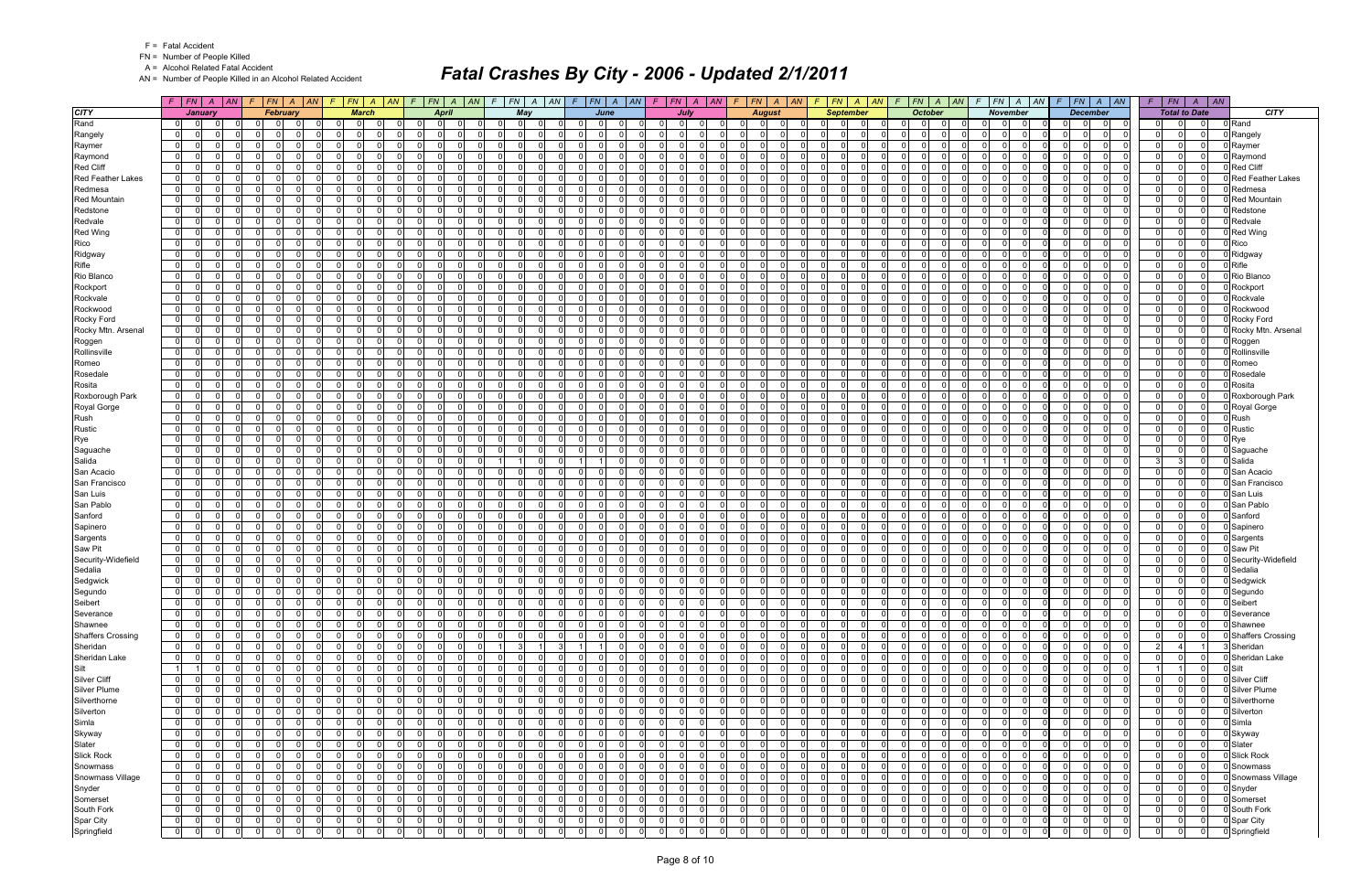|  | <b>Fatal Accident</b> |
|--|-----------------------|
|--|-----------------------|

A = Alcohol Related Fatal Accident

AN = Number of People Killed in an Alcohol Related Accident

|                          | $F$   $FN$   $A$   $AN$                                        |                                                                         | $F$   FN   A   AN   F   FN   A   AN                                                                 | $F$ $ FN $ $A$ $ AN $<br>$F$ $ FN $ $A$ $ AN$                                             | $F$ $FN$ $A$ $AN$                                                                                    | $F$   $FN$   $A$   $AN$  <br>$F$ $FN$ $A$ $AN$                         | $F$ $ FN $ $A$ $ AN $<br>F.                                                                           | $F$ $FN$ $A$ $AN$<br> FN A AN F FN A AN                                                                   | $F$ $FN$ $A$ $AN$                                   |                     |
|--------------------------|----------------------------------------------------------------|-------------------------------------------------------------------------|-----------------------------------------------------------------------------------------------------|-------------------------------------------------------------------------------------------|------------------------------------------------------------------------------------------------------|------------------------------------------------------------------------|-------------------------------------------------------------------------------------------------------|-----------------------------------------------------------------------------------------------------------|-----------------------------------------------------|---------------------|
| <b>CITY</b>              | January                                                        | February                                                                | <b>March</b>                                                                                        | April<br>May                                                                              | July<br>June                                                                                         | <b>August</b>                                                          | <b>September</b><br><b>October</b>                                                                    | <b>November</b><br><b>December</b>                                                                        | <b>Total to Date</b>                                | <b>CITY</b>         |
| Sprucewood               | - O I<br>-01                                                   | $\mathbf 0$<br>$\Omega$<br>$\Omega$                                     | $\overline{0}$<br>$\Omega$<br> 0 <br>$\Omega$                                                       | $\overline{0}$<br>$\Omega$<br>$\mathbf 0$<br>$\mathbf 0$                                  | 0 <br>$\overline{0}$<br>$\Omega$<br>- 0<br>-01                                                       | $\Omega$<br> 0 <br>$\Omega$                                            | $\mathbf 0$<br>$\Omega$<br>$\Omega$<br>$\Omega$<br>$\Omega$                                           | $\Omega$<br>$\mathbf 0$<br>0 I<br>.0<br>- 0                                                               | $\overline{0}$<br>0 I<br>- 0                        | 0 Sprucewood        |
| <b>Starkville</b>        | $\overline{0}$<br>$\Omega$<br>$\Omega$                         | $\Omega$<br>- 0                                                         | n l<br>0 I<br>$\Omega$                                                                              | $\Omega$<br>- 0 l<br>$\Omega$<br>$\Omega$                                                 | $\Omega$<br>n l<br>$\Omega$<br>$\Omega$                                                              | - 0 l<br>$\Omega$<br>$\Omega$                                          | -ol<br>$\Omega$<br>$\Omega$<br>$\Omega$                                                               | $\Omega$<br>$\Omega$<br>n l<br>$\Omega$<br>$\Omega$                                                       | 0 <br>- 0                                           | 0 Starkville        |
| <b>State Bridge</b>      | $\overline{0}$<br>- O I<br>$\Omega$                            | $\Omega$<br>$\Omega$                                                    | $\mathbf 0$<br>0 I<br>$\Omega$<br>$\overline{0}$                                                    | $\overline{0}$<br>$\Omega$<br>$\mathbf 0$<br>$\Omega$                                     | $\Omega$<br>$\Omega$<br>$\overline{0}$<br>$\Omega$<br>$\Omega$                                       | 0 I<br>$\Omega$<br>$\Omega$<br>$\Omega$                                | 0 <br>$\Omega$<br>0 I<br>- O I                                                                        | $\Omega$<br>$\Omega$<br>$\Omega$<br>$\Omega$<br>$\Omega$<br>$\Omega$                                      | 0 <br>$\Omega$<br>- 0                               | 0 State Bridge      |
| <b>Steamboat Springs</b> | $\overline{0}$<br>n l<br>$\Omega$                              | $\Omega$<br>$\Omega$                                                    | $\Omega$<br>$\Omega$<br>$\Omega$<br>$\Omega$                                                        | $\Omega$<br>$\Omega$<br>$\Omega$<br>$\Omega$                                              | $\Omega$<br>$\Omega$<br>$\Omega$                                                                     | $\Omega$<br>$\Omega$<br>$\Omega$                                       | -ol<br>$\Omega$<br>$\Omega$<br>$\Omega$                                                               | $\Omega$<br>$\Omega$<br>$\Omega$<br>n l<br>$\Omega$                                                       | 11<br>$\cap$                                        | 0 Steamboat Springs |
| St Elmo                  | $\overline{0}$<br>$\Omega$<br>$\Omega$                         | $\Omega$<br>$\Omega$                                                    | $\Omega$<br>$\overline{0}$<br>$\Omega$<br>$\overline{0}$                                            | $\Omega$<br>$\Omega$<br>$\mathbf 0$<br>$\mathbf 0$                                        | $\Omega$<br>$\Omega$<br>$\Omega$<br>$\Omega$<br>$\Omega$                                             | $\Omega$<br>$\mathbf 0$<br>$\Omega$                                    | 0 <br>$\Omega$<br>$\Omega$<br>$\Omega$                                                                | $\Omega$<br>$\mathbf 0$<br>$\Omega$<br>$\Omega$<br>ŋ<br>$\Omega$                                          | $\overline{0}$<br>$\Omega$<br>- 0                   | 0 St Elmo           |
| Sterling                 | 0l<br>n l<br>- O I                                             | $\Omega$<br>- 0 l                                                       | $\Omega$<br>$\Omega$<br>$\Omega$<br>$\overline{0}$                                                  | - 0 l<br>$\Omega$<br>- 0 l<br>$\Omega$                                                    | $\Omega$<br>$\Omega$<br>$\Omega$<br> 0 <br>$\Omega$                                                  | <sup>0</sup><br>0 I<br>$\Omega$<br>$\Omega$                            | -ol<br>$\Omega$<br>$\overline{0}$<br>$\Omega$                                                         | $\Omega$<br>$\Omega$<br>$\Omega$<br>$\Omega$<br>$\Omega$                                                  | $\overline{0}$<br>$\overline{0}$<br>$\Omega$        | 0 Sterling          |
| Stoneham                 | - O I<br>$\Omega$<br>- 0                                       | $\Omega$<br>$\Omega$                                                    | $\Omega$<br>0<br>$\overline{0}$<br>$\Omega$                                                         | $\Omega$<br>$\Omega$<br>$\mathbf 0$<br>$\Omega$                                           | $\Omega$<br>$\Omega$<br>$\Omega$<br>$\Omega$<br>$\Omega$                                             | $\Omega$<br>$\mathbf 0$<br>$\Omega$<br>$\Omega$                        | 0 <br>$\Omega$<br>$\Omega$<br>$\Omega$                                                                | $\Omega$<br>$\Omega$<br>$\Omega$<br>$\Omega$<br>$\Omega$                                                  | 0 <br>$\Omega$<br>- C                               | 0 Stoneham          |
| Stoner                   | $\overline{0}$<br>- Ol<br>n l                                  | $\Omega$<br>$\Omega$<br>$\cap$                                          | $\Omega$<br>0l<br>n l<br>$\Omega$                                                                   | $\Omega$<br>$\Omega$<br>$\Omega$<br>$\Omega$                                              | $\Omega$<br>$\Omega$<br>$\Omega$<br>n l<br>$\Omega$                                                  | $\Omega$<br>0 I<br>$\Omega$<br>$\Omega$                                | -ol<br>$\Omega$<br>$\Omega$<br>$\Omega$                                                               | $\Omega$<br>$\Omega$<br>$\Omega$<br>nl<br>$\Omega$                                                        | $\overline{0}$<br>$\Omega$<br>- 0                   | 0 Stoner            |
| Stonewall                | $\mathbf 0$<br>0<br>$\Omega$                                   | $\Omega$<br>$\Omega$                                                    | $\Omega$<br>0<br>$\Omega$<br>$\Omega$                                                               | $\Omega$<br>$\Omega$<br>$\mathbf 0$<br>0                                                  | $\Omega$<br>$\Omega$<br>$\Omega$<br>$\Omega$<br>$\Omega$                                             | $\Omega$<br>$\mathbf 0$<br>$\Omega$                                    | 0 <br>$\Omega$<br>$\Omega$<br>$\Omega$                                                                | $\mathbf 0$<br>0<br>$\Omega$<br>$\Omega$<br>$\Omega$                                                      | 0 <br>$\Omega$<br>- 0                               | 0 Stonewall         |
| Stonington               | $\overline{0}$<br>n l<br>- O I                                 | $\Omega$<br>$\Omega$<br>$\Omega$                                        | $\Omega$<br>n l<br>-01<br>0 I                                                                       | $\overline{0}$<br>$\Omega$<br>$\mathbf{0}$<br>$\overline{0}$                              | - Ol<br>-01<br>$\Omega$<br>$\Omega$<br>$\Omega$                                                      | <sup>0</sup><br>0 I<br>$\Omega$<br>$\Omega$                            | 0 <br>$\Omega$<br>$\Omega$<br>$\Omega$                                                                | $\Omega$<br>$\Omega$<br>$\Omega$<br>n l<br>$\Omega$                                                       | 0 <br>$\Omega$<br>$\Omega$                          | 0 Stonington        |
| Strasburg                | $\overline{0}$<br>$\Omega$<br>$\Omega$                         | $\Omega$<br>$\Omega$                                                    | $\Omega$<br>$\Omega$<br>$\overline{0}$<br>$\Omega$                                                  | $\Omega$<br>$\Omega$<br>$\mathbf 0$<br>$\Omega$                                           | $\Omega$<br>$\Omega$<br>$\Omega$<br>$\Omega$<br>$\Omega$                                             | - 0 l<br>$\Omega$<br>$\Omega$<br>$\Omega$                              | -01<br>$\Omega$<br>$\Omega$<br>- O I<br>$\Omega$                                                      | $\Omega$<br>$\Omega$<br>$\Omega$<br>$\Omega$<br>$\Omega$                                                  | 0 <br>$\Omega$<br>- 0                               | 0 Strasburg         |
| Stratton                 | $\overline{0}$<br>n l<br>$\Omega$                              | $\Omega$<br>$\Omega$<br>$\Omega$                                        | $\Omega$<br>$\Omega$<br>-01<br>0 I                                                                  | $\Omega$<br>$\Omega$<br>- 0 l<br>$\Omega$                                                 | $\Omega$<br>$\Omega$<br>$\Omega$<br>n l<br>$\Omega$                                                  | $\Omega$<br>- 0 l<br>$\Omega$<br>$\Omega$                              | 0 <br>$\Omega$<br>$\Omega$<br>$\Omega$                                                                | $\Omega$<br>$\Omega$<br>$\Omega$<br>n l<br>$\Omega$                                                       | 0 <br>$\Omega$<br>- 0                               | 0 Stratton          |
| <b>Sugar City</b>        | $\mathbf 0$<br>$\Omega$<br>$\Omega$                            | $\Omega$<br>$\Omega$                                                    | $\Omega$<br>$\Omega$<br>$\Omega$                                                                    | $\Omega$<br>$\Omega$<br>$\Omega$<br>$\Omega$                                              | $\Omega$<br>$\Omega$<br>$\Omega$<br>$\Omega$                                                         | n l<br>$\Omega$<br>$\Omega$                                            | $\Omega$<br>$\Omega$<br>$\Omega$<br>$\Omega$                                                          | $\Omega$<br>$\Omega$<br>$\Omega$                                                                          | 0                                                   | 0 Sugar City        |
| Summitville              | - O I<br>- Ol<br>- O I                                         | $\Omega$<br>$\Omega$                                                    | $\Omega$<br>$\Omega$<br>$\Omega$<br>- O I                                                           | $\Omega$<br>- 0 l<br>$\mathbf 0$<br>$\Omega$                                              | $\Omega$<br>$\mathbf{0}$<br>$\Omega$<br>$\Omega$<br>$\Omega$                                         | $\Omega$<br>$\mathbf 0$<br>$\Omega$                                    | 0 <br>$\Omega$<br>$\Omega$<br>0 I                                                                     | $\Omega$<br>$\Omega$<br>- O I<br>- Ol<br>$\Omega$                                                         | 0 <br>$\Omega$<br>- 0                               | 0 Summitville       |
| Sunbeam                  | $\Omega$<br>n l<br>$\Omega$                                    | $\Omega$<br>$\Omega$                                                    | $\Omega$<br>- Ol<br>$\Omega$<br>$\Omega$                                                            | $\Omega$<br>$\Omega$<br>$\Omega$<br>$\Omega$                                              | $\Omega$<br>n l<br>$\Omega$<br>$\Omega$<br>$\Omega$                                                  | $\Omega$<br>$\Omega$<br>$\Omega$                                       | -ol<br>$\Omega$<br>$\Omega$<br>$\Omega$                                                               | $\Omega$<br>$\Omega$<br>$\Omega$<br>$\Omega$<br>$\Omega$                                                  | 0 <br>$\Omega$                                      | 0 Sunbeam           |
| Superior                 | $\overline{0}$<br>n l<br>- O I                                 | $\Omega$<br>$\Omega$<br>$\mathbf 0$                                     | $\Omega$<br>n l<br>0 I<br>$\overline{0}$                                                            | $\Omega$<br>$\Omega$<br>- 0 l<br>$\overline{0}$                                           | $\Omega$<br>n l<br>$\Omega$<br>$\overline{0}$<br>$\Omega$                                            | 0 I<br>$\Omega$<br>$\Omega$<br>$\Omega$                                | -01<br>$\Omega$<br>$\Omega$<br>$\Omega$                                                               | $\Omega$<br>$\Omega$<br>n l<br>ŋ<br>$\Omega$<br>$\Omega$                                                  | $\overline{0}$<br>$\Omega$<br>- 0                   | 0 Superior          |
| Swink                    | $\mathbf 0$<br>n l<br>$\Omega$                                 | $\Omega$<br>$\Omega$                                                    | $\Omega$<br>$\Omega$<br>$\Omega$<br>$\Omega$                                                        | $\Omega$<br>$\Omega$<br>- 0 l<br>$\Omega$                                                 | $\Omega$<br>$\Omega$<br>$\Omega$<br>$\Omega$<br>$\Omega$                                             | <sup>0</sup><br>$\Omega$<br>$\Omega$                                   | 0 <br>$\Omega$<br>$\Omega$<br>$\Omega$                                                                | $\Omega$<br>$\Omega$<br>$\Omega$<br>n l<br>$\Omega$                                                       | 0 <br>$\Omega$<br>- 0                               | 0 Swink             |
| Tabernash                | $\mathbf 0$<br>n l<br>$\Omega$                                 | $\Omega$<br>$\Omega$                                                    | $\Omega$<br>n l<br>-01<br>0 I                                                                       | $\Omega$<br>$\Omega$<br>- 0 l<br>$\Omega$                                                 | $\Omega$<br>$\Omega$<br>n l<br>$\Omega$<br>$\Omega$                                                  | $\Omega$<br>- 0 l<br>$\Omega$                                          | -ol<br>$\Omega$<br>$\Omega$<br>$\Omega$                                                               | $\Omega$<br>$\Omega$<br>$\Omega$<br>n l<br>$\Omega$                                                       | 0 <br>$\Omega$<br>- 0                               | 0 Tabernash         |
| <b>Teds Place</b>        | $\mathbf 0$<br>n l<br>$\Omega$                                 | $\Omega$<br>$\Omega$                                                    | $\Omega$<br>n l<br>$\Omega$<br>- Ol                                                                 | 0 <sup>1</sup><br>$\Omega$<br>$\Omega$<br>$\Omega$                                        | $\Omega$<br>$\Omega$<br>$\Omega$<br>$\Omega$<br>$\Omega$                                             | <sup>0</sup><br>- 0 l<br>$\Omega$                                      | -ol<br>$\Omega$<br>$\Omega$<br>$\Omega$                                                               | $\Omega$<br>$\Omega$<br>n l<br>$\Omega$<br>$\Omega$                                                       | 0 <br>$\Omega$<br>$\Omega$                          | 0 Teds Place        |
| Telluride                | $\mathbf 0$<br>$\Omega$<br>- Ol                                | $\Omega$<br>$\mathbf 0$<br>$\Omega$                                     | $\Omega$<br>0 I<br>0<br>$\overline{0}$                                                              | $\Omega$<br>- 0 l<br>$\Omega$<br>$\Omega$                                                 | $\Omega$<br>n l<br>$\Omega$<br>$\Omega$<br>$\Omega$                                                  | - 0 l<br>$\Omega$<br>$\Omega$<br>$\Omega$                              | 0 <br>$\Omega$<br>$\Omega$<br>$\Omega$                                                                | $\Omega$<br>$\Omega$<br>$\Omega$<br>$\Omega$<br>- Ol                                                      | $\overline{0}$<br>$\Omega$<br>- 0                   | Telluride           |
| <b>Texas Creek</b>       | $\mathbf 0$<br>$\Omega$<br>$\Omega$                            | $\Omega$<br>$\Omega$                                                    | $\Omega$<br>$\Omega$<br>$\Omega$<br>$\Omega$                                                        | $\Omega$<br>$\Omega$<br>$\Omega$<br>$\Omega$                                              | $\Omega$<br>n<br>$\Omega$<br>$\Omega$<br>$\Omega$                                                    | $\Omega$<br>$\Omega$<br>$\Omega$                                       | -ol<br>$\Omega$<br>$\Omega$<br>$\Omega$                                                               | $\Omega$<br>$\Omega$<br>$\Omega$<br>$\Omega$<br>$\Omega$                                                  | 0 <br>$\cap$<br>$\Omega$                            | <b>Texas Creek</b>  |
| Thatcher                 | - O I<br>- O I<br>- Ol                                         | $\Omega$<br>$\mathbf 0$                                                 | $\Omega$<br>0 I<br>$\Omega$<br>$\overline{0}$                                                       | - 0 l<br>$\Omega$<br>- 0 l<br>$\Omega$                                                    | $\Omega$<br>$\Omega$<br>$\Omega$<br>$\Omega$<br>$\Omega$                                             | $\Omega$<br>$\Omega$<br> 0                                             | 0 <br>$\Omega$<br>$\Omega$<br>0 I                                                                     | $\mathbf 0$<br>$\Omega$<br>$\Omega$<br>- O I<br>$\Omega$                                                  | 0 <br>$\Omega$<br>- 0                               | 0 Thatcher          |
| The Forks                | $\Omega$<br>$\Omega$<br>$\Omega$                               | $\Omega$<br>$\Omega$                                                    | $\Omega$<br>$\Omega$<br>$\Omega$<br>$\Omega$                                                        | $\Omega$<br>$\Omega$<br>$\Omega$<br>$\Omega$                                              | $\Omega$<br>n<br>$\Omega$<br>$\Omega$<br>$\Omega$                                                    | $\Omega$<br>$\Omega$<br>$\Omega$                                       | -ol<br>$\Omega$<br>$\Omega$<br>$\Omega$                                                               | $\Omega$<br>$\Omega$<br>$\Omega$<br>$\Omega$<br>$\Omega$                                                  | 0 <br>$\Omega$                                      | 0 The Forks         |
| Thornton                 | $\overline{0}$<br>- O I<br>- Ol                                | $\Omega$<br>$\mathbf 0$                                                 | $\Omega$<br>0 I<br>$\Omega$<br>$\overline{0}$                                                       | - 0 l<br>$\Omega$<br>$\Omega$<br>$\Omega$                                                 | $\Omega$<br>$\overline{0}$<br>$\Omega$                                                               | $\Omega$<br>11<br>$\Omega$                                             | $\mathbf{0}$<br>0 I<br>1                                                                              | $\Omega$<br>$\Omega$<br>$\Omega$<br>$\Omega$<br>- Ol                                                      | $3 \mid$<br>3<br>- 0                                | 0 Thornton          |
| Timnath                  | $\mathbf 0$<br>$\Omega$<br>$\Omega$                            | $\Omega$<br>$\Omega$                                                    | $\Omega$<br>$\Omega$<br>$\Omega$                                                                    | $\Omega$<br>$\Omega$<br>$\Omega$<br>$\Omega$                                              | $\Omega$<br>$\Omega$<br>$\Omega$                                                                     | $\Omega$<br>n l<br>$\Omega$                                            | $\mathbf{0}$<br>$\Omega$<br>$\Omega$<br>$\Omega$                                                      | $\Omega$<br>$\Omega$<br>$\Omega$<br>$\Omega$<br>$\Omega$                                                  | 0 <br>$\Omega$                                      | Timnath             |
| Timpas                   | $\overline{0}$<br>$\Omega$<br>$\Omega$                         | $\Omega$<br>$\Omega$                                                    | $\Omega$<br>$\Omega$<br>$\Omega$<br>$\Omega$                                                        | $\Omega$<br>- 0 l<br>$\Omega$<br>$\Omega$                                                 | $\Omega$<br>$\Omega$<br>n l<br>$\Omega$<br>$\Omega$                                                  | - 0 l<br>$\Omega$<br>$\Omega$                                          | -ol<br>$\Omega$<br>$\Omega$<br>$\Omega$                                                               | $\Omega$<br>$\Omega$<br>$\Omega$<br>$\Omega$<br>$\Omega$                                                  | 0 <br>$\Omega$<br>$\cap$                            | Timpas              |
| Tincup                   | $\overline{0}$<br>n l<br>$\Omega$                              | $\overline{0}$<br>$\mathbf 0$                                           | $\Omega$<br>$\Omega$<br>$\overline{0}$<br>$\Omega$                                                  | $\Omega$<br>$\Omega$<br>- 0 l<br>$\Omega$                                                 | $\Omega$<br>$\overline{0}$<br>$\Omega$<br>$\Omega$<br>$\Omega$                                       | <sup>0</sup><br>- 0 l<br>$\Omega$<br>$\Omega$                          | -01<br>$\overline{0}$<br>$\overline{0}$<br>$\Omega$<br>- 0                                            | $\Omega$<br>$\Omega$<br>n l<br>$\Omega$<br>$\Omega$                                                       | $\overline{0}$<br>$\Omega$<br>$\Omega$              | 0 Tincup            |
| <b>Tiny Town</b>         | $\Omega$<br>0<br>$\Omega$                                      | $\Omega$<br>$\Omega$                                                    | $\Omega$<br>0<br>$\Omega$<br>$\Omega$                                                               | $\Omega$<br>$\Omega$<br>$\Omega$<br>$\Omega$                                              | $\Omega$<br>$\Omega$<br>$\Omega$<br>$\Omega$<br>$\Omega$                                             | - 0 l<br>$\Omega$<br>$\Omega$                                          | -ol<br>$\Omega$<br>$\Omega$<br>$\Omega$                                                               | $\Omega$<br>$\Omega$<br>$\Omega$<br>0<br>$\Omega$                                                         | 0 <br>$\Omega$                                      | 0 Tiny Town         |
| Tobe                     | $\overline{0}$<br>nl<br>- O I                                  | $\Omega$<br>$\Omega$<br>$\cap$                                          | $\Omega$<br>n l<br>$\Omega$<br>0 I                                                                  | $\Omega$<br>$\Omega$<br>- 0 l<br>$\Omega$                                                 | $\Omega$<br>$\Omega$<br>n l<br>0 I<br>$\Omega$                                                       | $\Omega$<br>0 I<br>$\Omega$<br>$\Omega$                                | 0 <br>$\Omega$<br>$\Omega$<br>$\Omega$<br>$\cap$                                                      | $\Omega$<br>$\Omega$<br>$\Omega$<br>$\Omega$<br>n l<br>$\Omega$                                           | $\overline{0}$<br>$\Omega$<br>$\Omega$              | 0 Tobe              |
| Toonerville              | $\mathbf 0$<br>$\Omega$<br>$\Omega$                            | $\Omega$<br>$\Omega$                                                    | $\Omega$<br>0<br>$\Omega$<br>$\Omega$                                                               | $\Omega$<br>- 0 l<br>$\Omega$<br>$\Omega$                                                 | 0<br>$\Omega$<br>$\Omega$<br>$\Omega$<br>$\Omega$                                                    | $\Omega$<br>$\mathbf 0$<br>$\Omega$                                    | 0 <br>$\Omega$<br>$\Omega$<br>$\Omega$                                                                | $\mathbf 0$<br>$\mathbf 0$<br>$\Omega$<br>$\Omega$<br>$\Omega$                                            | 0 <br>$\Omega$<br>- 0                               | Toonerville         |
| Toponas                  | $\Omega$<br>n l<br>$\Omega$                                    | $\Omega$<br>$\Omega$                                                    | $\Omega$<br>n l<br>$\Omega$<br>0 I                                                                  | $\Omega$<br>$\Omega$<br>- 0 l<br>$\Omega$                                                 | $\Omega$<br>$\Omega$<br>$\Omega$<br>n l<br>$\Omega$                                                  | $\Omega$<br>- 0 l<br>$\Omega$                                          | -ol<br>$\Omega$<br>$\Omega$<br>$\Omega$                                                               | $\Omega$<br>$\Omega$<br>$\Omega$<br>n l<br>$\Omega$                                                       | 0 <br>$\Omega$<br>$\Omega$                          | Toponas             |
| Towner                   | $\overline{0}$<br>$\Omega$<br>$\Omega$                         | $\Omega$<br>$\Omega$                                                    | $\Omega$<br>$\Omega$<br>$\Omega$<br>$\Omega$                                                        | $\Omega$<br>$\Omega$<br>$\mathbf 0$<br>$\Omega$                                           | $\Omega$<br>$\Omega$<br>$\Omega$<br>$\Omega$<br>$\Omega$                                             | - 0 l<br>$\Omega$<br>$\Omega$<br>$\Omega$                              | 0 <br>$\Omega$<br>$\Omega$<br>$\Omega$                                                                | $\Omega$<br>$\Omega$<br>$\Omega$<br>$\Omega$<br>$\Omega$                                                  | 0 <br>$\Omega$<br>- 0                               | Towner              |
| Trinchera                | $\overline{0}$<br>n l<br>$\Omega$                              | $\Omega$<br>$\Omega$<br>$\cap$                                          | $\Omega$<br>$\Omega$<br>$\Omega$<br>- Ol                                                            | $\Omega$<br>$\Omega$<br>$\Omega$<br>$\Omega$                                              | $\Omega$<br>$\Omega$<br>$\Omega$<br>n l<br>$\Omega$                                                  | $\Omega$<br>- 0 l<br>$\Omega$                                          | -ol<br>$\Omega$<br>$\Omega$<br>$\Omega$                                                               | $\Omega$<br>$\Omega$<br>$\Omega$<br>n l<br>$\Omega$                                                       | $\overline{0}$<br>$\Omega$<br>$\cap$                | 0 Trinchera         |
| Trinidad                 | $\mathbf 0$<br>$\Omega$<br>$\Omega$                            | $\Omega$<br>$\Omega$                                                    | $\Omega$<br>$\Omega$<br>$\Omega$<br>$\Omega$                                                        | $\Omega$<br>$\Omega$<br>$\mathbf 0$<br>$\Omega$                                           | $\Omega$<br>$\Omega$<br>$\Omega$<br>$\Omega$<br>$\Omega$                                             | $\Omega$<br>$\mathbf 0$<br>$\Omega$                                    | 0 <br>$\Omega$<br>$\Omega$<br>$\Omega$                                                                | $\mathbf 0$<br>$\Omega$<br>$\Omega$<br>$\Omega$<br>n<br>$\Omega$                                          | 0 <br>$\Omega$<br>- 0                               | 0 Trinidad          |
| <b>Twin Lakes</b>        | $\overline{0}$<br>n l<br>- O I                                 | $\Omega$<br>$\Omega$                                                    | $\Omega$<br>n l<br>$\Omega$<br>$\overline{0}$                                                       | - 0 l<br>$\Omega$<br>- 0 l<br>$\overline{0}$                                              | $\Omega$<br>$\overline{0}$<br>$\Omega$<br>$\Omega$<br>$\Omega$                                       | <sup>0</sup><br>- 0 l<br>$\Omega$<br>$\Omega$                          | -ol<br>$\Omega$<br>$\overline{0}$<br>$\Omega$                                                         | $\Omega$<br>$\Omega$<br>$\Omega$<br>n l<br>$\Omega$                                                       | 0 <br>$\Omega$<br>$\Omega$                          | 0 Twin Lakes        |
| <b>Two Buttes</b>        | - O I<br>$\Omega$<br>$\Omega$                                  | $\Omega$<br>$\Omega$<br>$\Omega$                                        | $\Omega$<br>$\Omega$<br> 0 <br>$\Omega$                                                             | $\Omega$<br>$\Omega$<br>$\mathbf 0$<br>$\Omega$                                           | $\Omega$<br>$\Omega$<br>$\Omega$<br>- Ol<br>$\Omega$                                                 | $\Omega$<br>$\mathbf 0$<br>$\Omega$<br>0                               | 0 <br>$\Omega$<br>$\Omega$<br>$\Omega$                                                                | $\Omega$<br>$\Omega$<br>$\Omega$<br>$\Omega$<br>$\Omega$                                                  | 0 <br>$\Omega$<br>$\cap$                            | 0 Two Buttes        |
| Tyrone                   | $\overline{0}$<br>- Ol<br>nl                                   | $\Omega$<br>$\Omega$<br>$\Omega$                                        | $\Omega$<br>n l<br>$\Omega$<br>0 I                                                                  | $\Omega$<br>$\Omega$<br>$\Omega$<br>$\Omega$                                              | $\Omega$<br>$\Omega$<br>$\Omega$<br>$\Omega$<br>$\Omega$                                             | <sup>0</sup><br>0 I<br>$\Omega$<br>$\Omega$                            | -ol<br>$\Omega$<br>$\Omega$<br>$\Omega$                                                               | $\Omega$<br>$\Omega$<br>$\Omega$<br>$\Omega$<br>nl<br>$\Omega$                                            | $\overline{0}$<br>$\Omega$<br>$\Omega$              | 0 Tyrone            |
| Uravan                   | $\Omega$<br>$\Omega$<br>$\Omega$                               | $\Omega$<br>$\Omega$                                                    | $\Omega$<br>0<br>$\Omega$                                                                           | $\Omega$<br>$\Omega$<br>$\Omega$<br>$\Omega$                                              | $\Omega$<br>$\Omega$<br>$\Omega$<br>$\Omega$                                                         | $\Omega$<br>$\Omega$<br>$\Omega$                                       | 0 <br>$\Omega$<br>$\Omega$<br>$\Omega$                                                                | $\Omega$<br>$\Omega$<br>$\Omega$<br>- 0                                                                   | 0 <br>$\Omega$                                      | Uravan              |
| <b>Usaf Academy</b>      | $\overline{0}$<br>- O I<br>- Ol                                | $\Omega$<br>$\Omega$                                                    | $\Omega$<br>0 I<br>$\Omega$<br>$\overline{0}$                                                       | $\Omega$<br>$\mathbf 0$<br>$\mathbf{0}$<br>- O I                                          | - Ol<br>$\Omega$<br>$\overline{0}$<br>$\Omega$<br>$\Omega$                                           | $\Omega$<br>$\mathbf 0$<br>$\overline{0}$<br>$\Omega$                  | -01<br>$\Omega$<br>$\Omega$<br>0 I                                                                    | $\Omega$<br>$\Omega$<br>$\Omega$<br>- O I<br>$\Omega$<br>$\Omega$                                         | $\overline{0}$<br>$\Omega$<br>$\Omega$              | 0 Usaf Academy      |
| Utleyville               | $\overline{0}$<br>n l<br>$\Omega$                              | $\Omega$<br>$\Omega$                                                    | $\Omega$<br>n l<br>$\Omega$<br>- Ol                                                                 | $\Omega$<br>$\Omega$<br>$\Omega$<br>$\Omega$                                              | $\Omega$<br>$\Omega$<br>$\overline{0}$<br>$\Omega$<br>$\Omega$                                       | <sup>0</sup><br>- 0 l<br>$\Omega$                                      | 0 <br>$\Omega$<br>$\overline{0}$<br>$\Omega$                                                          | $\Omega$<br>$\Omega$<br>n l<br>$\Omega$<br>$\Omega$                                                       | $\overline{0}$<br>$\Omega$<br>$\Omega$              | Utleyville          |
| Vail                     | $\overline{0}$<br>$\Omega$<br>$\Omega$                         | $\Omega$<br>$\Omega$                                                    | $\Omega$<br>- Ol<br>0<br>$\overline{0}$                                                             | $\Omega$<br>$\Omega$<br>- 0 l<br>$\Omega$                                                 | $\Omega$<br>n l<br>$\Omega$<br>$\Omega$<br>$\Omega$                                                  | - 0 l<br>$\Omega$<br>$\Omega$<br>$\Omega$                              | -01<br>$\Omega$<br>$\Omega$<br>$\Omega$                                                               | $\Omega$<br>$\Omega$<br>$\Omega$<br>$\Omega$<br>$\Omega$                                                  | $\overline{0}$<br>$\Omega$<br>- 0                   | Vail                |
| Valdez                   | n<br>$\overline{0}$<br>$\Omega$                                | $\Omega$<br>$\Omega$                                                    | $\Omega$<br>$\Omega$<br>$\Omega$<br>$\Omega$                                                        | $\Omega$<br>$\Omega$<br>- 0 l<br>$\Omega$                                                 | $\Omega$<br>n<br>$\Omega$<br>$\Omega$<br>$\Omega$                                                    | -ol<br>$\Omega$<br>$\Omega$                                            | 0 <br>$\Omega$<br>$\Omega$<br>$\Omega$                                                                | $\Omega$<br>$\Omega$<br>$\Omega$<br>$\Omega$<br>$\Omega$                                                  | 0 <br>$\Omega$                                      | Valdez              |
| Vancorum                 | - O I<br>0<br>$\Omega$<br>$\overline{0}$<br>$\Omega$           | $\Omega$<br>$\Omega$<br>$\Omega$<br>$\Omega$                            | $\Omega$<br>$\Omega$<br>$\Omega$<br>$\overline{0}$<br>$\overline{0}$<br>$\Omega$<br>n l<br>$\Omega$ | $\Omega$<br>$\Omega$<br>$\Omega$<br>$\Omega$<br>$\Omega$<br>- 0 l<br>$\Omega$<br>$\Omega$ | $\mathbf 0$<br>$\Omega$<br>$\Omega$<br>$\Omega$<br>$\Omega$<br>n<br>$\Omega$<br>$\Omega$<br>$\Omega$ | $\Omega$<br> 0 <br>$\Omega$<br>-ol<br>$\Omega$<br>$\Omega$             | 0 <br>$\Omega$<br>$\Omega$<br>$\Omega$<br> 0 <br>$\overline{0}$<br>$\Omega$<br>$\Omega$               | $\mathbf 0$<br>$\mathbf 0$<br>$\Omega$<br>$\Omega$<br>$\Omega$<br>$\Omega$<br>$\Omega$<br>n l<br>$\Omega$ | 0 <br>$\Omega$<br>- 0<br> 0                         | Vancorum            |
| Vernon                   | - O I                                                          |                                                                         |                                                                                                     |                                                                                           |                                                                                                      |                                                                        |                                                                                                       |                                                                                                           |                                                     | 0 Vernon            |
| Victor<br>Vilas          | - O I<br>$\Omega$<br>$\mathbf 0$<br>$\Omega$<br>$\overline{0}$ | 0<br>$\mathbf{0}$<br>$\mathbf 0$<br>$\mathbf 0$<br>$\Omega$<br>$\Omega$ | 0<br> 0 <br>$\Omega$<br> 0 <br> 0 <br>$\overline{0}$                                                | $\Omega$<br>$\overline{0}$<br>$\mathbf{0}$<br>$\Omega$<br> 0 <br>$\mathbf 0$<br> 0 <br>0  | 0<br>$\mathbf{0}$<br>$\Omega$<br>$\Omega$<br>$\mathbf 0$<br> 0 <br> 0 <br>$\mathbf 0$<br>$\Omega$    | $\Omega$<br>$\Omega$<br>$\Omega$<br> 0 <br>$\mathbf 0$<br>$\mathbf{0}$ | $\mathbf{0}$<br>$\Omega$<br>$\overline{0}$<br>.OI<br> 0 <br>$\overline{0}$<br>$\Omega$<br>$\mathbf 0$ | $\overline{0}$<br>0<br>$\mathbf 0$<br>$\mathbf 0$<br> 0 <br>$\Omega$<br>$\Omega$                          | $\overline{0}$<br>$\Omega$<br> 0 <br>$\overline{0}$ | 0 Victor<br>0 Vilas |
| Villa Grove              | $\mathbf 0$<br> 0 <br>- O I                                    | $\Omega$<br>$\Omega$<br>$\mathbf 0$                                     | $\Omega$<br> 0 <br>$\overline{0}$<br> 0                                                             | $\overline{0}$<br>$\mathbf 0$<br> 0 <br> 0                                                | 0 <br>$\overline{0}$<br> 0 <br>-01<br>- O I                                                          | $\overline{0}$<br>$\overline{0}$<br>$\Omega$<br>$\Omega$               | 0 <br>$\overline{0}$<br>$\mathbf 0$<br>0 I<br>$\Omega$                                                | $\overline{0}$<br>$\mathbf 0$<br>$\mathbf 0$<br>0 I<br>$\Omega$<br>0 I                                    | $\overline{0}$<br>$\Omega$                          | 0 Villa Grove       |
| Villegreen               | $\overline{0}$<br> 0 <br>- O I                                 | $\Omega$<br>$\mathbf 0$                                                 | $\mathbf 0$<br> 0 <br> 0 <br> 0                                                                     | 0 <br>$\mathbf 0$<br> 0 <br>$\mathbf 0$                                                   | $\mathbf 0$<br> 0 <br> 0 <br>$\overline{0}$<br>- O I                                                 | 0 <br>$\Omega$<br> 0                                                   | 0 <br>$\overline{0}$<br>$\mathbf 0$<br>0 I<br>- 0                                                     | $\mathbf 0$<br>$\mathbf 0$<br>$\overline{0}$<br>- O I<br>0 I                                              | 0 <br>$\Omega$<br>- 0                               | 0 Villegreen        |
| Vineland                 | $\mathbf 0$<br>- O I<br>$\overline{0}$                         | $\Omega$<br>- O I<br>$\mathbf 0$                                        | $\Omega$<br> 0 <br>0l<br> 0                                                                         | $\mathbf 0$<br> 0 <br>$\mathbf 0$<br>$\mathbf 0$                                          | $\mathbf 0$<br>$\overline{0}$<br>$\mathbf 0$<br>- O I<br> 0                                          | $\overline{0}$<br>$\Omega$<br>$\overline{0}$<br>$\Omega$               | $\overline{0}$<br>$\Omega$<br>0 I<br>$\mathbf 0$<br>- 0                                               | $\mathbf 0$<br>$\mathbf 0$<br>- O I<br>0 I<br>$\overline{0}$                                              | $\overline{0}$<br>$\Omega$                          | 0 Vineland          |
| Virginia Dale            | $\mathbf 0$<br>$\Omega$<br>$\overline{0}$                      | $\mathbf 0$<br>$\Omega$                                                 | $\Omega$<br> 0 <br> 0 <br> 0                                                                        | 0 <br>$\overline{0}$<br>$\mathbf 0$<br>$\mathbf 0$                                        | $\mathbf 0$<br>$\Omega$<br> 0 <br>$\overline{0}$<br>$\mathbf 0$                                      | -ol<br>$\mathbf 0$<br>$\Omega$                                         | 0 <br>$\overline{0}$<br>$\Omega$<br>$\Omega$                                                          | $\mathbf 0$<br>$\mathbf 0$<br>$\Omega$<br>$\Omega$<br>$\Omega$                                            | 0 <br>$\Omega$                                      | 0 Virginia Dale     |
| Vona                     | $\mathbf 0$<br>01<br>0 I                                       | $\overline{0}$<br>0 I<br>$\mathbf 0$                                    | 0<br> 0 <br> 0 <br>$\overline{0}$                                                                   | $\overline{0}$<br>$\mathbf{0}$<br> 0 <br> 0 <br>$\Omega$                                  | 0 <br> 0 <br> 0 <br>0<br> 0                                                                          | 0 <br>$\overline{0}$<br> 0                                             | 0 <br>$\overline{0}$<br>$\mathbf 0$<br> 0                                                             | 0 <br>$\overline{0}$<br>$\mathbf 0$<br> 0 <br> 0                                                          | $\overline{0}$<br>$\overline{0}$<br>- 0             | 0 Vona              |
| Wagon Wheel Gap          | $\mathbf 0$<br>$\Omega$<br>- O I                               | $\overline{0}$<br>$\Omega$<br>$\mathbf 0$                               | $\Omega$<br>$\Omega$<br> 0 <br> 0                                                                   | $\overline{0}$<br>$\mathbf 0$<br> 0 <br> 0                                                | $\mathbf 0$<br> 0 <br>$\Omega$<br>$\Omega$<br>- O I                                                  | $\Omega$<br>- 0 l<br>$\Omega$<br>$\Omega$                              | 0 <br>$\overline{0}$<br>$\mathbf 0$<br>0 I<br>$\Omega$                                                | $\mathbf 0$<br>$\mathbf 0$<br>$\mathbf 0$<br>$\overline{0}$<br>0 I                                        | $\overline{0}$<br>$\Omega$                          | 0 Wagon Wheel Gap   |
| Walden                   | $\overline{0}$<br>- O I<br> 0                                  | $\mathbf 0$<br>$\mathbf 0$<br>$\Omega$                                  | $\mathbf 0$<br>0l<br> 0 <br>$\overline{0}$                                                          | 0 <br>$\mathbf 0$<br>$\mathbf 0$<br>$\mathbf 0$                                           | $\mathbf 0$<br> 0 <br>- O I<br>01<br>$\Omega$                                                        | $\overline{0}$<br>$\overline{0}$<br>$\Omega$<br>$\Omega$               | 0 <br>$\overline{0}$<br>0 I<br>$\mathbf 0$<br>- 0                                                     | $\mathbf 0$<br>$\mathbf 0$<br>- O I<br>0l<br>$\Omega$                                                     | $\overline{0}$<br>$\Omega$<br>$\Omega$              | 0 Walden            |
| Walsenburg               | $\mathbf 0$<br>$\overline{0}$<br>- O I                         | $\Omega$<br>$\Omega$<br>$\mathbf 0$                                     | $\Omega$<br> 0 <br> 0 <br> 0                                                                        | $\overline{0}$<br>$\mathbf 0$<br> 0 <br>$\mathbf 0$                                       | 0<br> 0 <br>$\mathbf 0$<br>$\overline{0}$<br>$\overline{0}$                                          | $\Omega$<br>- 0 l<br>$\overline{0}$<br>$\Omega$                        | 0 <br>$\overline{0}$<br>$\overline{0}$<br>$\mathbf 0$<br>- 0                                          | $\Omega$<br>$\mathbf 0$<br>$\mathbf 0$<br>$\overline{0}$<br>0 I                                           | $\overline{0}$<br>$\Omega$<br>- 0                   | 0 Walsenburg        |
| Walsh                    | $\mathbf 0$<br>$\Omega$<br>- O I                               | $\overline{0}$<br>$\Omega$<br>$\mathbf 0$                               | $\mathbf 0$<br> 0 <br>0l<br> 0                                                                      | $\overline{0}$<br>$\mathbf 0$<br> 0 <br>$\mathbf 0$                                       | $\mathbf 0$<br> 0 <br> 0 <br>$\mathbf 0$<br>0                                                        | $\overline{0}$<br>$\mathbf{0}$<br>$\mathbf 0$                          | 0 <br>$\overline{0}$<br>$\Omega$<br>$\mathbf 0$                                                       | $\mathbf 0$<br>$\mathbf 0$<br>$\mathbf 0$<br>$\Omega$<br>$\Omega$                                         | $\overline{0}$<br>$\Omega$<br>- 0                   | 0 Walsh             |
| Ward                     | $\overline{0}$<br>0 I<br>- O I                                 | $\overline{0}$<br>$\Omega$<br>$\mathbf 0$                               | $\mathbf 0$<br>$\overline{0}$<br> 0 <br>0 I                                                         | $\overline{0}$<br>$\overline{0}$<br> 0 <br> 0                                             | 0 <br>$\overline{0}$<br>$\overline{0}$<br>$\overline{0}$<br> 0                                       | $\overline{0}$<br>$\overline{0}$<br>$\mathbf{0}$<br>$\Omega$           | 0 <br>$\overline{0}$<br>$\mathbf 0$<br>0 I<br>- 0<br>$\Omega$                                         | $\overline{0}$<br> 0 <br>$\overline{0}$<br>0 I<br>$\Omega$<br>0 I                                         | 0 <br>0 I<br>- 0                                    | 0 Ward              |
| Watkins                  | $\overline{0}$<br>- O I<br>$\Omega$                            | $\Omega$<br>$\mathbf 0$<br>$\Omega$                                     | 0<br> 0 <br>$\Omega$<br> 0                                                                          | 0 <br>$\overline{0}$<br> 0 <br>$\mathbf 0$                                                | $\Omega$<br>$\Omega$<br>$\mathbf 0$<br>- O I<br>$\mathbf 0$                                          | 0 <br>$\Omega$<br>$\Omega$<br>$\Omega$                                 | 0 <br>$\Omega$<br>$\Omega$<br>$\mathbf 0$<br>- 0                                                      | $\Omega$<br>$\mathbf 0$<br>- O I<br>$\Omega$<br>$\Omega$                                                  | 0 <br>$\Omega$                                      | 0 Watkins           |
| Waunita Hot Spgs         | $\overline{0}$<br>0 I<br>- O I                                 | $\overline{0}$<br>$\Omega$<br>$\mathbf 0$                               | $\Omega$<br> 0 <br>0 I<br> 0                                                                        | $\overline{0}$<br>$\overline{0}$<br>$\mathbf{0}$<br>$\mathbf 0$                           | 0 <br>$\overline{0}$<br>0 I<br>-01<br>- O I                                                          | $\overline{0}$<br>0 I<br>$\overline{0}$<br>$\Omega$                    | 0 <br>$\overline{0}$<br>$\overline{0}$<br>0 I<br>$\Omega$<br>$\Omega$                                 | $\Omega$<br>$\overline{0}$<br>$\overline{0}$<br>0 I<br>$\Omega$<br>0 I                                    | $\overline{0}$<br>$\Omega$<br>- 0                   | 0 Waunita Hot Spgs  |
| Weldona                  | $\mathbf 0$<br>$\Omega$<br>0 I                                 | $\mathbf{0}$<br>$\Omega$<br>$\mathbf 0$                                 | 0<br>0l<br> 0 <br> 0                                                                                | 0 <br>01<br>$\Omega$<br>$\mathbf 0$                                                       | 0<br>$\mathbf 0$<br>0l<br>0<br>-01                                                                   | $\overline{0}$<br> 0 <br>$\mathbf 0$                                   | 0 <br>$\overline{0}$<br>$\mathbf 0$<br>$\Omega$                                                       | $\mathbf 0$<br>$\mathbf 0$<br>0l<br>0<br>0 I                                                              | $\overline{0}$<br>$\Omega$<br>- 0                   | 0 Weldona           |
| Wellington               | $\overline{0}$<br>$\overline{0}$<br>- O I                      | $\overline{0}$<br>$\Omega$<br>$\mathbf 0$                               | $\Omega$<br>0 I<br> 0 <br>0 I                                                                       | $\overline{0}$<br> 0 <br> 0 <br> 0                                                        | $\Omega$<br>$\overline{0}$<br>$\overline{0}$<br>$\overline{0}$<br>$\Omega$                           | $\overline{0}$<br>$\overline{0}$<br>$\mathbf{0}$<br>$\Omega$           | 0 <br>$\overline{0}$<br>$\overline{0}$<br>$\mathbf 0$<br>- 0                                          | $\mathbf 0$<br>$\Omega$<br>$\mathbf 0$<br>$\overline{0}$<br>0 I<br>0 I                                    | 0 <br>$\Omega$<br>$\Omega$                          | 0 Wellington        |
| Westcliffe               | $\overline{0}$<br>- O I<br>$\Omega$                            | $\mathbf 0$<br>$\mathbf 0$<br>-0                                        | $\mathbf 0$<br> 0 <br> 0 <br>$\overline{0}$                                                         | $\mathbf 0$<br>$\mathbf 0$<br>$\mathbf 0$<br>$\mathbf 0$                                  | 0<br>$\mathbf 0$<br>- O I<br>0l<br>$\Omega$                                                          | $\overline{0}$<br>$\mathbf{0}$<br>$\Omega$<br>0                        | 0 <br>$\overline{0}$<br>0 I<br>$\mathbf 0$<br>- 0                                                     | $\mathbf 0$<br>$\mathbf 0$<br>- O I<br>0l<br>0 I                                                          | $\overline{0}$<br>$\Omega$<br>- 0                   | Westcliffe          |
| Westcreek                | $\mathbf 0$<br>$\overline{0}$<br>- O I                         | $\Omega$<br>$\Omega$<br>$\mathbf 0$                                     | $\Omega$<br> 0 <br>-01<br> 0                                                                        | $\overline{0}$<br>$\mathbf 0$<br>$\mathbf{0}$<br>$\Omega$                                 | $\mathbf 0$<br>$\Omega$<br>$\Omega$<br>$\Omega$<br>$\overline{0}$                                    | - 0 l<br>$\overline{0}$<br>$\Omega$<br>$\Omega$                        | 0 <br>$\overline{0}$<br>$\Omega$<br>$\Omega$<br>- 0                                                   | $\Omega$<br>$\mathbf 0$<br>$\Omega$<br>$\overline{0}$<br>$\Omega$                                         | 0 <br>$\Omega$<br>- 0                               | 0 Westcreek         |
| Westminster              | $\mathbf 0$<br>0l<br>- O I                                     | 0 <br>$\Omega$<br>$\mathbf 0$                                           | $\mathbf{1}$<br>01<br> 0 <br>$1 \vert$                                                              | $\overline{0}$<br>$\mathbf 0$<br>2                                                        | 0 <br> 0 <br> 0 <br> 0 <br>0                                                                         | 0 <br>$\mathbf 0$<br>01                                                | 0 <br>2 <br>$\overline{2}$<br> 0                                                                      | $\overline{0}$<br>0l<br> 0 <br>0 I                                                                        | $5 \vert$<br>6                                      | Westminster         |
| Weston                   | $\mathbf 0$<br>$\overline{0}$<br>$\Omega$                      | $\overline{0}$<br>$\mathbf 0$                                           | $\mathbf 0$<br>$\overline{0}$<br> 0 <br> 0                                                          | $\mathbf 0$<br> 0 <br>01<br>$\mathbf 0$                                                   | $\mathbf 0$<br>$\Omega$<br> 0 <br> 0 <br>- O I                                                       | $\overline{0}$<br>01<br> 0 <br>$\Omega$                                | 0 <br>$\overline{0}$<br>$\mathbf 0$<br>0 I<br>$\Omega$                                                | $\overline{0}$<br>$\mathbf 0$<br> 0 <br>$\Omega$<br>$\mathbf 0$<br>0 I                                    | $\overline{0}$<br> 0 <br>$\overline{0}$             | 0 Weston            |
| Wetmore                  | $\overline{0}$<br> 0 <br>$\Omega$                              | $\Omega$<br>$\Omega$<br>$\mathbf 0$                                     | $\overline{0}$<br> 0 <br> 0 <br>$\overline{0}$                                                      | 0 <br>$\mathbf 0$<br> 0 <br>$\mathbf 0$                                                   | $\mathbf 0$<br> 0 <br> 0 <br>$\mathbf 0$<br>$\overline{0}$                                           | 0 <br>$\mathbf 0$<br>$\mathbf{0}$                                      | 0 <br>$\overline{0}$<br>$\mathbf 0$<br>0 I<br>- 0<br>$\Omega$                                         | $\mathbf 0$<br>$\mathbf 0$<br>$\mathbf 0$<br> 0 <br>$\Omega$<br>$\Omega$                                  | 0 <br>$\overline{0}$<br>- 0                         | 0 Wetmore           |
| <b>Wheat Ridge</b>       | $\overline{0}$<br>- 0 l<br>$\overline{0}$                      | $\overline{0}$<br>- 0 l<br>$\Omega$                                     | $\vert$ 2<br>$\overline{0}$<br>$\overline{2}$<br>$\vert$ 2                                          | 0 <br>$\overline{0}$<br>$\mathbf 0$<br>$\Omega$<br>$\Omega$                               | $\mathbf 0$                                                                                          | $\overline{0}$<br>$\Omega$<br>$\mathbf{0}$                             | $\overline{0}$<br>$\overline{0}$<br>$\mathbf 0$                                                       | 0 <br>$\mathbf 0$<br>$\Omega$<br>$\mathbf 0$<br>$\overline{0}$<br>$\Omega$                                | 5 <sup>5</sup><br>5 <sup>1</sup><br>- 3             | <b>Wheat Ridge</b>  |